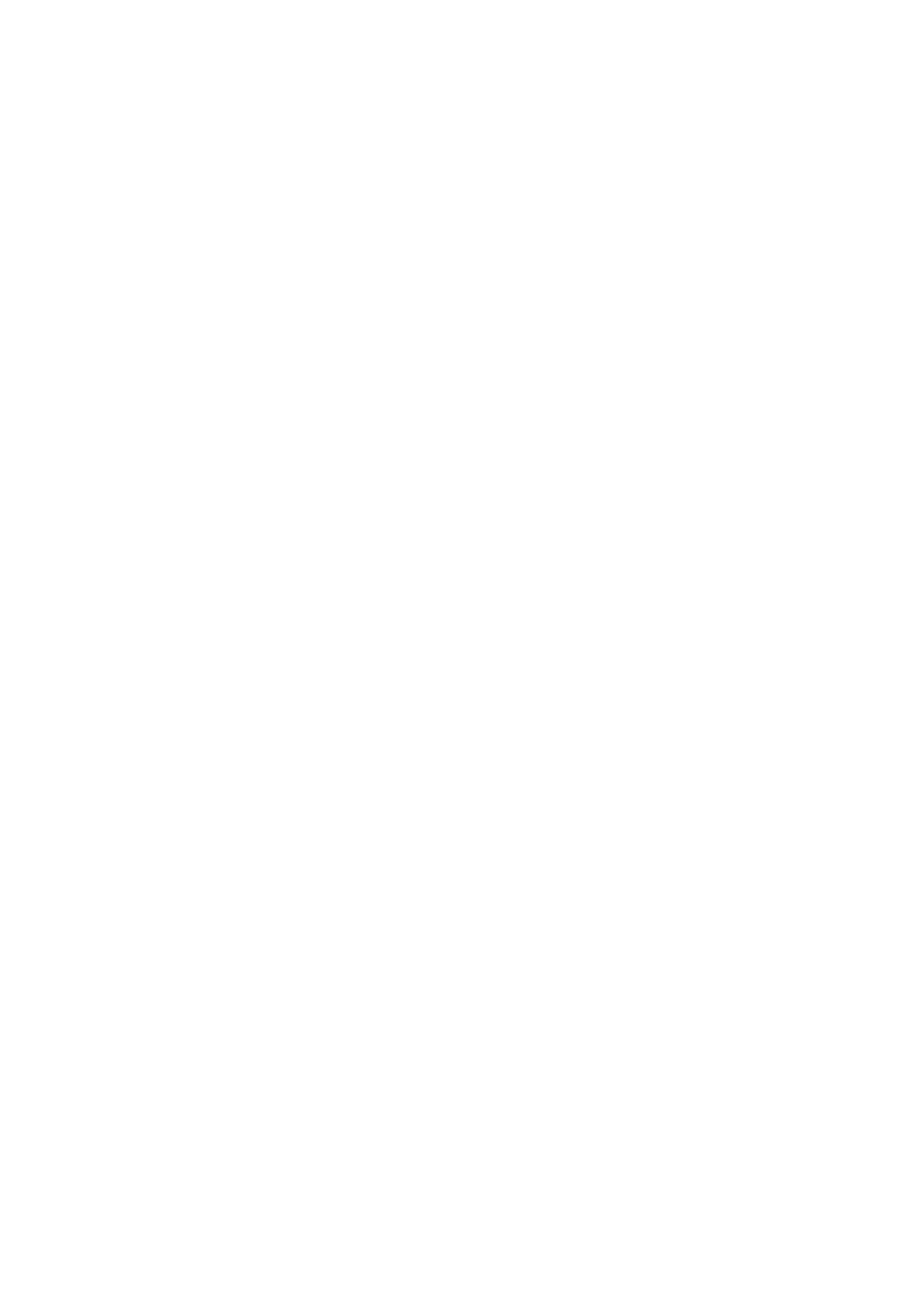# **WEST AUSTRALIAN TRENDS IN ECSTASY AND RELATED DRUG MARKETS 2009**



## **FINDINGS FROM THE ECSTASY AND RELATED DRUGS REPORTING SYSTEM (EDRS)**

## **Candice Rainsford, James Fetherston and Simon Lenton**

National Drug Research Institute

## **NDARC Technical Report No. 52**

**ISBN** 978-0-7334-2846-3 ©NDARC 2010

This work is copyright. You may download, display, print and reproduce this material in unaltered form only (retaining this notice) for your personal, non-commercial use or use within your organisation. All other rights are reserved. Requests and enquiries concerning reproduction and rights should be addressed to the information manager, National Drug and Alcohol Research Centre, University of New South Wales, Sydney, NSW 2052, Australia.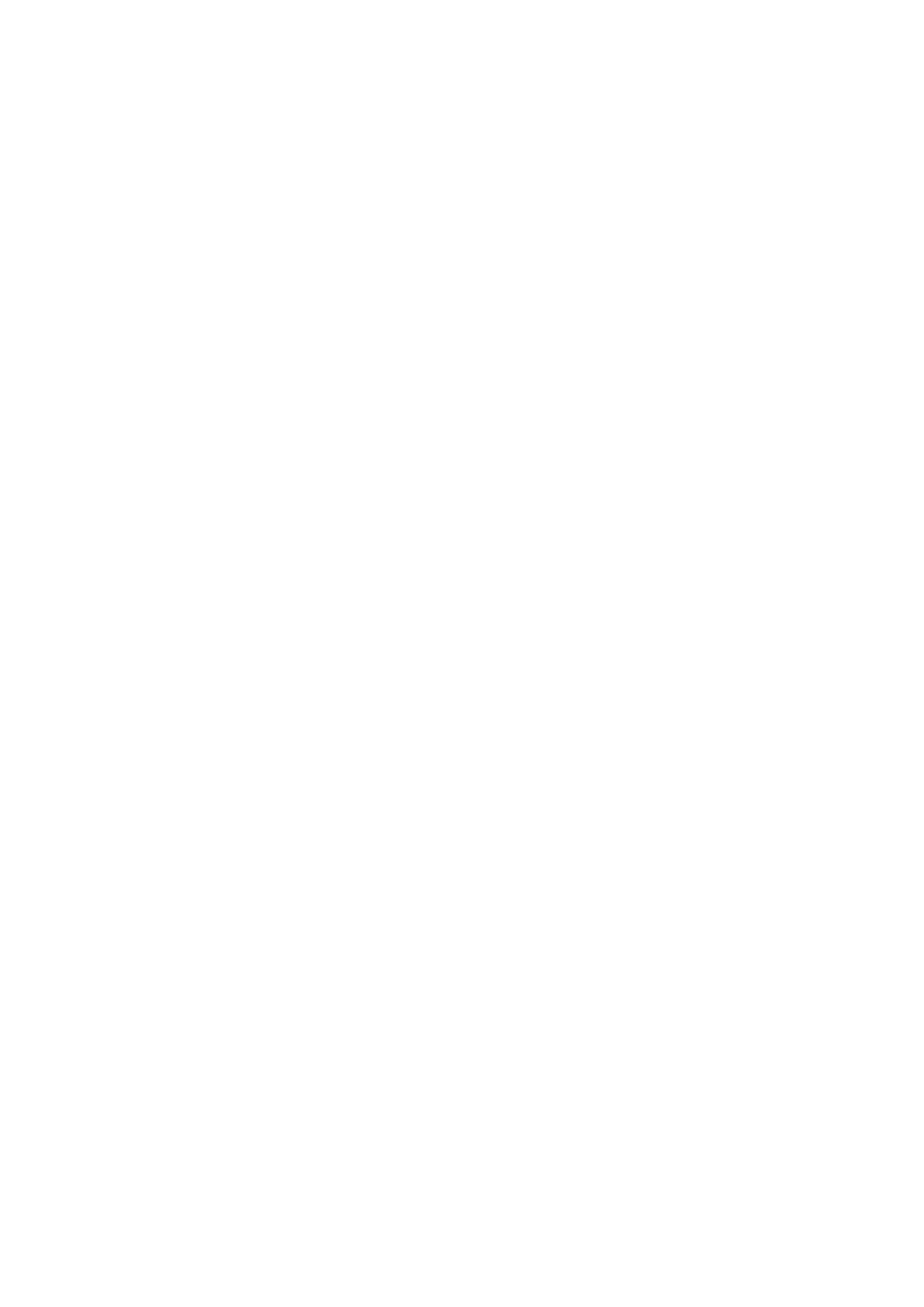## TABLE OF CONTENTS

| 1<br>1.1                                           |                                                                                                                                 |  |
|----------------------------------------------------|---------------------------------------------------------------------------------------------------------------------------------|--|
| $\overline{2}$<br>2.1<br>2.2<br>2.3                |                                                                                                                                 |  |
| $\overline{3}$<br>3.1<br>3.2<br>3.3                | Demographic characteristics of the regular ecstasy users sample 4<br>Summary of polydrug use trends in regular ecstasy users 11 |  |
| $\overline{4}$<br>4.1<br>4.2<br>4.3<br>4.4<br>4.5  | Use of other drugs with ecstasy and during comedown 16                                                                          |  |
| 4.6<br>4.7<br>4.8<br>4.9<br>4.10                   |                                                                                                                                 |  |
| 5<br>5.1<br>5.2<br>5.3<br>5.4<br>5.5<br>5.6<br>5.7 | Methamphetamine use among regular ecstasy users28                                                                               |  |
| 6<br>6.1<br>6.2<br>6.3<br>6.4<br>6.5               |                                                                                                                                 |  |
| 7<br>7.1<br>7.2                                    |                                                                                                                                 |  |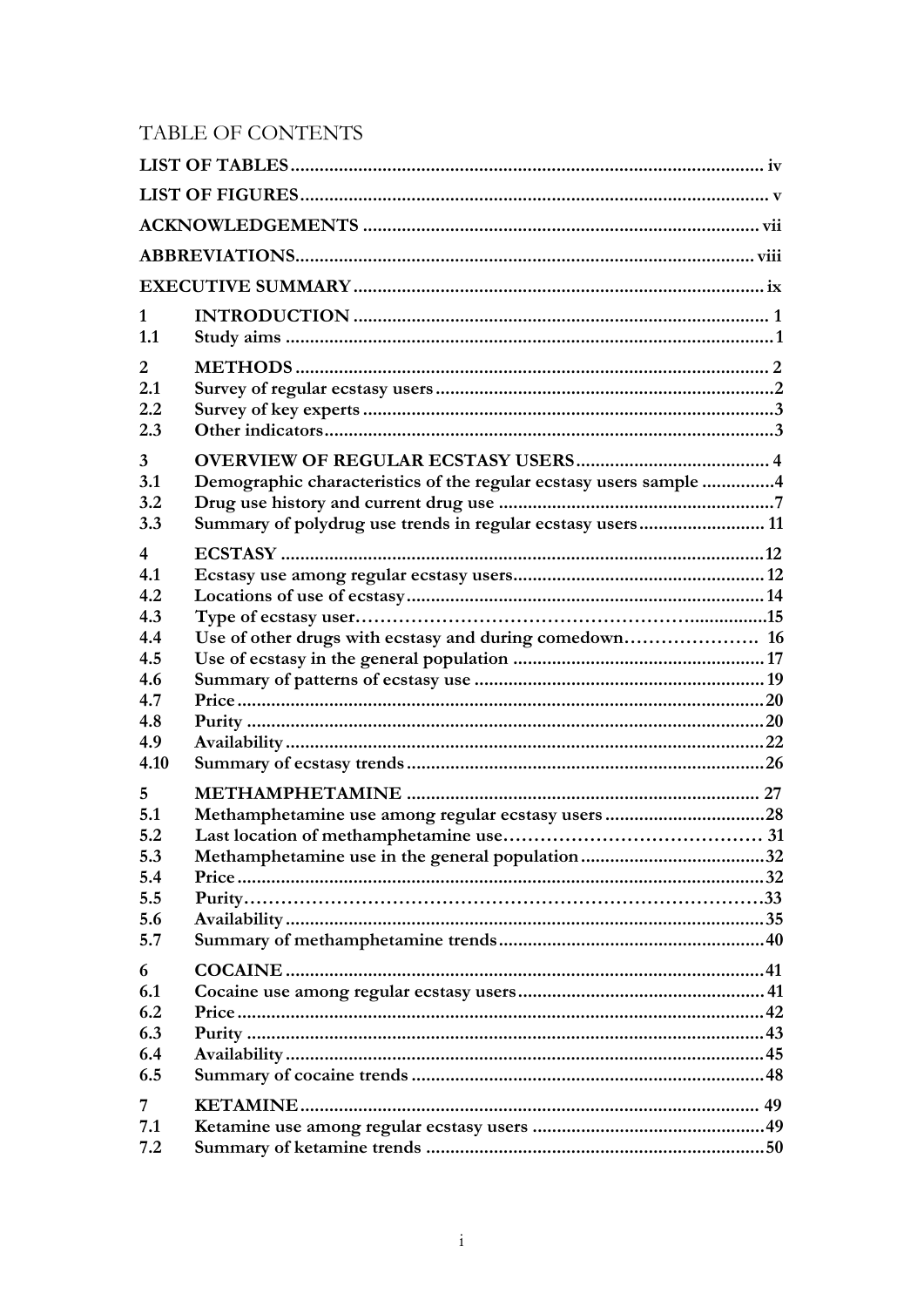| 8              |                                                   |  |
|----------------|---------------------------------------------------|--|
| 8.1            |                                                   |  |
| 8.2            |                                                   |  |
| 8.3            |                                                   |  |
| 8.4            |                                                   |  |
| 8.5            |                                                   |  |
|                |                                                   |  |
| 9              |                                                   |  |
| 9.1            |                                                   |  |
| 9.2            |                                                   |  |
| 9.3            |                                                   |  |
| 9.4            |                                                   |  |
| 9.5            |                                                   |  |
| 10             |                                                   |  |
| 10.1           |                                                   |  |
| 10.2           |                                                   |  |
| 10.3           |                                                   |  |
| 10.4           |                                                   |  |
| 10.5           |                                                   |  |
| 10.6           |                                                   |  |
| 10.7           |                                                   |  |
| 10.8           |                                                   |  |
| 10.9           |                                                   |  |
| 10.10          |                                                   |  |
| 10.11          |                                                   |  |
| 10.12          |                                                   |  |
| 10.13<br>10.14 |                                                   |  |
|                |                                                   |  |
| 11             |                                                   |  |
| 11.1           |                                                   |  |
| 11.2           |                                                   |  |
| 11.3           |                                                   |  |
| 12             | HEALTH-RELATED TRENDS ASSOCIATED WITH ECSTASY AND |  |
|                |                                                   |  |
| 12.1           |                                                   |  |
| 12.2           |                                                   |  |
| 12.3           |                                                   |  |
| 12.4           |                                                   |  |
| 12.5           |                                                   |  |
| 12.6           |                                                   |  |
| 12.7           |                                                   |  |
| 12.8           |                                                   |  |
| 13             |                                                   |  |
| 13.1           |                                                   |  |
| 13.2           |                                                   |  |
| 13.3           |                                                   |  |
| 13.4           |                                                   |  |
| 13.5           |                                                   |  |
| 13.6           |                                                   |  |
|                |                                                   |  |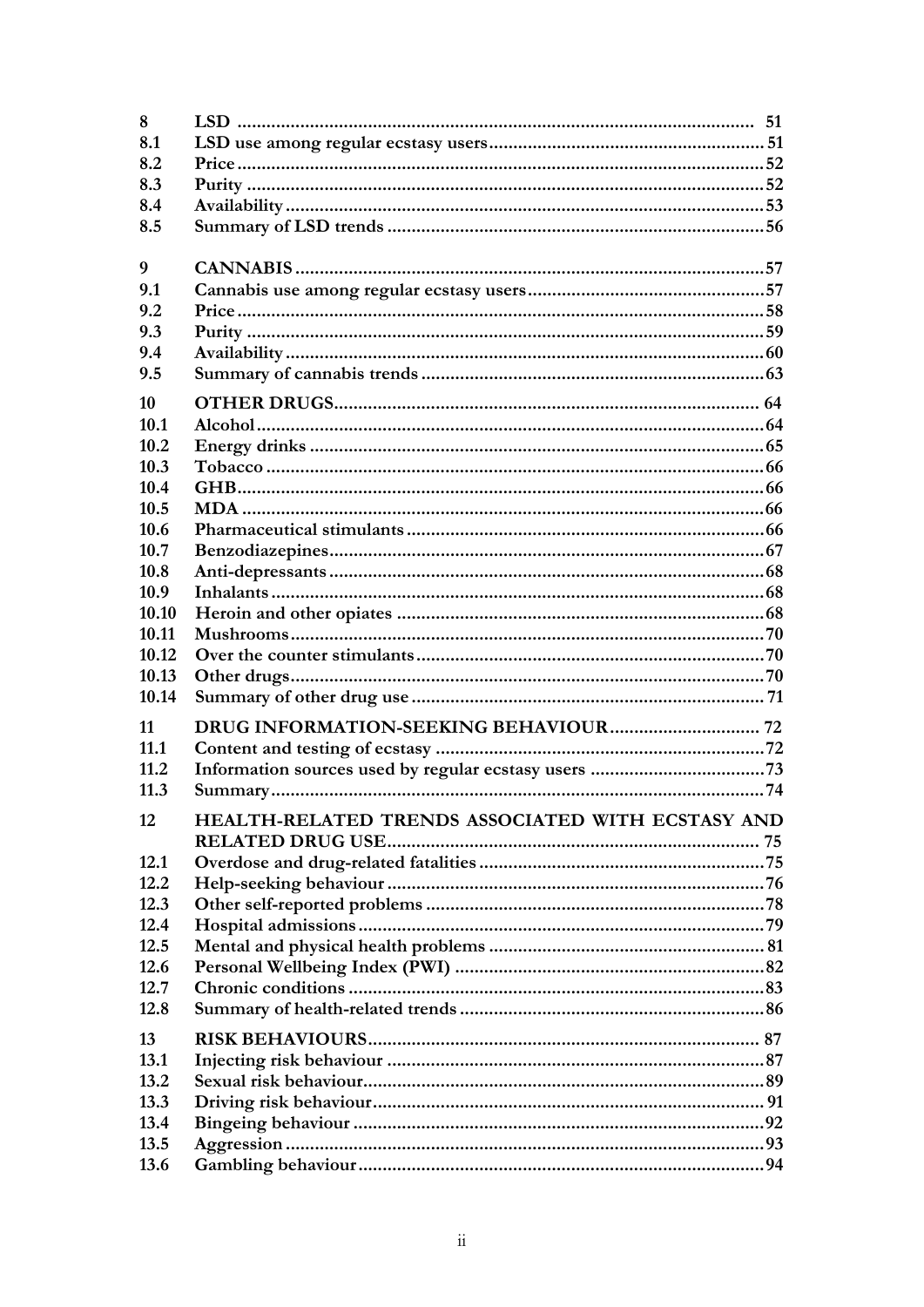| 14   | LAW ENFORCEMENT-RELATED TRENDS ASSOCIATED WITH |  |
|------|------------------------------------------------|--|
|      |                                                |  |
| 14.1 |                                                |  |
| 14.2 |                                                |  |
| 14.3 |                                                |  |
|      |                                                |  |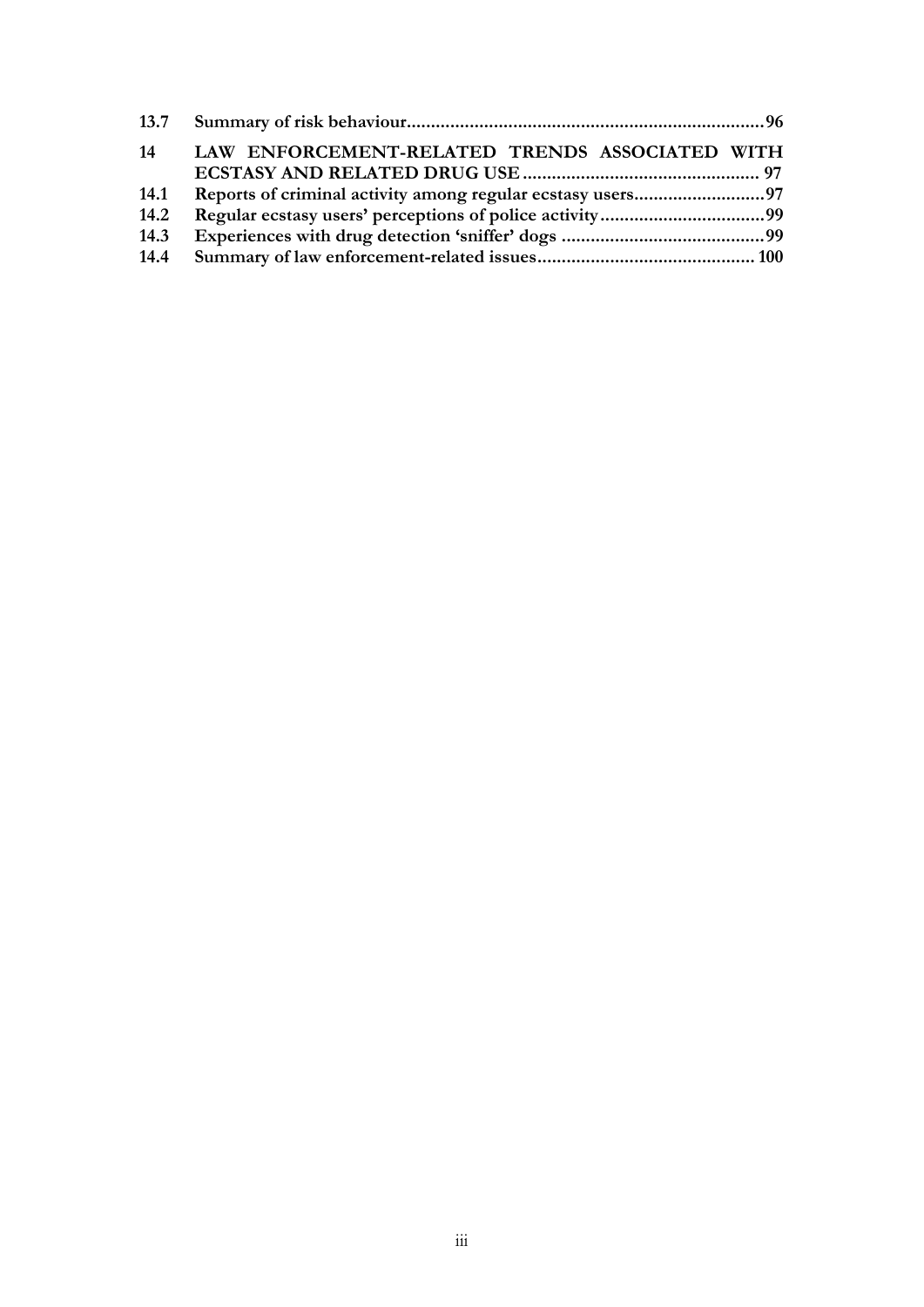## **LIST OF TABLES**

<span id="page-7-0"></span>

| Table 1: Demographic characteristics of WA REU samples, 2003-2009 5                        |  |
|--------------------------------------------------------------------------------------------|--|
|                                                                                            |  |
|                                                                                            |  |
| Table 4: Reasons for deciding to use ecstasy at an event, WA 200916                        |  |
| Table 5: Price of ecstasy tablets purchased by REU and price variations, 2003-200920       |  |
| Table 6: REU reports of ecstasy availability in the preceding six months, 2003-2009 22     |  |
|                                                                                            |  |
| Table 8: Patterns of methamphetamine powder (speed) use of REU, 2003-200928                |  |
| Table 9: Patterns of crystal methamphetamine use of REU, 2003-200930                       |  |
| Table 10: Use of methamphetamine in the national and Western Australian population,        |  |
|                                                                                            |  |
| Table 11: Price of various methamphetamine forms purchased by REU, 2003-200933             |  |
|                                                                                            |  |
|                                                                                            |  |
|                                                                                            |  |
|                                                                                            |  |
|                                                                                            |  |
|                                                                                            |  |
|                                                                                            |  |
| Table 19: Frequency and quantity of alcohol consumption among REU, WA 2009 64              |  |
| Table 20: User report of use of 'energy drinks' in the last six months, 2009               |  |
| Table 21: Comparison of recent illicit versus licit use of pharmaceutical stimulants       |  |
|                                                                                            |  |
| Table 22: Proportion of REU reporting to have taken a pill they suspected contained a      |  |
|                                                                                            |  |
| Table 23: Reported overdose on stimulant and depressant drugs in the last 12 months,       |  |
|                                                                                            |  |
|                                                                                            |  |
|                                                                                            |  |
|                                                                                            |  |
|                                                                                            |  |
|                                                                                            |  |
|                                                                                            |  |
| Table 30: Prevalence of sexual activity and number of sexual partners in the preceding six |  |
|                                                                                            |  |
|                                                                                            |  |
|                                                                                            |  |
|                                                                                            |  |
|                                                                                            |  |
|                                                                                            |  |
|                                                                                            |  |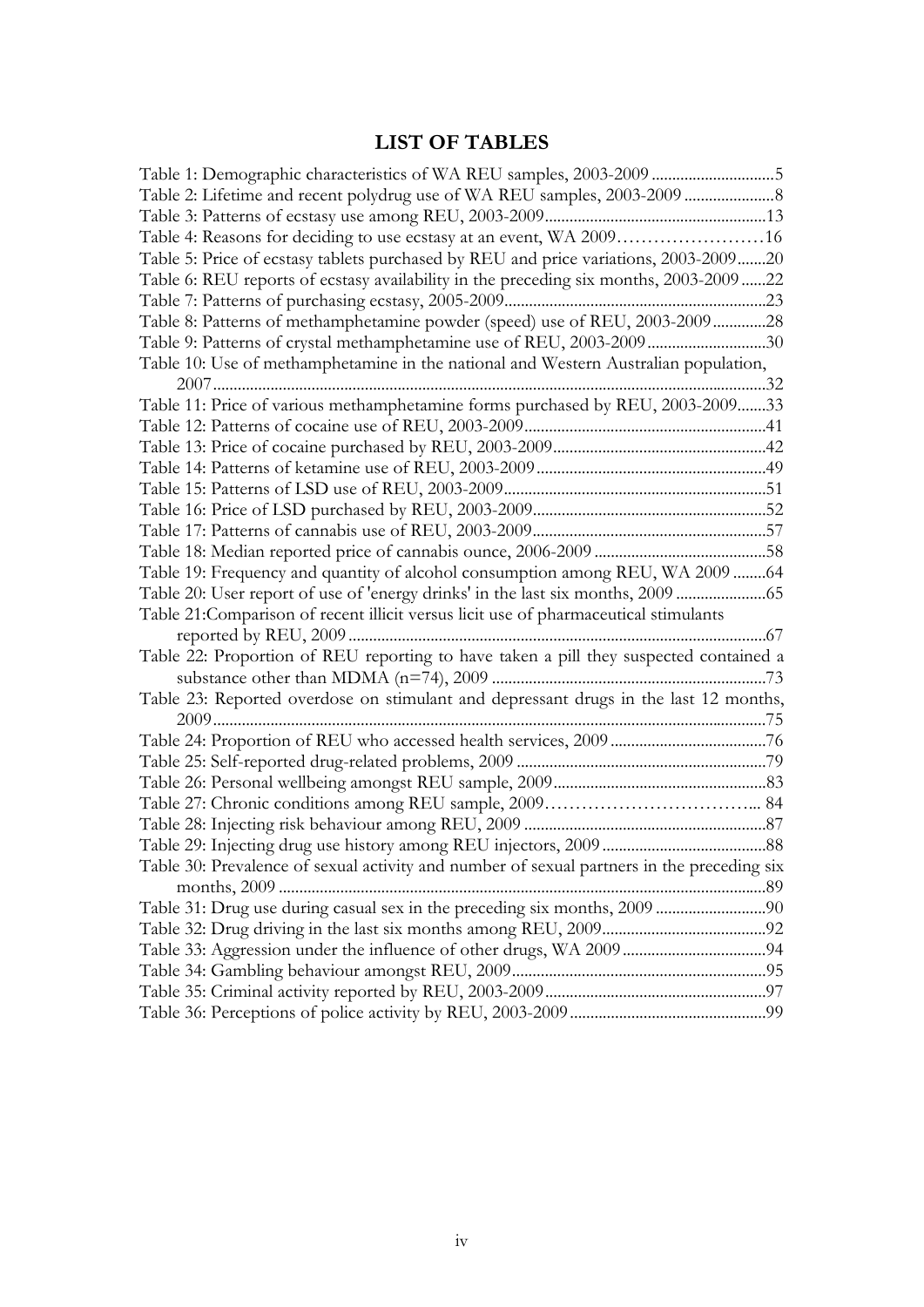## **LIST OF FIGURES**

<span id="page-8-0"></span>

| Figure 1: Last Location where most time was spent intoxicated by ecstasy by REU, WA      |
|------------------------------------------------------------------------------------------|
| Figure 2: Location of most frequent ecstasy use by REU, WA 200915                        |
|                                                                                          |
| Figure 4: Prevalence of ecstasy use among the population aged 14 years and over in       |
|                                                                                          |
| Figure 6: Median purity of phenethylamines seizures in WA by quarter, July 2002 to June  |
|                                                                                          |
| Figure 7: Number of phenethylamines seizures in WA by quarter, July 2002 to June 2008    |
| Figure 8: Last location where most time was spent under the influence of                 |
|                                                                                          |
| Figure 9: Recent changes in price of various methamphetamine forms purchased by          |
|                                                                                          |
| Figure 11: User reports of changes in methamphetamine purity in the past six months,     |
| . 34                                                                                     |
| Figure 12: Median purity of methamphetamine seizures analysed in WA by quarter, July     |
|                                                                                          |
|                                                                                          |
| Figure 14: Changes to current availability over time: proportion of REU who report       |
| various forms of methamphetamine as 'very easy' to obtain in the six months              |
|                                                                                          |
| Figure 15: Change in the availability of various forms of methamphetamine in the         |
| .36                                                                                      |
| Figure 16: Last person from whom methamphetamine powder and crystal was purchased        |
|                                                                                          |
| Figure 17: Last locations where methamphetamine was purchased in the preceding six       |
|                                                                                          |
| Figure 18: Number of methamphetamine seizures analysed in WA by quarter, July 2002       |
|                                                                                          |
| Figure 19: Last use venue where most time spent whilst intoxicated by cocaine, 200942    |
| Figure 20: Recent changes in price of cocaine purchased by REU, 200943                   |
|                                                                                          |
| Figure 22: User reports of changes in cocaine purity in the past six months, 200944      |
| Figure 23: Median purity and number of cocaine seizures analysed in WA by quarter, July  |
|                                                                                          |
|                                                                                          |
| Figure 25: Changes in cocaine availability in the preceding six months, 2008 and 2009 45 |
| Figure 26: Last person from whom cocaine had been purchased from last time, 2009*46      |
| Figure 27: Locations where cocaine had been purchased in the preceding six months,       |
|                                                                                          |
|                                                                                          |
| Figure 29: User reports of changes in LSD purity in the past six months, 200953          |
|                                                                                          |
| Figure 31: Changes in availability of LSD during the past six months, 200954             |
| Figure 32: Last location where most time was spent under the influence of LSD, 200955    |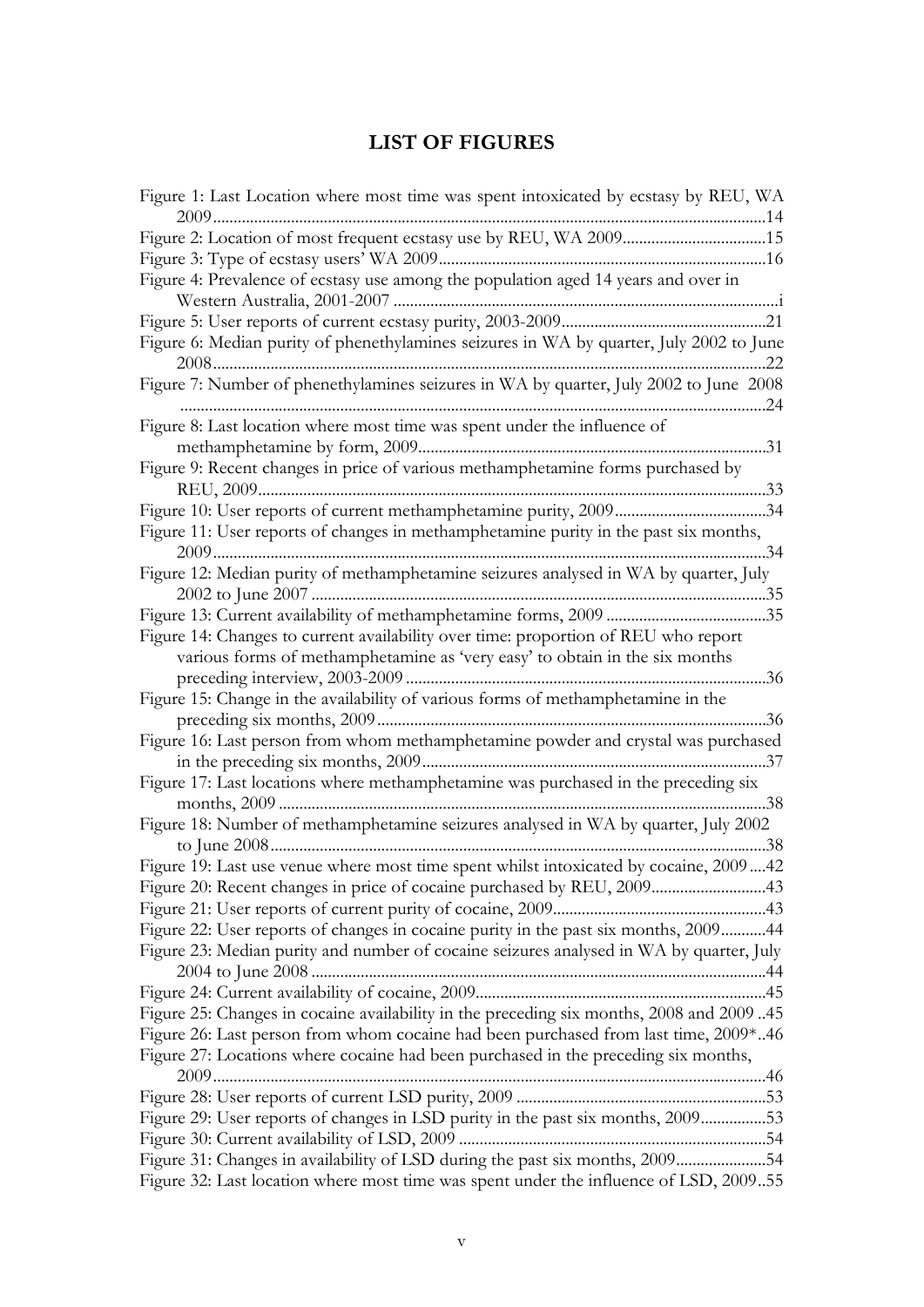| Figure 33: Last person from whom LSD had been purchased from last time, 200955       |
|--------------------------------------------------------------------------------------|
| Figure 34: Locations where LSD had been purchased in the preceding six months,       |
|                                                                                      |
| Figure 35: Recent changes in price of cannabis purchased by REU, 200959              |
|                                                                                      |
| Figure 37: User reports of changes in cannabis purity in the past six months, 200960 |
|                                                                                      |
| Figure 39: Changes in cannabis availability in the preceding six months, 2009        |
| Figure 40: Last person from whom cannabis usually purchased in the preceding six     |
|                                                                                      |
|                                                                                      |
|                                                                                      |
| Figure 43: Frequency of seeking information regarding content and purity of ecstasy, |
|                                                                                      |
| Figure 44: Bought ecstasy with different content/purity than expected, 200973        |
| Figure 45: Sources of information regarding ecstasy content and purity, 200974       |
| Figure 46: Number of inquiries regarding ecstasy to ADIS, WA January 2000 to June    |
|                                                                                      |
| Figure 47: Number of inquiries regarding amphetamines to ADIS, WA January 2000 to    |
|                                                                                      |
| Figure 48: Number of inquiries regarding cocaine to ADIS, WA January 2000 to June    |
|                                                                                      |
| Figure 49: Rate of in-patient hospital admissions where (meth) amphetamines were the |
| primary diagnosis in persons aged 15-54 in WA and nationally, July 1993-             |
|                                                                                      |
| Figure 50: Rate of hospital admissions where cocaine was the primary diagnosis in    |
|                                                                                      |
| Figure 51: Rate of hospital admissions where cannabis was the primary diagnosis in   |
|                                                                                      |
|                                                                                      |
| Figure 53: Number of consumer and provider arrests for 'amphetamine-type stimulants' |
|                                                                                      |
| Figure 54: Number of clandestine meth/amphetamine laboratories detected by WA        |
|                                                                                      |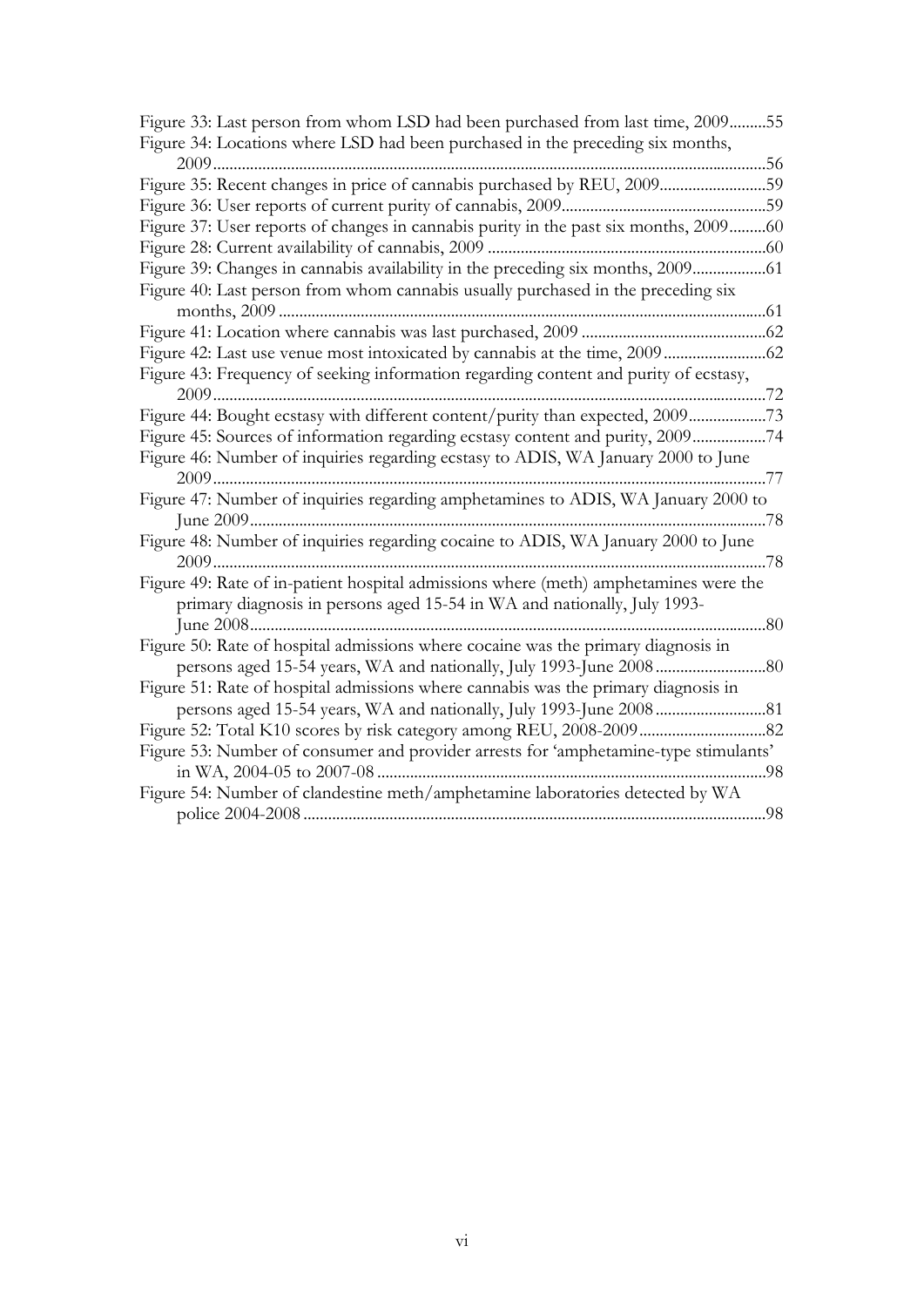### <span id="page-10-0"></span>**ACKNOWLEDGEMENTS**

In 2009, the EDRS was funded by the Australian Government Department of Health and Ageing (AGDH&A), and was coordinated by the National Drug and Alcohol Research Centre (NDARC). The EDRS team would like to thank Ms Kerry Howard, Ms Kim McLachlan, Ms Jaime Reynolds and colleagues of the AGDH&A for their continued assistance with and support of the EDRS.

The EDRS is coordinated by the National Drug and Alcohol Research Centre. The authors would like to thank Dr Lucy Burns as National Chief Investigator, Natasha Sindicich and Jennifer Stafford in their roles as National EDRS Coordinators and Amanda Roxburgh for her help with access and analysis of indicator data. Thanks to Bob Cummins from Deakin University for suggesting the use of the Personal Wellbeing Index and outlining the procedures for its use and interpretation. Many thanks to Dr James Lemon, previously of the National Drug and Alcohol Research Centre, for his kind permission to use the AQFV assessment in the 2009 EDRS. We would also like to thank Emma Black for her contributions as the previous National Co-ordinator.

We acknowledge the organisations that provided indicator data for this report: the Australian Crime Commission; the Australian Institute of Health and Welfare; the (WA) Alcohol and Drug Information Service (ADIS); and the WA Police Service. We would also like to thank the key experts involved in the EDRS for contributing their knowledge of the ecstasy and related drug scene in Perth.

Special thanks are extended to Renae Gillespie, Ruth Walker and Gemma Murfitt for conducting the user interviews.

Finally, we are grateful to the regular ecstasy users interviewed for the EDRS, without whom this research would not be possible.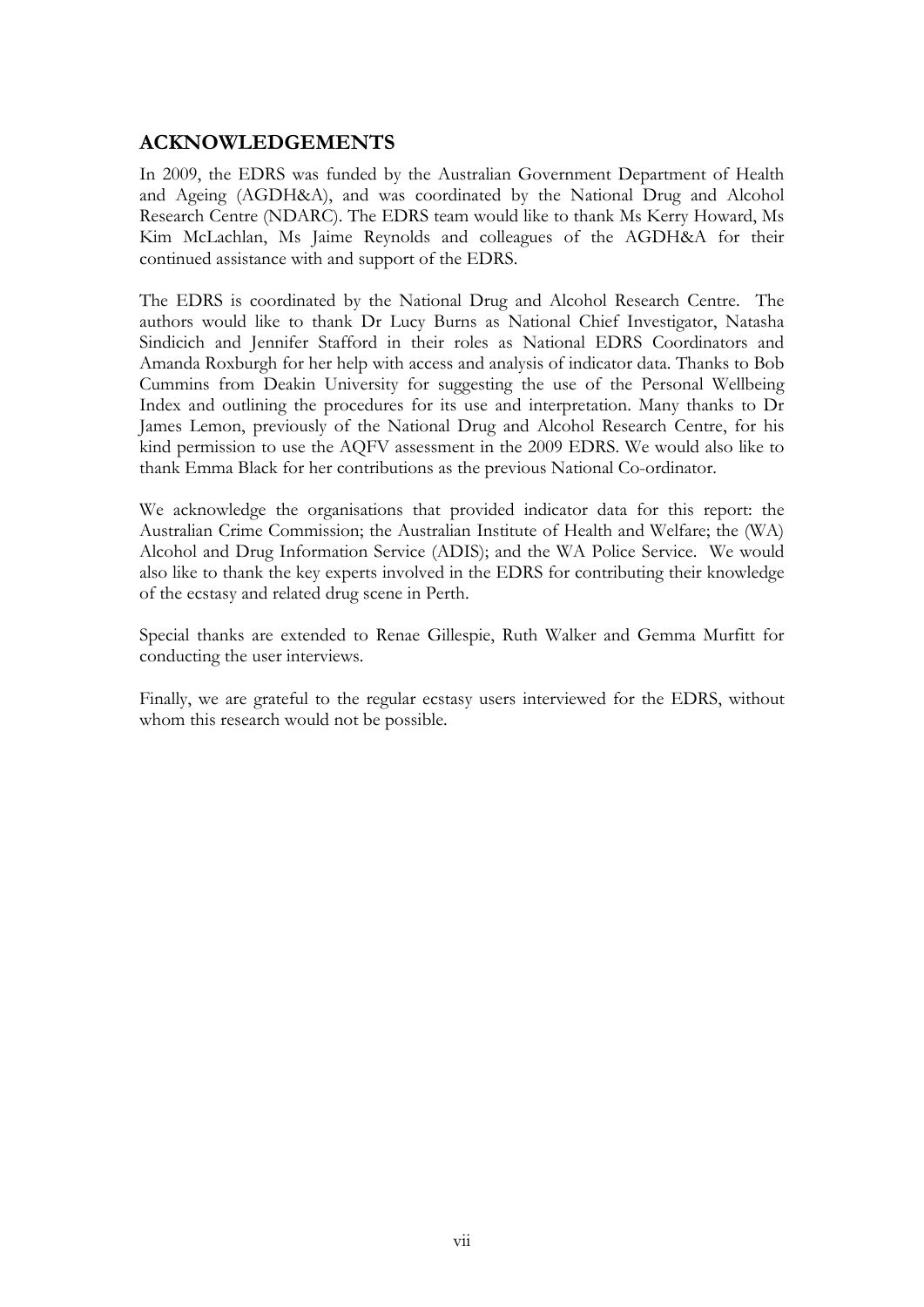## <span id="page-11-0"></span>**ABBREVIATIONS**

| ABS           | <b>Australian Bureau of Statistics</b>        |
|---------------|-----------------------------------------------|
| <b>ACC</b>    | Australian Crime Commission                   |
| ADIS          | Alcohol and Drug Information Service          |
| AFP           | Australian Federal Police                     |
| <b>AGAL</b>   | Australian Government Analytical Laboratories |
| A&TSI         | Aboriginal and/or Torres Strait Islander      |
| <b>AUDIT</b>  | Alcohol Use Disorders Identification Test     |
| <b>AVO</b>    | Apprehended Violence Order                    |
| <b>BBVI</b>   | blood-borne viral infection(s)                |
| BZP           | benzylpiperazine                              |
| DMA           | dimethoxyamphetamine                          |
| <b>FDS</b>    | Family Drug Support                           |
| <b>GHB</b>    | gamma-hydroxy-butyrate                        |
| GP            | general practitioner                          |
| <b>HBV</b>    | hepatitis B virus                             |
| <b>HCV</b>    | hepatitis C virus                             |
| HIV           | human immunodeficiency virus                  |
| <b>IDRS</b>   | <b>Illicit Drug Reporting System</b>          |
| KE            | key expert(s)                                 |
| <b>LSD</b>    | d-lysergic acid                               |
| <b>MDA</b>    | 3,4-methylenedioxyamphetamine                 |
| <b>MDEA</b>   | 3,4-methylenedioxyethylamphetamine            |
| <b>MDMA</b>   | 3,4-methylenedioxymethamphetamine             |
| <b>NDARC</b>  | National Drug and Alcohol Research Centre     |
| <b>NDS</b>    | National Drug Strategy                        |
| <b>NDSHS</b>  | National Drug Strategy Household Survey       |
| <b>NDLERF</b> | National Drug Law Enforcement Research Fund   |
| <b>NSW</b>    | New South Wales                               |
| PMA           | paramethoxyamphetamine                        |
| <b>REU</b>    | regular ecstasy user(s)                       |
| WА            | Western Australia                             |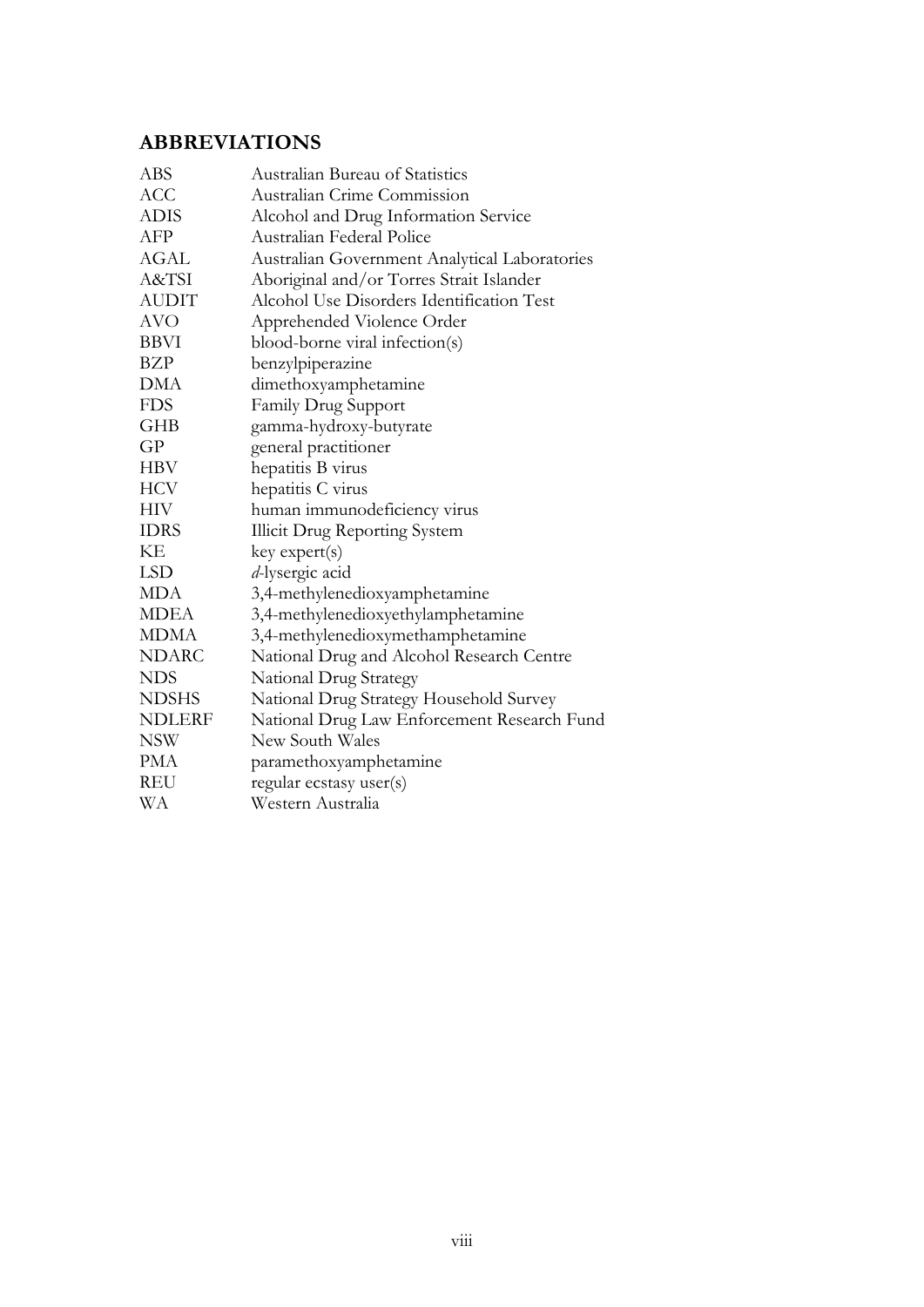## <span id="page-12-0"></span>**EXECUTIVE SUMMARY**

This report presents the results of the Western Australian Ecstasy and Related Drugs Reporting System (EDRS), an ongoing study monitoring ecstasy and related drug markets within WA. It is part of a nationwide study, which commenced in NSW, Queensland and Victoria in 2000, with the addition of other states and territories in 2003. The survey design was informed by and modelled upon the pre-existing Illicit Drug Reporting System (IDRS), designed to monitor use of the main illicit drugs in Australia, developing a new survey for monitoring trends in the ecstasy and related drugs market. The current report provides findings for the seventh year of data collection in WA obtained from three sources:

- 1. quantitative interviews with 100 current regular ecstasy users (REU) residing in the Perth metropolitan area;
- 2. qualitative interviews with nine key experts who have regular contact with ecstasy users and are employed in areas including health, outreach, and law enforcement;
- 3. analysis of various indicator data from health and law enforcement sources.

#### **Demographic characteristics of regular ecstasy users**

For the purpose of this study, REU are a population defined by the use of ecstasy pills, powder or capsules on at least a monthly basis. The sample recruited for the current survey was largely similar to those of previous years with the exception of 2007 which saw an atypically high number of injectors represented in the sample. In 2009, 100 regular ecstasy users were interviewed over the scheduled recruitment time compared with just 58 in 2008. It is uncertain why recruitment for the current sample was more successful than last year's.

In the 2009 sample, statistical tests of significance have been conducted between the 2008 and current sample to indicate recent trends in the data. The current sample exhibits demographic characteristics consistent with the 2008 sample as well as samples prior to 2007, the only exceptions being an increased proportion of males, a decreased proportion of the sample identifying as heterosexual and changes to study and employment. However, the apparent statistical significance of some of these changes may possibly be an artefact of the small sample size in 2008.

In 2009, there was a significant increase in the male proportion of the sample, from 48% in 2008 to 65% in 2009, and a significant decrease in the proportion of the sample identifying as heterosexual from 97% in 2008 to 84% of the current sample. Almost the entire sample was of English speaking background (97%) and no respondents reported being of Aboriginal and/or Torres Strait Islander descent. There was no change in the mean age (23 years) between the 2008 and 2009 sample.

On average, respondents had completed 12 years of schooling, which was comparable to 2008. Close to half of the current sample had completed a post-secondary school course (46%), which decreased significantly from 59% in 2008. The proportion of current fulltime students increased significantly from 3% in 2008 to 13% in 2009. The proportion of the current sample reporting both studying and being employed remained comparable to last year, from 24% in 2008 to 27% in 2009. As noted above, changes in employment status were also found, with a significant decrease in the proportion currently in full-time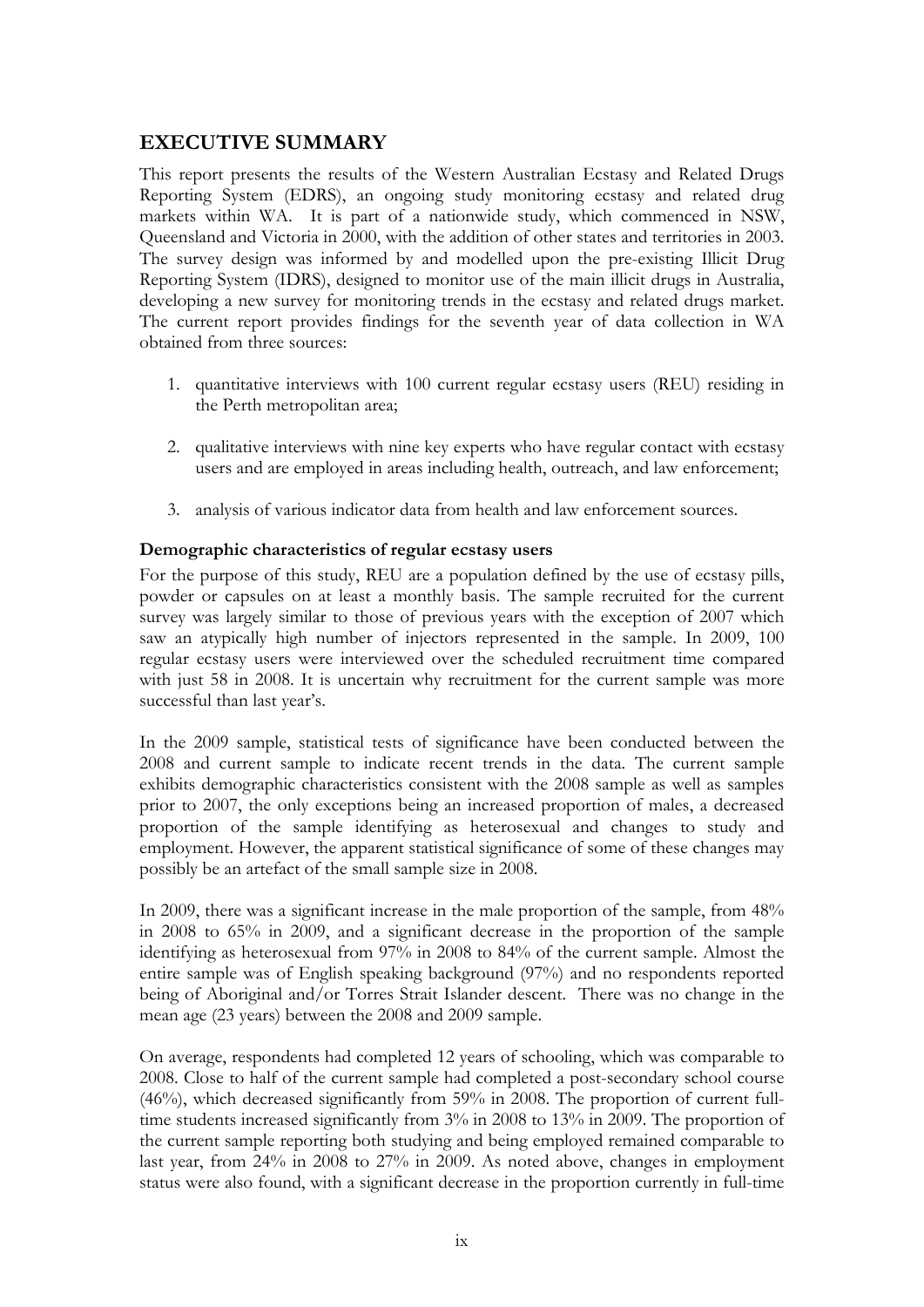employment from 55% in 2008 to 22% in 2009. This figure represents the lowest recorded proportion of full-time employed respondents since data collection began in WA in 2003. In contrast, there were significant increases in the proportions currently in part-time employment from 12% in 2008 to 23% in 2009 and unemployed from 5% in 2008 to 15% in 2009.

The proportion of respondents reporting previous imprisonment significantly increased from 3% in 2008 to 8% in 2009, becoming more comparable to samples prior to 2008. There was no significant change in the proportion reporting current drug treatment from 3% in 2008 to 5% in 2009.

#### **Patterns of drug use among REU**

Across survey years, REU represent a sample that consistently engages in polydrug use. Among the 2009 sample, lifetime use had a mean of 12 drugs and the mean number of drugs used in the last six months (recent use) was eight drugs. It should be noted however, that as the 2009 survey included 'over the counter codeine' and 'over the counter stimulants' as investigated drug forms for the first time, it is not meaningful to compare these findings to previous years. In addition to ecstasy use, the majority of the current sample reported use of alcohol (99%), cannabis (85%), tobacco (76%) and pharmaceutical stimulants (60%) in the last six months, with rates of use remaining largely unchanged from last year. Both lifetime and recent use of crystal methamphetamine significantly decreased to the lowest crystal proportions since data collection began in 2003. Lifetime use of crystal was reported by 62% in 2008 compared to 41% in 2009, and recent use was reported by 36% in 2008 compared to 20% in 2009. Lifetime use of both speed powder and base methamphetamine also significantly decreased from 2008 to 2009 although recent use for both forms remained comparable. Lifetime use of speed was reported by 72% of the 2008 sample compared to 44% in 2009, and recent use was comparable with 37% reporting in 2009. Lifetime use of base was reported by 22% in 2008 versus 13% in 2009, and recent use remained comparable with three percent reporting in 2009. In addition, significant decreases were also found in recent use of cocaine, from 40% in 2008 to 24% in 2009. Interestingly a significant increase was observed in recent use of LSD amongst the 2009 EDRS sample, from 21% in 2008 to 32% in 2009.

Prevalence of lifetime and recent use of ketamine, GHB, MDA, heroin, methadone, buprenorphine and 'other opiates' remained low and were not significantly different from the previous year's findings. A lifetime history of injection was reported by 11%, and of these respondents injection in the last six months was reported by  $46\%$  (n=5), neither of which represented a significant change from 2008.

#### **Ecstasy**

Some notable changes in patterns of ecstasy use were found in the current survey. However, there was no significant difference in the mean age of first use compared to 2008. There was a significant decrease in the mean number of days ecstasy was used during the last six months from approximately 13 in 2008 to 12 days in 2009. However, there was a significant increase in the proportion typically using multiple tablets in a session from 74% in 2008 to 86% in 2009, which represents the highest proportion since data collection began in 2003. The proportion reporting use of ecstasy for more than 48 hours without sleep also increased significantly from 22% in 2008 to 40% in 2009.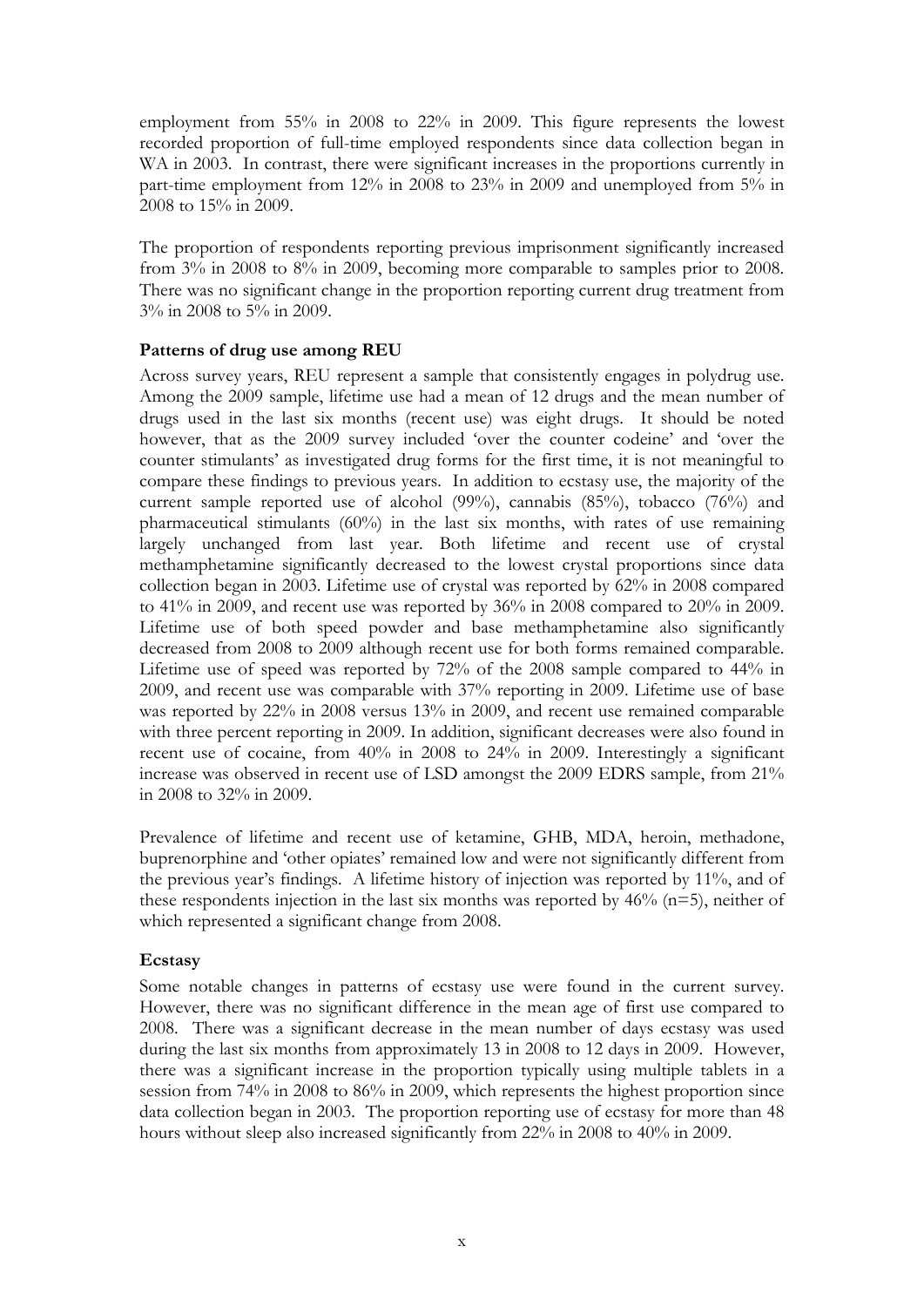As found in previous years, pills were by far the most common form of ecstasy used and almost the entire sample (99%) nominated swallowing as the main method of administration. A notable change to previous years' samples to the 2009 sample was a significant decrease in the proportion of respondents reporting typically using other drugs with ecstasy, from 97% in 2008 to 73% in 2009 and during recovery or 'comedown' from ecstasy use, from 90% in 2008 to 54% in 2009. The drugs most commonly used in these contexts were alcohol and cannabis. The proportion nominating ecstasy as their 'drug of choice' increased significantly from 38% in 2008 to 42% in 2009.

In 2009, 'nightclubs' were most commonly reported by respondents as the most recent location where most time was spent under the influence of ecstasy. The proportion nominating 'nightclubs' was comparable to last year's findings, with 41% in 2009 compared to 36% in 2008. This was followed by just over a quarter of the sample reporting most commonly being under the influence of ecstasy at home or private parties  $(26\%)$ , then outdoor music events  $(11\%)$ .

For the first time in 2009, regular ecstasy users were asked to identify what sort of 'party goer' type they identified mostly with, with the greatest proportion of the sample identifying as a 'festival goer' (28%). This was followed closely by participants identifying as a 'clubber' (24%) then an identity 'other' than the options provided (24%), which mainly fit around a 'social user' identity.

#### **Price, purity and availability of ecstasy**

For the first time in 2009, the median price of ecstasy decreased to a median price of \$35 per tablet, compared to \$40 in previous years' WA samples. In current and previous years, price during the previous six months was rated as 'stable' by the majority of respondents (52% in 2009). The greatest proportion of the current sample rated the current purity of ecstasy as 'fluctuates' (42%) compared to the same proportion reporting 'medium' (42%) in 2008. Purity during the previous six months was rated by the greatest proportion of current respondents as 'fluctuates' (39%). According to the Australian Crime Commission phenethylamine seizures data 2009, the median purity of phenethylamines for the most recent quarter (April-June 2008) was 20%, which is the weakest reported purity since data collection began in 2002. Currently ecstasy is perceived as 'very easy' to obtain, which is comparable to last year. In 2007, 30% of REU endorsed this rating, which increased to 52% in 2008, then increased to 61% in 2009. Availability over the last six months was rated as 'stable' by 62% of the current sample.

'Friends' have consistently been the most common person from whom ecstasy is obtained, with 79% of the current sample reporting the last person they purchased from was a 'friend'. Accordingly, 'friend's home' is the most commonly reported last location for obtaining ecstasy, as reported by 44% of the current sample. Among the current sample, ecstasy was purchased from a median of three people in the previous six months with a median of five tablets being purchased at a time. There was a significant increase in the proportion reporting purchasing ecstasy 7-12 times a month from 35% in 2008 to 46% in 2009; this represented the most common rate of purchase. Ecstasy was most commonly purchased for 'self and others' (75%).

#### **Methamphetamine**

In 2008 there were some notable significant differences in lifetime use of all three forms of methamphetamine in comparison to 2008. Lifetime use of speed powder (44%), base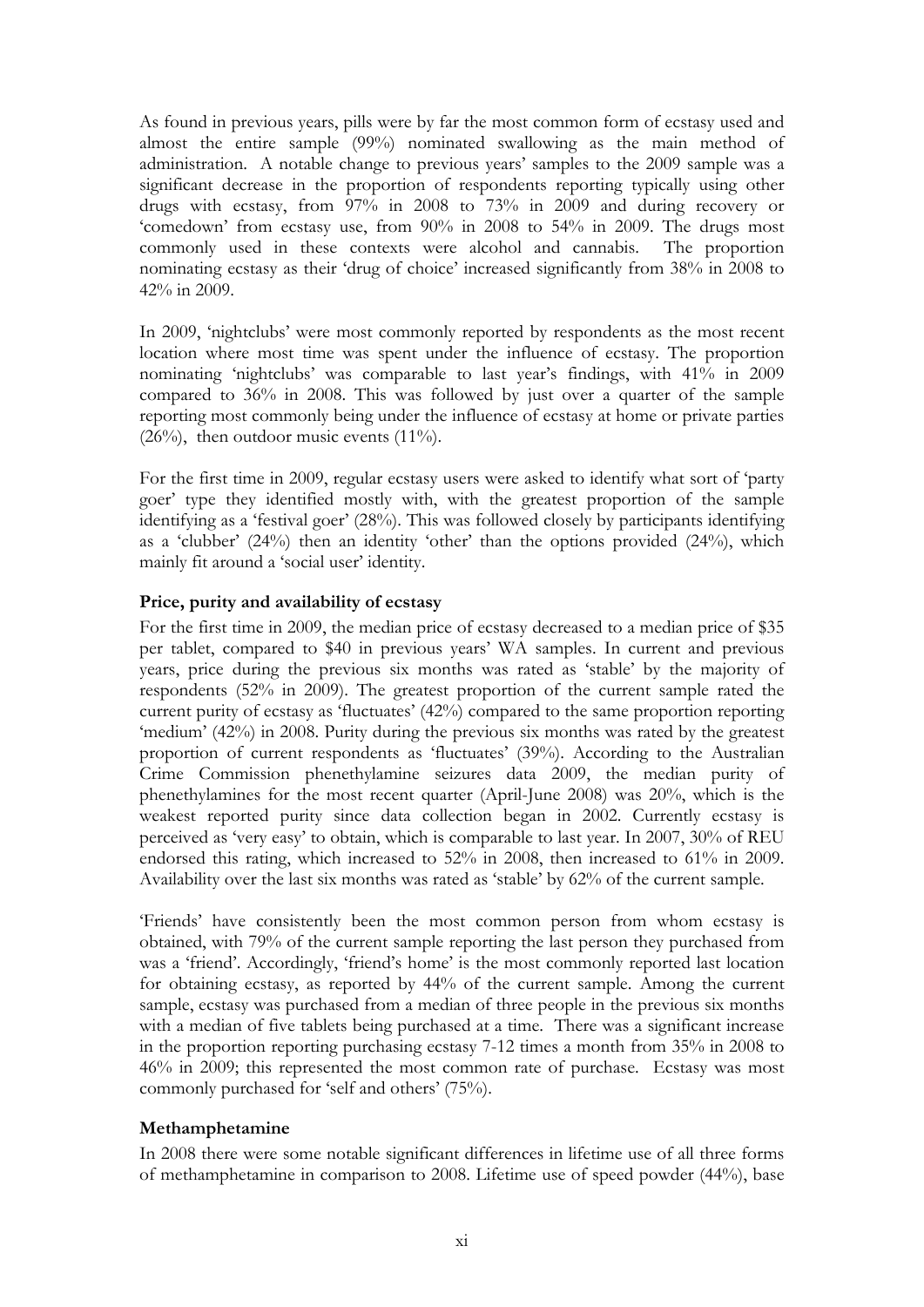(13%) and crystal methamphetamine (41%) all significantly decreased from the 2008 sample, with all three forms representing the lowest lifetime use rates since data collection began. Recent use of speed powder (37%) and base (three percent) remained comparable, while recent use of crystal methamphetamine decreased significantly from 36% in 2008 to 20% in 2009, representing the lowest rates of recent crystal methamphetamine use since data collection began. Among those reporting recent use of speed powder, there was a significant decrease in frequency of use from 15 days in 2008 to 7 days in 2009. Similarly, the median number of days REU had used base decreased significantly from approximately 63 days in 2008 to 3 days in 2009, although these findings should be interpreted with caution due to the very small numbers of recent users of base found in both the 2008 and 2009 surveys. Crystal methamphetamine was used approximately 9 days in the last six months, which did not significantly differ from approximately 12 days in 2008. These findings suggest that a pattern of declining methamphetamine use may be occurring.

Methods of use differed across forms, as found in previous years. Snorting remained the most common route of administration for speed powder (87%), with the proportion nominating this route remaining comparable to 2008 (86%). Injecting was the most common route of administration reported for base by two of the three recent users of this form. Smoking remained the most common route of administration for crystal methamphetamine, reported by 80% of current respondents which was similar to figures reported in 2008. There were no notable differences in the proportion reporting injecting as a route of administration for all forms of methamphetamine from the last year's sample.

The median price per 'point' (0.1 gram) for all types of methamphetamine (powder, base and crystal) has consistently remained at \$50 across all survey years. The median price for a gram of speed was \$275 compared with \$100 in 2008. Only two respondents reported on the median price of a gram of base, reporting a median of \$50, and the median price of a gram of crystal methamphetamine was \$400 compared with \$300 the previous year, although current findings are more consistent with those prior to 2008. With regards to changes in the price of methamphetamine during the previous six months, the majority of respondents reported the price as 'stable' for all forms.

There was a perceived decrease in purity of both speed powder and crystal, with the greatest proportion for each form nominating current purity as 'low'. With regards to changes to purity in the last six months, the majority of respondents reported the purity as 'stable' for both forms. Base purity was not reported due to only a small sample size. 'Friends' were the most common last persons from whom methamphetamine was purchased across all forms and 'friend's home' was the most common location for purchasing all forms. The greatest proportion of the current sample rated current availability of speed powder and crystal as either 'easy' or 'very easy' (77% and 70% respectively).

#### **Cocaine**

Patterns of cocaine use significantly decreased in both lifetime and recent use rates. Lifetime use of cocaine was reported by 52% of the current sample compared to 66% in 2008, and recent use was reported by 24% of the current sample compared to 40% in 2008. The average number of days cocaine was used in the last six months amongst those recent users was eleven days; this did not significantly differ from last year. Almost all respondents reported snorting as the most common method of administration (96%),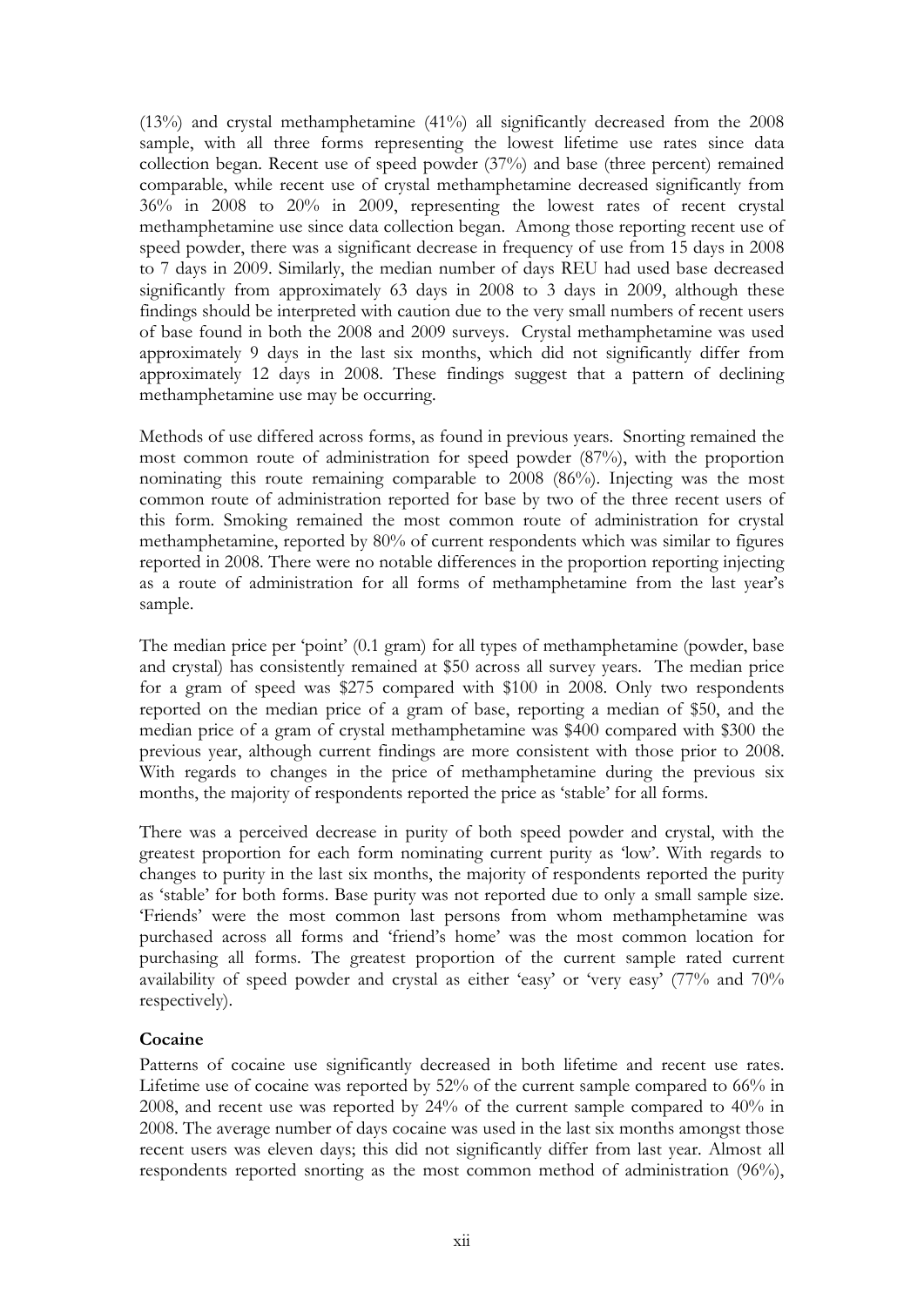and 'nightclubs' and 'private parties' were equally reported by the greatest proportions as the last location where most time was spent under the influence, each reported by 33% of recent cocaine users.

The median price per gram of cocaine was \$375 in 2009 compared to \$325 in 2008. The majority of current respondents reported the current price of cocaine was 'stable' (56%), which was comparable to 2008. Perceptions of current cocaine purity appear to have decreased in 2009, with the greatest proportion reporting 'low' purity (44%) compared to the greatest proportion reporting 'medium' in 2008. The greatest proportion of the sample was unable to comment on changes in cocaine purity over the six months preceding interview. In contrast to last year when the greatest proportion nominated current availability of cocaine as 'very difficult', in 2009 current cocaine availability was nominated as 'easy' by the greatest proportion of the sample (33%). Among the current sample, 'friends' were reported as the most common person from whom cocaine was purchased and 'friend's home' was the most commonly nominated location spent under the influence.

#### **Ketamine**

Rates of ketamine use have been consistently low among REU in WA with less than one in five respondents reporting lifetime use. In 2009, lifetime use (18% in 2009 versus 21% in 2008) and recent use (six percent in 2009 versus three percent in 2008) of ketamine remained relatively unchanged. Mean number of days used in the last six months significantly decreased from approximately three days in 2008 to one day in 2009. No respondents commented on locations spent under the influence, purchasing practices or aspects of price, purity and availability.

#### **GHB**

Rates of GHB use remained low among REU in WA. In 2009, seven percent reported lifetime use of GHB and two percent of the sample reported recent use of GHB in the last six months, identical to proportions found in last year's sample. Of the two respondents who had used GHB in the last six months, GHB was reported to have been used an average of two days. No respondent commented on locations spent under the influence, purchasing practices or aspects of the GHB market in WA.

#### **LSD**

There was no significant change in lifetime use of LSD from 55% in 2009 compared with 47% in 2008. However, recent use of current respondents reporting use of LSD significantly increased from 21% in 2008 to 31% in 2009. In contrast however, among those reporting recent use, mean days used significantly decreased from last year, from approximately eight days in 2008 to six days in 2009. The greatest proportion of respondents reported swallowing as the most common method of administration in the last six months  $(83%)$ . 'Own home'  $(30%)$  was reported as the most common last location where most time was spent under the influence.

The median price of LSD remained unchanged at \$25 per tab. Ratings of current LSD purity were also comparable across years, with more than half the samples rating it as 'high' (52%). In 2009, equal proportions of 36% reported current availability of LSD as both 'easy' and 'difficult' to obtain. 'Friends' were nominated by the majority as the most common person for purchasing LSD across years.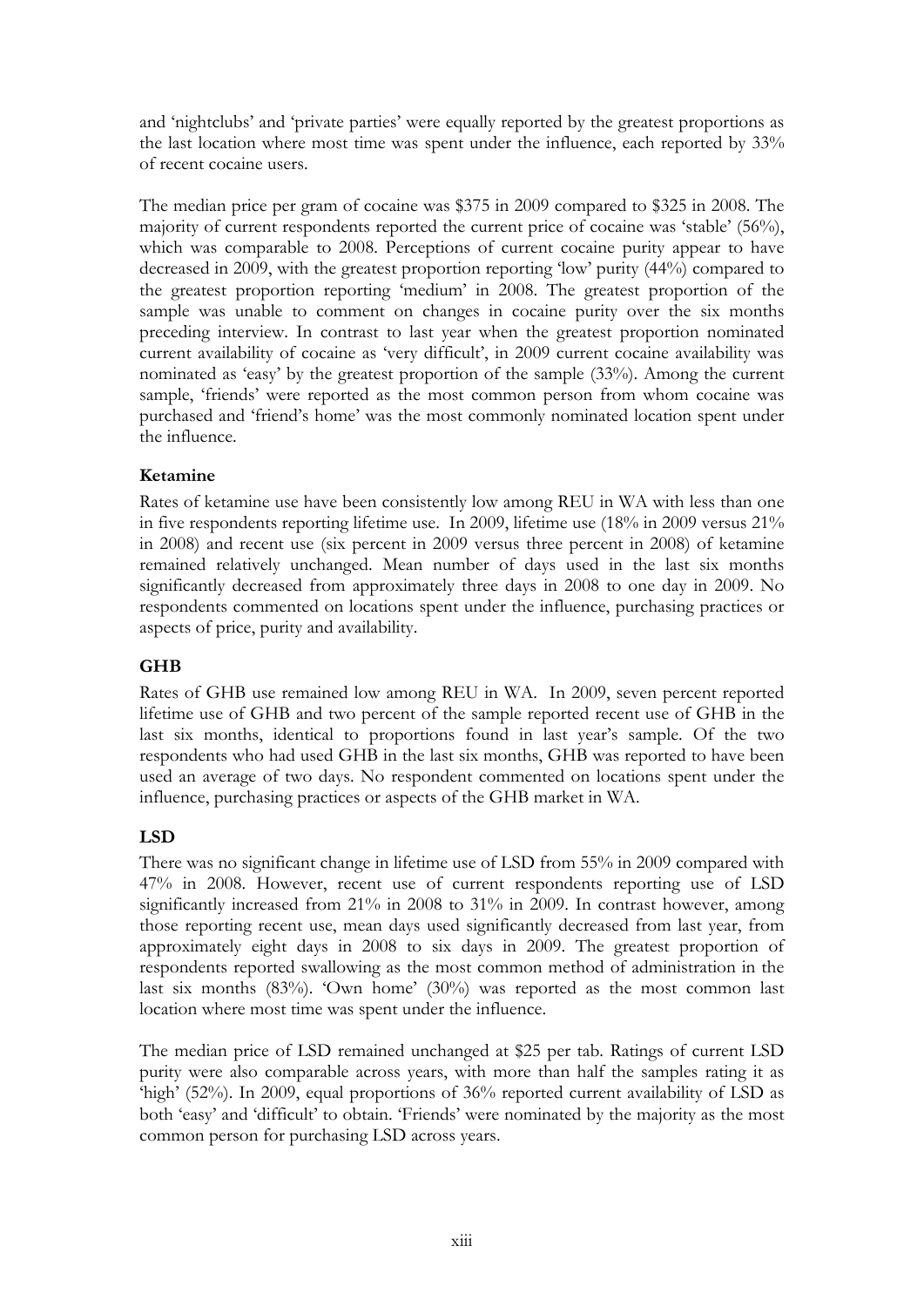#### **MDA**

In 2009, lifetime and recent use of MDA has remained relatively unchanged from the previous year. Lifetime use was reported by nine percent of the current sample compared to 16% in 2008, and recent use was reported by two percent of the current sample compared to five percent in 2008. Only two respondents commented on locations where most time was spent under the influence, purchasing practices and aspects of the MDA market in WA, making meaningful analysis of this data unfeasible.

#### **Cannabis**

Prevalence of cannabis use has been consistently high among REU samples in WA across survey years. Patterns of cannabis use among the current sample were comparable to those found last year. In 2009, lifetime use was reported by 99% (100% in 2008) and recent use by 85%, the same proportion as the 2008 sample. Frequency of use significantly increased from an average of 49 days in 2008 to 81 days in 2009.

The median price of hydroponic cannabis was \$350 in 2009 compared to \$305 in 2008, and the median price of bush cannabis was \$280 in 2009 compared to \$275 in 2008. Price during the last six months was reported as 'stable' by 52% for hydroponic cannabis and 73% for bush cannabis. Current purity of hydroponic was rated by the majority as 'high' (59%) and for bush as 'medium' (60%). Recent purity of both forms was rated by the majority as 'stable' (49% for hydroponic versus 56% for bush). In 2009 there was some indication of an increase in availability of both forms of cannabis in WA, with the greatest proportion of the sample reporting current availability of hydroponic cannabis as either 'easy' or 'very easy' by 83% compared to 54% in 2008. In regards to bush cannabis, current availability was reported as 'easy' by 38% of the current sample, compared to the greatest proportion reporting current availability of bush as 'difficult' (44%) in 2008. Availability of both forms of cannabis during the last six months was rated as 'stable' by 51% of the sample for each form. 'Friends' and 'friend's home' were the most common person and locations for purchasing both forms of cannabis. 'Home' was the most reported by over half of recent cannabis users as the most common last location where most time was spent under the influence of both forms of cannabis.

#### **Patterns of other drug use**

Across survey years, alcohol use has been reported by almost the entire sample and remained prevalent among current REU. In 2009, lifetime use of alcohol was reported by 100% of the sample and use during the last six months by 99%. During this period, alcohol was used a median of 48 days, which equates to twice a week. Alcohol remained a common drug used with ecstasy although the proportion reporting use on such occasions decreased significantly from 86% in 2008 to 55% in 2009. Those consuming more than five standard drinks whilst under the influence of ecstasy in the last six months were comparable to last year, with 84% in 2009 versus 83% in 2008. Those reporting use of alcohol during comedown from ecstasy significantly decreased from 47% in 2008 to 11% in 2009. The proportion reporting consumption of more than five standard drinks whilst coming down from ecstasy in the last six months decreased from 56% in 2008 to 40% in 2009.

In 2009, the Alcohol Quantity Frequency and Variability Assessment (AQFV) was included to measure quantity and frequency of alcohol use while taking into account variability of this over the course of the year. It has three categories: a) typical drinking; b) regular changes, e.g. weekends; and c) occasional changes, e.g. festivals, parties.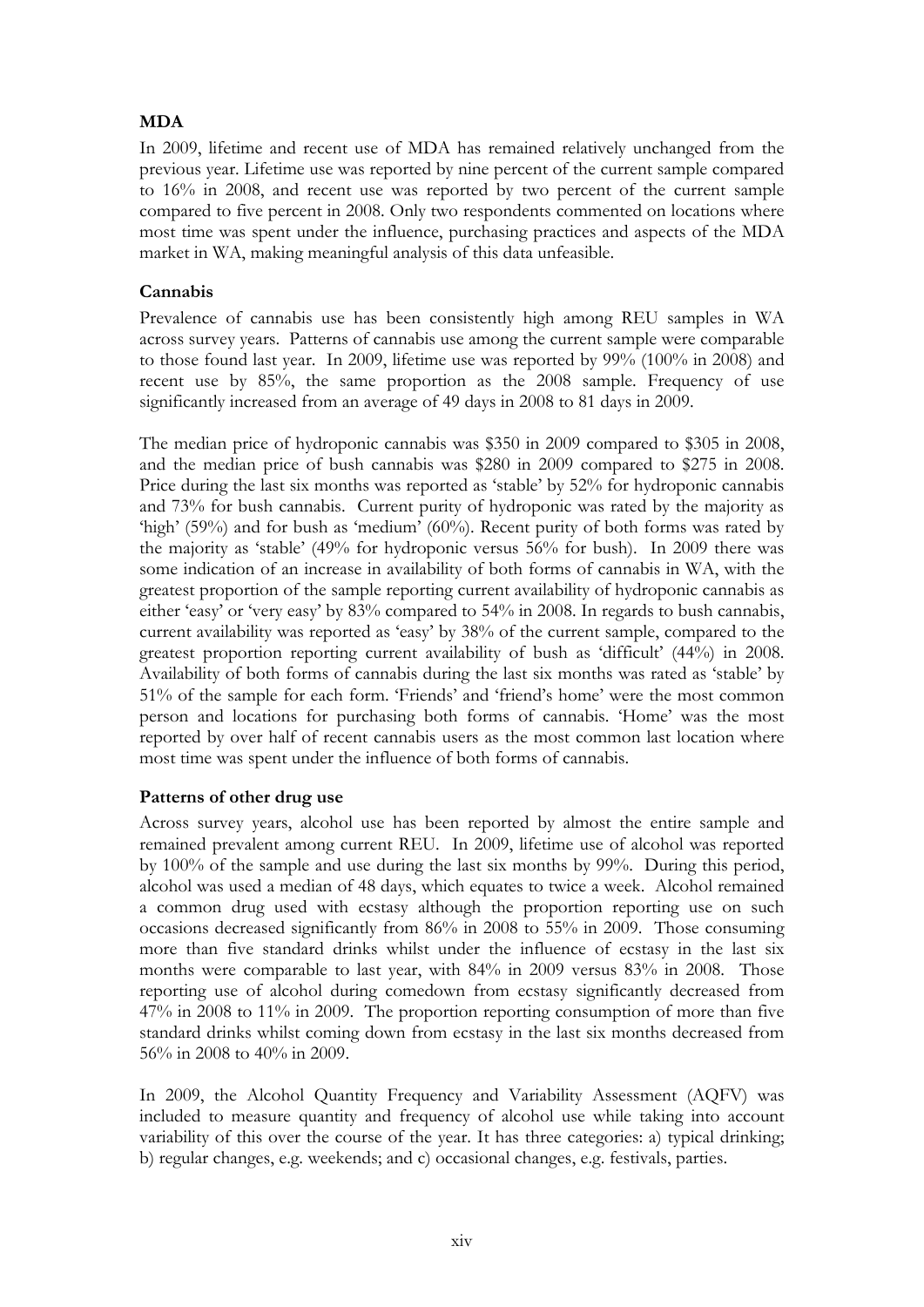Each drinking day was then defined as either a) low risk (up to six drinks for males or four for females); b) risky (from seven to ten drinks for males or five to six for females); or c) high risk (11 drinks and above for males or seven and above for females) according to NHMRC guidelines (National Health and Medical Research Council 2001). A significant difference was found between men and woman and the number or days per year for low risk drinking (48 and 67 days respectively). No significant difference was found in the number of high risk and risky drinking between males and females, although men did consume significantly more drinks per drinking session than females.

The consumption of energy drinks by regular ecstasy users was reported for the first time in 2009. Almost three-quarters (72%) of the current sample reported consuming energy drinks with alcohol in the last six months, with an average of three energy drinks with alcohol being consumed on the last occasion. Of the 70% of the current sample who reported using energy drinks within the same episode as taking ecstasy, 71% reported alcohol was also consumed. These findings have implications for harm reduction strategies directed at regular ecstasy users to reduce stimulant overdose and/or dehydration from combining ecstasy with energy drinks and alcohol.

In regards to tobacco, both lifetime and recent use remained comparable to the 2008 sample with 92% reporting lifetime use of tobacco compared to 90% in 2008, and 76% reporting use of tobacco in the last six months compared to 69% in 2008. The median number of days tobacco was used during the previous six months increased from 72 days in 2008 to 180 days in 2009; suggesting there is an increase in daily smoking amongst REU in WA (54% daily smokers). Of those using other drugs with ecstasy,  $49\%$  (n=23) reported use of tobacco which decreased significantly from 85% in 2008 and, of those using other drugs during comedown, 22% (n=10) reported use of tobacco compared to 58% in 2008.

Pharmaceutical stimulants, such as dexamphetamine and methylphenidate, were included in the survey as a distinct drug class in 2005 and separated into illicit and licit (i.e.: prescribed) use in 2007. In 2009, lifetime use of any pharmaceutical stimulants remained stable from 85% in 2008 to 82% in 2009. Among these respondents, 95% reported illicit use and 7% reported licit use. Use of pharmaceutical stimulants during the last six months (illicit and licit) was also comparable to 2008, with 60% of the current sample reporting use in the last six months compared to 53% in 2008. Among those reporting lifetime use and recent use of pharmaceutical stimulants, 95% used illicitly (i.e.: without prescription). Frequency of use during this period also remained comparable to 2008, from a median of six days in 2008 to four in 2009. Pharmaceutical stimulants were less used in the context of ecstasy use than was observed in 2008. Of those using drugs with ecstasy, 17% reported use of pharmaceutical stimulants (36% in 2008) and no respondent reported using pharmaceutical stimulants to come down from ecstasy, compared to seven percent last year.

With regards to use of other pharmaceutical medicines, there was no significant change seen in both lifetime and recent use of benzodiazepines. Lifetime use was reported by 41% in 2009 (36% in 2008) and recent use was reported by 22% in 2009 (24% in 2008). In 2009, the median number of days used during this period was five days which was comparable to six days in 2008. Use of benzodiazepines was also separated into illicit and licit use, with illicit use more common than licit use. Use of benzodiazepines with ecstasy remains rare, with no respondents reporting use of benzodiazepines while under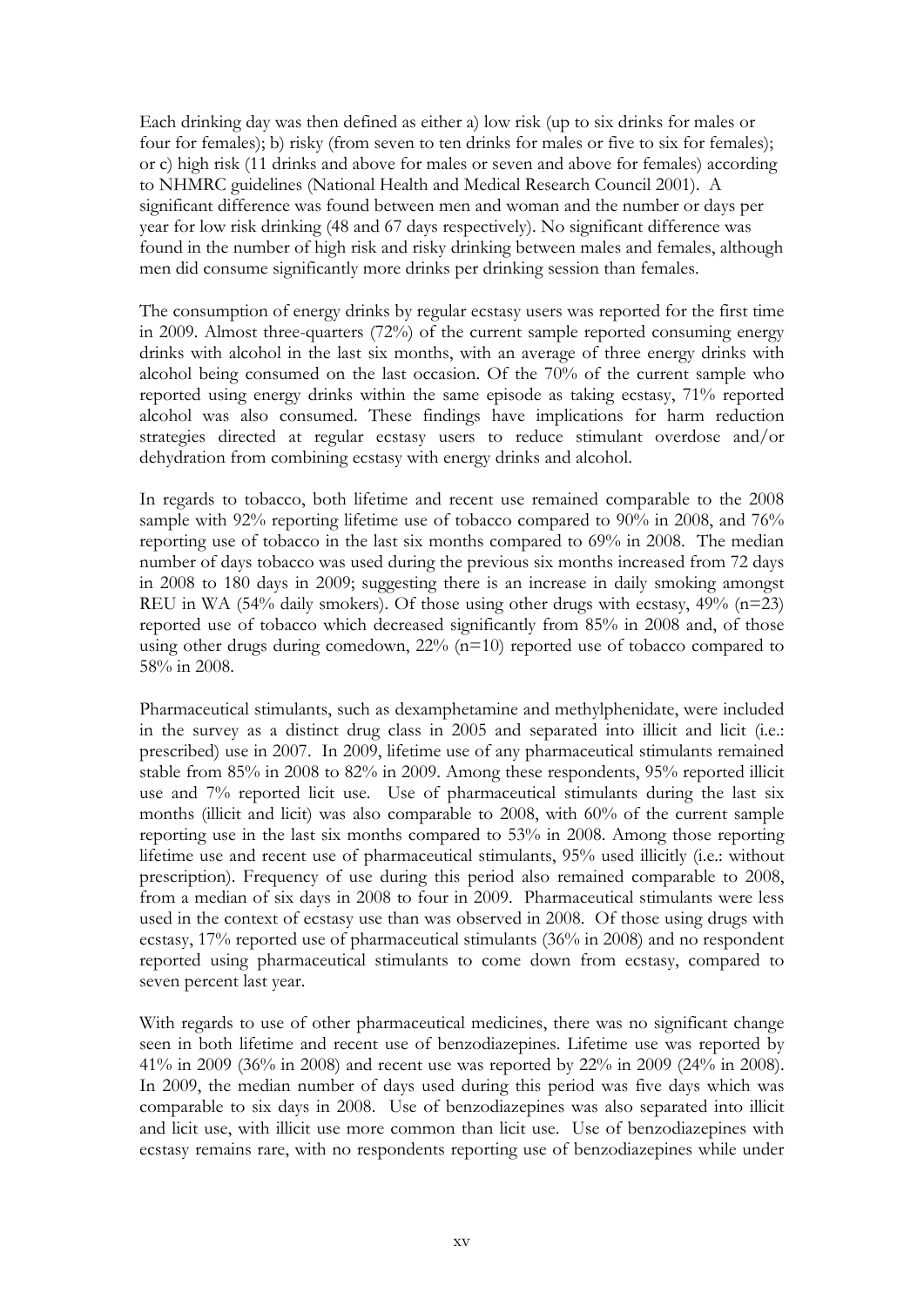the influence of ecstasy, while of those who reported using drugs to come down from ecstasy only seven percent reported using benzodiazepines compared to 12% in 2008.

Use of anti-depressants was similar across survey years, with lifetime use reported by 21% of current REU (17% in 2008) and use in the last six months by six percent of current REU (nine percent in 2008). The median number of days used during the past six months remained comparable at 165 days (180 days in 2008). Unlike pharmaceutical stimulants and benzodiazepines, no illicit use of anti-depressants was reported by survey participants.

Participants were also asked about the use of inhalants amyl nitrate and nitrous oxide. Use of amyl nitrate remained similar across years, with lifetime use reported by 20% of current REU (21% in 2008) and use in the last six months by six percent of current REU (three percent in 2008). There was no significant change in lifetime use of nitrous oxide from 48% in 2008 to 39% in 2009. Use in the last six months decreased significantly from 21% in 2008 to 13% in 2009. These inhalants were not commonly used either with ecstasy or during comedown.

Use of opiates remained generally uncommon. In 2009, there were no significant differences seen in lifetime and recent use of heroin from last year. Only six percent reported lifetime use of heroin compared to three percent in 2008. Use of heroin in the last six months was also comparable with only two percent reporting use for both sample years. There were no significant changes in either lifetime or recent use of methadone and buprenorphine. In 2009, four percent reported lifetime use of methadone compared to five percent in 2008. Only one current respondent had used methadone in the last six months, compared to none in 2008. In 2009, two percent reported lifetime use of buprenorphine compared to three percent in 2008. Use of buprenorphine in the last six months was not reported by any current REU, compared to only two percent in 2008. Use of 'other opiates', such as morphine, pethidine and over-the-counter medications containing codeine, has fluctuated over survey years. In 2009 no significant changes occurred, with 20% reporting lifetime use of 'other opiates' compared to 24% in 2008. Use of 'other opiates' in the last six months did not significantly differ from 12% in 2008 to 10% in 2009.

Magic mushrooms were included in the survey as a separate drug class from 2005. Rates of lifetime and recent use among current REU were similar to that reported last year. Lifetime use was reported by 50% of current REU (44% in 2008) and use during the last six months was reported by 15% of current REU (10% in 2008).

For the first time in 2009, respondents were asked to report on their use of over the counter stimulants, such as cold and flu medications containing pseudoephedrine, for recreational use. Lifetime use of over the counter medications was reported by 19% of the current sample and by eight percent in the last six months.

Use of drugs other than those listed in the survey was reported by eight percent of current respondents compared to 11% in 2008. From the current sample, 2CB and datura were the most common other drugs reported.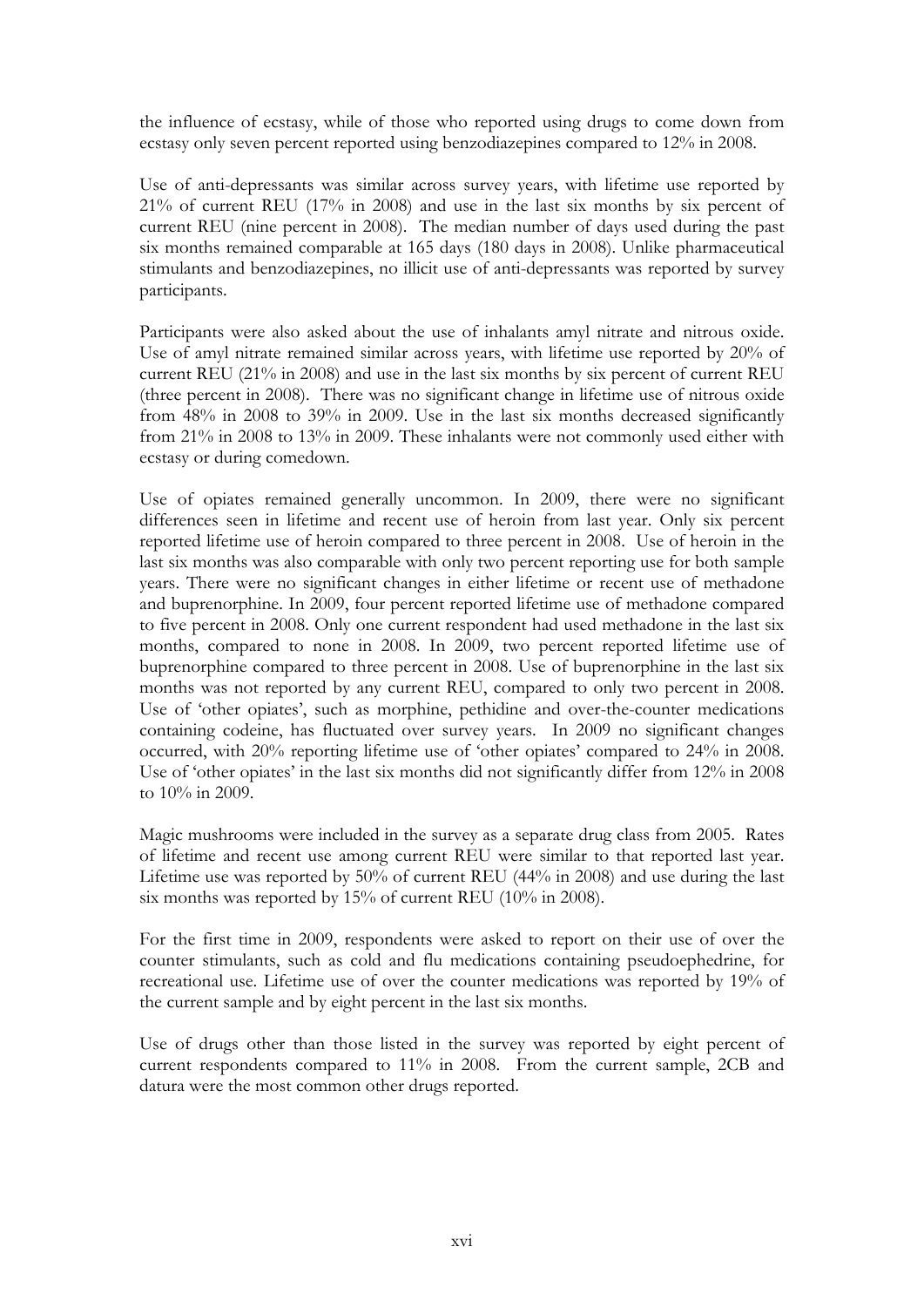#### **Drug information-seeking behaviour**

Commencing in 2005, REU were asked how often they found out the content and purity of ecstasy before taking it. The greatest proportion of the 2009 sample (32%) reported 'always' seeking information on ecstasy before taking it, compared to 21% in the previous year. Just under a quarter of the 2009 sample (23%) reported 'never' finding out the content and purity of ecstasy, which decreased slightly since 2008 (27%). Of those who sought this information for ecstasy, the most common source was 'friends', with comparable proportions of 81% last year to 80% this year.

In 2009, REU were asked to report if they had ever suspected to have taken ecstasy that contained a substance other than MDMA. Approximately three-quarters of the sample (74%) reported that they had suspected a substance other than MDMA to be in the ecstasy they took; the most commonly suspected substances were reported to be meth/amphetamine by 58%, ketamine by 41%, MDA by 16% and opiates by 12% of respondents.

#### **Health-related issues**

Since 2007, REU were asked about overdose on a stimulant drug and on a depressant drug. Overdose on a stimulant drug in the last 12 months was reported by 16% of the current sample compared to 24% last year, and overdose on a depressant drug was reported by 15% in 2009 compared to 19% in 2008. The most commonly implicated stimulant drug was ecstasy, while the most commonly implicated depressant drug was alcohol.

In 2009, 20% of REU reported accessing a medical or health service in relation to their drug use during the last six months. The most common services accessed were GP (45%) and counsellor or psychologist (30% each). The services of a GP were mostly accessed for 'depression' (33%), whereas counsellors were most commonly accessed for 'dependence/addiction' (50%) and psychologists for 'anxiety' (33%). The main drugs of concern varied according to the service accessed.

The Kessler Psychological Distress Scale was included in the EDRS from 2006 as a screening tool for symptoms of depression and anxiety. Of the total sample in 2009, there was a significant increase in the proportion scoring in the 'high distress' category in comparison to 2008, from four percent in 2008 to 17% in 2009. Further to this, there was a significant decrease in the 'no/low distress' category compared to the 2008 sample, although this category still represented the greatest proportion of the current sample.

Questions regarding mental health problems were included for the first time in the 2008 EDRS. This included asking participants whether they had had any mental health problems (including self-diagnoses) in the last six months. In 2009, a quarter of respondents reported having a mental health problem in the last six months. From these respondents, the most common mental health issue specified was depression (68%).

In 2009, the Personal Wellbeing Index (PWI) was administered to REU for the first time. Comparing the current sample with the 2008 Australian National Health Survey, the REU sample exhibited lower rates of satisfaction with personal health and personal relationships than amongst the general Australian populace. Satisfaction with health was significantly lower amongst REU with a mean score of 67 compared to the National Health mean of 74. Satisfaction with personal relationships was also significantly lower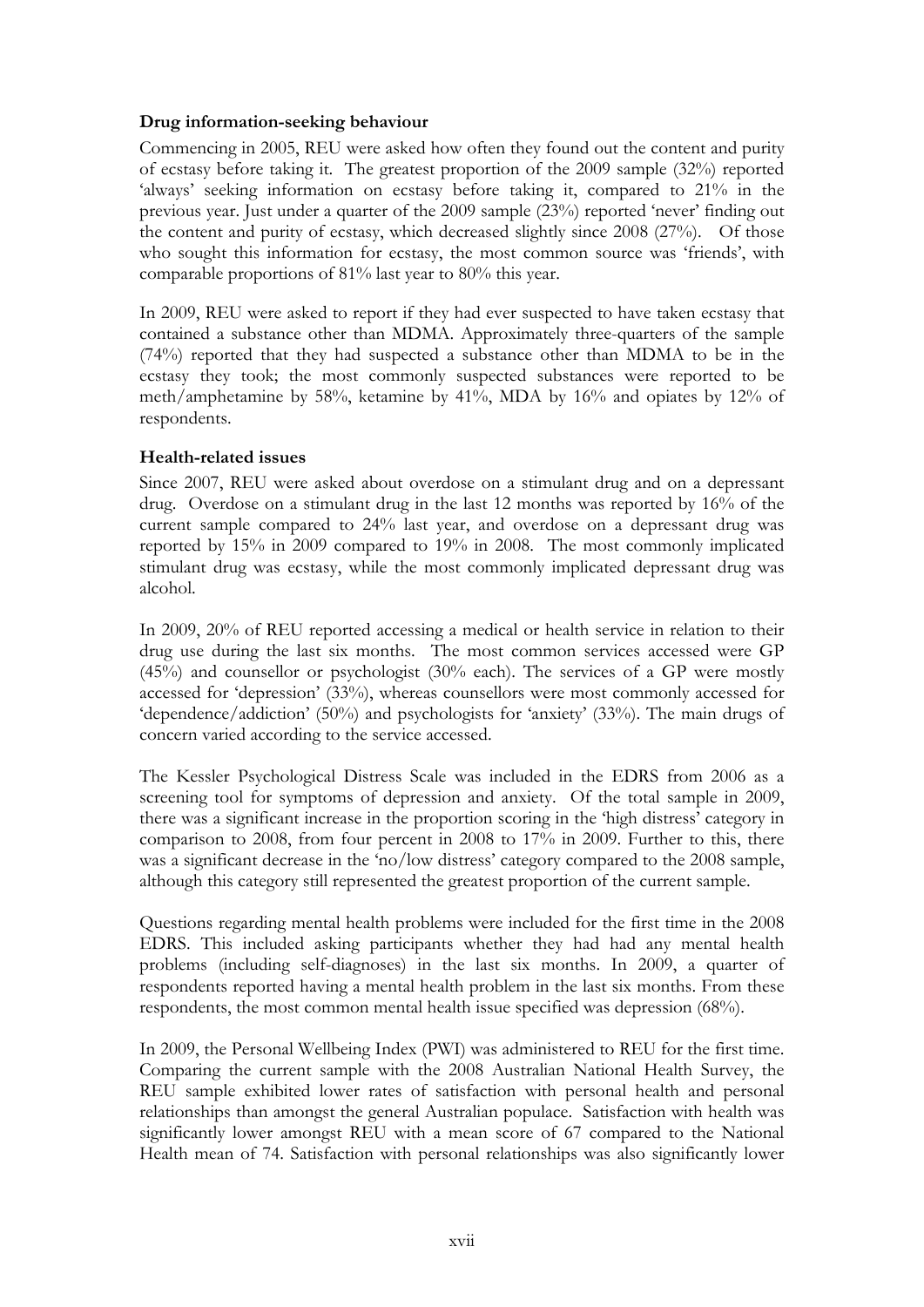amongst the EDRS sample, with a mean score of 74 compared to the National Survey average of 80.

2009 also saw the inclusion of a 'chronic conditions' section in the EDRS, which addressed the physical health of REU. The most commonly reported chronic conditions were 'vision problems' and 'hayfever', both reported by 31% of the current sample, closely followed by 'asthma' (30%), 'back/neck pains' (27%) and 'skin problems' (25%). In comparison to the 2007-08 National Health Survey findings, the proportion of REU with asthma was significantly greater than the national sample, while circulatory problems, high blood pressure and skeletal problems were significantly lower than the national sample. This is most likely due to a younger average age for the REU sample in comparison to the national sample.

#### **Risk behaviour**

Respondents reported on risk behaviours related to injecting, blood-borne viruses, sexual practices, driving behaviour and alcohol use. In 2009, the proportions reporting lifetime and recent injection were comparable to last years' findings. Lifetime injection was reported by 11% of the current sample (same proportion in 2008) and injecting in the last six months was reported by 46% (n=5) of those who had ever injected compared to 33% in 2008. In 2009, the most common drugs ever injected and recently injected were speed followed by crystal methamphetamine, which was comparable to previous samples.

In 2009, respondents were asked to report how often condoms or gloves were used with regular and/or casual partners in the last six months. Of the current sample, more than half (57%) reported engaging in penetrative sex with a regular partner in the last six month, and the same proportion of the sample reported engaging in penetrative sex with a casual partner in the last six months. The greatest proportion of those who had had penetrative sex with a casual partner reported having 3-5 partners in the last six months. Of those who had regular partners, 30% reported 'never' using a protective barrier during penetrative sex, whereas 54% of those who had regular partners reported 'never' using a protective barrier when under the influence of drugs and alcohol. Of those engaging in penetrative sex with a casual partner, the greatest proportion reported using a protective barrier 'every time' by 32% whilst sober and 'often' by 30% whilst under the influence of drugs and alcohol.

Of the current sample, 80% had driven a car in the last six months. Among these respondents, 69% reported driving whilst affected by alcohol and 75% reported driving over the legal alcohol limit, findings which were comparable to the previous year. The median number of times these respondents had driven over the alcohol limit in the last six months was four times, (i.e.: on average once every six weeks), compared with just one day in the 2008 sample. Just under half reported that they had undergone roadside breath testing in this period  $(48%)$  and, of these respondents,  $18%$  (n=7) reported being over the legal blood alcohol limit when tested, compared to three percent in 2008.

Of the current sample that had driven in the last six months, 75% reported driving within one hour of taking a drug. Of these respondents, the median number of times driven under the influence of a drug was five and a half times or just less than once a month. The most commonly reported drugs were ecstasy  $(72\%, n=43)$  and cannabis  $(63\%, n=38)$ . Of those who had driven soon after taking drugs, the greatest proportion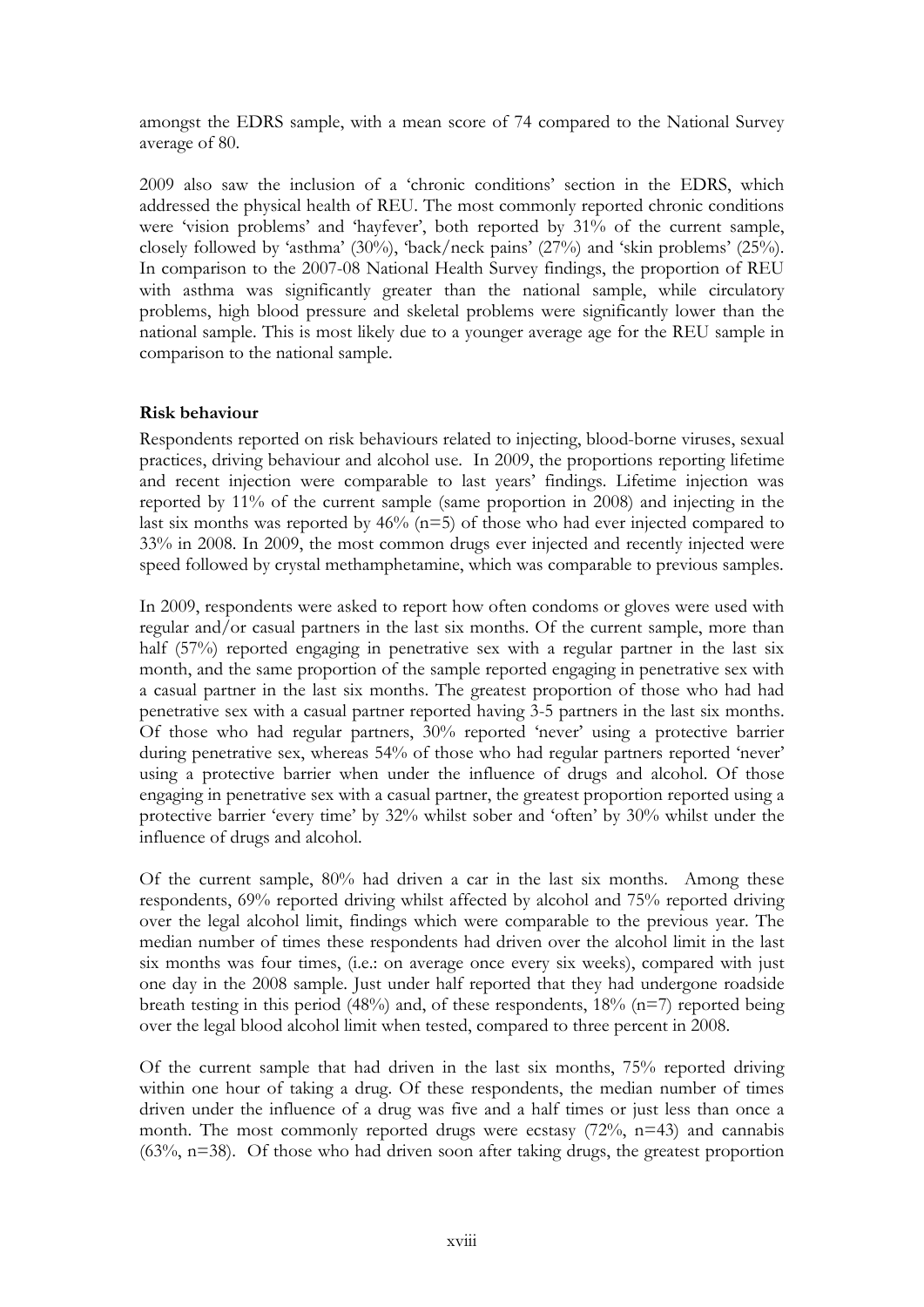reported that their driving was 'slightly impaired' (45%). In 2009, five respondents were roadside drug tested and all results were negative.

In 2009, the EDRS included the Buss-Perry Aggression Questionnaire-Short form to investigate the presence of trait aggression among REU. Verbal aggression was identified by the greatest proportion (16%) of the sample. Physical aggression was the second most identified aggression domain (7%) followed by anger (4%).

Also for the first time in 2009, respondents were asked about their gambling experiences in the month prior to the interview. Just under a quarter of participants (24%) had gambled a median of two times in the month prior to interview. Of these, the majority had gambled once in the last month (46%). The median amount of money spent the last time participants gambled was \$100. Just under half  $(46\%, n=11)$  of those participants who had gambled in the month prior to interview reported gambling under the influence of alcohol and 17% (n=4) of those who had gambled in the last six months reported to be doing so under the influence of drugs.

#### **Criminal and police activity**

Rates of reported criminal activity have consistently been low among REU samples. The proportion reporting criminal activity during the last month remained comparable, from 31% in 2008 to 37% in 2009. Of these respondents, 'drug dealing' was the most commonly reported activity (31%) and, of those that had dealt drugs, most engaged in this activity less than once a week (58%). Of the current sample, five percent had been arrested in the last 12 months, which was the same proportion in 2008. Among current respondents, the most common reasons for arrest reported were property crime, violent crime and alcohol and driving offenses.

Perceptions of police activity significantly differed to last year with the greatest proportion of the sample having perceived police activity to have 'increased' (42%) in the last six months. In previous years' samples, police activity was most commonly perceived as 'stable'. The most commonly perceived change in police activity as reported by respondents was increase in sniffer dog presence and the establishment of drug bins at festivals. The vast majority of the sample (85%) reported that police activity did not make scoring drugs more difficult.

Commencing in 2006, REU were asked about the use of sniffer dogs by law enforcement personnel. In 2009, 42% of the sample reported seeing sniffer dogs in the last six months compared to 33% in 2008. The majority of respondents in both years had seen sniffer dogs on one occasion during this period. Of those who had seen sniffer dogs, 24 respondents reported being in possession of drugs when they saw a sniffer dog but no respondents reported being positively identified for drugs by a dog. It is, however, unclear from the data how far the dog was from the respondent at the time of sighting.

#### **Implications**

Ecstasy users are commonly perceived as a more affluent user group than, for example, injecting drug users recruited in the IDRS. Ecstasy users are typically young people engaged in either university study and/or employment. The were a number of significant differences in the demographic characteristics of the 2009 REU sample compared to characteristics of the 2008 sample, however, demographic similarities were found between the current sample and samples prior to 2008, suggesting that the 2008 sample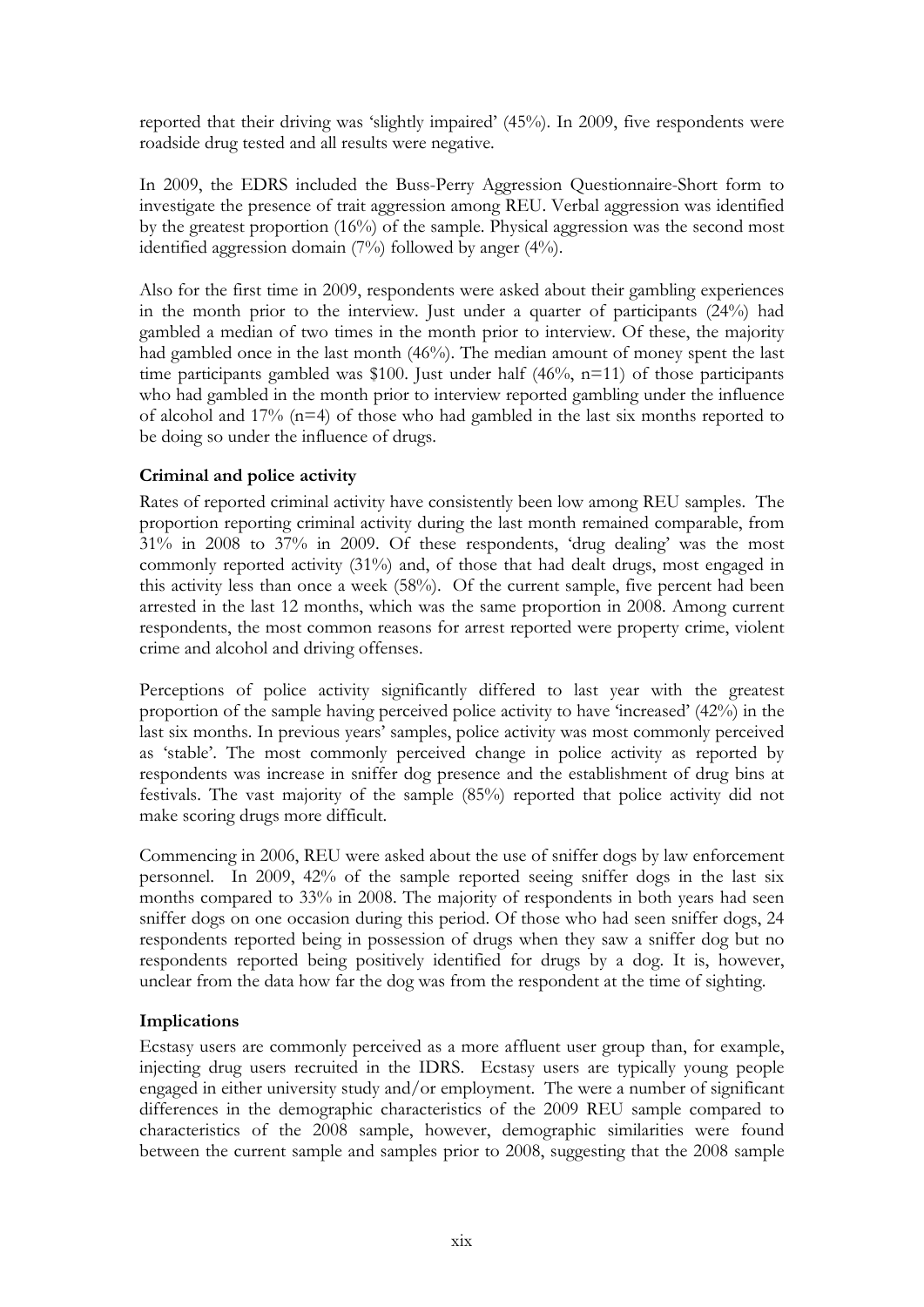may have been atypical in some demographic areas, particularly education and employment. These changes could have been influenced by a shifting economic climate.

Unlike 2008 when only 58 participants were recruited for the EDRS, in 2009 the desired quota of 100 REU was achieved, which was consistent to samples prior to 2008. It was unclear why REU recruitment was so much more difficult in 2008; however, changing employment patterns in WA which affected interest and availability for interview in 2008. In addition the use of SMS in 2009 for potential respondents to register their interest in the study proved to be a convenient and effortless option for potential participants and will be used again in future study years.

Certain patterns of ecstasy use distinguished the current sample of REU from last year's sample, although many of the findings were comparable to those prior to 2008. There was significant decrease in the average number of days ecstasy was used in the last six months, although the proportion of the sample reporting using ecstasy weekly or more significantly increased. Current findings were comparable to samples prior to 2008, therefore suggesting this finding is most likely due to a smaller sample size in 2008 or could be due to the large increase in the proportion of males in the 2009 sample from 48% to 65%. From the current sample, there was a significant increase in the proportion of REU reporting typical use of more than one pill in a session. There are a few possible factors that may have influenced this trend; one suggestion is that, even though those REU are using less frequently, they may be 'seasoned' ecstasy users having built a tolerance to the drug, therefore requiring more than one pill for a desired effect. Other possible reasons might include REU reporting increases in ecstasy availability (refer to Table 6) or, according to Australian Crime Commission (ACC) most recent figures, purity is the lowest it has been since data collection began (refer to Figure 6).

There was also a significant increase in the proportion of REU who had recently binged on ecstasy or related drugs, which may explain the significant increase in REU typically using more than one pill in a session, with REU using for longer periods of time and therefore using more pills. The proportion reporting ever injecting ecstasy has consistently been low in sample years, with the current sample represented the lowest proportion since data collection began. In 2009, respondents were asked what type of ecstasy user they identified most with. The largest proportion of respondents identified as festival goers; in contrast, the greatest proportion reported 'nightclubs' as the most frequent location of ecstasy use. One interpretation of this disparity is that, while participants may more commonly use ecstasy at nightclubs, there may be a significant proportion who usually attend festivals and do not commonly use ecstasy in this setting.

In 2009, there were some notable changes in the use of other drugs by REU. While polydrug use continued to characterise the sample, significant decreases were found in lifetime use of all forms of methamphetamine and recent use of crystal methamphetamine and cocaine. One possible explanation for this overall decline in lifetime methamphetamine use among REU may be a shift in attitude towards methamphetamine use, possibly from advertising campaigns, experiences through others or what is socially acceptable at the time. In contrast to these declines, significant increases were found in recent use of LSD, suggesting that the illicit drug market of Perth REU continues to evolve.

Some notable changes occurred in perceptions of police activity towards REU, with a significantly greater proportion of the sample reporting police activity to have 'increased'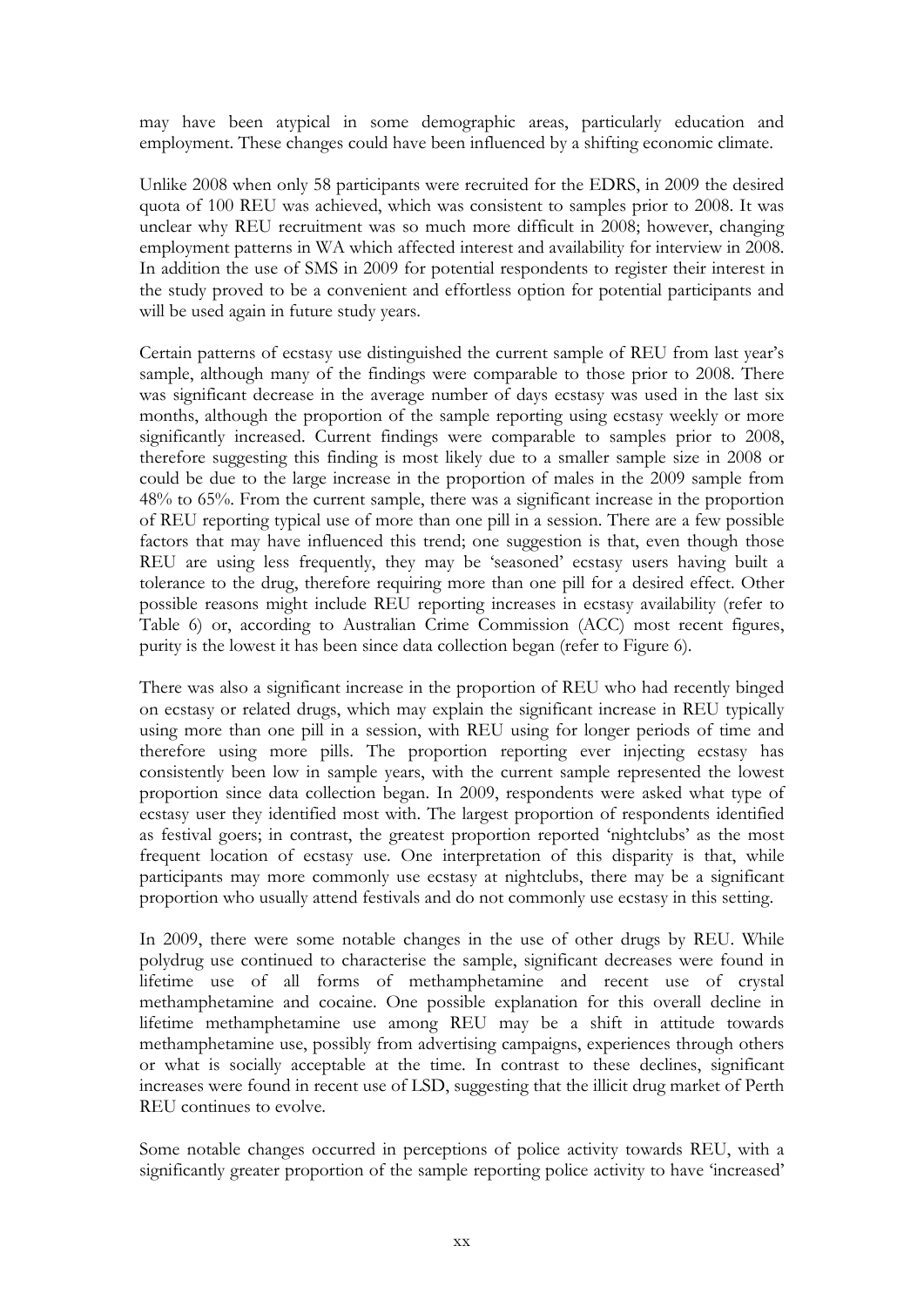in the last six months. The most commonly reported change in police activity toward REU was an increased presence of drug detection (sniffer) dogs at events where ecstasy users may be attending. In 2009, police and sniffer dogs received plenty of scrutiny after the death of a young Perth girl who consumed three ecstasy pills and overdosed after seeing sniffer dogs at a festival, *The West Australian* (4 February 2009, p. 17), raised important questions as to whether the use of sniffer dogs may in themselves contribute to drug-related harm.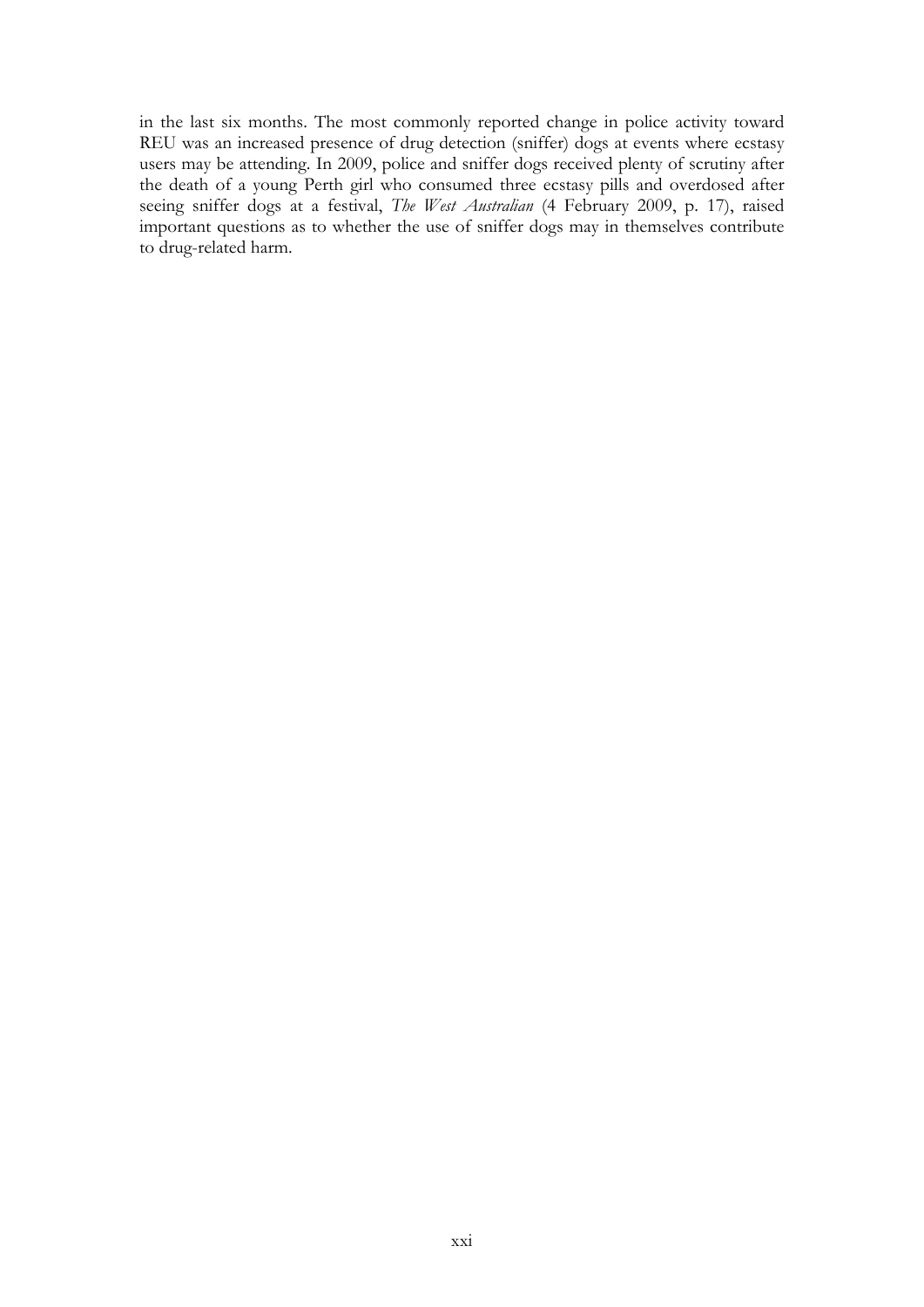## <span id="page-25-0"></span>**1 INTRODUCTION**

The Ecstasy and Related Drugs Reporting System (EDRS) is an ongoing project funded by the Australian Government Department of Health and Ageing, the National Drug Law Enforcement Research Fund (NDLERF), and the Ministerial Council on Drug Strategy modelled upon the more established Illicit Drugs Reporting System (IDRS).

As the focus of the IDRS was upon injecting drug users, it did not directly acknowledge the distinct population regularly using ecstasy and related drugs. Consequently, in 2000, NDLERF funded a two year, two state trial of the feasibility of monitoring emerging trends in the markets for ecstasy and related drugs using the extant IDRS methodology. The EDRS terms of reference includes drugs that are routinely associated in the context of entertainment venues such as nightclubs or dance parties. This includes drugs such as ecstasy, amphetamines, cocaine, LSD, ketamine, MDA (3-4methylenedioxyamphetamine) and GHB (gamma-hydroxy butyrate). This marked the beginning of the Party Drugs Initiative (PDI), which became a national survey in 2003 and was re-named the Ecstasy and Related Drugs Reporting System (EDRS) in 2006.

The current report presents the findings of the seventh year of data collection for the PDI/EDRS in WA. Like the IDRS, results are based on three data sources: interviews with current illicit drug users (in this case regular ecstasy users); key expert interviews with professionals who have contact with these users; and the collation of secondary indicator data. Also consistent with the paradigm of the IDRS as an 'early warning system', participants resided in the capital city reflecting the likelihood that emerging trends in illicit drug markets are more likely to occur initially in large cities rather than regional centres or rural areas.

### <span id="page-25-1"></span>**1.1 Study aims**

The specific aims of the WA EDRS 2009 were to:

- 1. describe the characteristics of a sample of current, regular ecstasy users in Perth;
- 2. examine patterns of ecstasy and other drug use among this sample;
- 3. document market aspects of ecstasy and related drugs in Perth, such as price, purity and availability;
- 4. examine participants' experiences of the nature and incidence of ecstasy-related harm including physical, psychological, financial, social and legal harms;
- 5. compare key findings of this study with those reported in previous years (2003- 2008); and
- 6. identify emerging trends in the ecstasy and related drug markets that may require further investigation.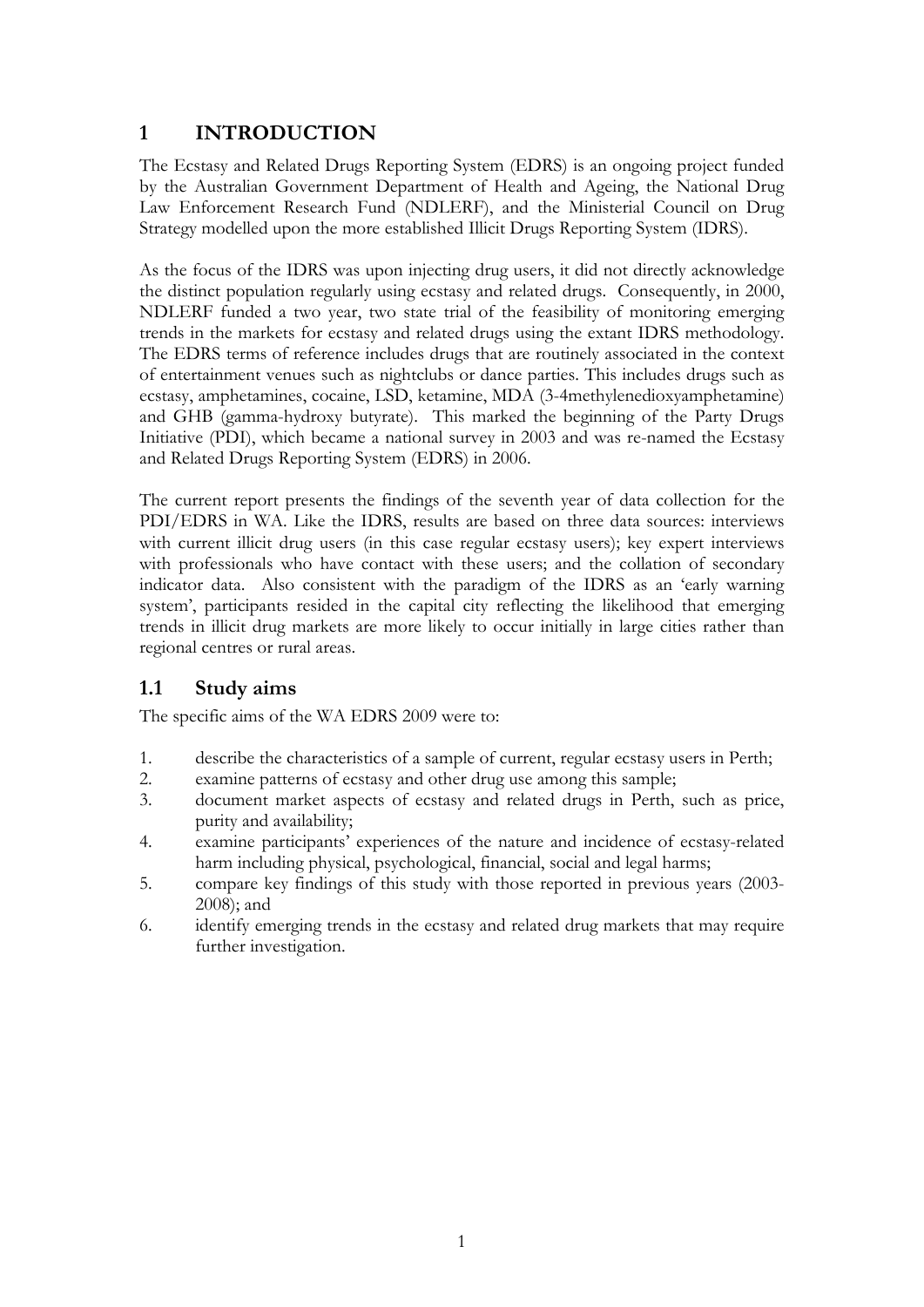## <span id="page-26-0"></span>**2 METHODS**

A triangulated approach was used for the EDRS to provide an indication of emerging trends in ecstasy and related drug markets. Using such multiple data sources minimises the impact of biases inherent in each source and permits validation of observed trends across the different data sources. The three main sources of information used to document trends were:

- 1. a survey of regular ecstasy users comprised of face-to-face interviews;
- 2. a key expert survey of professionals working in the field using semi-structured qualitative interviews; and
- 3. examination of existing indicator data, such as statistical data collected from legal and health services.

### <span id="page-26-1"></span>**2.1 Survey of regular ecstasy users**

There is an established market for ecstasy (tablets that are purported to contain 3, 4 methylenedioxymethamphetamine; MDMA) that has existed for more than a decade. According to the 2007 National Drug Strategy Household Survey (NDSHS) (AIHW, 2008) its use among Australians over 14 years of age has increased from 0.9% in 1995 to 3.5% in 2007; however, ecstasy use has not changed significantly from the 2004 survey. In Western Australia, 4.1% of the general population reported use of ecstasy during this time period, making it the state with the second highest use of ecstasy after the ACT (4.7%). For the purposes of the present study, the sentinel population consisted of regular users of pills, powder or capsules sold as 'ecstasy'.

#### **2.1.1 Recruitment**

One hundred regular ecstasy users were interviewed for the 2009 EDRS in WA, all of whom reported they had lived in the Perth metropolitan area for more than 12 months. Participants were recruited through a purposive sampling strategy (Kerlinger, 1986), which included: advertisements in entertainment street press; flyers distributed at cafes, record outlets, clothing stores and universities; dance scene related websites and online forums; and participant snowballing techniques as described by Barnard (1995). Ethics approval was granted from the Curtin University Human Research Ethics Committee with a stipulation that interviews be conducted with participants aged 16 years or older.

#### **2.1.2 Procedure**

In 2009, potential participants contacted the research coordinator by either telephone, SMS (trialled for the first time in 2009) or by a generic email address and were then screened for eligibility only on the telephone. Participants were asked to leave either a first name/or pseudonym and a contact phone number if they contacted the coordinator via sms or email. Three criteria were to be met for participation:

- 1. use of ecstasy at least monthly over the previous 6 months;
- 2. aged 16 years or older; and
- 3. resident in the Perth metropolitan area for minimum of 12 months prior to interview.

Participants meeting these criteria were informed that the study consisted of a confidential face-to-face interview conducted at a public place of convenience for both parties. It was explained that the structured interview would take approximately 45 to 60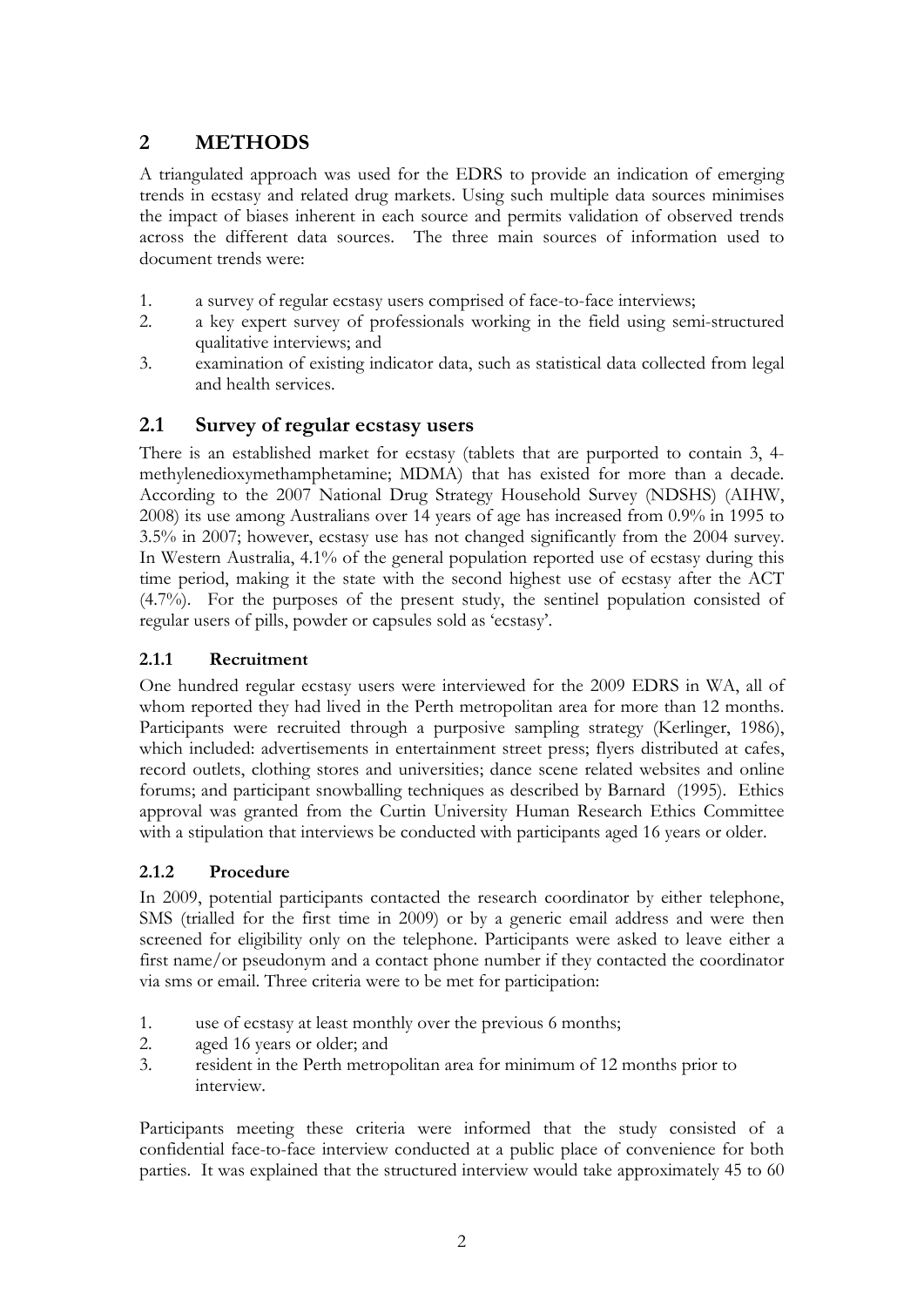minutes to complete, and that all data were collected anonymously. In 2009, participant reimbursement remained at \$40 to cover participants' time and travel expenses to attend the interview. Upon meeting the interviewer, the nature and purpose of the study was again explained to participants, and informed consent was obtained. All interviewers were trained in administration of the specific interview schedule.

## **2.1.3 Measures**

Participants were administered a structured interview schedule based on a national study of ecstasy users conducted by NDARC in 1997 (Topp et al., 1998; Topp et al., 2000). The original survey incorporated items from a number of previous NDARC studies of users of ecstasy (Solowij, Hall, & Lee, 1992) and amphetamines (Darke et al., 1994; Hando & Hall, 1993; Hando, Topp & Hall, 1997) and has been revised over successive years of PDI/EDRS data collection. The interview schedule focused primarily on the six months preceding the interview. The survey allowed assessment of sample characteristics related to demographic information; ecstasy and other drug use history (including frequency and quantity of use and routes of administration); physical and psychological side effects of ecstasy; other ecstasy-related problems (i.e. relationship, legal, risk, responsibility problems); price, purity and availability of different drugs; sexual and health-related behaviours; self-reported criminal activity; and general trends in the ecstasy and related drug markets such as new drug types, new drug users, and perceptions of police activity.

## **2.1.4 Data analysis**

Quantitative data from the regular ecstasy user survey were analysed using PASW Statistics 17 for Windows. For continuous variables, t-tests were conducted and, for categorical variables, Pearson's chi-square tests were used to determine significant differences with alpha set at 0.05. Qualitative data collected from the regular ecstasy users and 'key experts' were analysed using the word processing and table-making options of Microsoft Word 2003.

## <span id="page-27-0"></span>**2.2 Survey of key experts**

To maintain consistency with the central IDRS, the eligibility criterion for 'key experts' (KE) participating in the EDRS was regular contact in the course of employment with a range of ecstasy users. Regular contact was defined as average weekly contact and/or contact with ten or more ecstasy users throughout the past six months. Nine KE from professions in law enforcement, health, counselling and the entertainment industry participated in the WA EDRS 2009.

## <span id="page-27-1"></span>**2.3 Other indicators**

Secondary data sources were examined to complement and validate the data collected from both the REU and KE interviews. Data sources included in this report are from:

- the 2007 National Drug Strategy Household Survey (NDSHS);
- Australian Crime Commission (ACC)- drug purity and seizure data, arrest data;
- WA Police Service:
- Australian Institute of Health and Welfare- hospital admissions; and
- telephone advisory service data from the Alcohol and Drug Information Service.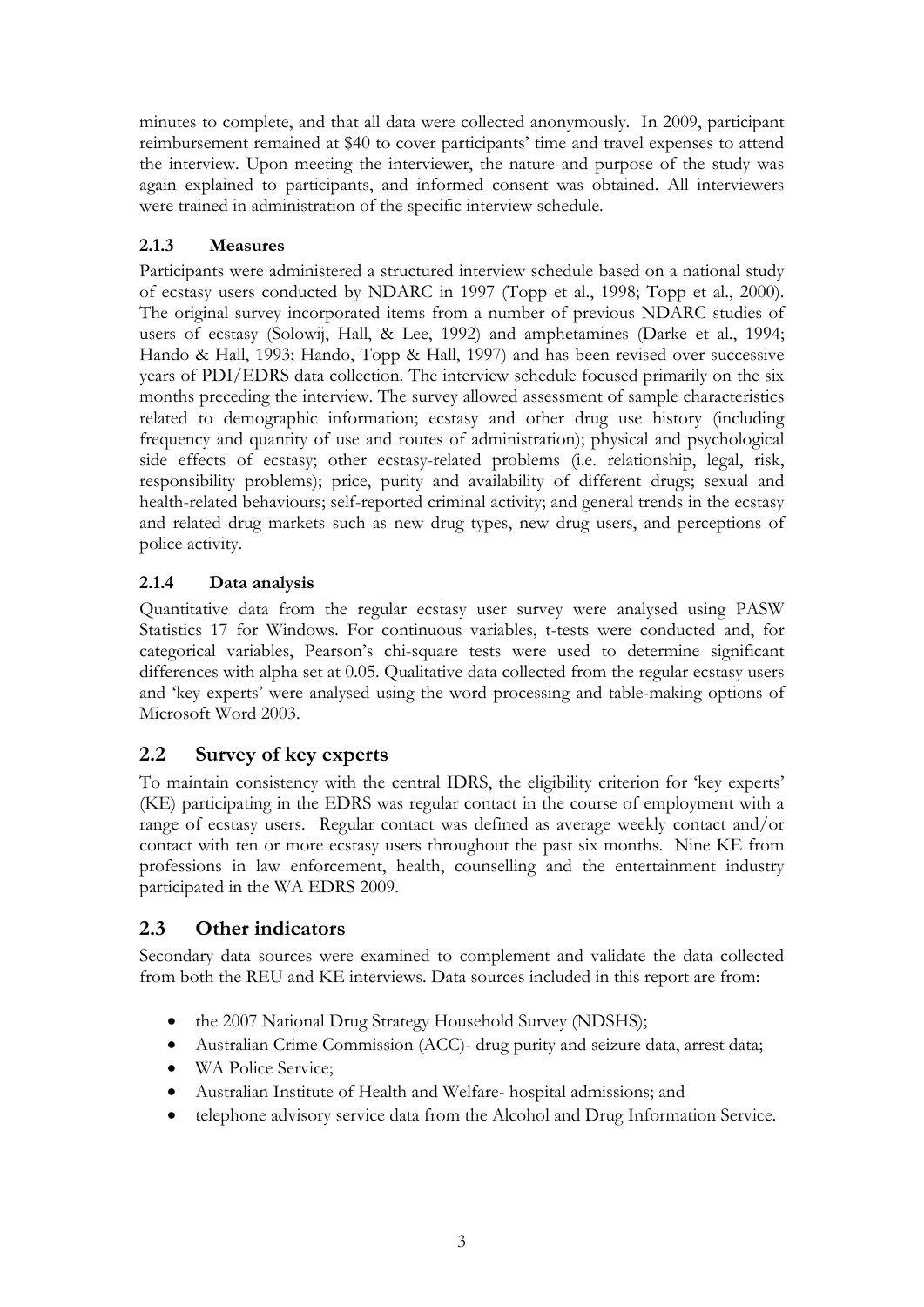## <span id="page-28-0"></span>**3 OVERVIEW OF REGULAR ECSTASY USERS**

#### <span id="page-28-1"></span>**3.1 Demographic characteristics of the regular ecstasy users sample**

Interviews were conducted with 100 regular ecstasy users (REU) in the Perth metropolitan area between April and June 2009. Table 1 presents key demographic data for the current and previous samples of REU recruited in WA. There were a number of differences in the demographic characteristics of the 2009 REU sample compared to that of previous years. The mean age of the REU sample was approximately 23 years in both 2008 and 2009. There was a significant increase in the proportion of males in the 2009 sample, representing the highest proportion since data collection began in 2003. Like in previous samples, the majority of participants across the years have been heterosexual in orientation; however, a significant decrease was observed between the 2008 and current sample, although this current proportion appears to be more representative of samples prior to 2008. More than half the 2009 sample reported their relationship status as 'single' (60%), compared to approximately half in 2008 (48%). Also consistent is the minimal representation of participants of Aboriginal and/or Torres Strait Islander descent, and almost the entire sample across years spoke English as their main language. Similar to last year, approximately half the sample reported residing in rented premises (45%), followed by living in their parents' or family's house (44%). Proportions of the sample with a previous conviction or in current drug treatment have remained low across years.

Several characteristics related to education significantly changed to those found last year. The mean number of school years in the current sample decreased from 11.8 years in 2008 to 11.5 years in 2009 ( $t=-2.914$ ,  $df=99$ ,  $p=.004$ ), although the current reporting is comparable to samples prior to 2008. Fewer than half the sample (46%) had completed a tertiary qualification with 18% possessing a university/college degree and 28% a trade/technical qualification. The number of full-time students in the sample increased significantly from 3% in 2008 to 13% in 2009 ( $\chi$ 2=34.364, df=1, p=.000). The proportion of the sample currently both employed and studying (27%) remained largely similar to the previous year's sample (24%). Following a significant increase in the proportion in full-time employment in 2008, a significant decrease was found in the current sample from 55% in 2008 to 22% in 2009 ( $\chi$ 2=44, df=1, p=.000). Conversely, there was a significant increase in the proportion in part-time employment from 12% in 2008 to 23% in 2009 ( $\chi$ 2=11.458, df=1, p=.001). Finally, there was a significant increase in those who were unemployed from 5% in 2008 to 15% in 2009 ( $\chi$ 2=21.053, df=1, p=.000).

For the first time in the 2009 EDRS sample, respondents were asked to report their average wage/salary per week. From the current sample, \$425 was the average income per week. Previous imprisonment history significantly increased from 3% in 2008 to 8% in 2009 ( $\chi$ 2=8.978, df=1, p=.003), although the current findings were comparable to those in samples prior to 2008. The proportion of the 2009 sample currently in drug treatment was comparable to last year, with 3% in 2008 and 5% in 2009.

#### **Key expert comments**

As in previous years' samples, a number of key experts (KE) commented on the diversity of ecstasy users in terms of demographic characteristics such as age, gender, ethnicity, educational background and employment status. Over the last few years, key experts have made the comment that the dance music culture traditionally associated with ecstasy use is a stereotype and that ecstasy use has become more mainstream and used at a diverse range of locations and events. A few KE mentioned use by professionals, in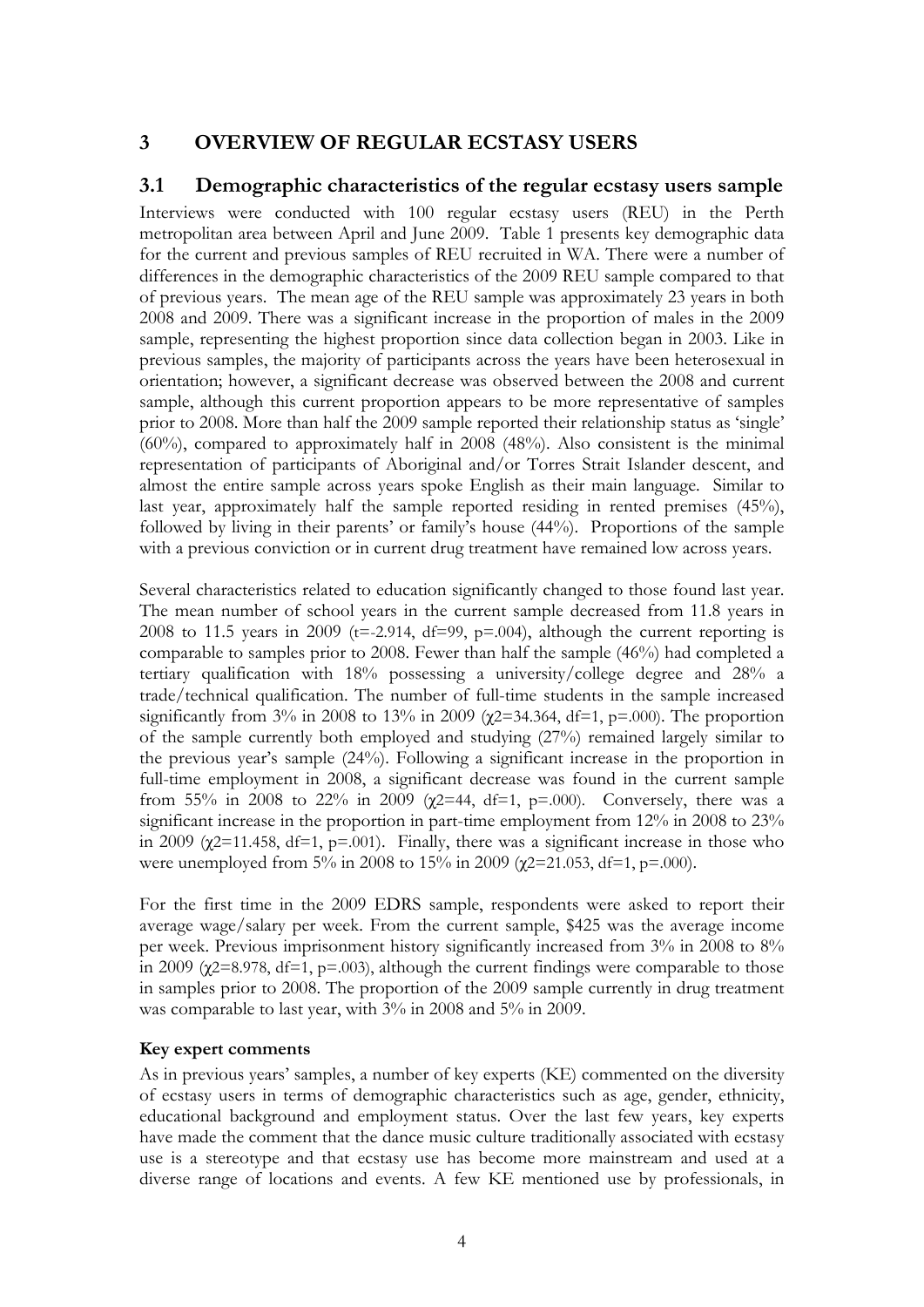highly paid positions or from affluent backgrounds, who have a disposable income and may tend to binge on weekends or at special events rather than use frequently. Some KE commented on a slight gender difference in users, whilst others mentioned that gender was evenly distributed or that use amongst young females was on the rise. Some key experts from a health service commented on currently not seeing any adverse side effects due to ecstasy use amongst REU, whereas others mentioned an increase in problematic presentations as a result of a pre-existing health condition and using ecstasy.

<span id="page-29-0"></span>

| Variable                                          | 2003<br>$(N=100)$ | 2004<br>$(N=100)$ | 2005<br>$(N=100)$ | 2006<br>$(N=100)$ | 2007<br>$(N=100)$ | 2008<br>$(N=58)$ | 2009<br>$(N=100)$ | Statistical<br>tests of<br>significance<br>from 2008-<br>2009 |
|---------------------------------------------------|-------------------|-------------------|-------------------|-------------------|-------------------|------------------|-------------------|---------------------------------------------------------------|
| Mean<br>age<br>(years)                            | 21.4              | $22\,$            | 22.7              | 24.7              | 26.4              | 22.9             | 23.1              | $t = .384,$<br>$df=99$ ,<br>$p = .701$                        |
| Male $(^{0}_{0})$                                 | 53                | 59                | 58                | 60                | 55                | 48               | 65                | $\chi$ 2=11.579,<br>$df=1$ ,<br>$p = 0.001*$                  |
| English<br>speaking<br>background<br>$(^{0}_{0})$ | 99                | 97                | 99                | 95                | 95                | 98               | 97                | $\chi$ 2=.510,<br>$df=1$ ,<br>$p = -475$                      |
| ATSI $(\%)$                                       | $\overline{9}$    | $\mathbf{1}$      | $\mathfrak{Z}$    | $\mathbf{2}$      | $\mathbf{1}$      | $\theta$         | $\boldsymbol{2}$  |                                                               |
| Heterosexual<br>$(^{0}_{0})$                      | 83                | 89                | 90                | 86                | 88                | 97               | 84                | $\chi$ 2=58.076,<br>$df=1$ ,<br>$p = .000*$                   |
| Mean<br>number<br>school years                    | 12.1              | 11.5              | 11.5              | 11.5              | 11.5              | 11.8             | 11.5              | $t = -2.914$ ,<br>$df=99$ ,<br>$p = 0.004*$                   |
| Tertiary<br>qualifications<br>$(^{0}_{0})$        | 48                | 49                | 57                | 51                | 52                | 59               | 46                | $x^{2=6.986}$<br>$df=1$ ,<br>$p = .008*$                      |
| Full-time<br>students (%)                         | 16                | 21                | 14                | 19                | $\mathfrak{Z}$    | $\mathfrak{Z}$   | 13                | $\chi$ 2=34.364,<br>$df=1$ ,<br>$p = 0.00$ *                  |
| Employed<br>full-time (%)                         | 33                | $31\,$            | 33                | 52                | $24\,$            | 55               | 22                | $x^{2=44}$ ,<br>$df=1$ ,<br>$p = .000*$                       |
| Employed<br>part-time (%)                         | 16                | $22\,$            | 35                | 13                | 38                | 12               | 23                | $\chi$ 2=11.458,<br>$df=1$ ,<br>$p = 0.001*$                  |

**Table 1: Demographic characteristics of WA REU samples, 2003-2009**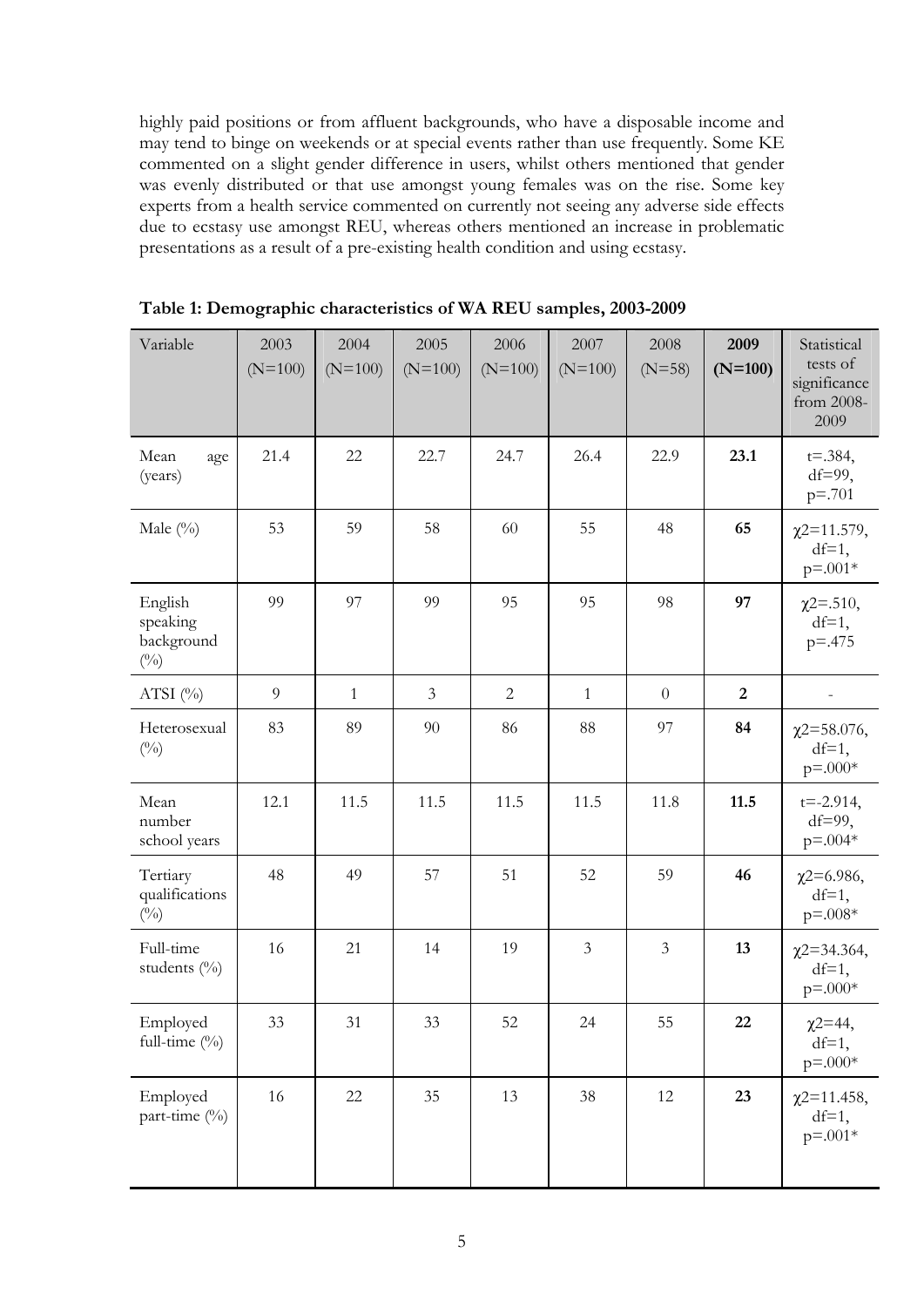| Both<br>studying and<br>employed           |                |    |                |    |       | 24 | 27      |                                                         |
|--------------------------------------------|----------------|----|----------------|----|-------|----|---------|---------------------------------------------------------|
| Unemployed<br>$(^{0}_{0})$                 | 22             | 24 | 15             | 14 | 25    | 5  | 15      | $\chi$ 2=21.053,<br>$df=1$ ,<br>$p = .000*$             |
| Mean<br>income per<br>week                 |                |    |                |    |       |    | \$425   |                                                         |
| Previous<br>imprisonmen<br>t $(^{0}/_{0})$ | $\overline{4}$ | 16 | $\overline{2}$ | 8  | 8     | 3  | $\bf 8$ | $\chi$ <sup>2=8.978</sup> ,<br>$df=1$ ,<br>$p = 0.003*$ |
| Current drug<br>treatment<br>$(^{0}_{0})$  | 5              | 6  | 6              | 5  | $8\,$ | 3  | 5       | $\chi$ 2=1.375,<br>$df=1$ ,<br>$p=.241$                 |

**Source: WA PDI/EDRS regular ecstasy user interviews 2003-2009** 

\* Significant at alpha level 0.05

- statistical testing not applicable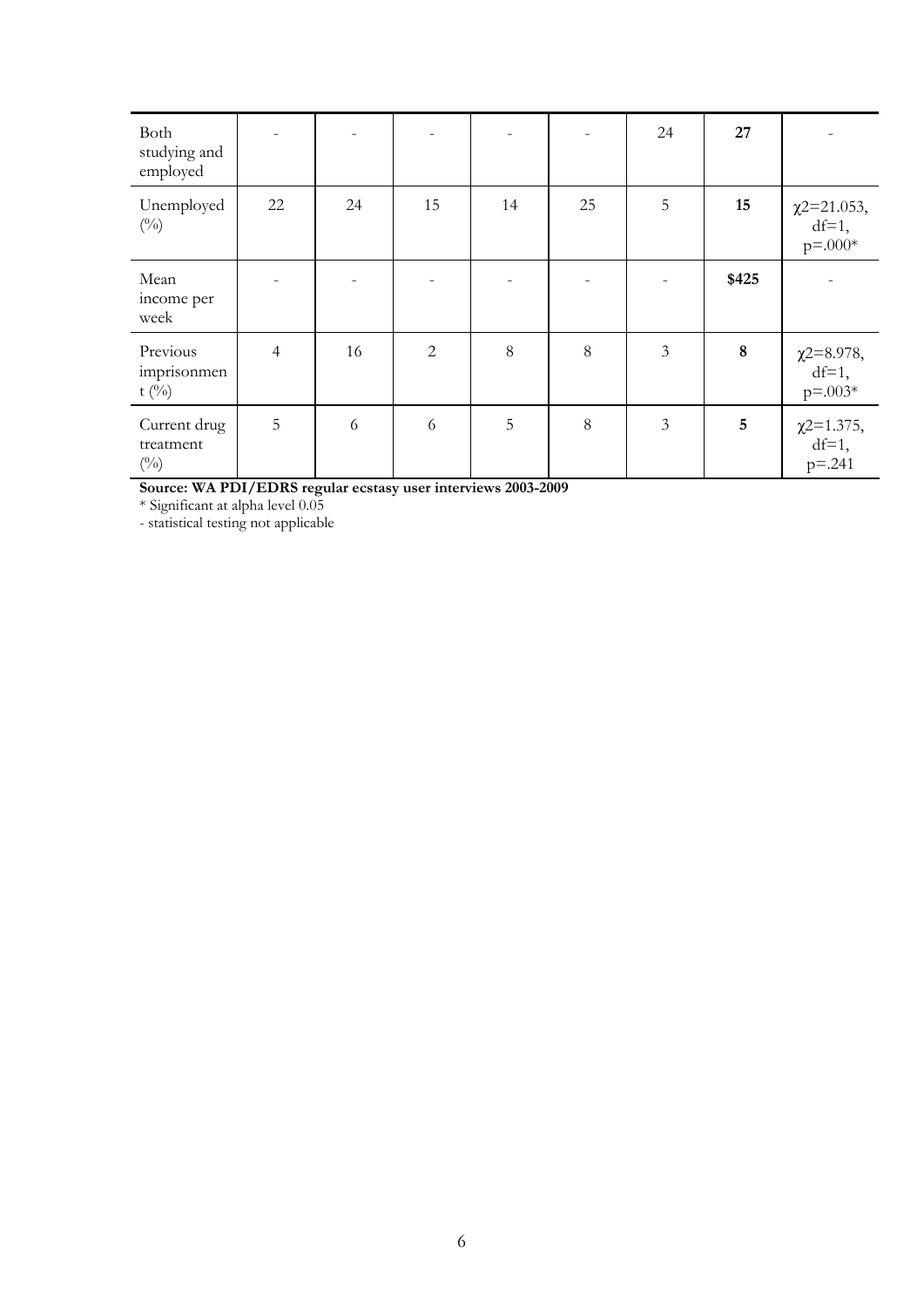#### <span id="page-31-0"></span>**3.2 Drug use history and current drug use**

Respondents were asked about lifetime (ever used) and recent use (last 6 months) of a variety of drugs, as presented in Table 2. Polydrug use has been common among REU samples and the average number of drugs used by the current sample was comparable to that of the previous year. In 2009, the mean number of drugs ever used was approximately 12 compared to 11 in 2008, and the mean number used in the last six months was approximately eight compared to seven in 2008; neither of which were significant. The majority of the sample reported recent use of alcohol (99%), cannabis (85%), tobacco (76%) and pharmaceutical stimulants (53%), although no notable changes occurred from the 2008 sample with all these drug forms.

There were some notable changes in the prevalence of use of different drugs in the current sample compared to last year's sample. While alcohol and cannabis use remained similar, there were significant decreases in lifetime use of all forms of methamphetamine (speed, base, crystal) in addition to a significant decrease in recent use of crystal methamphetamine. Lifetime use of speed powder significantly decreased from 72% in 2008 to 63% in 2009 ( $\chi$ 2=4.018, df=1, p=.045), lifetime use of base significantly decreased from 22% in 2008 to 13% in 2009 ( $\chi$ 2=4.720, df=1, p=.030), and lifetime use of crystal decreased significantly from  $62\%$  in 2008 to 41% in 2009 ( $\gamma$ 2=18.718, df=1, p=.000). Recent use of crystal significantly decreased from 36% in 2008 to 20% in 2009  $(\chi$ 2=11.111, df=1, p=.001). This represents the lowest prevalence of recent crystal methamphetamine use over the seven-year period of data collection in WA (see section 5 on methamphetamine for more detailed analyses).

Prevalence of lifetime use of cocaine remained comparable in 2009; however, recent use rates significantly decreased from the 2008 sample, from 40% in 2008 to 24% in 2009  $(\chi$ 2=10.667, df=1, p=.001). Lifetime and recent use of ketamine, GHB and MDA remained comparable from 2008 to 2009. Significant increases were found in recent use of LSD from 21% in 2008 to 31% in 2009 (χ2=6.028, df=1,p=.014), although lifetime use remained comparable to 2008. No significant changes were observed for lifetime or recent use of heroin, methadone, buprenorphine and 'other opiates'.

For the first time in 2009, respondents were asked to report on their use of over the counter stimulants, such as cold and flu medications containing pseudoephedrine, for recreational purposes. In 2009, lifetime use was reported by 19% and recent use was reported by 8% of the current sample. Small proportions of REU samples have reported use of drugs other than those listed in Table 2. In 2009, 8% of the sample reported lifetime use of other drugs with the most commonly reported miscellaneous drugs being 2CI and datura.

Respondents were also asked about injecting history, for which no notable changes were observed. The proportion ever injected was the same as last year (11%) and recent use was also comparable to last year, from 33% in 2008 to 46% in 2009 (See section 13.1, 'Injecting risk behaviours', for further analyses.)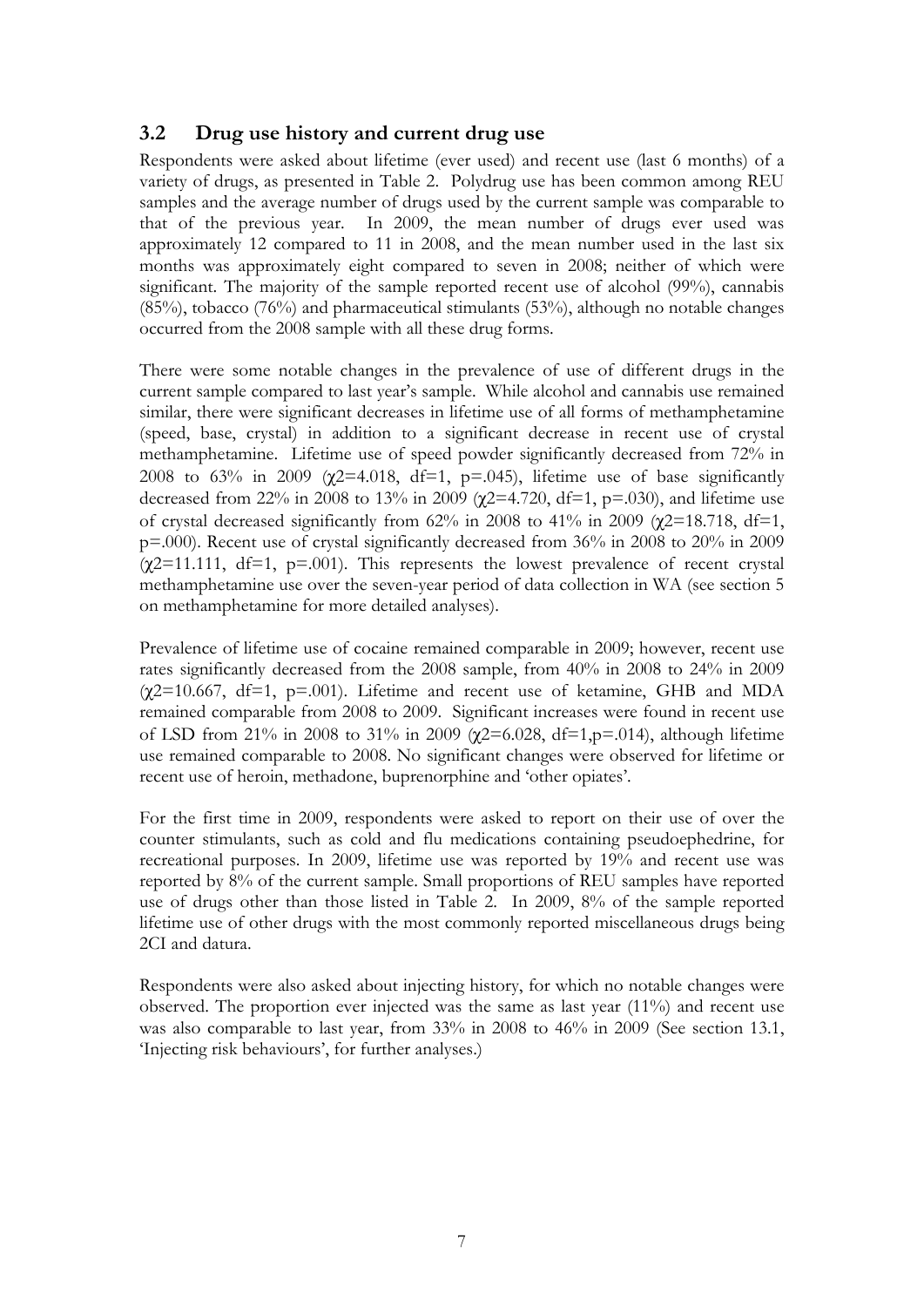<span id="page-32-0"></span>

|                                                 | 2003           | 2004           | 2005      | 2006       | 2007                     | 2008           | 2009                    |
|-------------------------------------------------|----------------|----------------|-----------|------------|--------------------------|----------------|-------------------------|
|                                                 | $(n=100)$      | $(n=100)$      | $(n=100)$ | $(n=100)$  | $(n=100)$                | $(n=58)$       | $(n=100)$               |
| Mean drug types<br>ever used                    | $\overline{9}$ | $\overline{9}$ | 11        | 10         | 11                       | 11             | 12                      |
| Mean drug types<br>used in the last 6<br>months | 6              | $\overline{7}$ | $8\,$     | $\sqrt{ }$ | $\overline{\mathcal{I}}$ | $\overline{7}$ | $\bf 8$                 |
| Ever inject any drug<br>$(^{0}_{0})$            | 21             | 22             | 22        | 20         | 27                       | 10             | 11                      |
| Alcohol                                         |                |                |           |            |                          |                |                         |
| ever used $(\%$                                 | 99             | 99             | 99        | 100        | 97                       | 100            | 100                     |
| used last 6 months<br>$(^{0}_{0})$              | 94             | 92             | 98        | 99         | 92                       | 98             | 99                      |
| Cannabis                                        |                |                |           |            |                          |                |                         |
| ever used $(\%)$                                | 99             | 97             | 99        | 100        | 96                       | 100            | 99                      |
| used last 6 months<br>$(^{0}_{0})$              | 91             | 85             | 83        | 86         | 80                       | 85             | 85                      |
| Tobacco                                         |                |                |           |            |                          |                |                         |
| ever used (%)                                   | 83             | 84             | 86        | 97         | 79                       | 90             | 92                      |
| used last 6 months<br>$(^{0}_{0})$              | 70             | 73             | 72        | 74         | 52                       | 69             | 76                      |
| Methamphetamine<br>powder (speed)               |                |                |           |            |                          |                |                         |
| ever used (%)                                   | 93             | 88             | 94        | 87         | 72                       | 72             | $63*$                   |
| used last 6 months<br>$(^{0}/_{0})$             | 83             | 78             | 85        | 65         | 46                       | 38             | 37                      |
| Methamphetamine<br>base (base)                  |                |                |           |            |                          |                |                         |
| ever used (%)                                   | 54             | 46             | 59        | 56         | 22                       | 22             | $13*$                   |
| used last 6 months<br>$(^{0}_{0})$              | 32             | 31             | 38        | 32         | $10\,$                   | 5              | $\overline{\mathbf{3}}$ |
| Crystal<br>methamphetamine<br>(crystal)         | 91             | 89             | 88        | 89         | 69                       | 62             | $41*$                   |
| ever used (%)                                   | 77             | $80\,$         | 69        | 77         | 52                       | 36             | $20*$                   |
| used last 6 months<br>$(^{0}_{0})$              |                |                |           |            |                          |                |                         |
| Pharmaceutical<br>stimulants                    |                |                |           |            |                          |                |                         |
| ever used (%)                                   |                |                | 89        | 92         | 71#                      | 85#            | 82                      |
| used last 6 months<br>$(^{0}_{0})$              |                |                | 74        | 60         | 53#                      | 53#            | 60                      |

**Table 2: Lifetime and recent polydrug use of WA REU samples, 2003-2009**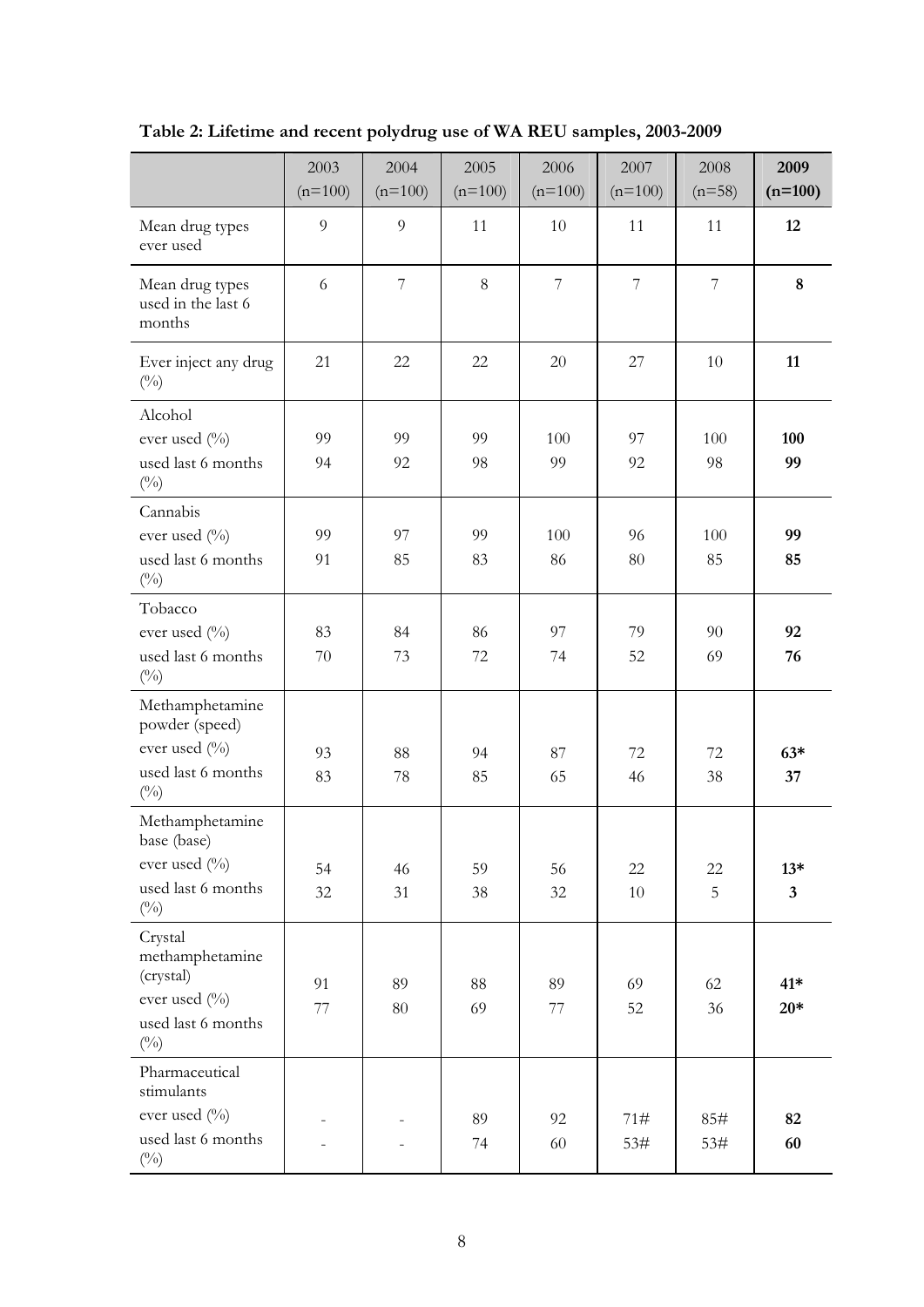|                                                    | 2003         | 2004      | 2005           | 2006           | 2007           | 2008           | 2009             |
|----------------------------------------------------|--------------|-----------|----------------|----------------|----------------|----------------|------------------|
|                                                    | $(n=100)$    | $(n=100)$ | $(n=100)$      | $(n=100)$      | $(n=100)$      | $(n=58)$       | $(n=100)$        |
| Cocaine                                            |              |           |                |                |                |                |                  |
| ever used (%)                                      | 44           | 36        | 57             | 55             | 56             | 66             | 52               |
| used last 6 months                                 | 17           | 16        | 35             | 29             | 27             | 40             | $24*$            |
| $(^{0}/_{0})$                                      |              |           |                |                |                |                |                  |
| <b>LSD</b>                                         |              |           |                |                |                |                |                  |
| ever used %                                        | 62           | 50        | 71             | 67             | 49             | 47             | 55               |
| used last 6 months<br>$\frac{0}{0}$                | 22           | 11        | 35             | 25             | 23             | 21             | $31*$            |
| <b>MDA</b>                                         |              |           |                |                |                |                |                  |
| ever used (%)                                      | 12           | 19        | 19             | 6              | 22             | 16             | $\boldsymbol{9}$ |
| used last 6 months<br>$\left(^{0}\!/_{\!0}\right)$ | $\mathbf{1}$ | 6         | 11             | $\overline{0}$ | $\mathfrak{Z}$ | 5              | $\overline{2}$   |
| Ketamine                                           |              |           |                |                |                |                |                  |
| ever used $\%$                                     | 25           | 21        | 25             | 14             | 22             | 21             | 18               |
| used last 6 months<br>$\sqrt[0]{\!0}$              | 12           | 10        | 11             | $\overline{4}$ | $\overline{2}$ | $\mathfrak{Z}$ | 6                |
| <b>GHB</b>                                         |              |           |                |                |                |                |                  |
| ever used (%)                                      | $20\,$       | 11        | 10             | 5              | $\,8\,$        | $\overline{7}$ | 7                |
| used last 6 months<br>$(^{0}_{0})$                 | $8\,$        | 5         | $\mathfrak{Z}$ | $\overline{c}$ | $\overline{0}$ | $\overline{2}$ | $\overline{2}$   |
| Amyl nitrate                                       |              |           |                |                |                |                |                  |
| ever used (%)                                      | 43           | 36        | 46             | 34             | 27             | 21             | 20               |
| used last 6 months<br>$(^{0}_{0})$                 | 16           | 15        | 17             | 8              | $\overline{7}$ | $\mathfrak{Z}$ | 6                |
| Nitrous oxide                                      |              |           |                |                |                |                |                  |
| ever used (%)                                      | 65           | 62        | 63             | 57             | 46             | 48             | 39               |
| used last 6 months<br>$(^{0}_{0})$                 | 43           | 43        | 34             | 23             | 20             | 21             | 13               |
| Mushrooms                                          |              |           |                |                |                |                |                  |
| ever used (%)                                      |              |           | 53             | 53             | 46             | 45             | 50               |
| used last 6 months<br>$(^{0}_{0})$                 |              |           | 14             | 13             | 14             | $10\,$         | 15               |
| Benzodiazepines                                    |              |           |                |                |                |                |                  |
| ever used (%)                                      | 48           | 35        | 49             | 57             | 48#            | 36#            | 41#              |
| used last 6 months<br>$(^{0}/_{0})$                | $32\,$       | 29        | 39             | $32\,$         | 37#            | 24#            | 22#              |
| Anti-depressants                                   |              |           |                |                |                |                |                  |
| ever used (%)                                      | $30\,$       | 25        | 32             | 29             | 26#            | 17#            | 21#              |
| used last 6 months<br>$(^{0}/_{0})$                | 17           | 13        | 13             | 14             | 13#            | 9#             | 6#               |
| Heroin                                             | 10           | 13        | 15             | 10             | $16\,$         | $\mathfrak{Z}$ | 6                |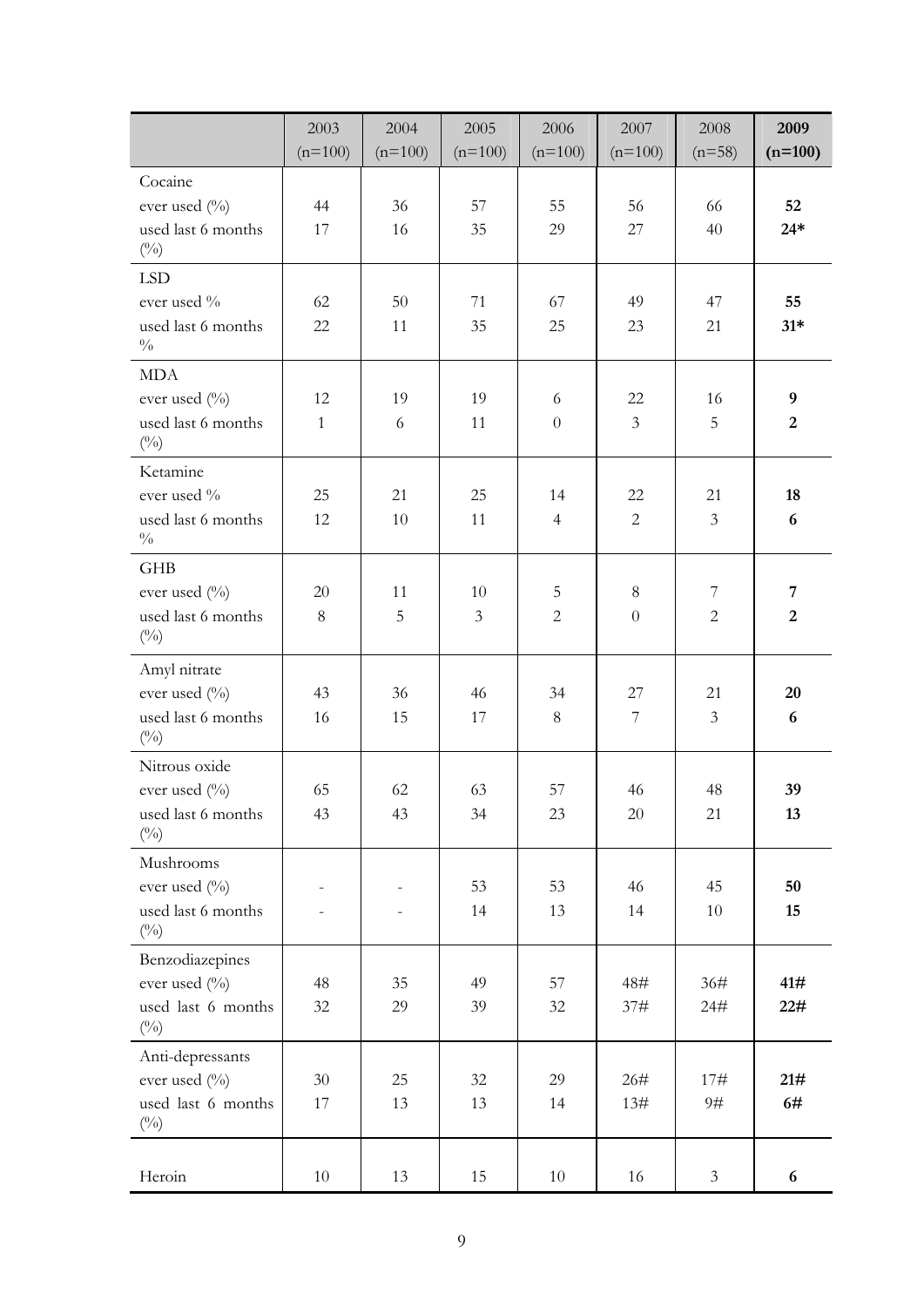|                                                                                            | 2003<br>$(n=100)$            | 2004<br>$(n=100)$              | 2005<br>$(n=100)$       | 2006<br>$(n=100)$                | 2007<br>$(n=100)$    | 2008<br>$(n=58)$                 | 2009<br>$(n=100)$ |
|--------------------------------------------------------------------------------------------|------------------------------|--------------------------------|-------------------------|----------------------------------|----------------------|----------------------------------|-------------------|
| ever used (%)<br>used last 6 months<br>$(^{0}/_{0})$                                       | $\mathbf{1}$                 | 8                              | 6                       | $\mathbf{1}$                     | 10                   | 2                                | $\overline{2}$    |
| Methadone<br>ever used (%)<br>used last 6 months<br>$(^{0}_{0})$                           | $\mathbf{1}$<br>$\mathbf{1}$ | $\overline{4}$<br>$\mathbf{1}$ | $8\,$<br>$\mathfrak{Z}$ | $\overline{4}$<br>$\overline{2}$ | 12<br>6              | 5<br>$\theta$                    | 4#<br>1#          |
| Buprenorphine<br>ever used (%)<br>used last 6 months<br>$\binom{0}{0}$                     | 6<br>$\overline{4}$          | $\overline{4}$<br>$\mathbf{1}$ | 5<br>$\overline{2}$     | $\mathfrak{Z}$<br>$\mathbf{1}$   | 10<br>$\overline{4}$ | $\mathfrak{Z}$<br>$\overline{2}$ | 2#<br>-#          |
| Over the counter<br>stimulants<br>ever used $(\%)$<br>used last 6 months<br>$\binom{0}{0}$ |                              |                                |                         |                                  |                      |                                  | 19<br>8           |
| Other opiates<br>ever used $(\%)$<br>used last 6 months<br>$(^{0}_{0})$                    | 31<br>17                     | 18<br>$10\,$                   | 41<br>27                | 24<br>13                         | 35<br>21             | 24<br>12                         | 20<br>10          |

**Source: WA PDI/EDRS regular ecstasy user interviews 2003-2009** 

# includes licit and/or illicit use

\* Significant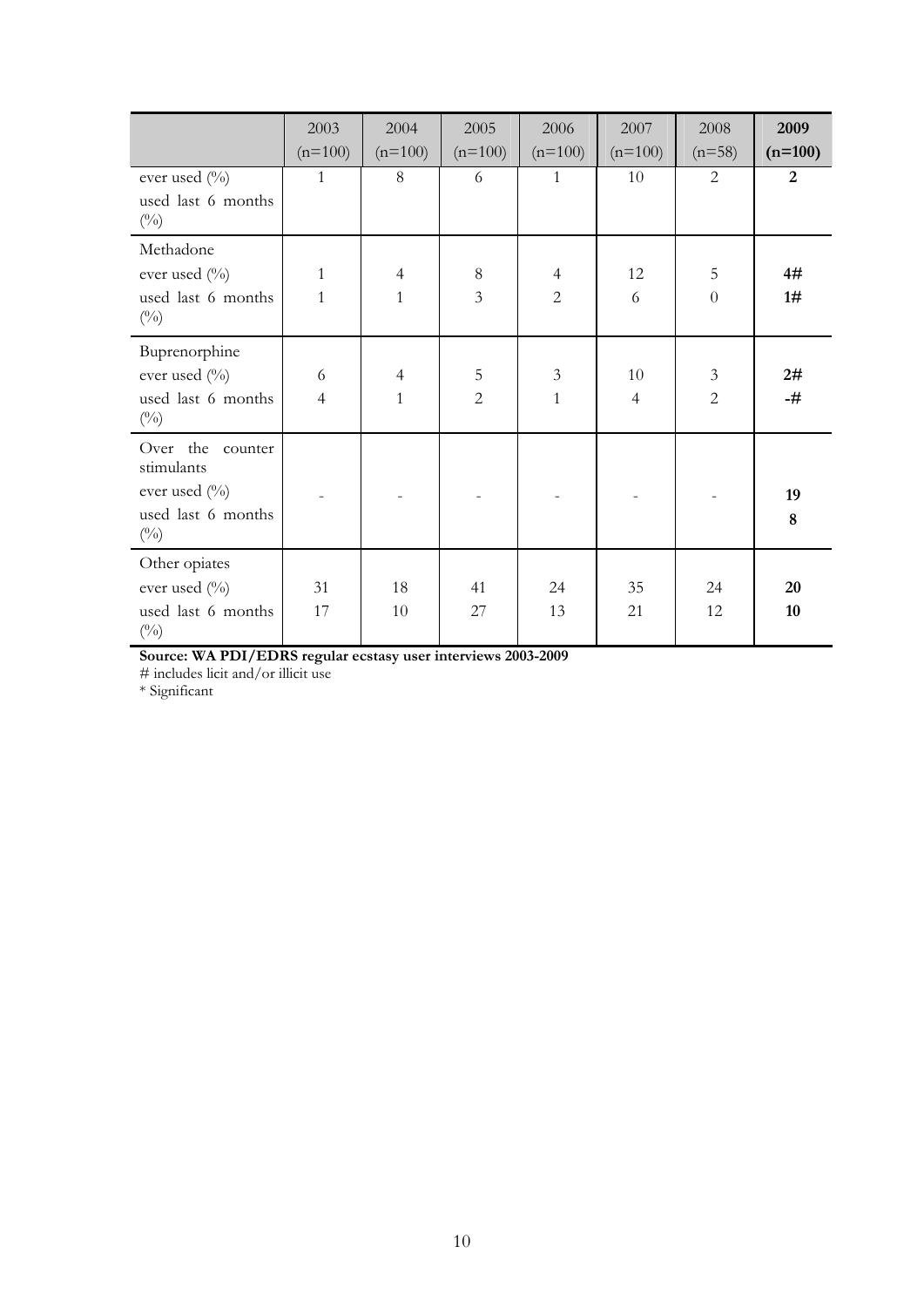## <span id="page-35-0"></span>**3.3 Summary of polydrug use trends in regular ecstasy users**

- As found in previous survey years, polydrug use was prevalent among the current sample of regular ecstasy users.
- Lifetime use averaged 12 drug types and an average of eight drug types was used in the previous 6 months.
- Over half the current sample reported recent use of alcohol, cannabis, tobacco and pharmaceutical stimulants. Lifetime and recent use rates for all these drug forms were comparable to last year's findings.
- There were significant decreases compared to last year's sample in lifetime use of all methamphetamine forms.
- There were significant decreases in recent use of crystal methamphetamine and cocaine.
- There was a significant increase in recent use of LSD in comparison to 2008, from 21% in 2008 to 31% in 2009.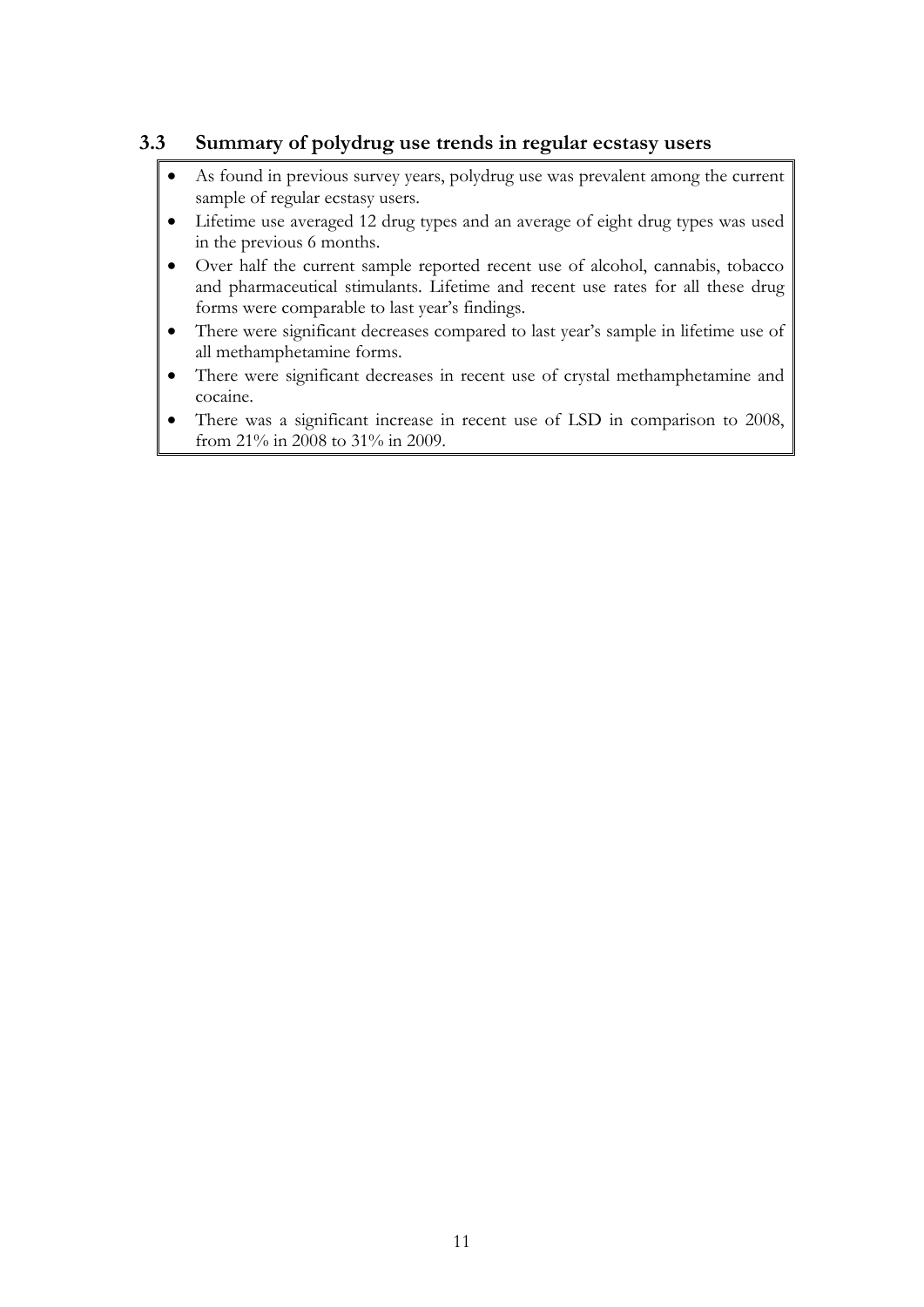# **4 ECSTASY**

Ecstasy is the term used in popular street culture for the drug MDMA, or 3, 4 methylendioxymethamphetamine. This drug is classed as a hallucinogenic amphetamine and commonly associated with what was previously termed the 'party drug' scene.

# **4.1 Ecstasy use among regular ecstasy users**

Presented in Table 3 are key findings regarding ecstasy use in the samples recruited over the last six years in WA. The average age at which participants first used ecstasy remained at 18 years from 2008. The proportion reporting ecstasy as their 'drug of choice' was significantly greater than last year, with 38% in 2008 versus 42% in 2009  $(\gamma$ 2=10.643, df=1, p=.001). The second most commonly nominated "drug of choice" was cannabis (25%), followed by alcohol (8%).

Some changes in patterns of ecstasy use were found in comparison to last year's sample although, as mentioned previously, the 2008 sample was somewhat atypical in comparison to previous years. The proportion reporting use of ecstasy on a weekly basis or more increased significantly from 10% in 2008 to 29% in 2009 ( $\chi$ 2=40.111, df=1, p=.000). There was also a small decrease in the average number of days ecstasy was used in the last six months. The average number of days in 2008 was approximately 13 days compared to approximately 12 days in 2009 ( $t = -3.670$ ,  $df = 98$ , .000). While the average amount used in a 'typical' session increased significantly from approximately two tablets to two and a half tablets, the proportion reporting typically using more than one tablet in a session significantly increased from 74% in 2008 to 86% in 2009 ( $\chi$ 2=.188.205, df=1, p=.000), the highest proportion of the sample reporting since data collection began in WA. This suggests that REU are using ecstasy less often but a much greater proportion of users are using more than one pill in a session.

Swallowing was consistently reported as the main route of administration and was reported by nearly the entire sample (99%) in 2009, with the one remaining respondent reporting 'snorting' as the main route of administration. Similar to the 2008 sample, only four percent of the sample reported ever injecting ecstasy which is consistent with last year's findings; however, numbers currently reporting ever injecting ecstasy are significantly less than those found in samples prior to 2008. Several key experts commented that swallowing was the most common route of administration for ecstasy pills.

As found in previous years, the vast majority reported using other drugs with ecstasy and just over half the sample reported using other drugs to 'come down' from ecstasy; however, it should be noted that a large number of survey participants did not respond to this question. In the current sample, 73% (n=54) reported using other drugs in conjunction with ecstasy which significantly decreased from  $97\%$  in 2008 ( $\chi$ 2=.146.804,  $df=1$ ,  $p=000$ ) and 54% ( $n=38$ ) reported using other drugs during 'comedown' compared to 90% in 2008 ( $\gamma$ 2=99.206,df=1,p=.000) (Table 3).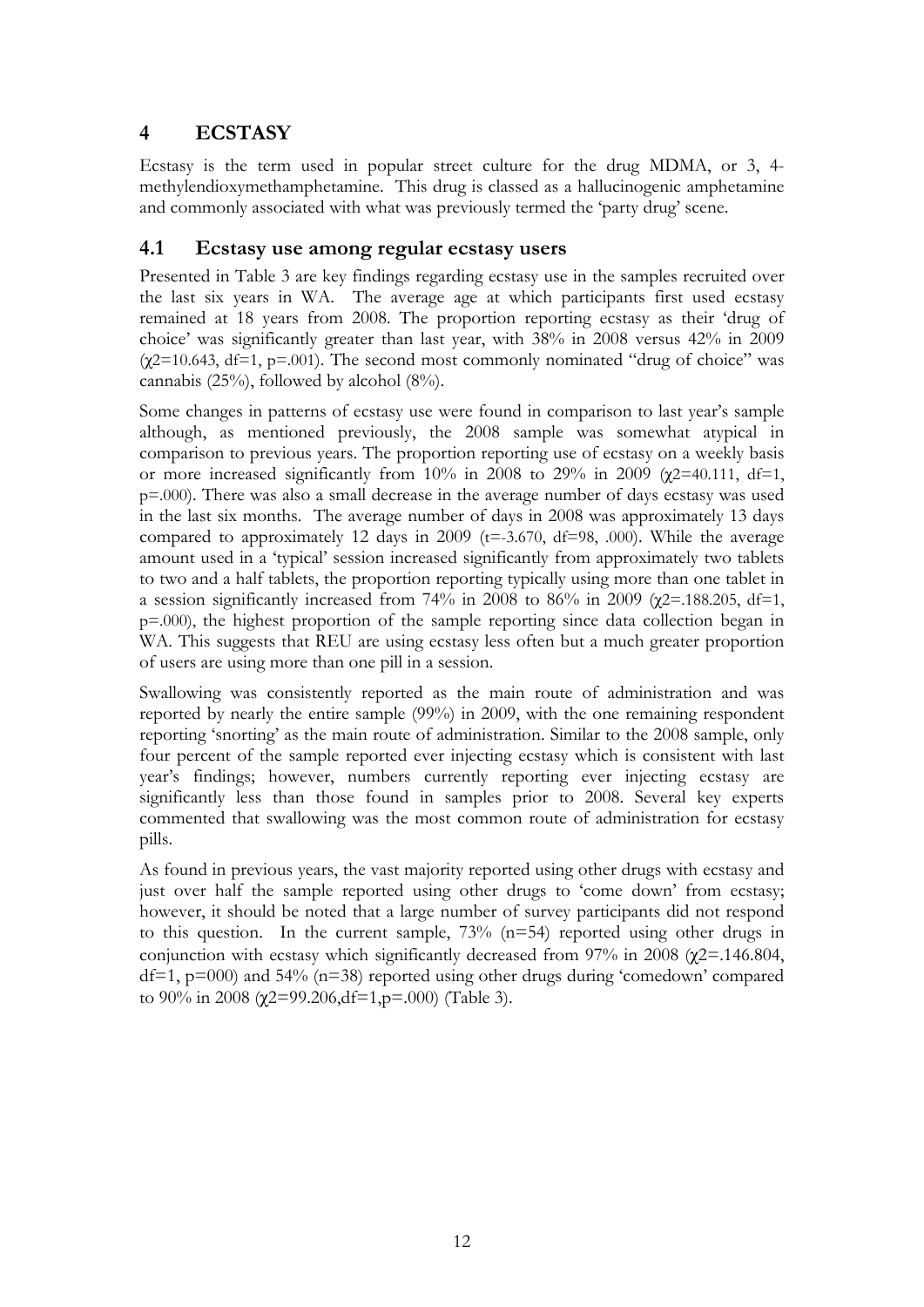|                                                                            | 2003<br>$(n=100)$ | 2004<br>$(n=100)$        | 2005<br>$(n=100)$ | 2006<br>$(n=100)$        | 2007<br>$(n=100)$ | 2008<br>$(n=58)$ | 2009<br>$(n=100)$       | Statistical<br>tests of<br>significance<br>2008-2009 |
|----------------------------------------------------------------------------|-------------------|--------------------------|-------------------|--------------------------|-------------------|------------------|-------------------------|------------------------------------------------------|
| Mean age first<br>used ecstasy<br>(years)                                  | 18                | 18                       | 18                | 19                       | 20                | 18               | 18                      | $t = -0.693$ ,<br>$df=99$ ,<br>$p = .490$            |
| Mean days<br>used ecstasy<br>last 6<br>months#                             | 16                | 16                       | 20                | 21                       | 16                | 13               | 12                      | $t = -3.670,$<br>df=98, .000 $*$                     |
| Ecstasy<br>'favourite'<br>drug (%)                                         | 52                | 44                       | 51                | 41                       | 46                | 38               | 42                      | $\chi$ 2=10.643,<br>$df=1$ ,<br>$p = 0.001*$         |
| Use ecstasy<br>weekly or<br>more $(\%)$                                    | 25                | 21                       | 30                | 35                       | 27                | 10               | 29                      | $\chi$ 2=40.111,<br>$df=1$ ,<br>$p = 0.004$          |
| Mean ecstasy<br>tablets in<br>'typical'<br>session                         | 1.7               | 2.2                      | 1.7               | 2.0                      | 1.8               | 2.1              | 2.5                     | $t = 3.060,$<br>$df=99$ ,<br>$p = 0.03*$             |
| Typically use<br>$>1$ tablet $(\%)$                                        | 57                | 61                       | 68                | 70                       | 54                | 74.1             | 86                      | $\chi$ 2=.188.205,<br>$df=1$ ,<br>$p = 0.004$        |
| Recently<br>binged on<br>ecstasy or<br>related drugs<br>$(^{0}/_{0}) \sim$ | 38                | 38                       | 40                | 45                       | 29                | 22               | 40                      | $\chi$ 2=11.955,<br>$df=1$ ,<br>$p = 0.001*$         |
| Ever injected<br>ecstasy (%)                                               | 10                | 14                       | 10                | 12                       | 14                | $\overline{7}$   | $\overline{\mathbf{4}}$ | $\chi$ 2=1.382,<br>$df=1$ ,<br>$p = 0.240$           |
| Main route of<br>administration<br>of ecstasy in<br>the last 6             |                   |                          |                   |                          |                   |                  |                         |                                                      |
| months (%)<br>Swallow                                                      | 90                | 93                       | 95                | 98                       | 95                | 91               | 99                      | Swallow:                                             |
| Snort                                                                      |                   | $\overline{\phantom{0}}$ | $\mathfrak{Z}$    | $\mathbf{1}$             | 5                 | 9                | $\mathbf{1}$            | $\chi$ 2=12.971,<br>$df=1$ ,                         |
| Inject                                                                     |                   |                          | $\mathbf{2}$      | $\overline{\phantom{0}}$ |                   |                  |                         | $p = .000*$                                          |
| Shelve/shaft^                                                              |                   |                          |                   | $\mathbf{1}$             |                   |                  |                         |                                                      |

**Table 3: Patterns of ecstasy use among REU, 2003-2009**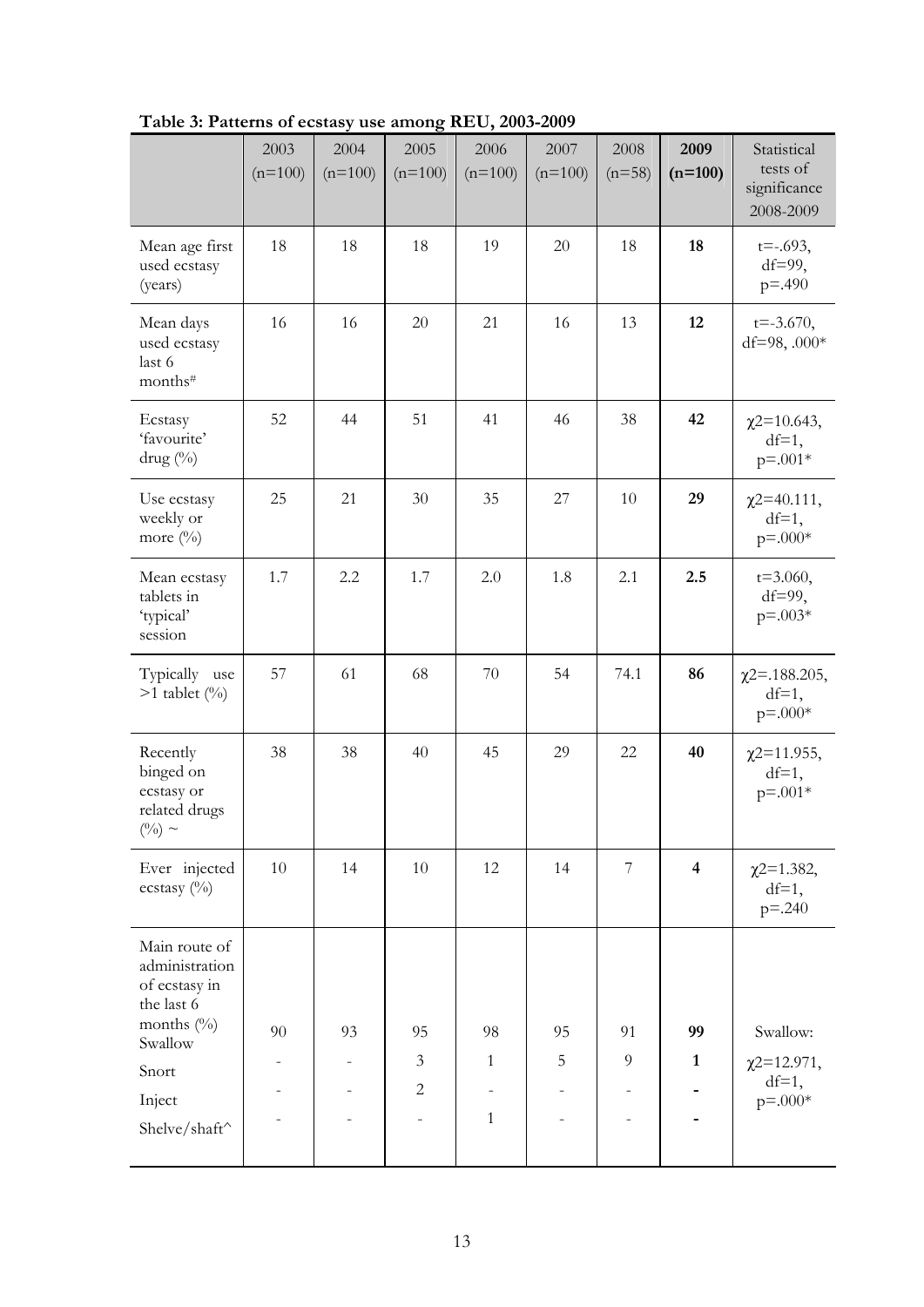| Typically use<br>other drugs in<br>conjunction<br>with ecstasy<br>$(^{0}_{0})$   | 85 | 86 | 90 | 94 | 93 | 97 | 73 | $\chi$ 2=.146.804,<br>df=1,<br>$p = 0.00*$ |
|----------------------------------------------------------------------------------|----|----|----|----|----|----|----|--------------------------------------------|
| Typically use<br>other drugs to<br>'come down'<br>from ecstasy<br>$\binom{0}{0}$ | 76 | 80 | 86 | 86 | 86 | 90 | 54 | $\chi$ 2=99.206,<br>df=1,<br>$p = 0.00*$   |

**Table 3: Patterns of ecstasy use among REU, 2003-2009 (continued)** 

**Source: WA PDI/EDRS regular ecstasy user interviews 2003-2009** 

 $\sim$  'binge' defined as use of ecstasy for more than 48 hours continuously without sleep

^ 'shelve/shaft' defined as use via insertion into vagina (shelving) or the rectum (shafting)

# used ecstasy pills and/or powder

\* Significant at alpha level 0.05

## **4.2 Locations of use of ecstasy**

Some recent studies have suggested that REU be viewed as a heterogeneous group with different patterns of and motivations for drug use (Bogt & Engels, 2005; McCaughan, Carlson et al., 2005) and that groups could be identified according to what sort of event they attended. Comments by key experts in 2008 also supported the idea that different subcultures exist among ecstasy users in NSW. Those most commonly reported by KE were 'clubbers', 'ravers', 'festival goers' and the GLBTQ community. The following definitions were taken from both Key Expert interviews and information collected by UniMed in Sydney (Reed, 2009).

- 'Clubbers' are people who primarily socialise in venues (e.g. nightclubs) in party precincts, which are open on a regular basis.
- 'Ravers' are people who regularly attend raves (i.e. predominantly indoor events of up to 6000 attendees, which typically occur overnight).
- 'Festival goers' are people who predominantly attend festivals (i.e. large, outdoor events with greater than 5000 attendees, occurring over the course of one or multiple days).

Thus, in 2009, participants were asked which type of location or event they had most frequently spent their time at while using ecstasy, over the preceding six months and what sort of party goer they identified as generally.

## **4.2.1 Last location of ecstasy use**

For the first time in 2009, respondents were asked to report on the locations of most recent ecstasy use, as shown in Figure 1 (last location where most time is spent under the influence). 'Nightclubs' were reported by the majority as the locations of usual use for ecstasy. This was followed by those nominating 'friends' homes' (15%), 'live music events' (12%), 'own home' (11%) and 'private parties' (6%) as usual locations of ecstasy use.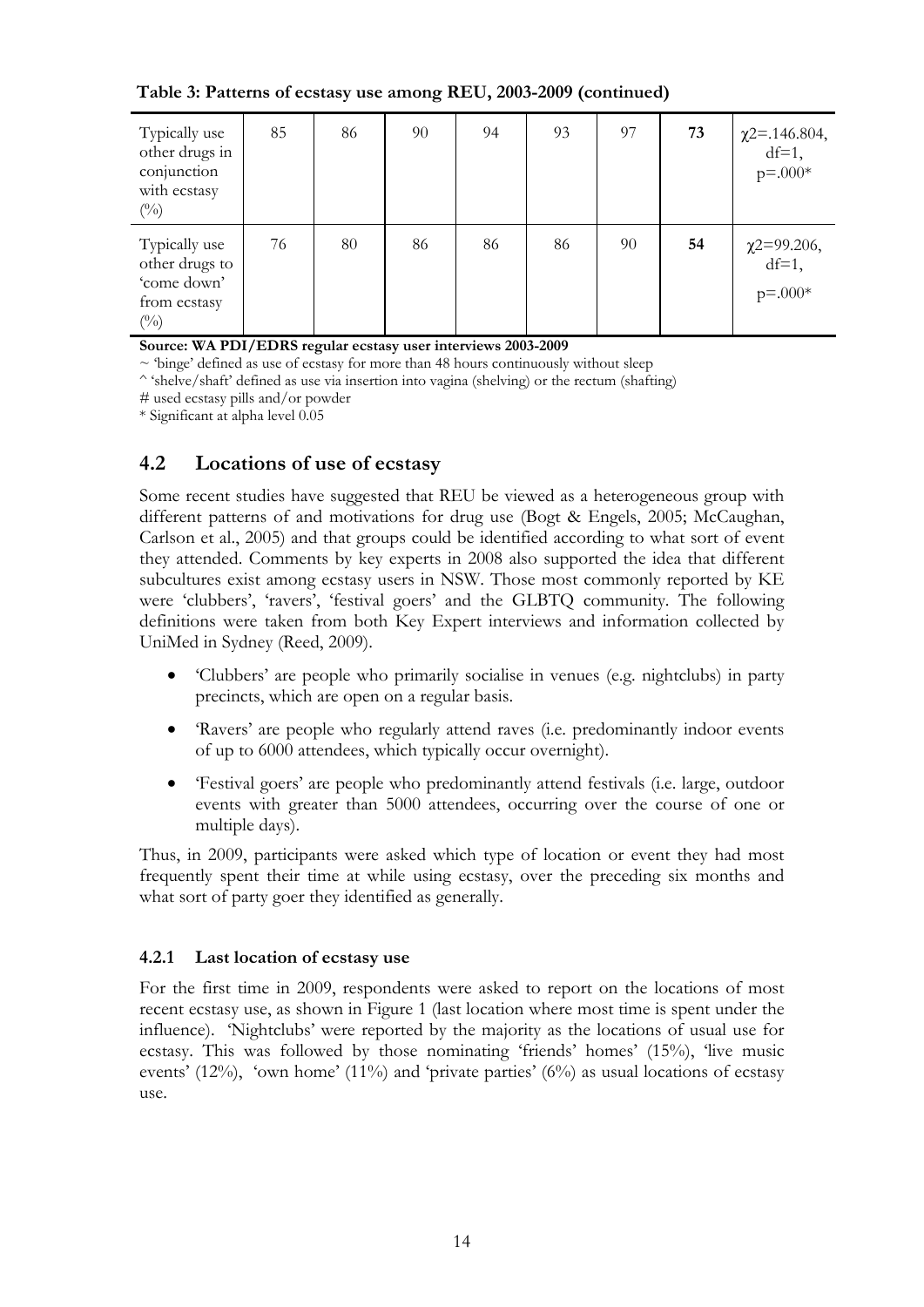



**Source: EDRS regular ecstasy user interviews 2009**

#### **4.2.2 Most common location of ecstasy use**

When participants were asked where they had most frequently spent their time while using ecstasy, the majority reported having done so in nightclubs (41%), comparable to 36% reporting nightclubs in 2008. This was followed by approximately one-quarter reported most commonly using ecstasy at 'home or private parties' (26% in 2009 vs. 21% in 2008), followed by at 'outdoor music events' (20% in 2009 vs. 14% in 2008) (Figure 2).





**Source: EDRS regular ecstasy user interviews 2009**

### **4.3 Type of ecstasy user**

Asked what type of user they most identified as, participants most commonly identified themselves as a 'festival goer' (28%), followed by a 'clubber' and 'other' (both nominated by 24%). Of those 24 respondents that identified as 'other', the greatest proportion (24%, n=8) identified as a 'social user'. This data is displayed in Figure 3.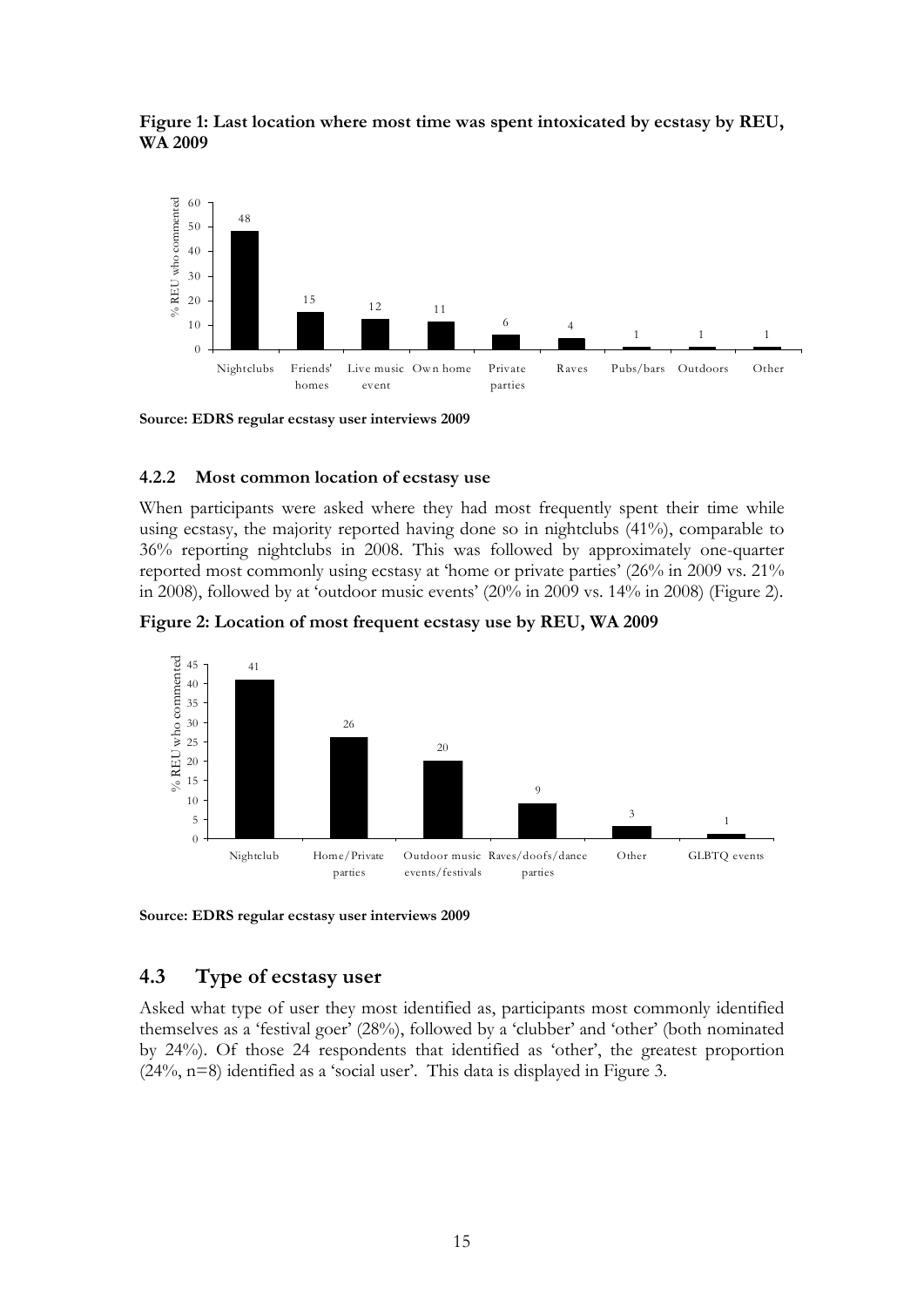**Figure 3: Type of ecstasy user, WA 2009** 



**Source: EDRS regular ecstasy user interviews 2009**

### **4.3.1 Reasons for using ecstasy at an event**

In 2009, participants were asked what their main reasons were for deciding to use ecstasy at an event; this data is presented in Table 4. The most commonly reported reason for deciding to use ecstasy at an event was 'the high/rush/buzz' by 65% of the sample. This was closely followed by 63% reporting they used ecstasy 'to feel great', then by 'enhanced appreciation of music' by 49% of respondents. The responses gained were very similar to the perceived benefits to ecstasy use described in the PDI (subsequently the EDRS) reports between 2003 and 2006 which can be located at http://ndarc.med.unsw.edu.au/NDARCWeb.nsf/page/EDRS).

| Variable                                                        | 2009<br>$(N=100)$ |
|-----------------------------------------------------------------|-------------------|
| The high/rush/buzz                                              | 65                |
| To feel great                                                   | 63                |
| Enchanced appreciated of music                                  | 49                |
| To be able to dance all night                                   | 38                |
| Drug effects (e.g. hallucinations/insight/creativity)           | 37                |
| Enhanced closeness/bonding/empathy with others                  | 30                |
| Because it's not fun being sober when your friends are all high | 24                |
| To forget hassles/problems or have fewer worries                | 18                |
| To make it easier to talk/flirt with people                     | 16                |
| To increase my self-insight                                     | 14                |
| To enhance sexual experiences                                   | 10                |

**Table 4: Reasons for deciding to use ecstasy at an event, WA 2009**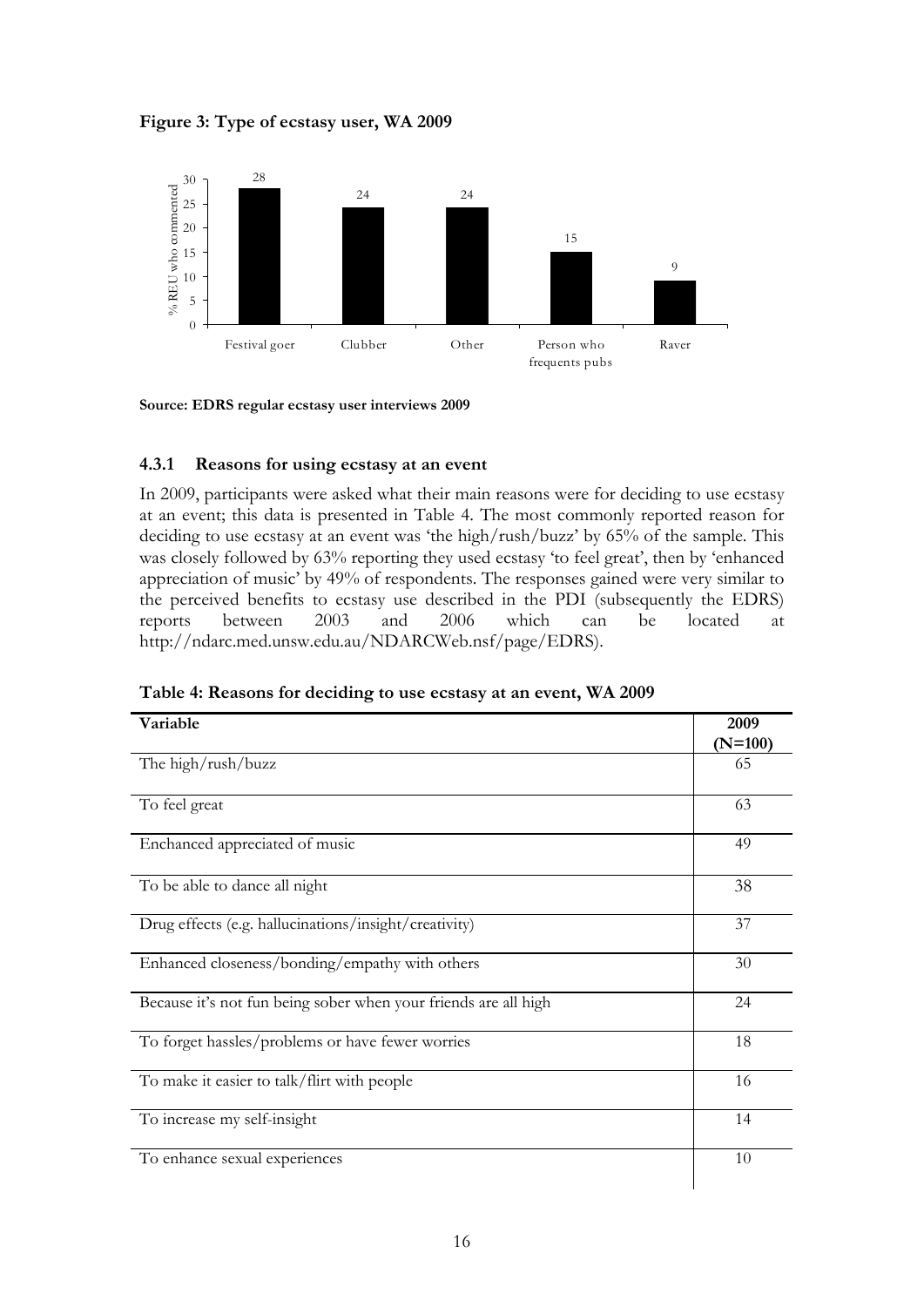Other 9

**Source: EDRS Regular ecstasy user interviews 2009** 

## **4.4 Use of other drugs with ecstasy and during comedown**

Among REU reporting use of other drugs with ecstasy (n=54), those most typically used were alcohol (58%), tobacco (47%) and cannabis (31%). The drugs most typically used to 'come down' were cannabis (44%), tobacco (23%) and alcohol (14%).

More than one half of the current sample (58%) reported using alcohol with ecstasy in the last six months, compared to 86% in 2008. Among these respondents,  $16\%$  (n=7) reported usually consuming less than five standard drinks with ecstasy, with the remaining 84% (n=36) reporting consuming more than five standard drinks with ecstasy, which was comparable to 83% reporting 2008. During comedown, a much smaller proportion of 11% reported usually drinking alcohol, compared with 47% in 2008. Among these respondents in 2009,  $60\%$  (n=6) reported typically consuming less than five standard drinks, whereas the remaining  $40\%$  (n=4) reported consuming more than five standard drinks whilst coming down from ecstasy.

Almost half the 2009 sample (49%, n=23) reported using tobacco with ecstasy compared to 85% last year. Of those reporting use of drugs during comedown,  $22\%$  (n=10) reported tobacco use compared to 58% last year. Of the sample who reported using cannabis with ecstasy,  $30\%$  (n=14) reported using cannabis with ecstasy in the last six months, compared to 69% in 2008. Among those reporting cannabis during 'comedown' from ecstasy, 41% (n=19) reported using cannabis compared to 69% in 2008.

Among those reporting use of pharmaceutical stimulants with ecstasy, 17% of the 2009 sample reported use in the last six months compared to 36% in 2008. in 2009, no respondents reported use of pharmaceutical stimulants to come down from ecstasy, compared to seven percent in last year's findings. No respondents reported using amyl nitrate with ecstasy or during comedown. One respondent reported using nitrous oxide with ecstasy and four respondents reported using nitrous oxide during comedown.

No respondents reported using heroin with ecstasy or during comedown from ecstasy. No respondents reported using benzodiazepines whilst under the influence of ecstasy. In contrast, seven percent of those reporting use of other drugs to come down from ecstasy reported using benzodiazepines at this time compared to 12% in 2008.

# **4.5 Use of ecstasy in the general population**

The National Drug Strategy Household Survey (NDSHS) has been conducted at various intervals in Australia since 1988. As shown in Figure 4, in Western Australia lifetime use of ecstasy reported in this survey has steadily increased from 2001 to 2007, whereas recent use has remained comparable. In Western Australia (WA), ecstasy was reported as a drug used in the last 12 months by 4% of those aged 14 years and over.WA was the state with the second highest use of ecstasy in the general population after ACT (4.7%) (Australian Institute of Health and Welfare, 2008).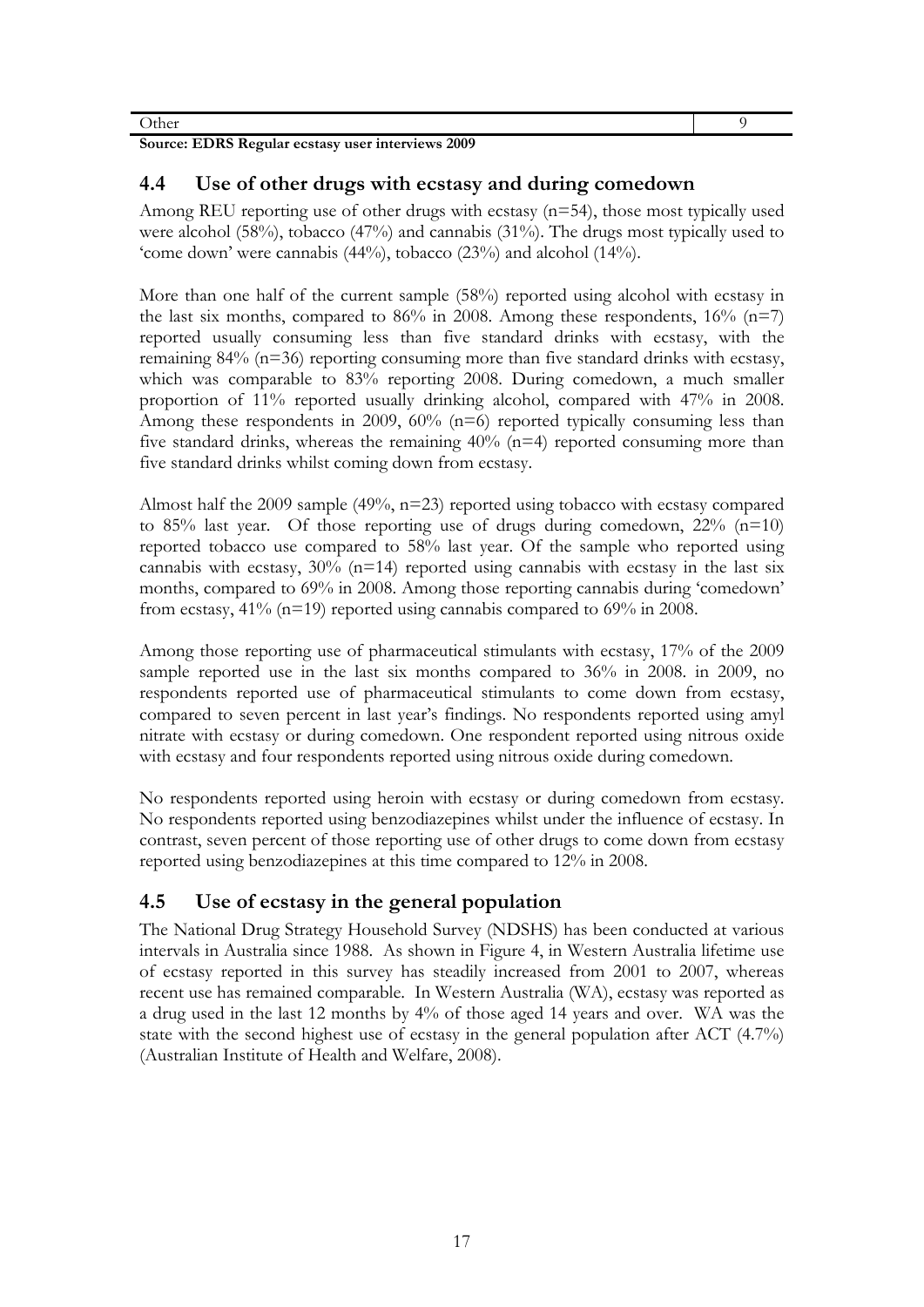**Figure 4: Prevalence of ecstasy use among the population aged 14 years and over in Western Australia, 2001-2007** 



**Source: National Drug Strategy Household Survey State and Territory supplement 2001-2007**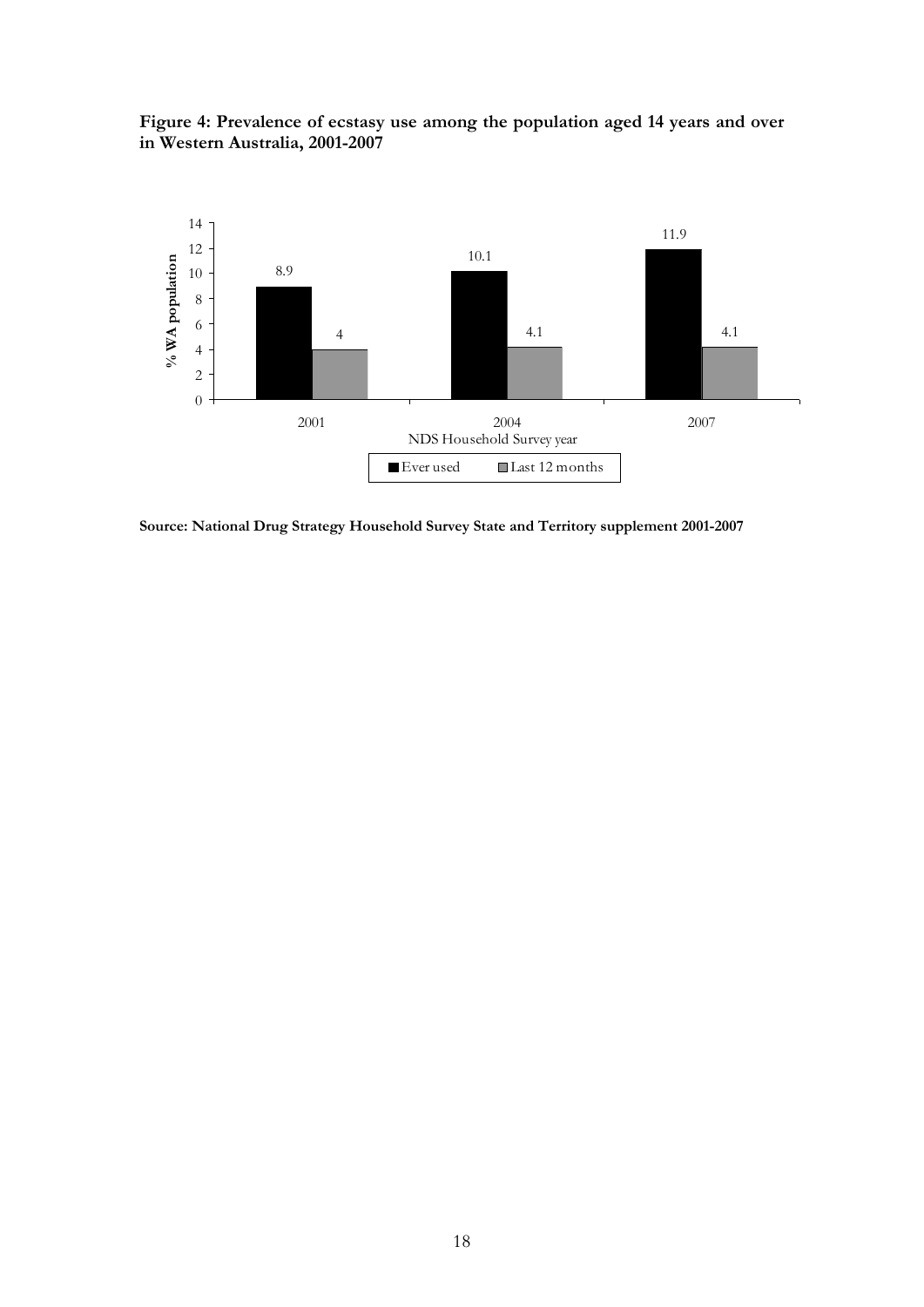# **4.6 Summary of patterns of ecstasy use**

- The mean age of first ecstasy use in the EDRS sample was approximately 18 years which did not alter from the mean age of the 2008 sample.
- The proportion reporting ecstasy as their favourite drug increased from 38% in 2008 to 42% in 2009.
- 99% of the entire sample consumed ecstasy orally.
- There was a decrease in the average number of days ecstasy was used in the last six months (13 days in 2008 versus 12 days in 2009).
- There was also a significant increase in the proportion reporting typically using more than one tablet in a session (74% in 2008 versus 86% in 2009).
- The proportion of REU reporting using other drugs with ecstasy significantly decreased from 90% in 2008 to 73% in 2009, as did the proportion reporting using other drugs to come down from ecstasy, with 90% reporting in 2008 compared to 54% in 2009.
- Of those reporting use of other drugs with ecstasy, 55% reported alcohol use and, among these, 84% reported consuming more than five standard drinks.
- Of those who reported using other drugs with ecstasy, 30% reported use of cannabis while 41% of those who reported using other drugs during 'comedown' reported use of cannabis.
- 'Nightclubs' were the most common last location and most frequent location ecstasy was used.
- REU most commonly identified as 'festival goers'.
- The greatest proportion of REU (65%) nominated 'the high/rush/buzz' as the main reason to use ecstasy at an event.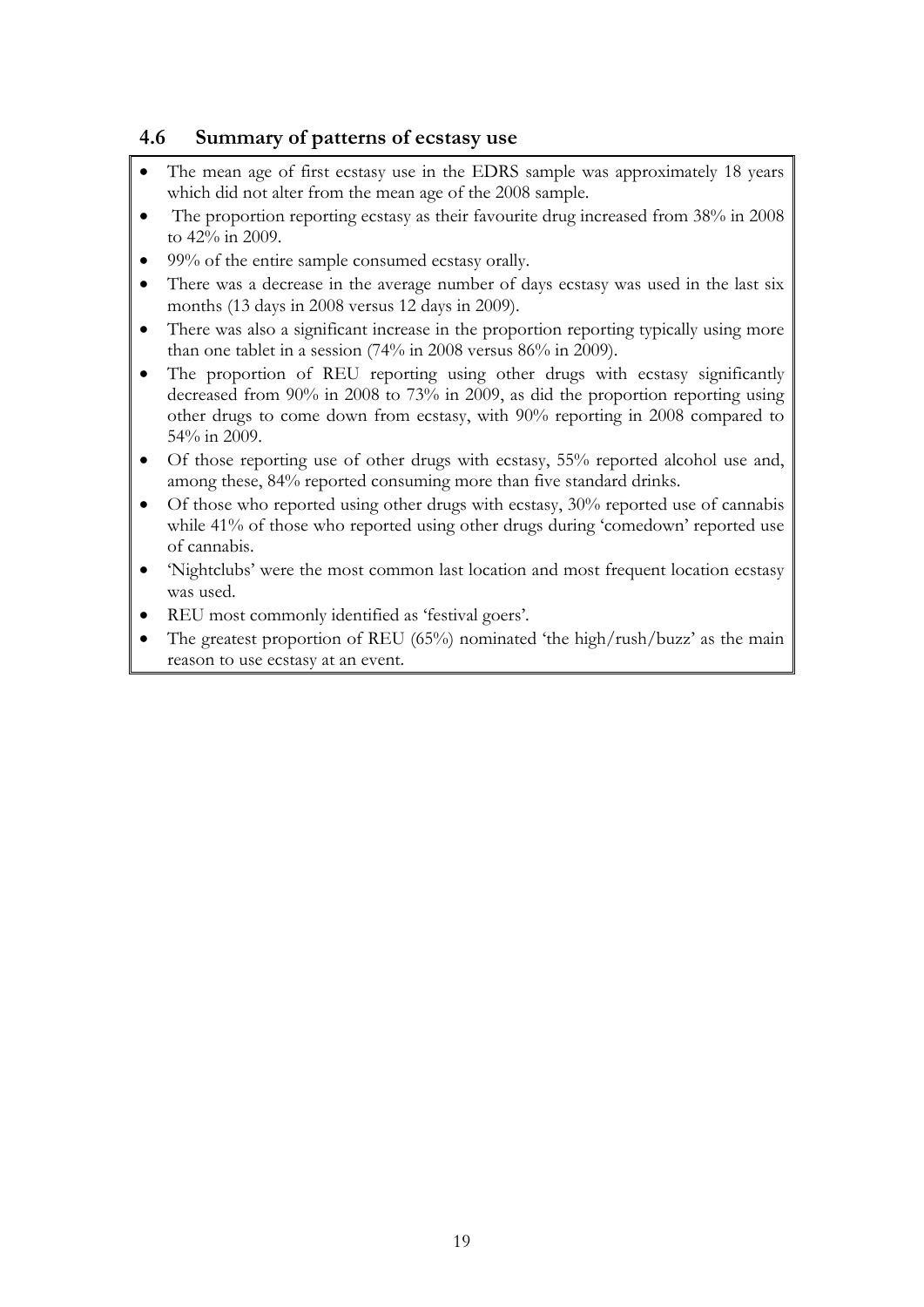# **4.7 Price**

In 2009, all 100 respondents reported on the price of ecstasy tablets in Perth with 11 of these respondents also reporting on the price of ecstasy capsules and one reporting on the price of ecstasy powder. Median price of tablets and perceived price change across data collections in WA are shown in Table 5. In 2009, the median price of a tablet was \$35 (range \$17-\$50) compared with \$40 in previous years. This represents the lowest median ecstasy price per pill since data collection began in 2003. Looking at mean prices, this fall in cost can be seen to be significant from an average of \$38 for the most recent tablet purchased in 2008 to \$32 in 2009 (t=-9.775, df=99, p=.000). In 2009, 52% reported the price over the previous six months was 'stable', followed by smaller proportions nominating 'decreased' (25%), 'increased' and 'fluctuated' (both 9%) and 'don't know' (5%). Those six respondents that also commented on ecstasy capsules reported a median price of \$35 per capsule (range \$24-\$40).

|                                       | 2003              | 2004              | 2005             | 2006             | 2007             | 2008             | 2009              |
|---------------------------------------|-------------------|-------------------|------------------|------------------|------------------|------------------|-------------------|
| Median price<br>per tablet<br>(range) | \$40<br>$(25-50)$ | $$50(25-)$<br>60) | $$40(30-$<br>50) | $$40(25-$<br>50) | $$40(30-$<br>50) | $$40(20-$<br>45) | $$35(17-)$<br>50) |
| Price change:                         |                   |                   |                  |                  |                  |                  |                   |
| Increased $(\% )$                     | 10                | $\overline{4}$    | 5                | 6                | 11               | 17               | 9                 |
| Stable $(\% )$                        | 68                | 62                | 66               | 61               | 59               | 48               | 52                |
| Decreased $(\%$                       | 12                | 19                | 22               | 19               | 16               | 19               | 25                |
| Fluctuated $(\%$                      | 6                 | 13                | 7                | 12               | 9                | 10               | 9                 |
| Don't know<br>$(^{0}_{0})$            | $\overline{4}$    | 2                 |                  | $\overline{2}$   | 5                | 5                | 5                 |

**Table 5: Price of ecstasy tablets purchased by REU and price variations, 2003- 2009** 

**Source: WA PDI/EDRS regular ecstasy user interviews 2003-2009** 

# **4.8 Purity**

As shown in Figure 5, the highest proportion of respondents in 2009 (42%) rated the current purity of ecstasy as 'fluctuates' unlike last year when 'medium' was most commonly rated by respondents. After 'fluctuates', participants rated current purity of ecstasy as 'medium' (35%), 'high' (13%) and then 'low' (10%).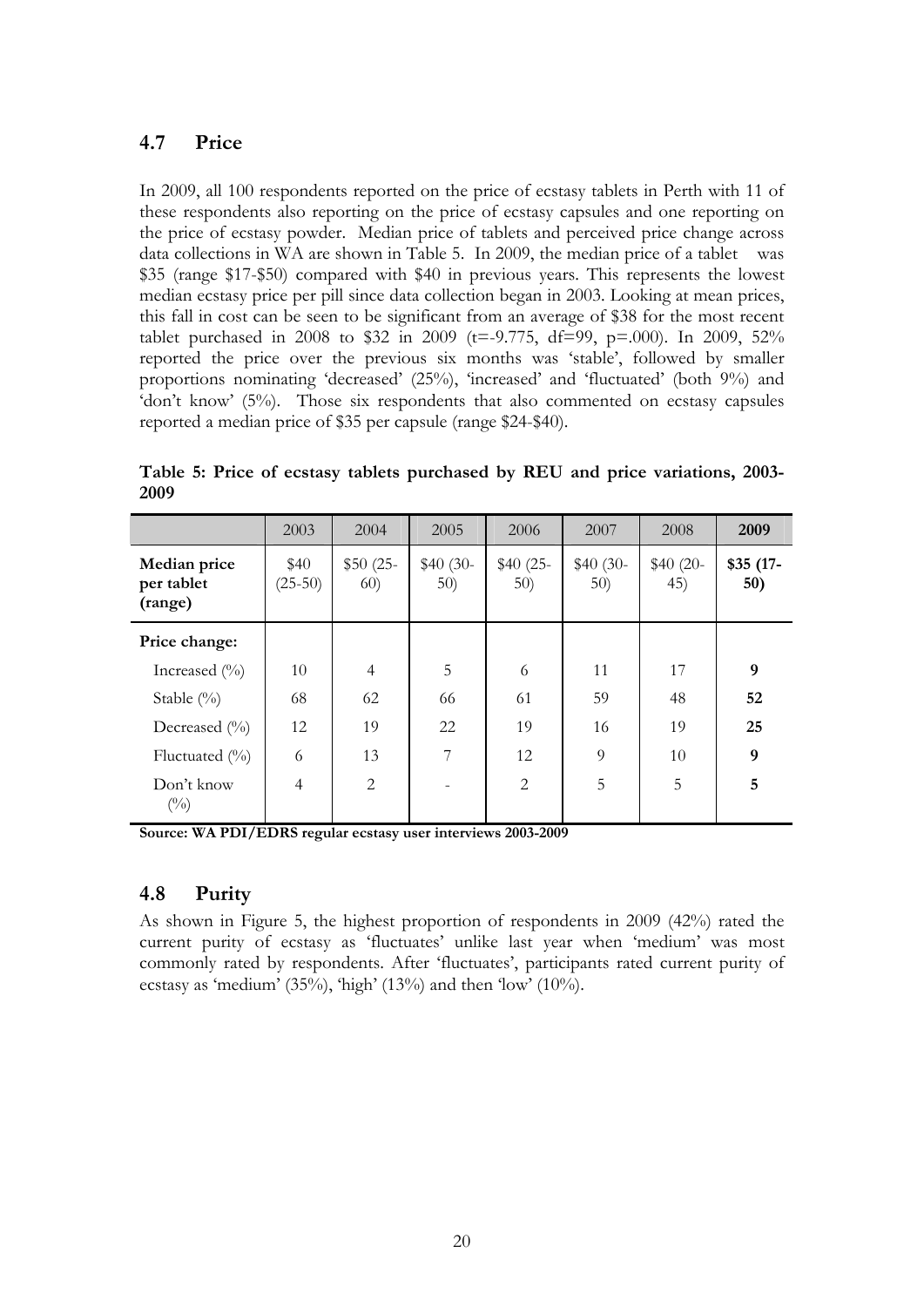

#### **Figure 5: User reports of current ecstasy purity, 2003-2009**

**Source: WA PDI/EDRS regular ecstasy user interviews 2003-2009**

REU were asked about changes in purity over the preceding six months. In 2009, the greatest proportion rated purity as 'fluctuating' (39%) during this period, 25% rated purity as 'stable' followed by 'decreasing' (20%), then 'increasing' (10%) and by 'don't know' (6%). Overall, it may be suggested that purity of ecstasy in the current Perth drug market is viewed as unstable and constantly varying, which may have contributed to the greater proportion of the recent REU samples reporting using multiple ecstasy pills in a session.

Purity estimates by users are subjective perceptions and laboratory analyses of ecstasy seizures provide a more objective assessment. However, it must be noted that seizures analysed do not represent a random or comprehensive sample of all seizures made. Figure 6 shows the median purity of phenethylamine seizures in WA according to data provided by the WA State Police and Australian Crime Commission. Interestingly, purity levels dramatically increased during October-December 2007 to a median of 57%, more than doubling the purity of the previous quarter and representing the highest purity level so far. In saying that, however, the lowest purity level (20%) was also observed during the most recent quarter April-June 2008, suggesting a diverse range in purity levels of phenethylamines exists in WA and reflecting the perceptions of REU in the 2009 sample.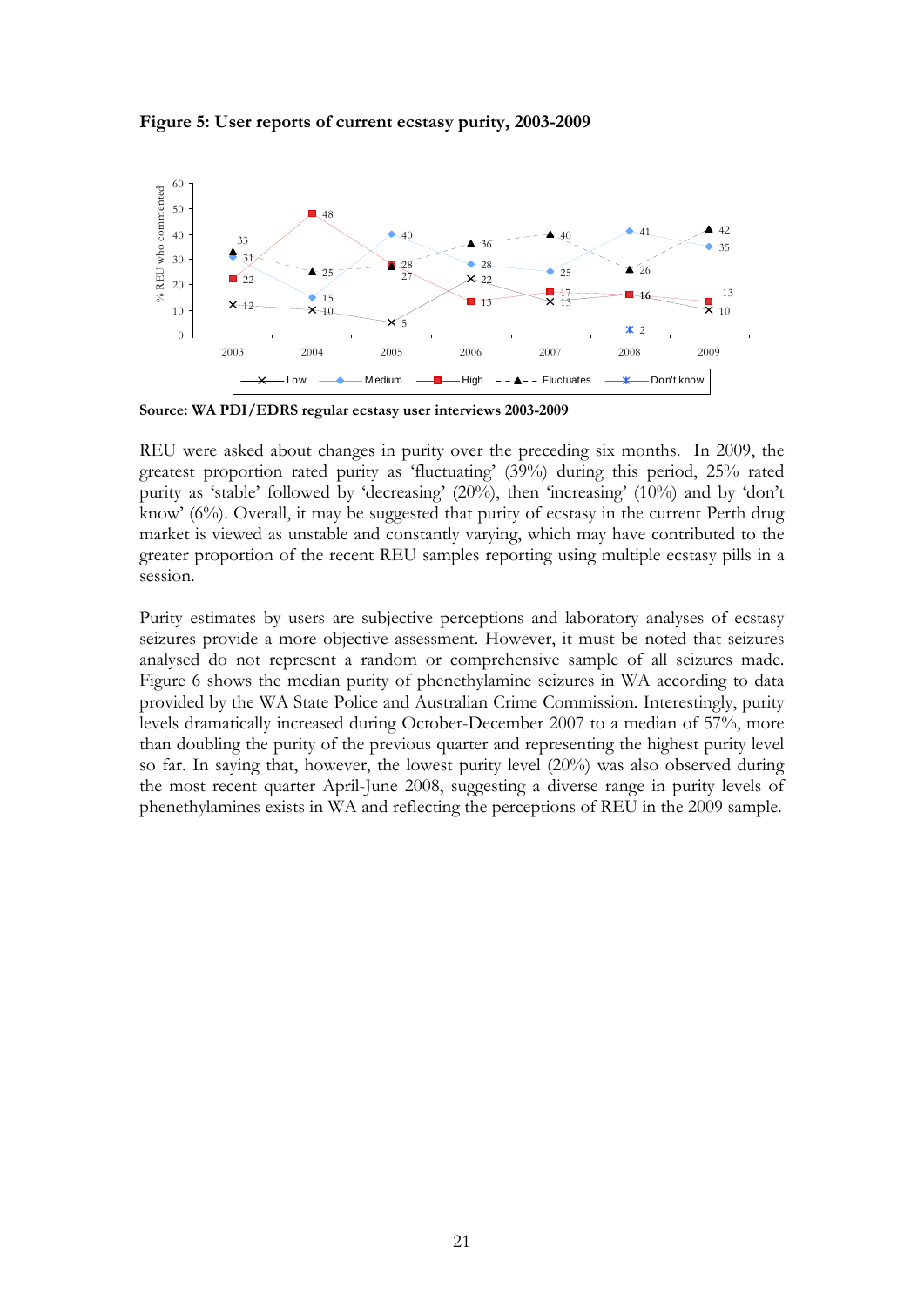**Figure 6: Median purity of phenethylamines seizures in WA by quarter, July 2002 to June 2008** 



**Source: Australian Crime Commission (latest figures: Australian Crime Commission, 2009)** 

## **4.9 Availability**

All respondents commented on the availability of ecstasy in 2009 and responses across survey years are presented in Table 6. Similar to the 2008 sample, the most common response for the current availability of ecstasy was 'very easy' by 61% of the sample. In 2009, over half the sample (62%) rated availability over the last six months as 'stable' which was comparable to 59% in 2008.

|                      | 2003<br>$(n=100)$ | 2004<br>$(n=100)$ | 2005<br>$(n=100)$ | 2006<br>$(n=100)$ | 2007<br>$(n=99)$ | 2008<br>$(n=58)$ | 2009<br>$(n=98)$ |
|----------------------|-------------------|-------------------|-------------------|-------------------|------------------|------------------|------------------|
| Current availability |                   |                   |                   |                   |                  |                  |                  |
| Very easy $(\%)$     | 61                | 54                | 62                | 47                | 30               | 52               | 61               |
| Easy $(\%)$          | 26                | 38                | 35                | 42                | 59               | 41               | 35               |
| Availability         |                   |                   |                   |                   |                  |                  |                  |
| Stable $(\%)$        | 63                | 64                | 72                | 55                | 65               | 59               | 62               |
| Easier (%)           | 16                | 15                | 16                | 17                | 10               | 24               | 20               |

**Table 6: REU reports of ecstasy availability in the preceding six months, 2003- 2009** 

**Source: WA PDI/EDRS regular ecstasy user interviews 2003-2009** 

Across survey years, 'friends' were reported as the most common person from whom ecstasy was obtained on the last purchase occasion, nominated by 79% of the current sample, and this was followed by 'known dealers' (13%), 'acquaintances' (6%) and 'workmates' (1%). Consistent with the above, 'friend's home' was reported by the majority of the sample as the most commonly reported last location for scoring (44%), and this was followed by 'own home' (19%), 'agreed public location' (10%), 'nightclub' (8%) and dealer's home (7%). Changes to the 2009 questionnaire format make comparisons with earlier findings unfeasible.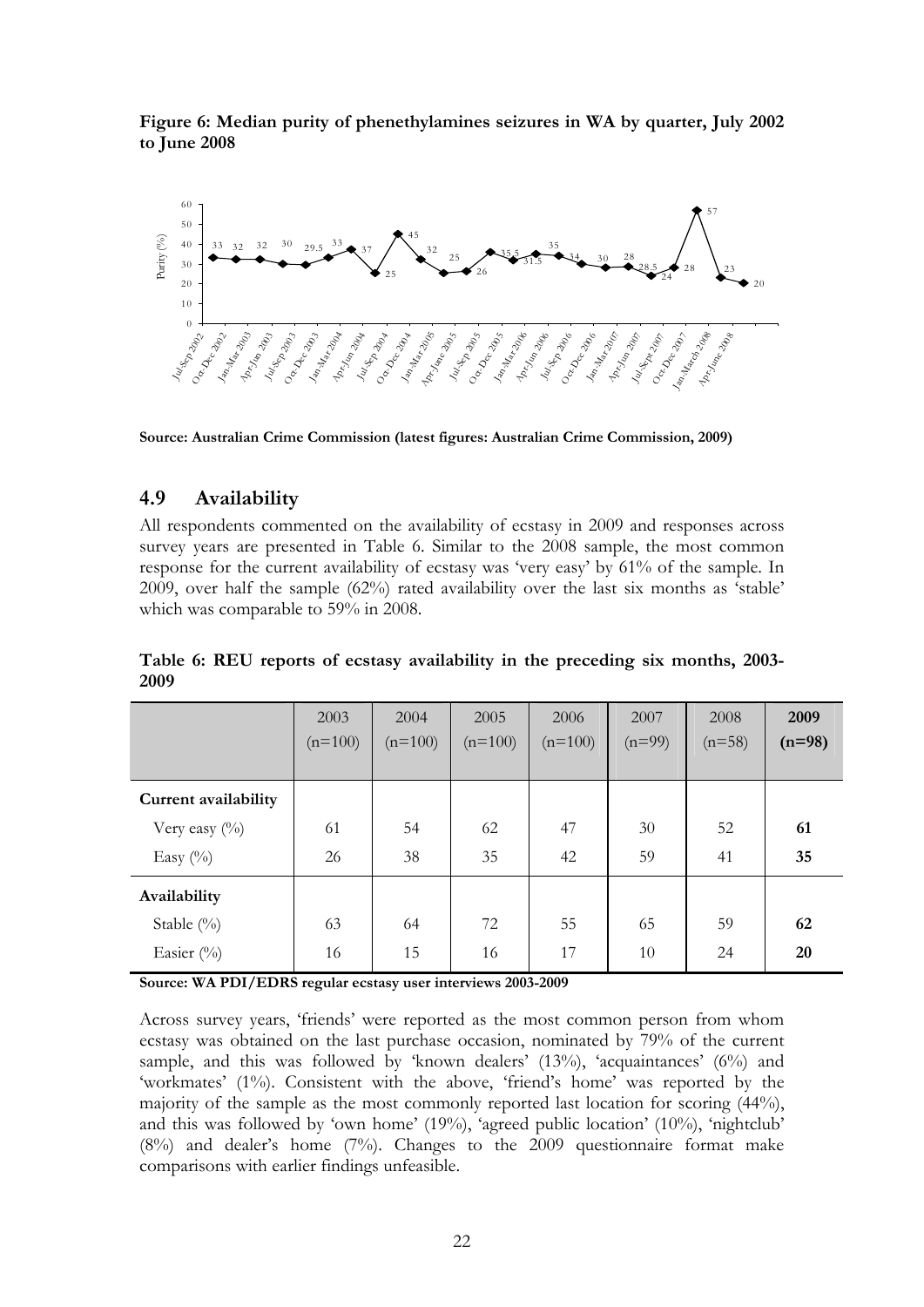As shown in Table 7, the median number of people ecstasy was purchased from in the preceding six months was three in 2009, compared to four people in 2008. A median of five tablets was purchased at a time in 2009, compared with a median of six tablets in 2008. Reports of who REU purchased tablets for 'self and others' were similar across the survey years with the majority buying ecstasy for 'self and others' (75%). There has been a evident upward trend towards more frequent purchasing in the last six months with the greatest proportion reporting purchasing ecstasy 7-12 times in the last six months, compared to the greatest proportion purchasing one to six times (60%) in 2008. In 2009, this was followed by one to six times (31%) purchased in the last six months, compared to 60% in 2008. There was also an increase in the proportion reporting purchasing ecstasy 13-24 times in the last six months from five percent in 2008 to 21% in 2009, and two percent of participants reported purchasing ecstasy 25+ times in the last six months compared to no participants in 2008. There were corresponding decreases in other categories.

|                                    | 2005<br>$(n=100)$ | 2006<br>$(n=100)$ | 2007<br>$(n=98)$ | 2008<br>$(n=58)$ | 2009<br>$(n=100)$ |
|------------------------------------|-------------------|-------------------|------------------|------------------|-------------------|
| Median no. of people purchased     | $4(0-20)$         | $3(0-30)$         | $3(0-20)$        | $4(1-15)$        | $3(1-55)$         |
| from                               |                   |                   |                  |                  |                   |
| Median no. of ecstasy tablets      | $4(1-100)$        | $5(1-100)$        | $6(1-100)$       | $6(1-100)$       | $5(1-100)$        |
| purchased                          |                   |                   |                  |                  |                   |
| Purchased for $(\frac{0}{0})$      |                   |                   |                  |                  |                   |
| Self only                          | 26                | 22                | 25               | 22               | 22                |
| Self and others                    | 71                | 77                | 70               | 78               | 75                |
| Others only                        | 1                 |                   |                  |                  | 3                 |
| Didn't buy ecstasy                 |                   | 1                 | 5                |                  | $\bf{0}$          |
| No. of times purchased in the last |                   |                   |                  |                  |                   |
| 6 months $(\%)$                    |                   |                   |                  |                  |                   |
| $1-6$                              | 35                | 37                | 53               | 60               | 31                |
| $7 - 12$                           | 42                | 32                | 25               | 35               | 46                |
| $13 - 24$                          | 17                | 28                | 16               | 5                | 21                |
| $25 +$                             | 3                 | 1                 | $\mathbf{1}$     |                  | $\mathbf{2}$      |
| none                               |                   |                   | 5                |                  |                   |

#### **Table 7: Patterns of purchasing ecstasy, 2005-2009**

**Source: WA PDI/EDRS regular ecstasy user interviews 2005-2009** 

\* Among those who reported being able to purchase other drugs from main dealer

Figure 7 shows the number of phenethylamine seizures analysed by WA State Police, which has fluctuated over time (figures from July-September 2005 to April-June 2006 were not available). The latest figure indicates a large increase in the number of seizures of phenethylamines analysed from April 2007 to April 2008, although the quarter October-December 2007 was more comparable to the number of seizures prior to April-June 2007.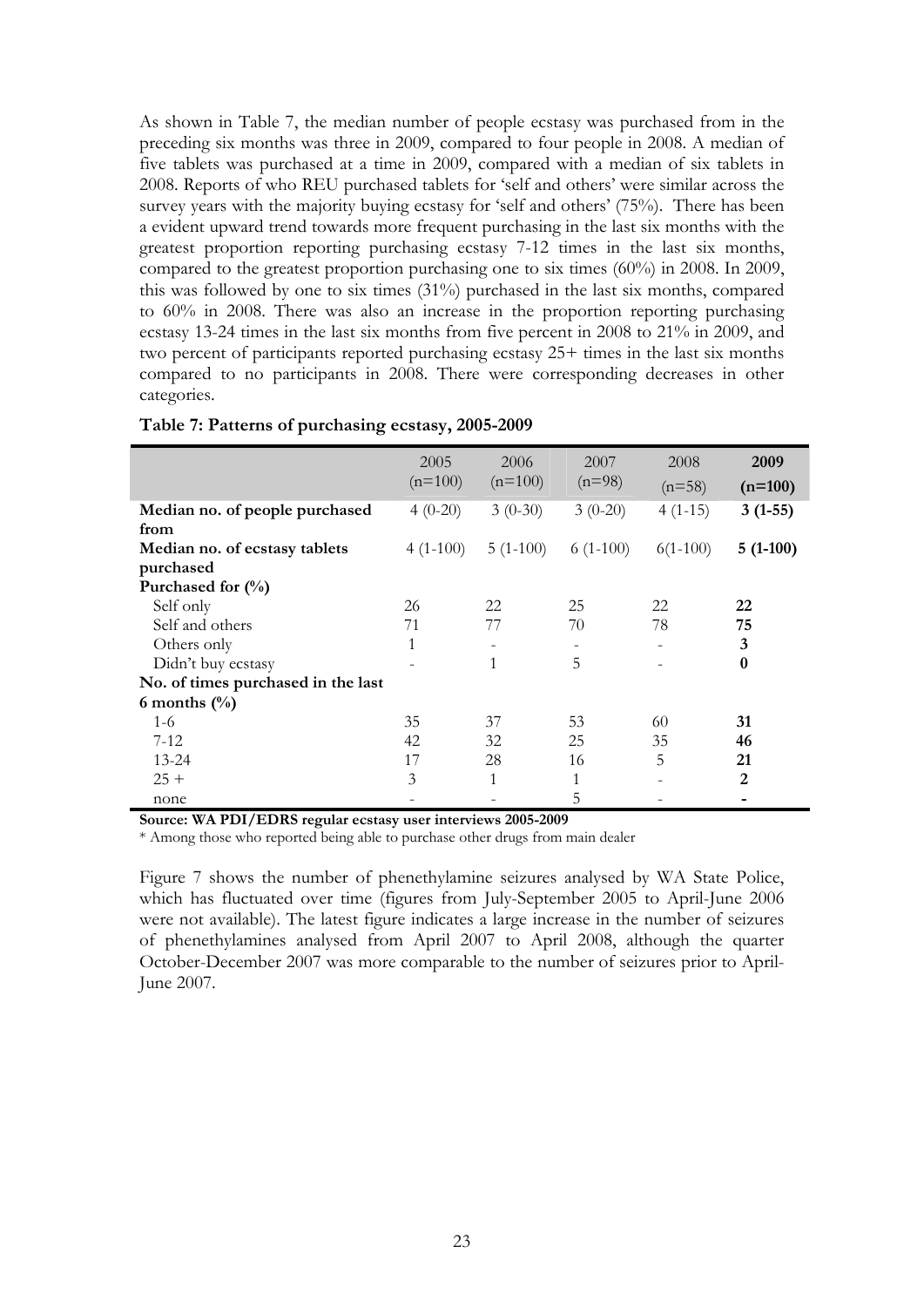**Figure 7: Number of phenethylamines seizures in WA by quarter, July 2002 to June 2008** 



**Source: Australian Crime Commission, 2008**

#### **Key expert comments**

Some KE commented that ecstasy was increasingly becoming a more frequently used drug for general socialising and partying on weekends rather than on only special occasions which it has been in previous years, although use was said to increase over the summer holiday/festival period when people had more time off and more reason to celebrate. REU were reported as usually coming from relatively affluent backgrounds, either full-time employed professionals or students. A few KE made the comment that most ecstasy now has either a high content of methamphetamines, caffeine, BZP or what is commonly marketed as 'natural' or 'legal' ecstasy rather than MDMA, and that more health-related problems are arising from these 'substitute' drugs than the MDMA itself.

Key experts reported the price of ecstasy as 'stable', with pills ranging from \$13 to \$70. A few KE commented on the noticeable increase in ecstasy availability resulting in a slight price drop, as found by the 2009 EDRS sample. As a result people are choosing to 'buy in bulk' to save money; however, another KE from a law enforcement background mentioned how recreational ecstasy users, particularly young people and students, are unnecessarily becoming involved in the justice system as a result of purchasing large quantities of ecstasy to distribute to their friends. It was perceived by one KE that a lack of education exists in regards to possession penalties, with 100 pills or 28 grams of a prohibited substance the threshold for prison time.

Several KE mentioned the increased use of ecstasy with alcohol, which was less common a few years back. Interestingly, one KE attributed this increase in alcohol and ecstasy use to more events being held on licensed premises, which was less common ten years ago; as a result there is the option to both drink alcohol and take ecstasy.

Most KE reported the purity of ecstasy to be fluctuating, often cut with combinations of 'MDMA and MDA, ketamine, caffeine, benzodiazepines, BZP, PMA, methamphetamine and MSM'. A law enforcment KE reported an increase in BZP, PMA and methylthioamphetamine ('flatliner') seizures in Perth in the last six months.

Access to ecstasy reported by KE was mainly 'easy' or 'very easy', with a few KE perceiving an increase in ecstasy availability in the last six months. It was reported by a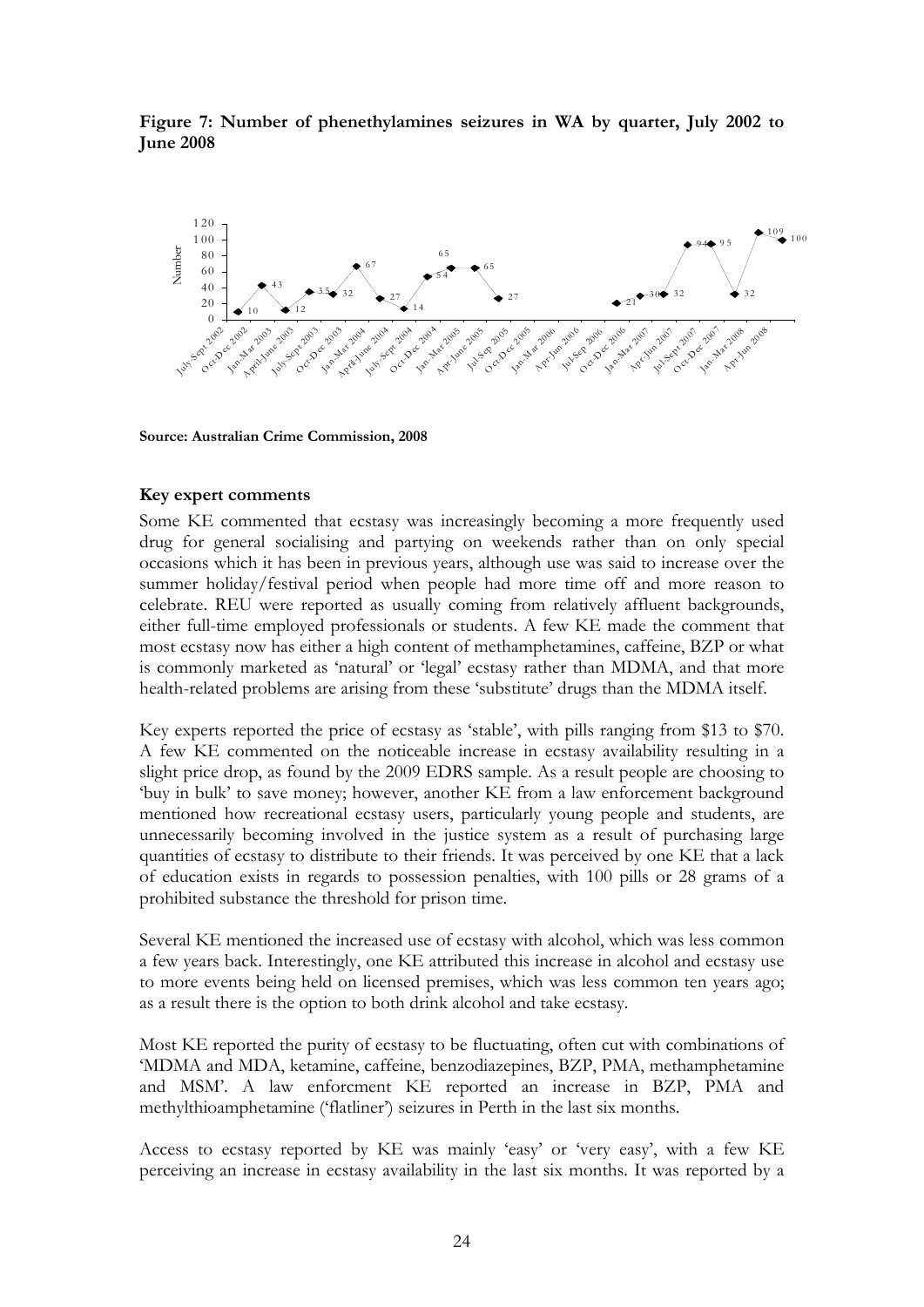KE from a law enforcement background that MDMA labs and pill presses are rare in Western Australia, and as a result most of the ecstasy in Perth is imported from either the eastern states or internationally, mainly Eastern Europe.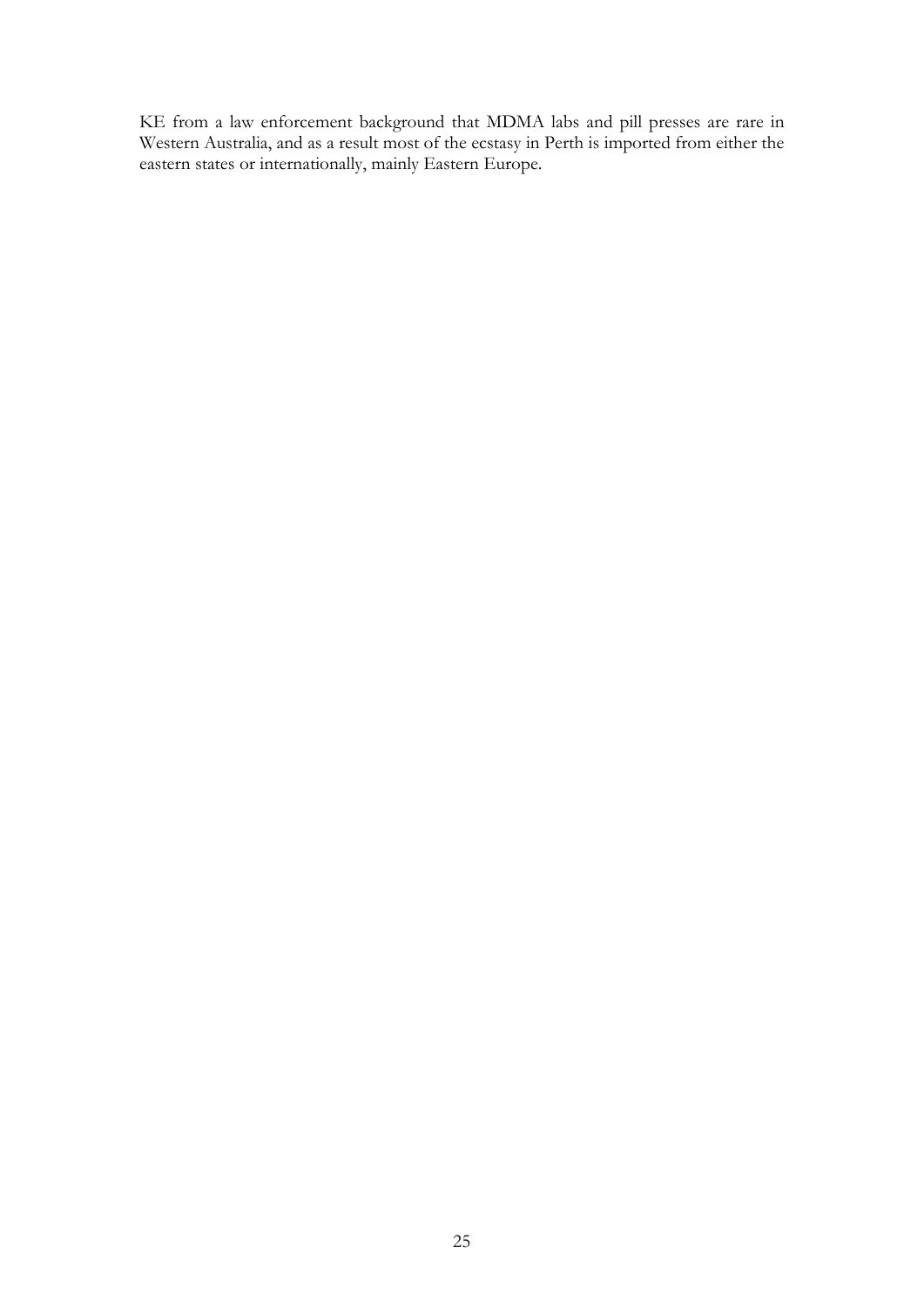# **4.10 Summary of ecstasy trends**

- Median price of ecstasy was \$35 a tablet, the lowest reported since data collection began.
- $\bullet$  Just over half the sample (52%) rated price as 'stable' in the previous 6 months.
- The greatest proportion of the current sample rated current ecstasy purity and purity during the previous six months as 'fluctuating'.
- Availability was most commonly reported as 'very easy', as reported last year.
- Of the current sample, 62% rated availability over the last six months as 'stable'.
- 'Friends' (79%) and 'friend's home' (44%) remained the most commonly nominated most recent persons and locations for purchasing ecstasy.
- The majority of the current sample reported usually buying ecstasy for 'themselves and others' (75%).
- Ecstasy was purchased from a median of three people in the last six months, and a median of five tablets was obtained per occasion.
- The most common number of times ecstasy was reportedly bought in the last six months was 7-12 times (46%), suggesting an increasing trend in the frequency of purchasing ecstasy since 2008.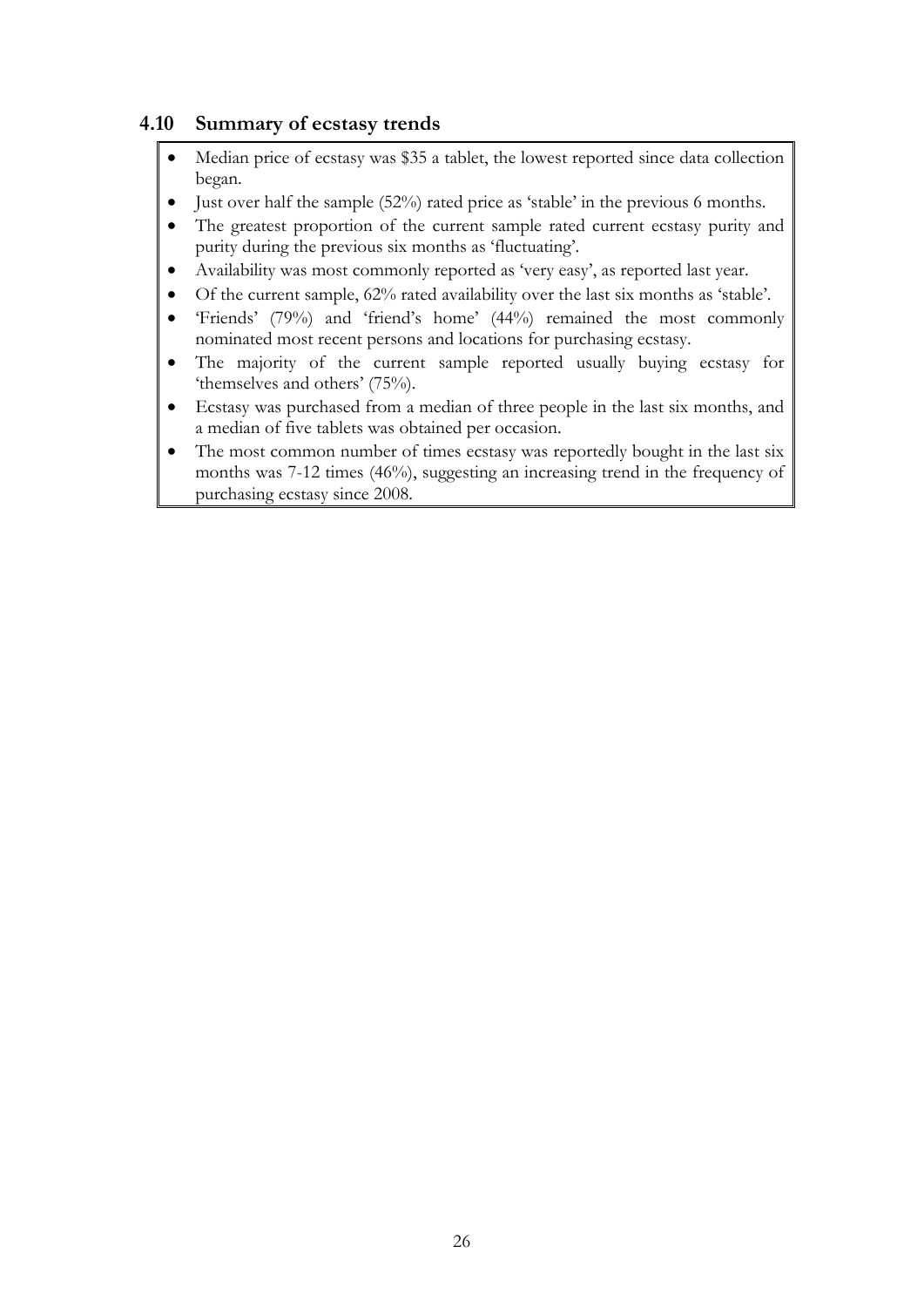# **5 METHAMPHETAMINE**

Methamphetamine became a primary focus of the IDRS in 2001, in recognition of its increasing prevalence over amphetamine during the 1990s. These drug types differ in molecular structure but have a similar effect of stimulating the release of monoamines such as dopamine, noradrenaline, adrenaline and serotonin in the body (Seiden, Sobol et al., 1993). Throughout the 1980s, amphetamine sulfate was the dominant form of illicit amphetamine in Australia but, due to legislative controls on the availability of primary precursor chemicals, there was a shift toward alternative recipes for 'cooking' amphetamine (Wardlaw, 1993). During the 1990s, the proportion of amphetamine-type substance seizures that were methamphetamine (rather than amphetamine) steadily increased until methamphetamine clearly dominated the market (ABCI, 1999, 2000, 2001). Across Australia today, the powder traditionally known as 'speed' is almost exclusively methamphetamine rather than amphetamine. For example, in the 2006/07 financial year, of the 4396 seizures of (non-phenethylamine) amphetamine-type seizures analysed for purity in Australia, 97.9% (by number) were methamphetamine rather than amphetamine (ACC, 2008).

As methamphetamine markets across the country have expanded over the past few years, it has become apparent that there is a diversity of forms, or presentations, of methamphetamine sold in the Australian illicit drug market.

Powder form methamphetamine is the presentation of the drug which has traditionally been available in Australia. This is commonly a powder that can range from fine to more crystalline or coarse, and may take different colours (commonly white, yellow, brown, orange or pink), depending on the chemical process used in its production and the quality of that process. It is typically produced within Australia, most commonly in small, portable 'laboratories', and is usually based on pharmaceutical pseudoephedrine (extracted from, for example, Sudafed tablets). Because of its powder form, it is fairly easy to 'cut' (dilute) and is commonly sold at fairly low purity/potency, although this can vary substantially.

The two other 'forms' of methamphetamine are traditionally higher in potency (at least partially due to being more difficult to 'cut') and have increased in availability across all Australian jurisdictions in the past decade (Topp et al., 2002). The first, referred to in some jurisdictions as 'base' or 'paste', is commonly a gluggy, waxy, oily, 'wet' powder. This form of the drug appears oily because the conversion process from pseudoephedrine to methamphetamine produces the alkaline (base) form of methamphetamine, which is 'oily'. To convert this to a more easily usable form (methamphetamine hydrochloride crystals, which may take the appearance of powder or, when no impurities are present, and carefully crystallised, may take the form of the 'ice' crystals discussed below) requires a high level of skill, and, when not completed correctly, the result of this process is an oily powder that often has a yellow or brownish tinge due to the presence of iodine and other impurities (Topp & Churchill, 2002).

The final form of methamphetamine examined in the current study is often referred to as 'ice' or 'crystal meth(amphetamine)'. This is the product of a careful production process, and is believed to be chiefly imported into Australia from Asian countries (Topp & Churchill, 2002), although there are also indications of local production in recent years (ACC, 2007). It commonly appears as clear, ice-like crystals, and, as such, is difficult to 'cut' (dilute), resulting in a relatively high purity/potency product.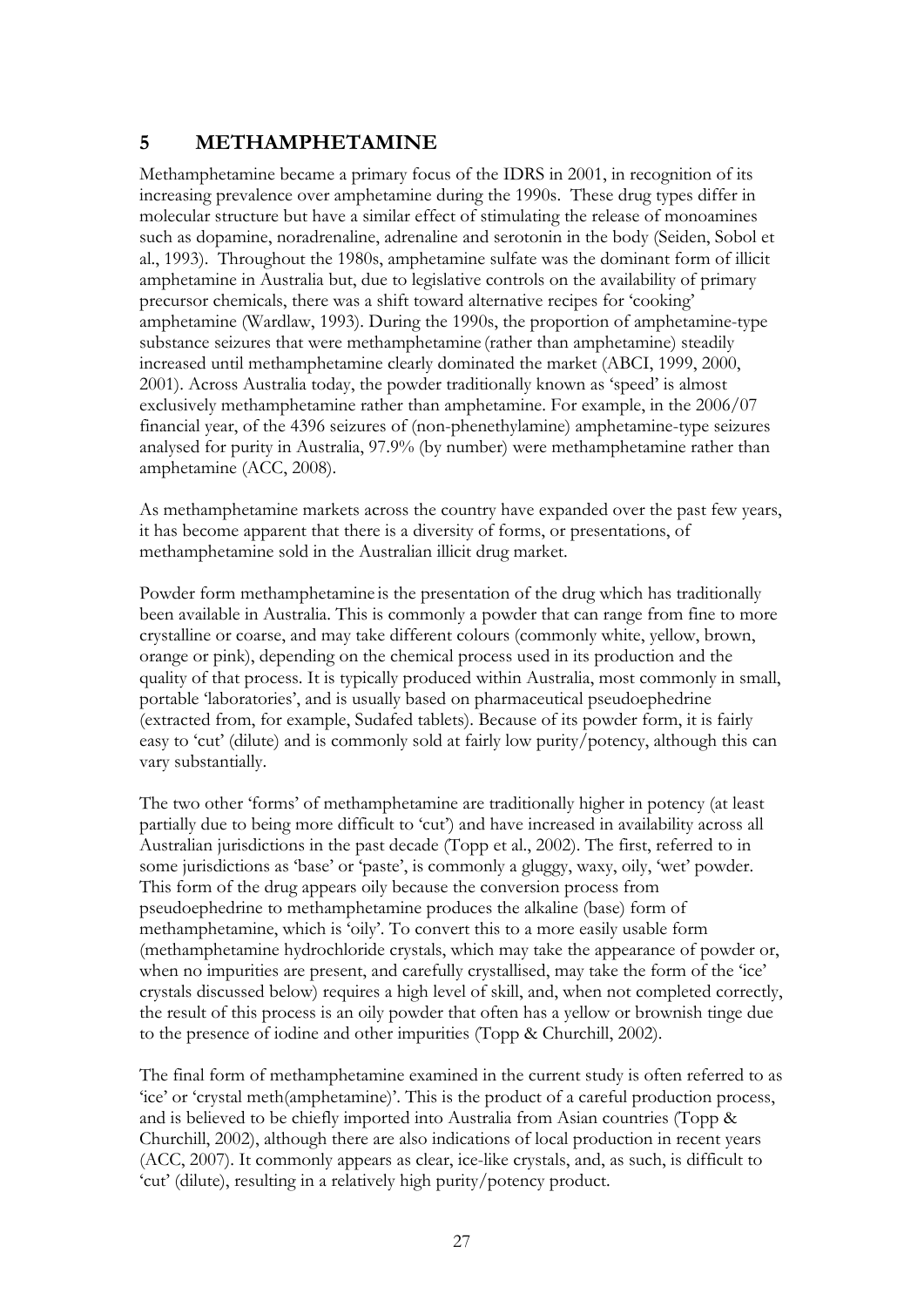## **5.1 Methamphetamine use among regular ecstasy users**

### **5.1.1 Methamphetamine powder**

Table 8 presents patterns of use of methamphetamine powder, or 'speed', since data collection began in WA in 2003. In comparison to last year, lifetime speed use has significantly decreased from 72% in 2008 to 44% in 2009 ( $\chi$ 2= 4.018, df=1, p=.045) and represented the lowest rates since data collection in WA began., Recent use at 37%, however, has remained stable in comparison to the 2008 sample. In addition, there was a significant decrease in the average number of days speed was used in the previous six months from approximately 15 days in 2008 to seven days in 2009; again representing the lowest average number of days used rates since data collection began. The median number of days speed was used in the last six months also decreased from six days in 2008 to two days in 2009. These findings suggest that use of speed is gradually declining amongst REU, in particular the proportions reporting ever using speed and the number of days of use amongst those recent speed users.

The median amount of speed used in a typical and heavy session significantly increased from 0.4 grams in 2008 to one gram in 2009 (t=4.825, df=13, p=.000) in a typical session , and from 0.5 grams in 2008 to one gram in 2009 in a heavy session ( $t=2.99$ ,  $df=14$ , p=.010). This suggests that even though speed use amongst REUs may be declining, the amount of speed used in a typical session has increased. Among those who reported recent use of speed (37%), snorting was the most common method of use reported by 87% (n=32), which was comparable to 2008 findings. Reported use by swallowing did not significantly alter, from 14% in 2008 to 24% in 2009. The proportion reporting injecting as a route of administration did not significantly change from five percent in 2008 to 11% in 2009. There was no significant change in reporting smoking of speed powder as a route of administration with 32% reporting for both sample years.

| Speed                                                          | 2003<br>$(n=100)$ | 2004<br>$(n=100)$ | 2005<br>$(n=100)$ | 2006<br>$(n=100)$ | 2007<br>$(n=100)$ | 2008<br>$(n=58)$ | 2009<br>$(n=100)$ | Statistical<br>tests of<br>significan<br>ce<br>08-09 |
|----------------------------------------------------------------|-------------------|-------------------|-------------------|-------------------|-------------------|------------------|-------------------|------------------------------------------------------|
| Ever used $(\%$                                                | 93                | 88                | 94                | 87                | 72                | 72               | 44                | $\chi$ 2= 4.018,<br>$df=1$ ,<br>$p = 0.045*$         |
| Used preceding<br>six months $(\%)$                            | 83                | 78                | 85                | 65                | 46                | 38               | 37                | $\chi$ 2=.042,<br>$df=1$ ,<br>$p = 0.837$            |
| Of those who<br>had used<br>Mean days<br>used last 6<br>months | 16                | 18                | 15                | 13                | 19                | 15               | $\overline{7}$    | $t = -4.972$ ,<br>$df=36$ ,<br>$p = .000*$           |

|  |  | Table 8: Patterns of methamphetamine powder (speed) use of REU, 2003-2009 |
|--|--|---------------------------------------------------------------------------|
|  |  |                                                                           |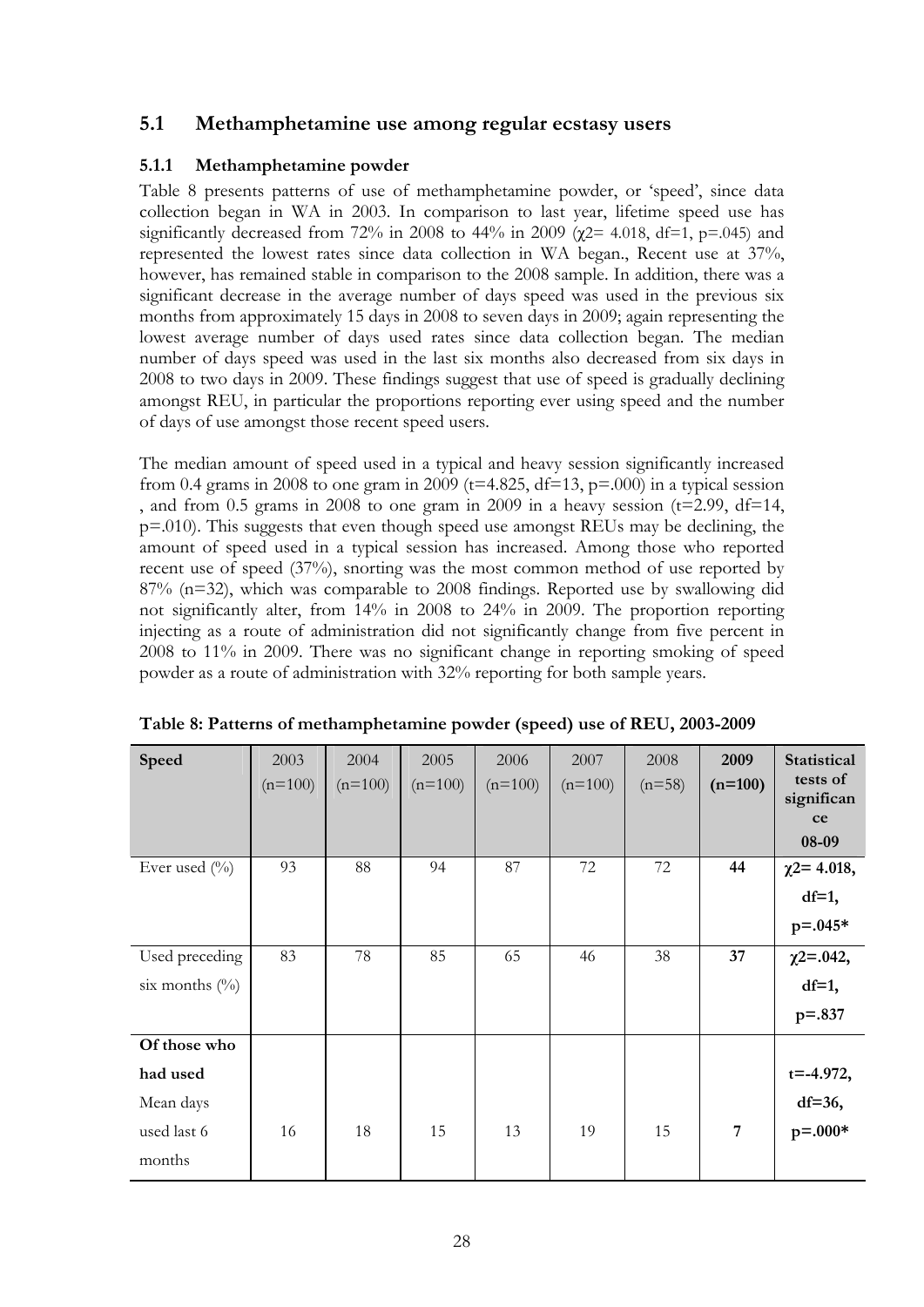| Median          |              |              |           |           |           |               |            |
|-----------------|--------------|--------------|-----------|-----------|-----------|---------------|------------|
| quantities      |              |              |           |           |           |               |            |
| used (grams)    |              |              |           |           |           |               |            |
| Typical (range) | 0.2          | 0.5          | 0.5       | 0.35      | 0.1       | 0.4           | 1          |
|                 | $(0.01-2)$   | $(0.1-5)$    | $(0.1-2)$ | $(0.1-1)$ | $(0.1-1)$ | $(0.2 - .50)$ | $(0.25-1)$ |
| Heavy (range)   | 0.6          | 0.5          | 1         | 0.5       | 0.3       | 0.5           | 1          |
|                 | $(0.1 - 10)$ | $(0.1 - 20)$ | $(0.1-6)$ | $(0.1-8)$ | $(0.1-7)$ | $(0.25-7)$    | $(.25-10)$ |
|                 |              |              |           |           |           |               |            |
|                 |              |              |           |           |           |               |            |

**Source: WA PDI/EDRS regular ecstasy user interviews 2003-2009** 

\* Significant at alpha level 0.05

### **5.1.2 Methamphetamine base**

Similar to methamphetamine powder, use rates of base methamphetamine were significantly lower than last year in regards to lifetime use. Recent use rates did not significantly differ from 2008, although they did represent the lowest reported recent use data since 2003. In 2009, 13% reported lifetime use of base which is significantly lower than 2008 when 22% reported lifetime use ( $\chi$ 2= 4.720, df=1, p=.030). Recent use was not significantly different to last year, from five percent in 2008 to three percent in the current sample. Base was used on a median of three days in the last six months (range 1- 5). The mean number of days used in this period fell from approximately 63 days in 2008 to three in 2009, although these findings should be interpreted with caution due to the very small sample size.

The median amount used in a typical session reduced from two points in 2008 to one point in 2009, as did the median amount used in a heavy session from four points in 2008 to one point in 2009. Once again, the very small number of respondents necessitates caution in the interpretation of this data. There were no major changes in route of administration among those who had used in the last six months, with injecting the most common route of administration reported by two out of three respondents. No further analysis was performed for base amphetamine due to extremely small sample numbers.

## **5.1.3 Crystal methamphetamine**

As shown in Table 9, lifetime use of crystal significantly decreased from 62% in 2008 to 41% in 2009 ( $\chi$ 2=18.718, df=1, p= .000). There was also a significant decrease in use of crystal during the last six months from 36% in 2008 to 20% in 2009 ( $\chi$ 2=11.111, df=1, p=.001). The average number of days used was nine days in 2009 compared with 12 days in 2008; however, this was not a significant decrease. The median number of days crystal was used in the last six months was 2.5 (range 1-48) compared to six days in 2008 (range 1-90).

The median amount used in both a typical and heavy session doubled from one point in 2008 to two points in 2009. Of those who reported use of crystal in the preceding six months (20%), the most common route of administration remained smoking, reported by 80% (n=16) compared with 76% in 2008. There was a significant increase in snorting as a route of administration from 24% in 2008 to 50% ( $n=10$ ) in 2009 ( $\gamma$ 2=7.412, df=1, p=.006). There was a significant decrease in swallowing as a reported route of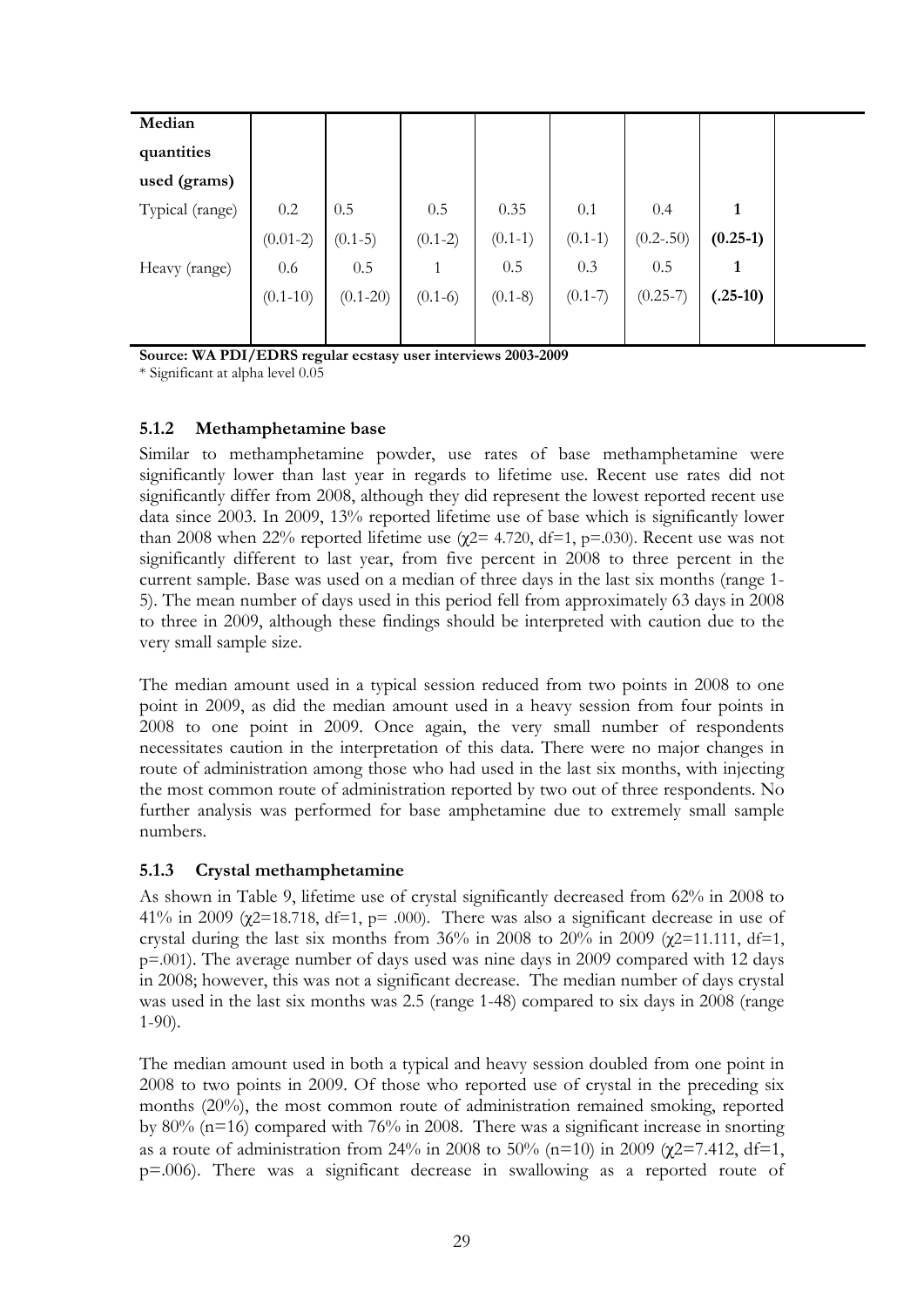administration from 48% in 2008 to 10% (n=2) in 2009 ( $\chi$ 2=11.571, df=1, p=.001). Injecting was reported by  $20\%$  (n=4) in 2009 compared with 9% in 2008; however, this was not found to be a significant shift.

| Crystal                                                        | 2003<br>$(n=100)$                                   | 2004<br>$(n=100)$                                            | 2005<br>$(n=100)$                                             | 2006<br>$(n=100)$                                      | 2007<br>$(n=100)$                                        | 2008<br>$(n=58)$                                       | 2009<br>$(n=100)$                                            | Statistical<br>tests of<br>significance<br>08-09 |
|----------------------------------------------------------------|-----------------------------------------------------|--------------------------------------------------------------|---------------------------------------------------------------|--------------------------------------------------------|----------------------------------------------------------|--------------------------------------------------------|--------------------------------------------------------------|--------------------------------------------------|
| Ever used $(\%$                                                | 91                                                  | 89                                                           | 88                                                            | 89                                                     | 69                                                       | 62                                                     | 41                                                           | $\chi$ 2=18.718,<br>$df=1, p=$<br>$.000*$        |
| Used last six<br>months $(\%)$                                 | 77                                                  | 80                                                           | 69                                                            | 77                                                     | 52                                                       | 36                                                     | 20                                                           | $\chi$ 2=11.111,<br>$df=1$ ,<br>$p = 0.001*$     |
| Of those who<br>had used<br>Mean days<br>used last 6<br>months | 17.4                                                | 22.2                                                         | 14.1                                                          | 13.6                                                   | 27.7                                                     | 11.9                                                   | 9.2                                                          | $t = -0.858$ ,<br>$df=19$ ,<br>$p = -402$        |
| Median<br>quantities<br>used (points)                          |                                                     |                                                              |                                                               |                                                        |                                                          |                                                        |                                                              |                                                  |
| Typical (range)<br>Heavy (range)                               | $\mathbf{1}$<br>$(0.1 - 10)$<br>2.5<br>$(0.1 - 50)$ | $\overline{2}$<br>$(0.33-10)$<br>$\sqrt{2}$<br>$(0.33 - 48)$ | $\mathbf{1}$<br>$(0.1 - 40)$<br>$\mathfrak{Z}$<br>$(0.25-40)$ | $\mathbf{1}$<br>$(0.5-10)$<br>$\sqrt{2}$<br>$(0.5-40)$ | $\mathbf{1}$<br>$(0.1-5)$<br>$\overline{c}$<br>$(0.2-5)$ | $\mathbf{1}$<br>$(0.1-3)$<br>$\mathbf{1}$<br>$(0.1-8)$ | $\overline{2}$<br>$(0.25-5)$<br>$\overline{2}$<br>$(0.25-8)$ |                                                  |

**Table 9: Patterns of crystal methamphetamine use of REU, 2003-2009** 

**Source: WA PDI/EDRS regular ecstasy user interviews 2003-2009** 

\* Significant at alpha level 0.05

In sum, data from the current sample indicated that lifetime use of all forms of methamphetamine has significantly decreased since 2008. Similarly, a significant decrease was found in recent use of crystal methamphetamine, representing the lowest proportion of the sample reporting recent crystal use since data collection began. There was no significant difference observed in the frequency of crystal methamphetamine use; there was, however, a significant decrease found in the frequency of speed  $(t=4.972, df=36,$ p=.000) use in the last six months. For all forms of methamphetamine, no significant differences were found in the proportions reporting injecting the drug in the last six months.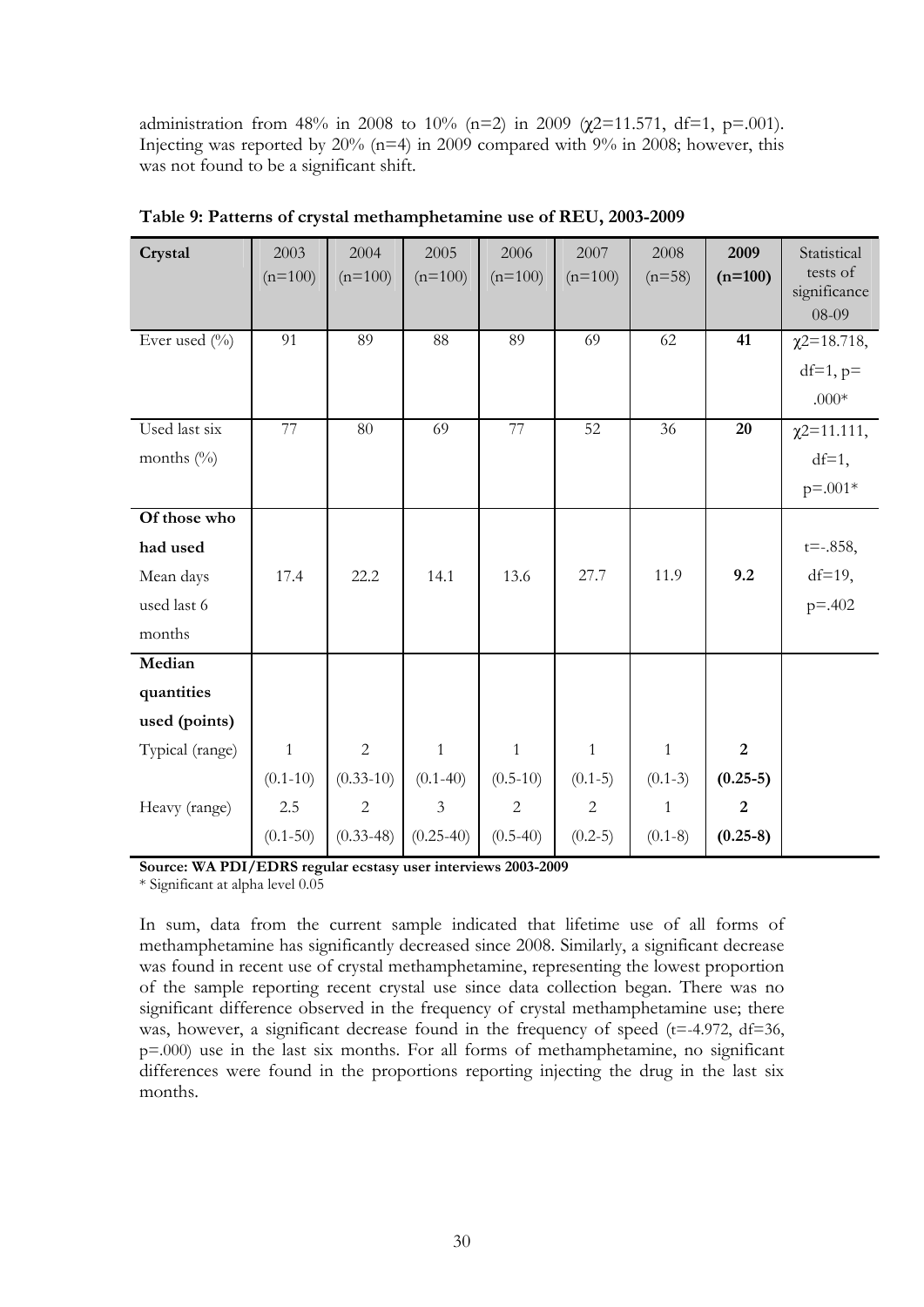## **5.2 Last location of methamphetamine use**

Participants who reported using any form of methamphetamine in the last six months were asked about the last locations where they spent most of their time under the influence. Due to the small number of those who responded for base  $(n=3)$ , results are not reported for this form of methamphetamine.

Figure 8 presents the most common last location spent under the influence for speed and crystal. In 2009, the most common last location spent under the influence of speed was at 'friends' homes' by  $43\%$  (n=9), followed by a similar proportion nominating 'nightclubs' (38%, n=8), 'own home' (10%, n=2) then 'private parties' (5%, n=1). Similar findings were reported for crystal, with the most commonly reported last location where most time was under the influence being 'friends homes' by  $54\%$  (n=7), followed by 'nightclubs' (23%, n=3), 'own home' and 'public place' (8% each, n=1).

**Figure 8: Last location where most time was spent under the influence of methamphetamine by form, 2009\*** 



**Source: WA EDRS regular ecstasy user interviews 2009** 

\* Figures reported are percentages of those REU who commented, excluding cases that hadn't used last 6 months

#### **Key expert comments**

It was reported that speed and crystal were the most common forms of methamphetamine used amongst REU, with a few KE commenting that smoking was the most popular and more socially acceptable route of administration.

Several KE made the comment that methamphetamine causes high levels of aggression and antisocial behaviour, especially when these people are on a methamphetamine '*bender'*. As a consequence of this behaviour these individuals are often very difficult to handle, with law enforcers and health service providers reporting the challenges and fears that come with dealing with such individuals. One health care KE reported that '*methamphetamine users are a drain on staff and hospital resources, [as] they are in hospital longer, and often need to be physically and chemically restrained*'. Another KE reported a lot of construction workers and miners using methamphetamines during their time off from work, as methamphetamine has a short half-life and comes up negative in a drug test after a few days.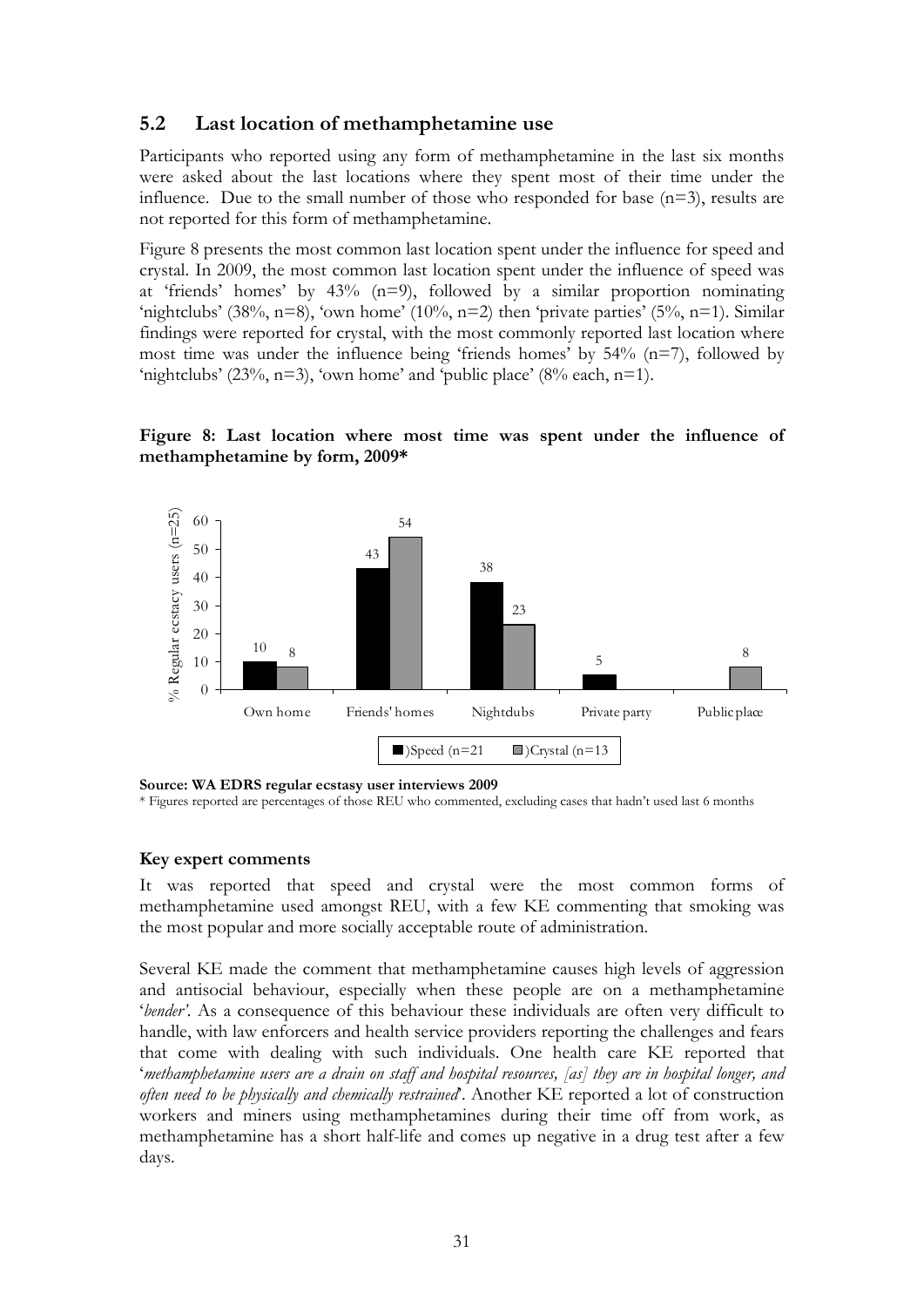# **5.3 Methamphetamine use in the general population**

According to Western Australian figures from the 2007 National Drug Strategy Household Survey (NDSHS) State and Territory supplement, meth/amphetamine is the third most frequently used illicit drug after cannabis and ecstasy (Australian Institute of Health and Welfare, 2008). Of the 2426 participants from the 2007 NDSHS Western Australian findings, approximately nine percent had ever used meth/amphetamine and four percent had used meth/amphetamine in the last 12 months. This data, as well as the national data, is found in Table 10.

Methamphetamine use in the past year was reported by 4.2% of the Western Australian sample compared to 2.3% of the national sample (Table 10). Past year amphetamine use was highest in the 20-29 year old age group for both males and females (12.4% and 14.8% respectively) (Table 10).

|                          | Period         | 14-19<br>years $(\%)$ | $20 - 29$<br>years $(\%)$ | $30 - 39$<br>years $(\%)$ | $40+$<br>years $\binom{0}{0}$ | Males<br>(0/0) | Females<br>$\binom{0}{0}$ | Total<br>$(^{0}/_{0})$ |
|--------------------------|----------------|-----------------------|---------------------------|---------------------------|-------------------------------|----------------|---------------------------|------------------------|
| National<br>$(N=23,356)$ | Lifetime       | 2.1                   | 16.0                      | 11.4                      | 2.5                           | 7.7            | 4.9                       | 6.3                    |
|                          | Last 12 months | 1.6                   | 7.3                       | 3.9                       | 0.4                           | 3.0            | 1.6                       | 2.3                    |
| Western<br>Australia     | Lifetime       | 3.8                   | 26.6                      | 14.9                      | 7.6                           | 9.7            | 8.1                       | 8.9                    |
| $(n=2426)$               | Last 12 months | 3.3                   | 13.6                      | 5.8                       | 3.1                           | 4.5            | 4                         | 4.2                    |

**Table 10: Use of methamphetamine in the national and Western Australian population, 2007** 

**Source: 2007 National Drug Strategy Household Survey – Detailed Findings and State and Territory Supplement, Western Australia.** 

# **5.4 Price**

Participants in the EDRS were asked about the cost of the various forms of methamphetamine (Table 11). Fourteen participants reported on the price of a gram of speed powder and the median cost was \$275 (range \$50-400) which significantly increased from \$100 (range \$50-1000) in 2008 ( $t=4.432$ ,  $df=13$ ,  $p=.001$ ). Four participants reported on the price of a point of speed and the median was \$50 (range \$50-100). The median price of a point has been reported at \$50 since data collection began in 2003.

Only two participants reported on the price of a point of base methamphetamine with a median price of \$50, and this price has remained unchanged from all previous sample years. One participant commented on the price of a gram of base, with a median cost of \$400, which has remained relatively unchanged over survey years and based on a very small number of participants reporting.

Five participants reported on the price of a point of crystal methamphetamine and the median cost remained unchanged at \$50 (range \$50-\$50). Eight participants commented on the price of a gram of crystal methamphetamine, with a median cost of \$400 (range \$50-500) which was comparable to a median of \$425 (range \$300-\$550) in 2008. This data is shown in Table 11.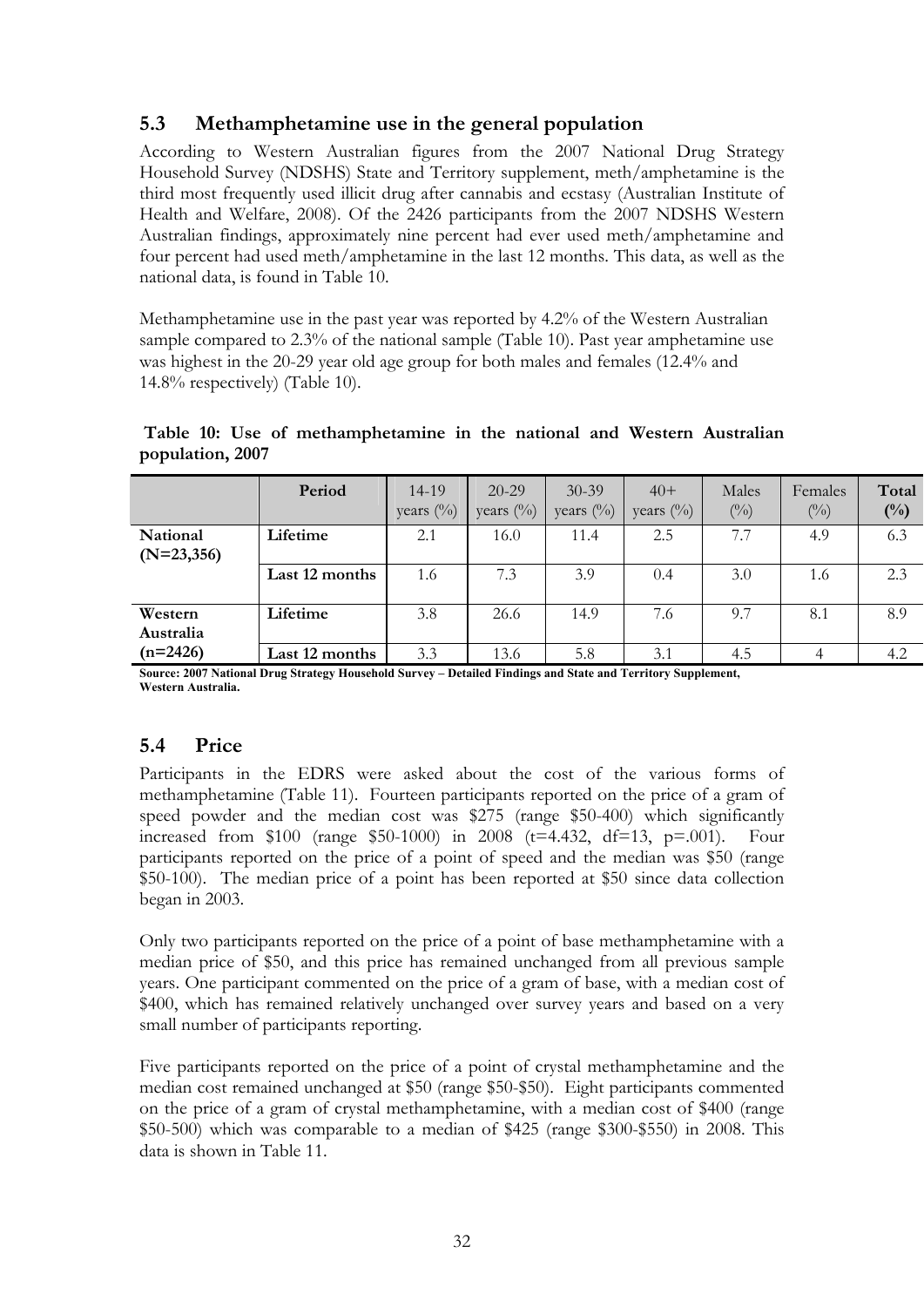| Median price<br>$($)$        | 2003                           | 2004      | 2005      | 2006      | 2007      | 2008                           | 2009                  |
|------------------------------|--------------------------------|-----------|-----------|-----------|-----------|--------------------------------|-----------------------|
| Speed<br>Point               | 50                             | 50        | 50        | 50        | 50        | 50                             | $50^{\wedge}$         |
| Gram                         | 200                            | 300       | 300       | 300       | 350       | 100                            | 275                   |
| <b>Base</b><br>Point<br>Gram | 50<br>$\overline{\phantom{0}}$ | 50<br>300 | 50<br>325 | 50<br>350 | 50<br>380 | 50<br>$\overline{\phantom{a}}$ | $50^{\wedge}$<br>400^ |
| Crystal<br>Point<br>Gram     | 50<br>-                        | 50<br>400 | 50<br>350 | 50<br>400 | 50<br>400 | 50<br>425                      | $50^{\wedge}$<br>400^ |

**Table 11: Price of various methamphetamine forms purchased by REU, 2003-2009** 

**Source: WA PDI/EDRS regular ecstasy user interviews 2003-2009** 

 $\hat{ }$  price reported by  $\leq 10$  respondents

Participants were also asked about their perceptions of recent changes in the price of methamphetamine (see Figure 9). Again, results are not reported for base methamphetamine due to the small number of those who responded for this form (n=3). The majority of respondents reported the price of both speed and crystal methamphetamine as 'stable' during the last six months.





**Source: WA EDRS regular ecstasy user interviews 2009**

## **5.5 Purity**

Participants also commented on the current purity of methamphetamine (Figure 10) and perceived changes in purity over the preceding six months (Figure 11). Current purity of speed was rated as 'low' by the greatest proportion of those responding  $(43\%, n=9)$ followed by 'medium' by  $29\%$  (n=6), which can be compared with 2008 when purity was reported as either 'medium' or 'low' by 33% of respondents. From the 2009 sample, the greatest proportion responding reported purity of crystal to be 'low'  $(46\%, n=6)$ , compared to 2008, when the greatest proportion reported purity of crystal to be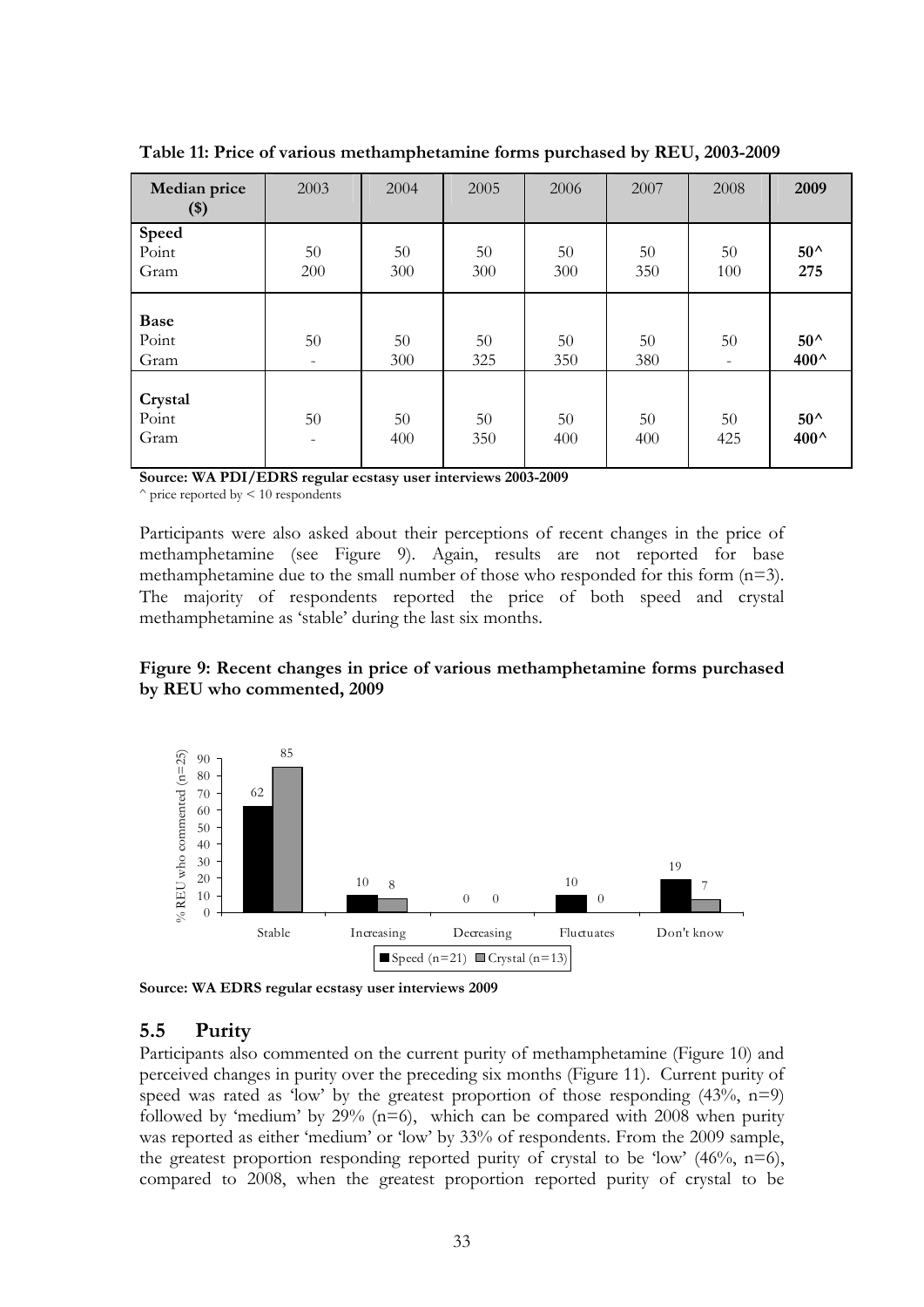'medium' (56%). This suggests a decrease in the perceived purity of crystal from last year with only 8% (n=1) rating purity as 'medium' in 2009. Base is not reported on due to small numbers reporting its recent use  $(n=3)$ .



**Figure 10: User reports of current methamphetamine purity, 2009** 

Of those respondents who commented, speed purity was rated over the last six months as 'decreasing' and 'stable' each by 33% (n=7), compared to 'stable', 'fluctuating' and 'don't know' each by  $27\%$  in 2008. In regards to crystal, just under a third  $(31\%, n=4)$ rated it as 'decreasing' compared to only 13% in 2008, while 23% (n=3) rated it as 'stable' or 'fluctuating', 15% (n=2) reported 'don't know' and 8% (n=1) as 'increasing'. Although such variations in perceived purity are subjective, the 2009 sample suggests a perception that purity of crystal has been decreasing over the past six months.

**Figure 11: User reports of changes in methamphetamine purity in the past six months, 2009** 



**Source: WA EDRS regular ecstasy user interviews 2009** 

Figure 12 shows data provided by the Australian Crime Commission regarding the median purity of methylamphetamine in WA. It is evident that purity has varied across time, with a peak in the first half of 2004. However, since that time, purity has decreased and began to stabilise in recent quarters.

**Source: WA EDRS regular ecstasy user interviews 2009**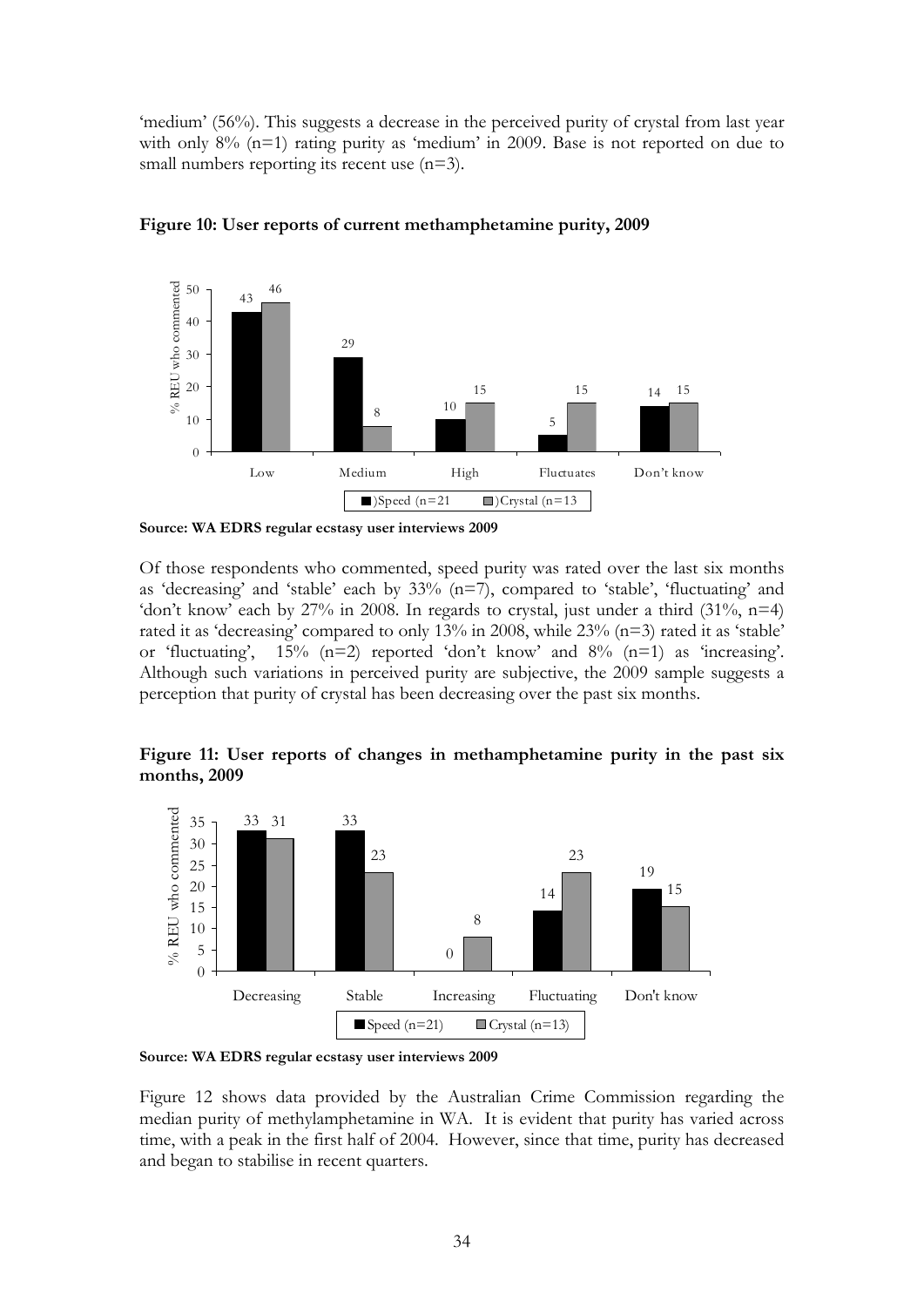**Figure 12: Median purity of methamphetamine seizures analysed in WA by quarter, July 2002 to June 2007** 



**Source: Australian Crime Commission** 

### **5.6 Availability**

Figure 13 presents user reports of current availability of the different forms of methamphetamine except base due to the small number of respondents who commented (n=1). Speed was nominated as either 'easy' or 'very easy' by 53% in 2008 and this increased significantly to 77% (n=16) in 2009 ( $\chi$ 2=54.958, df=1, p=.000). A third of respondents (33%) nominated current availability of speed as 'difficult' in 2008 compared to only 15% in 2009. In contrast, ratings of crystal availability significantly decreased from 84% in 2008 to 70% (n=9) of current respondents rating it as 'easy' or 'very easy'  $(\chi$ 2=418.527,df=1, p=.000), whereas reporting of current availability of crystal being difficult was comparable with  $6\%$  in 2008 to 15% (n=2) in 2009.



**Figure 13: Current availability of methamphetamine forms, 2009** 

**Source: WA EDRS regular ecstasy user interviews 2009** 

Figure 14 shows that reports of availability as 'very easy' for the various forms of methamphetamine varied only slightly from last year. Ratings were comparable across years for both speed and crystal, with ratings of crystal availability decreasing slightly from 44% in 2008 to 39% in 2009, and ratings for speed slightly increasing from 20% in 2008 to 29% in 2009.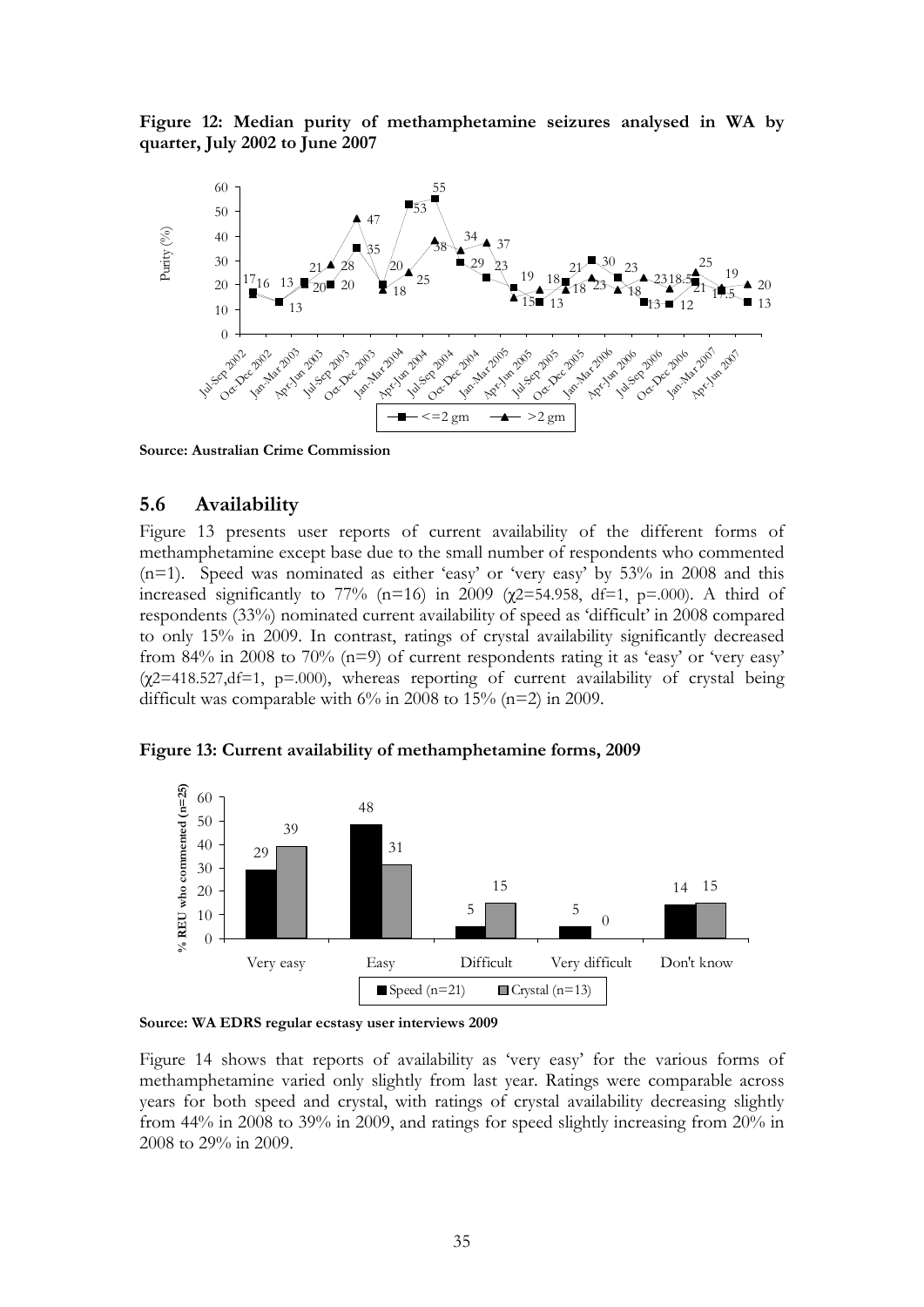**Figure 14: Changes to current availability over time: proportion of REU who report various forms of methamphetamine as 'very easy' to obtain in the six months preceding interview, 2003-2009** 



**Source: WA PDI/EDRS regular ecstasy user interviews 2003-2009** 

With regards to perceived changes in availability over the preceding six months (Figure 15), the overwhelming majority of those who commented reported it as 'stable' for both speed and crystal. Proportions rating availability of speed as 'stable' were 27% in 2008 compared to 71% ( $n=15$ ) in 2009, while only 5% ( $n=1$ ) of current respondents rated it as 'more difficult' compared to 47% last year. The proportion rating availability of crystal as 'stable' in the six months prior to the survey was  $69%$  (n=9) in 2009 compared to  $56%$  in 2008. Interestingly, no respondents in 2009 rated availability of either speed or crystal in the six months prior to the survey as 'easier'.

#### **Figure 15: Change in the availability of various forms of methamphetamine in the preceding six months, 2009**



**Source: WA EDRS regular ecstasy user interviews 2009**

The last person from whom all forms of methamphetamine were predominantly obtained were 'friends' (see Figure 16), as was also found in previous survey years. Of those who commented for speed  $(n=21)$ , 76%  $(n=16)$  reported the last purchase as being from 'friends' followed by 10% (n=2) each purchasing from 'known dealer' and 'unknown dealer'. Respondents for crystal  $(n=16)$  most common last person purchased from was 'friends' (77%, n=10) followed by 15% (n=2) purchasing from 'known dealer'.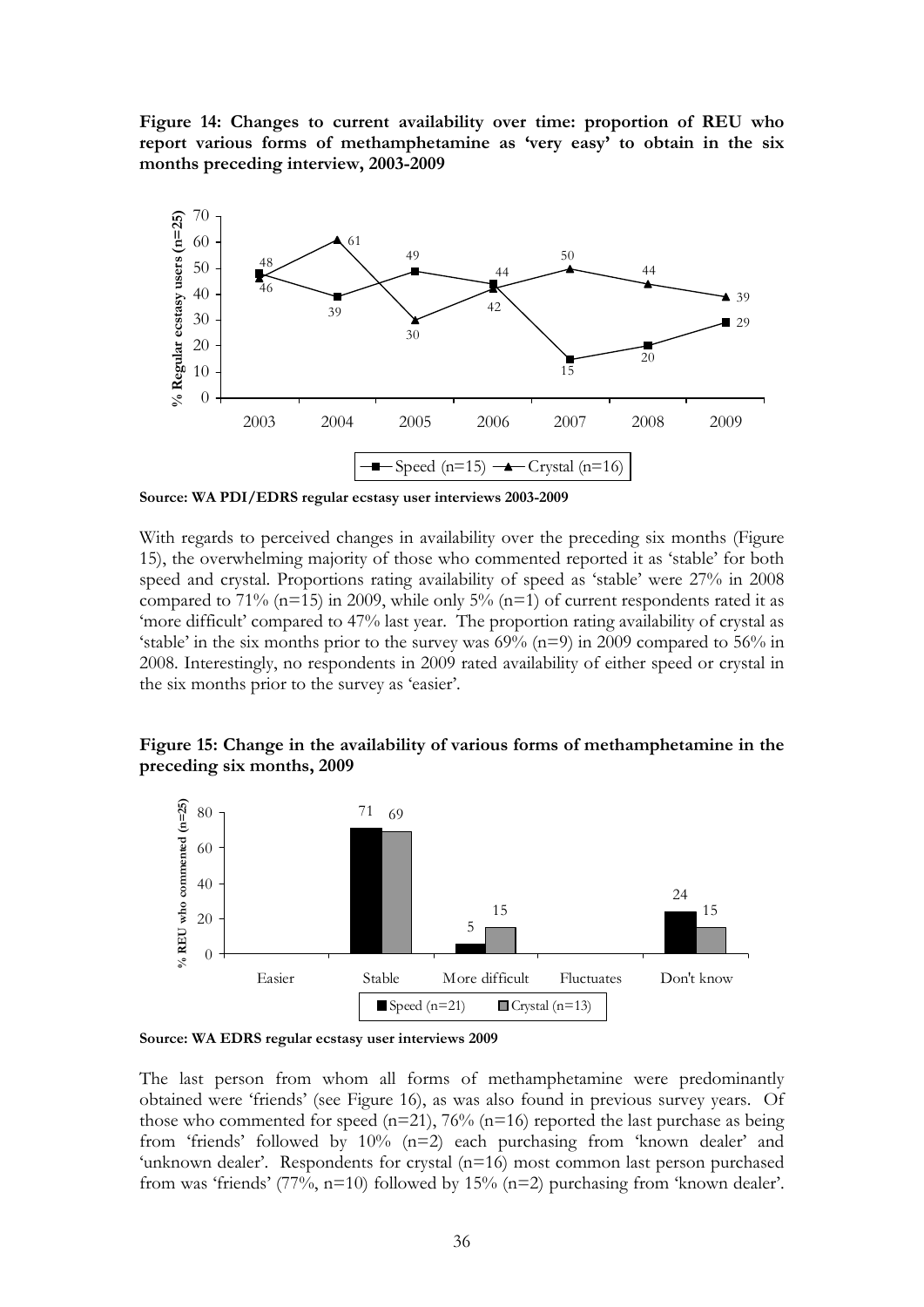Again, only one respondent reported on base, with this respondent reporting purchasing base from an 'acquaintance'.





**Source: WA EDRS regular ecstasy user interviews 2009** \* Respondents could nominate more than one source

Locations for purchasing methamphetamine were consistent with sources of purchase reported above. As shown in Figure 17, 'friends' homes' was reported as the most common location of purchase for both speed and crystal methamphetamine. Over half (52%, n=11) of those who responded for speed reported purchasing from 'friends' homes' followed by 24% (n=5) purchasing from 'own home'. For those that commented for crystal  $(n=13)$ ,  $67\%$   $(n=8)$  reported purchasing from 'friends' homes' followed by  $17\%$  (n=2) reporting purchasing from 'own home'.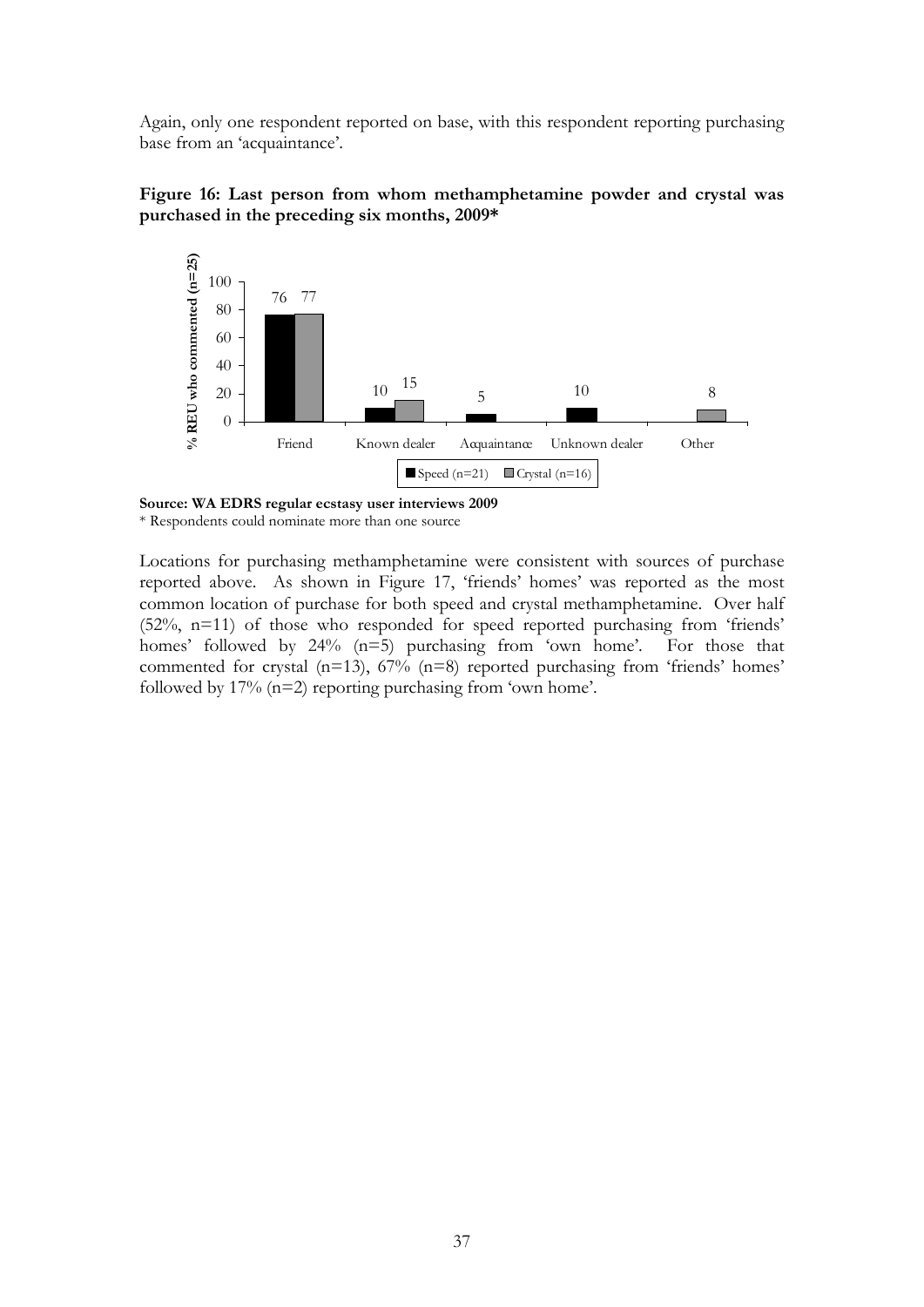**Figure 17: Last locations where methamphetamine was purchased in the preceding six months, 2009\*** 



 **Source: WA EDRS regular ecstasy user interviews 2009**  \*Respondents could choose more than one response

Figure 18 indicates the number of methylamphetamine seizures analysed in WA. From the period July-September 2007 to April-June 2008, numbers were more comparable to those found prior to the quarter April-June 2007 when seizures analysed surged to 562. This was the highest number of seizures analysed since data collection began. The underlying reasons behind this surge are unclear, but are likely a reflection of both events in the methamphetamine market and police activity.





#### **Source: Australian Crime Commission**

The most recent Illicit Drug Data Report (Australian Crime Commission, 2009) reports on seizures of amphetamine-type stimulants (ATS) in the period 2007-08. In WA, state police and Australian Federal Police were responsible for 4023 seizures totalling 128,318 grams, which increased by 267% from 34,926 grams during 2006-07. This represented approximately 31% of the total number of seizures (13,097) by state and federal police across all jurisdictions, with WA second to NSW (5,125).

#### **Key expert comments**

A KE from a law enforcement background reported methamphetamine production to be a very large problem, with four times the number of clandestine labs uncovered in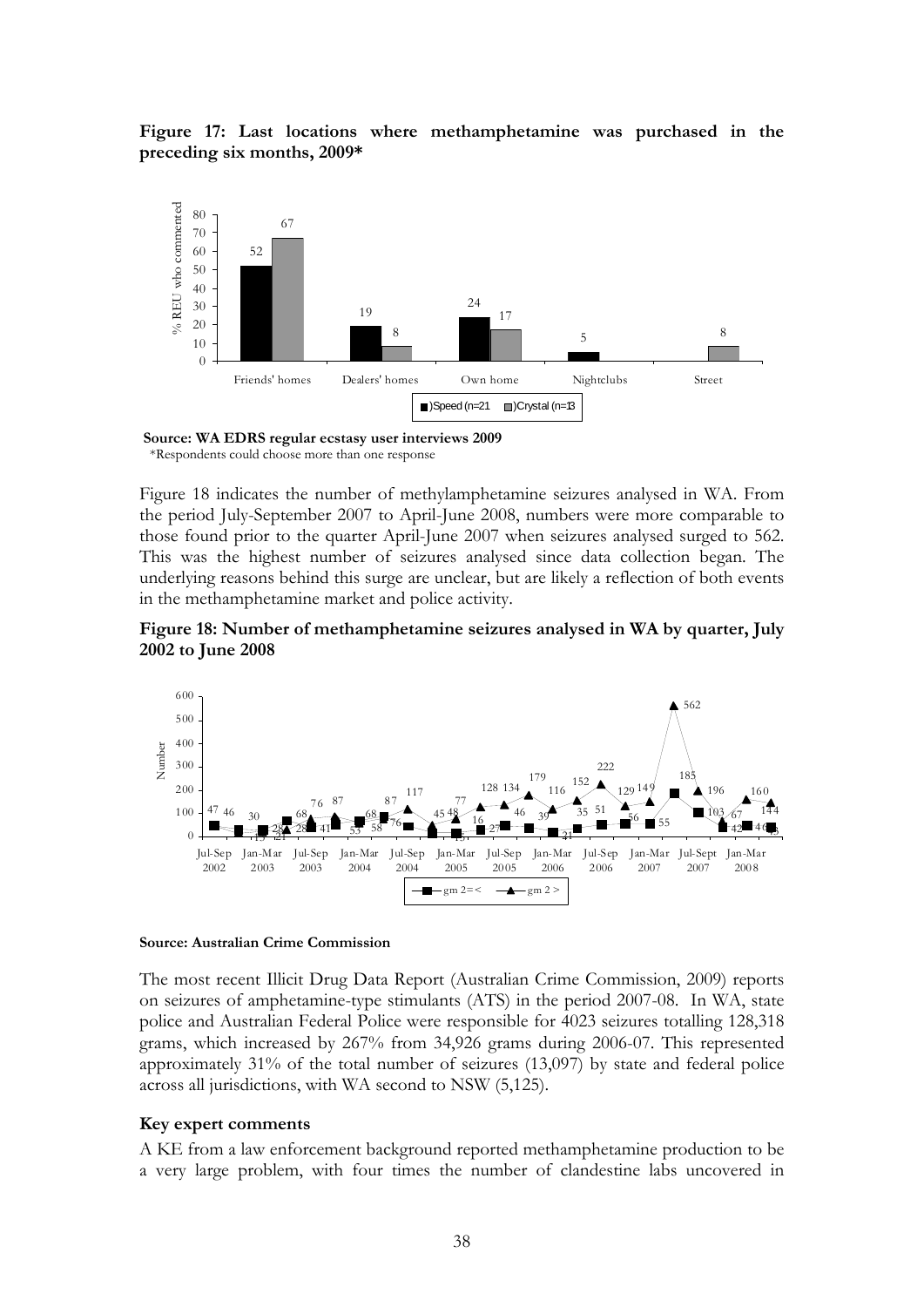comparison to last year. This KE mentioned a shift in the demographic characteristics of methamphetamine cooks in the last few years, with less sophisticated labs and more uneducated individuals producing methamphetamine, with most of what is being produced in these labs for the cook's personal use. This KE reported that 'small cooks can be created with supplies and equipment from the local hardware store, and they are producing very pure gear (80% purity)'. As a result of these unsophisticated clandestine labs, both the general public and the 'cooks' themselves are at risk of harm.

A few KE perceived availability of methamphetamine as 'stable', with varying reports of purity ranging from 'low' to 'high'. One KE made the comment that the 'chain of manufacturing methamphetamines is "guarded", with the street dealers being the only ones caught and charged', a comment that seems at odds with the increase in detected clandestine laboratories. A few KE also made the comment that methamphetamine use was in fact a lot more problematic to users and the community in comparison to ecstasy use; however, the 'worst offender' was said to be alcohol.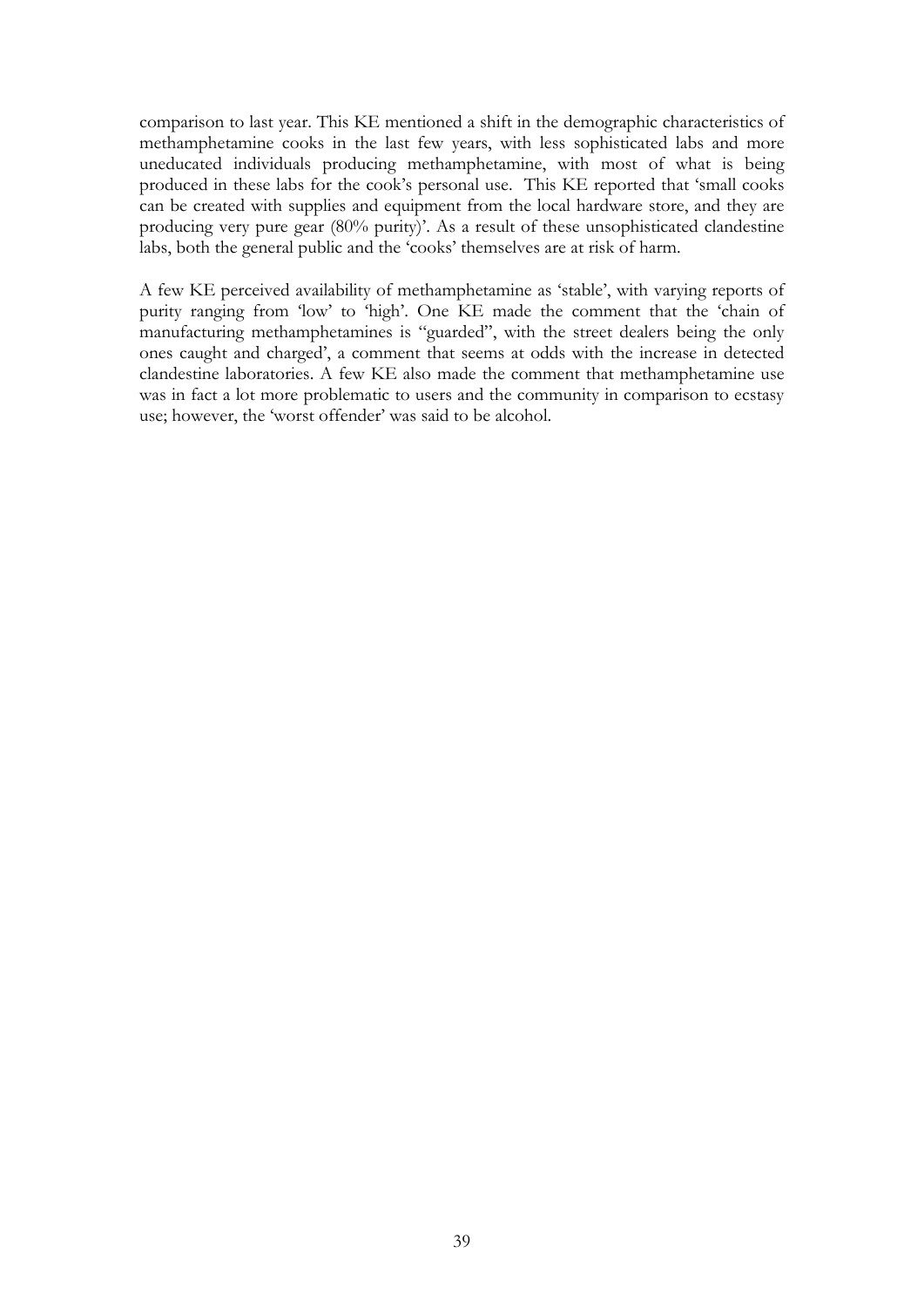# **5.7 Summary of methamphetamine trends**

- Prevalence of lifetime use of all forms of methamphetamine significantly decreased from 2008 in all three methamphetamine forms. Recent use remained relatively stable for speed and base, although in 2009 recent use for crystal methamphetamine significantly decreased, representing the lowest rates found since data collection commenced in WA in 2003.
- Median days used during the past six months were significantly lower for both speed and crystal. Speed decreased from a median of six days in 2008 to two in 2009 and crystal from a median of six days in 2008 to three days in 2009 - these are the lowest figures since data collection began in WA.
- The most common methods of use for speed were snorting, injecting for base (n=3) and smoking for crystal.
- Last location where most time was spent intoxicated was reported to be 'friends homes' by the greatest proportion of those who had used speed and crystal recently; this was followed by 'nightclubs' as the second most reported last location of both forms of methamphetamine.
- The median price per point for all forms of methamphetamine was \$50 and this has remained consistent across survey years.
- In 2009, participants reported that a gram of speed cost \$275, and a gram of crystal cost \$400, and the majority rated price as 'stable' for all forms of methamphetamine. There was insufficient data to draw conclusions regarding the price of base.
- Current purity of both speed and crystal forms of methamphetamine was rated by the majority as 'low'. There was insufficient data to draw conclusions regarding the purity of base. While the majority rated availability of crystal as either 'very easy' or 'easy' to obtain, speed availability increased in comparison to last year with the greatest proportions nominating 'easy' followed by 'very easy', unlike 2008 when equal proportions nominated 'easy' and 'difficult'.
- 'Friends' were the most common persons reported for purchasing all forms of methamphetamine from and 'friend's home' was the most common location.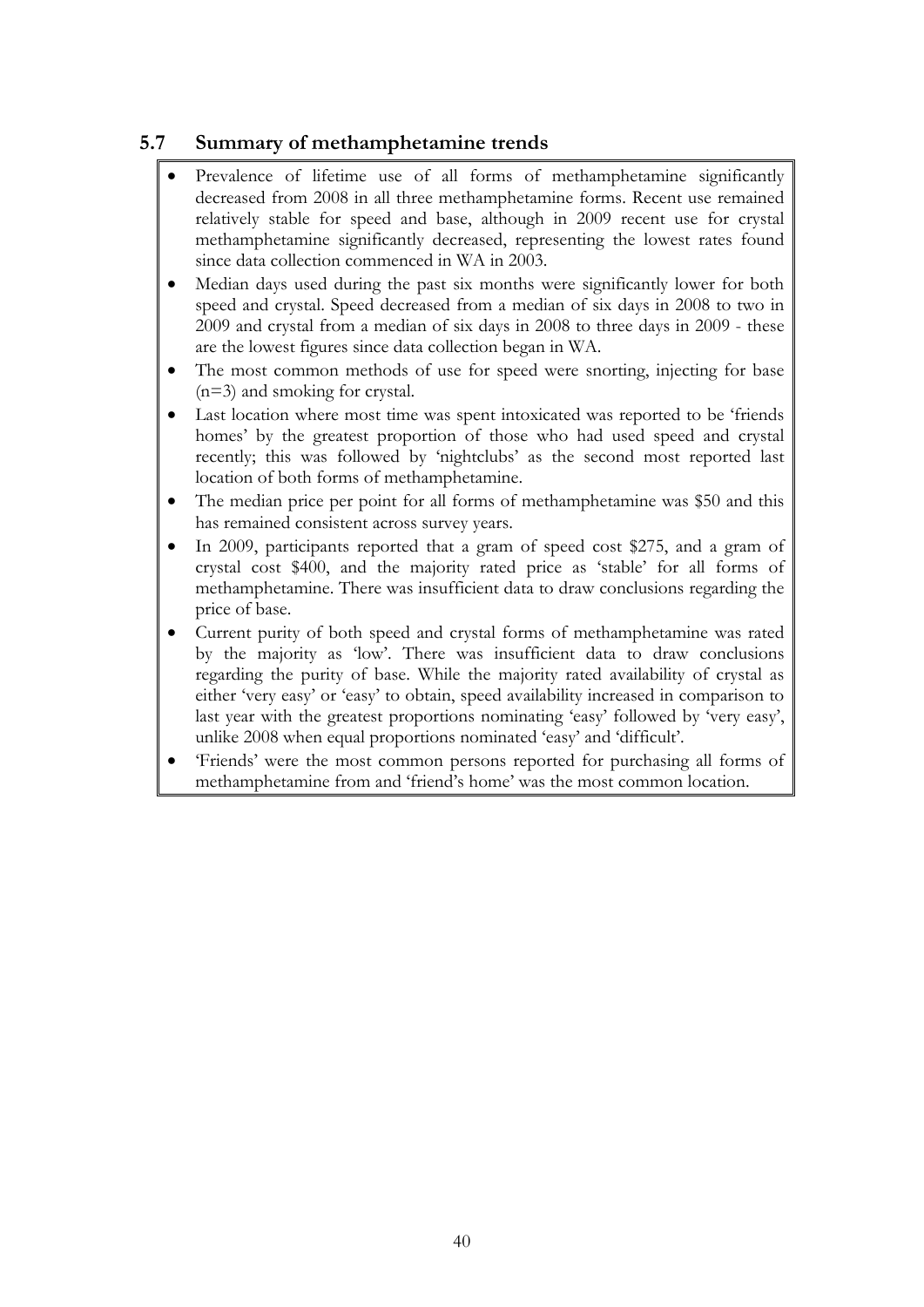# **6 COCAINE**

## **6.1 Cocaine use among regular ecstasy users**

As shown in Table 12, there was a significant difference in the proportions reporting lifetime use, with 52% in 2009 versus 66% in 2008 (χ2=8.734, df=1, p=.003**)**, in addition, a significant decrease was also observed in the proportion reporting recently use of cocaine, from 40% in 2008 to 24% in 2009 (χ2=10.667, df=1, p=.001). Of those that used cocaine in the last six months (n=24), the average number of days used in this period was 11 days in 2009 compared to 3 days in 2008, however this difference was not significant. The median number of days cocaine was used in this period was 2, decreasing by one day from last year, with a range from one to 180 days.

The vast majority of those that had used cocaine recently reported snorting as the main route of administration (96%) followed by eight percent reported smoking cocaine in the last six months. Injecting and shelving were not reported as a mode of administration in the last six months for those that had used cocaine. Thirteen respondents who had used cocaine in the last six months reported on amounts used in grams. The median quantity reported for both a typical and a heavy session was 0.5 grams, comparable to last year's sample.

| Cocaine                                                                                       | 2003<br>$(n=100)$    | 2004<br>$(n=100)$     | 2005<br>$(n=100)$     | 2006<br>$(n=100)$ | 2007<br>$(n=100)$    | 2008<br>$(n=58)$ | 2009<br>$(n=100)$ | <b>Statistical</b><br>tests of<br>significanc<br>e<br>08-09 |
|-----------------------------------------------------------------------------------------------|----------------------|-----------------------|-----------------------|-------------------|----------------------|------------------|-------------------|-------------------------------------------------------------|
| Ever used<br>$\frac{0}{0}$                                                                    | 44                   | 36                    | 57                    | 55                | 56                   | 66               | 52                | $\chi$ 2=8.734<br>$df=1$ ,<br>$p = 0.003*$                  |
| Used last<br>six months<br>$\frac{0}{0}$                                                      | 17                   | 16                    | 35                    | 29                | 27                   | 40               | 24                | $\chi$ 2=10.667,<br>$df=1$ ,<br>$p = 0.001*$                |
| Of those<br>who had<br>used in<br>preceding<br>6 months<br>Mean days<br>used last 6<br>months | $\overline{3}$       | $\overline{4}$        | $\overline{3}$        | $\overline{2}$    | 6                    | $\mathfrak{Z}$   | 11                | $t=1.108,$<br>$df=23$ ,<br>$p = .279$                       |
| Median<br>quantities<br>used<br>(grams)<br>Typical<br>(range)                                 | 0.5<br>$(0.1 - 2.5)$ | 0.25<br>$(0.1 - 0.8)$ | 0.5<br>$(0.1 - 1.75)$ | 0.4<br>$(0.1-4)$  | 1.0<br>$(0.1 - 3.5)$ | 0.5<br>$(0.5-1)$ | 0.5<br>$(.25-2)$  |                                                             |

**Table 12: Patterns of cocaine use of REU, 2003-2009**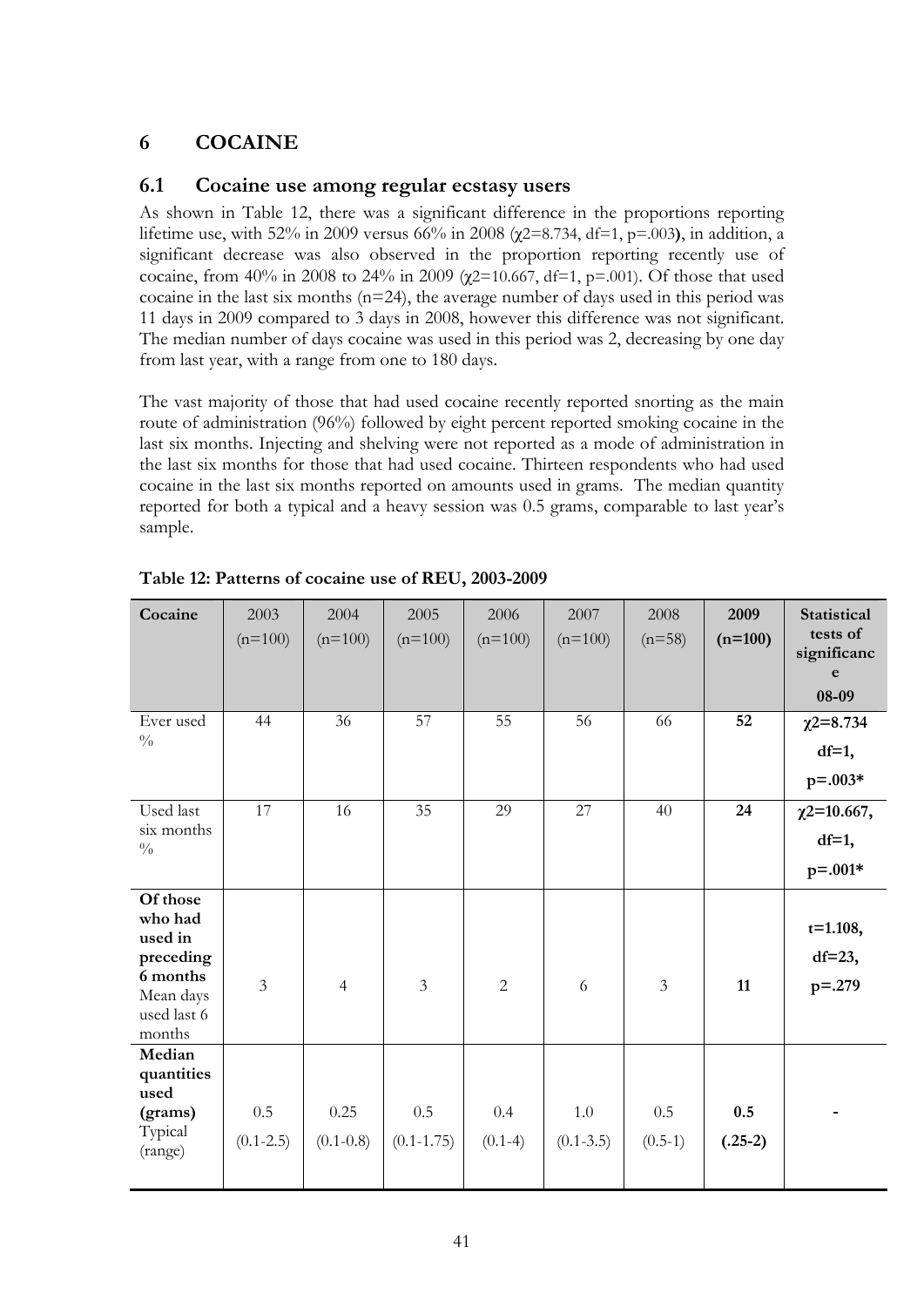|                                                               | U.J           | U.J            | 0.6           | 0.5       | 1.0       | $0.5\,$   | 0.5       | $\overline{\phantom{0}}$ |
|---------------------------------------------------------------|---------------|----------------|---------------|-----------|-----------|-----------|-----------|--------------------------|
| Heavy<br>(range)                                              | $(0.1 - 2.5)$ | $(0.1 - 6.25)$ | $(0.1 - 6.5)$ | $(0.1-6)$ | $(0.1-5)$ | $(0.5-1)$ | $(.25-5)$ |                          |
| $- -  -      -$<br>__<br>---------<br>$\sim$<br>$\sim$ $\sim$ |               |                |               |           |           |           |           |                          |

**Source: WA PDI/EDRS regular ecstasy user interviews 2003-2009** 

There were nine respondents who commented on last location (Figure 19) of cocaine use where most time was spent intoxicated. In 2009, the greatest proportion of those responding (33%, n=3) equally nominated 'nightclubs' and 'private party', with the second largest proportion (22%, n=2) nominating 'friend's home' as the last location where most time was spent while intoxicated by cocaine. In 2008, 'live music events', 'friend's homes', 'own home' and 'nightclub' were the most common recent location of cocaine use reported by 22% each (n=2).





**Source: WA EDRS regular ecstasy user interviews 2009** 

\* Figures reported are percentages of those REU who commented, excluding cases that hadn't used last 6 months

## **6.2 Price**

Like in previous years, in 2009 only a small sub-sample of nine respondents commented on the price of cocaine (see Table 13). The median cost for a gram of cocaine was \$375 compared to \$325 in 2008.

| Table 13: Price of cocaine purchased by REU, 2003-2009 |  |  |
|--------------------------------------------------------|--|--|
|--------------------------------------------------------|--|--|

| Cocaine                  | 2003       | 2004    | 2005     | 2006     | 2007      | 2008     | 2009      |
|--------------------------|------------|---------|----------|----------|-----------|----------|-----------|
|                          | $(n=6)$    | $(n=7)$ | $(n=14)$ | $(n=14)$ | $(n=8)$   | $(n=8)$  | $(n=9)$   |
| Median price cocaine per | \$325      | \$300   | \$350    | \$350    | \$390     | \$325    | 375       |
| gram                     | $(\$250 -$ | $$250-$ | $$300-$  | $$210-$  | $(\$200-$ | $($300-$ | $(*200 -$ |
| Price range              | \$400)     | \$400)  | \$450)   | \$600    | \$500     | \$400    | \$1300)   |

**Source: WA PDI/EDRS regular ecstasy user interviews 2003-2009**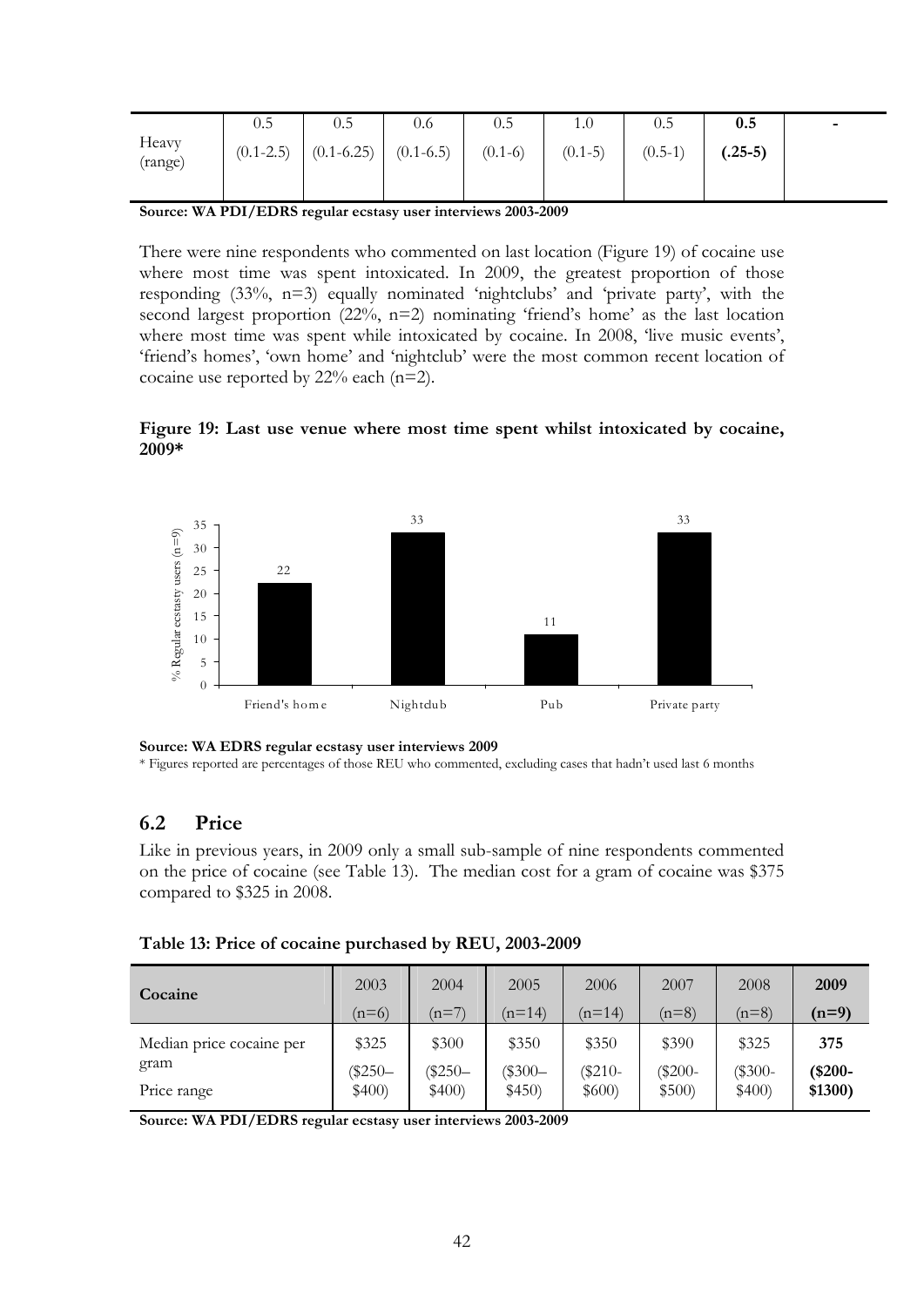Figure 20 shows that, of nine respondents, over half (56%, n=5) reported 'stable' in regards to changes in the recent price of cocaine. Of the remainder, 22% (n=2) reported the price of cocaine in the previous six months as 'don't know' and  $11\%$  (n=1) equally as 'increasing' and 'fluctuating'. However, it must be emphasised that extreme caution must be taken in drawing conclusions from these data which are based on small numbers of respondents.



**Figure 20: Recent changes in price of cocaine purchased by REU, 2009** 

 **Source: WA EDRS regular ecstasy user interviews 2009** 

# **6.3 Purity**

There were nine respondents who commented on cocaine purity, with the greatest proportion rating it as 'low'  $(44\%, n=4)$  whereas last year the greatest proportion rated purity as 'medium' (40%). The next most common response in 2009 was  $22\%$  (n=2) who rated purity as 'high' followed by 'medium', 'fluctuates' and those who didn't know each nominated by  $11\%$  (n=1). This data is displayed in Figure 21. The very small number of respondents here precludes drawing any conclusions based on these data.

**Figure 21: User reports of current purity of cocaine, 2009** 





Of the nine REU who responded to perceived purity of cocaine in the six months prior to interview,  $33\%$  (n=3) said they didn't know, followed by  $22\%$ , (n=2) of respondents equally nominating 'decreased' and 'fluctuating' cocaine purity in the past six months. This perceived inability by respondents to comment on both the price and purity of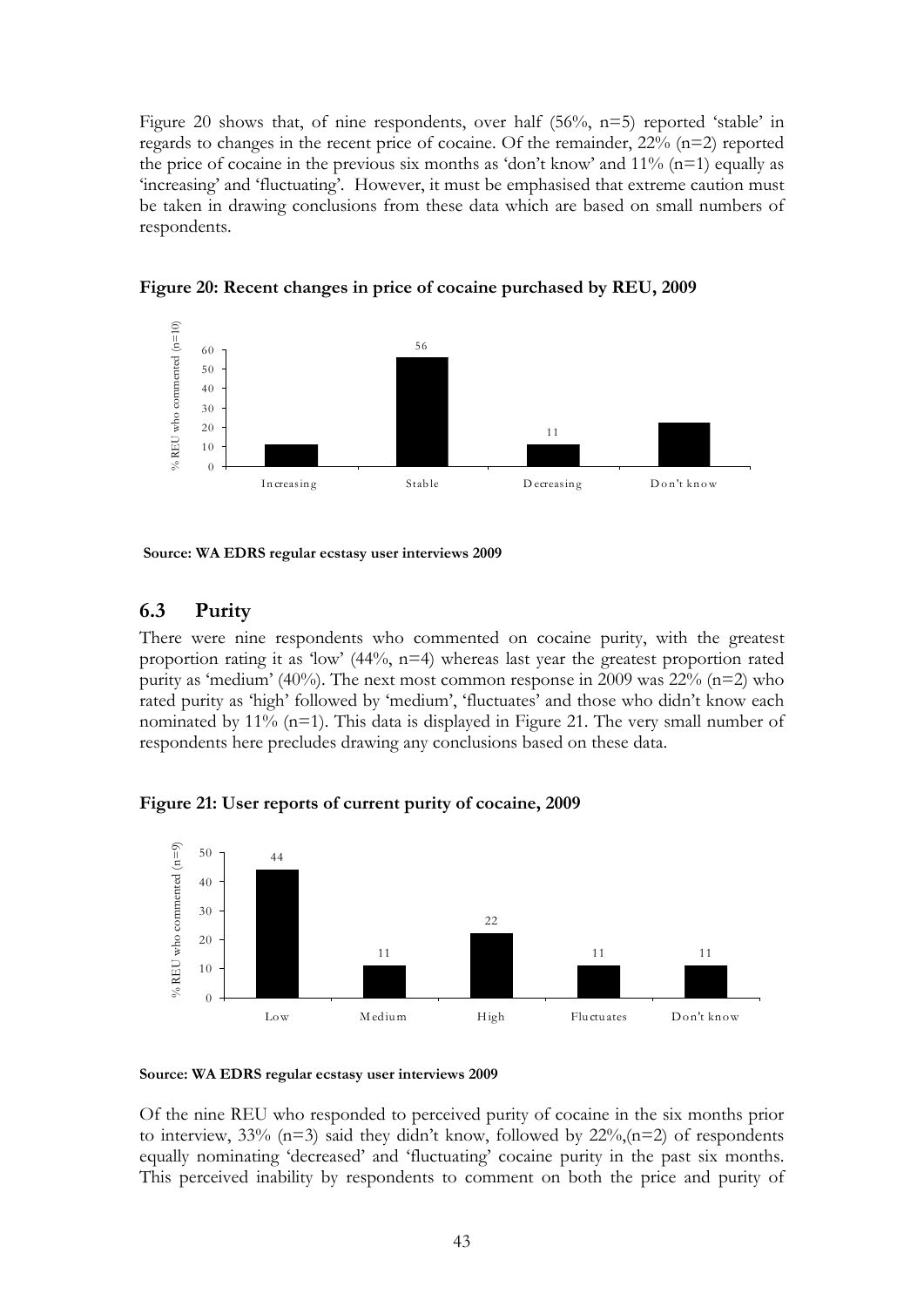cocaine over the last six months may suggest the market is unstable and/or that use is infrequent. This data is shown in Figure 22. Again, the very small number of respondents here precludes drawing any conclusions based on these data.



**Figure 22: User reports of changes in cocaine purity in the past six months, 2009** 

**Source: WA EDRS regular ecstasy user interviews 2009**

Figure 23 shows Australian Crime Commission data for the median purity and number of cocaine seizures in WA. It is difficult to interpret meaningful findings due to number of seizures being extremely low in WA. The median purity between July-September 2007 was 80%, which is the highest purity has been since October-December 2006, although this was based on only five cases. No cocaine seizures occurred in WA during October-December 2007. Just one seizure was analysed in January-March 2008, with a median purity of 22%. In April-June 2008, ten cocaine seizures were analysed with a median purity of 44% reported. It must also be emphasised that the weights (grams) of cocaine seized in WA was relatively low. For example, in 2007-08, 859 grams of cocaine was seized in WA; in comparison the cocaine seized in NSW during this period weighed 525,444 grams (Illicit Drug Data Report, 2009).

### **Figure 23: Median purity and number of cocaine seizures analysed in WA by quarter, July 2004 to June 2008**



**Source: Australian Crime Commission**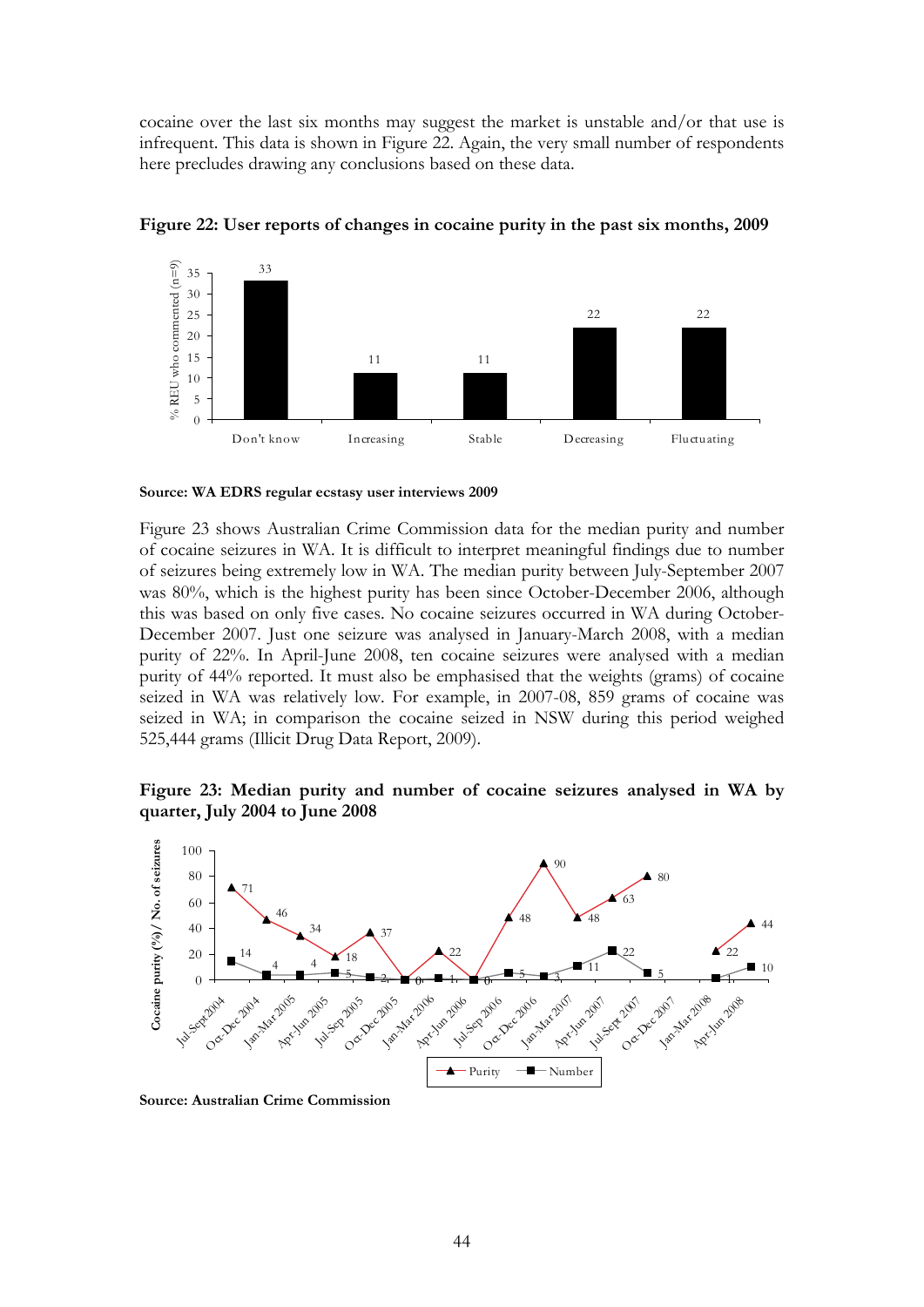### **6.4 Availability**

There were nine respondents who commented on cocaine availability in WA with 33% (n=3) rating current availability as 'easy', compared to the greatest proportion nominating availability as 'very difficult' (40%) in 2008. The remaining respondents equally reported current cocaine availability to be 'very easy', 'difficult' and 'very difficult' each by 22% (n=2). This data appears in Figure 24.





**Source: WA EDRS regular ecstasy user interviews, 2009** 

With regards to changes in availability over the preceding six months (Figure 25), more than half of those who commented  $(57\%, n=5)$  reported change in availability to be 'stable' over the last six months, compared to 2008 when 30% reporting 'don't know' and 30% reported cocaine to be 'more difficult'. This was followed by equal proportions (22%, n=2) nominating availability as 'easier' and 'don't know'. This data appears in Figure 25. As suggested with current cocaine purity, the perceived inability by respondents to comment on changes in availability suggests the market is unstable/or that use is infrequent. Again, the very small number of respondents here precludes drawing any conclusions based on these data.

### **Figure 25: Changes in cocaine availability in the preceding six months, 2008 and 2009**



**Source: WA EDRS regular ecstasy user interviews 2008 and 2009**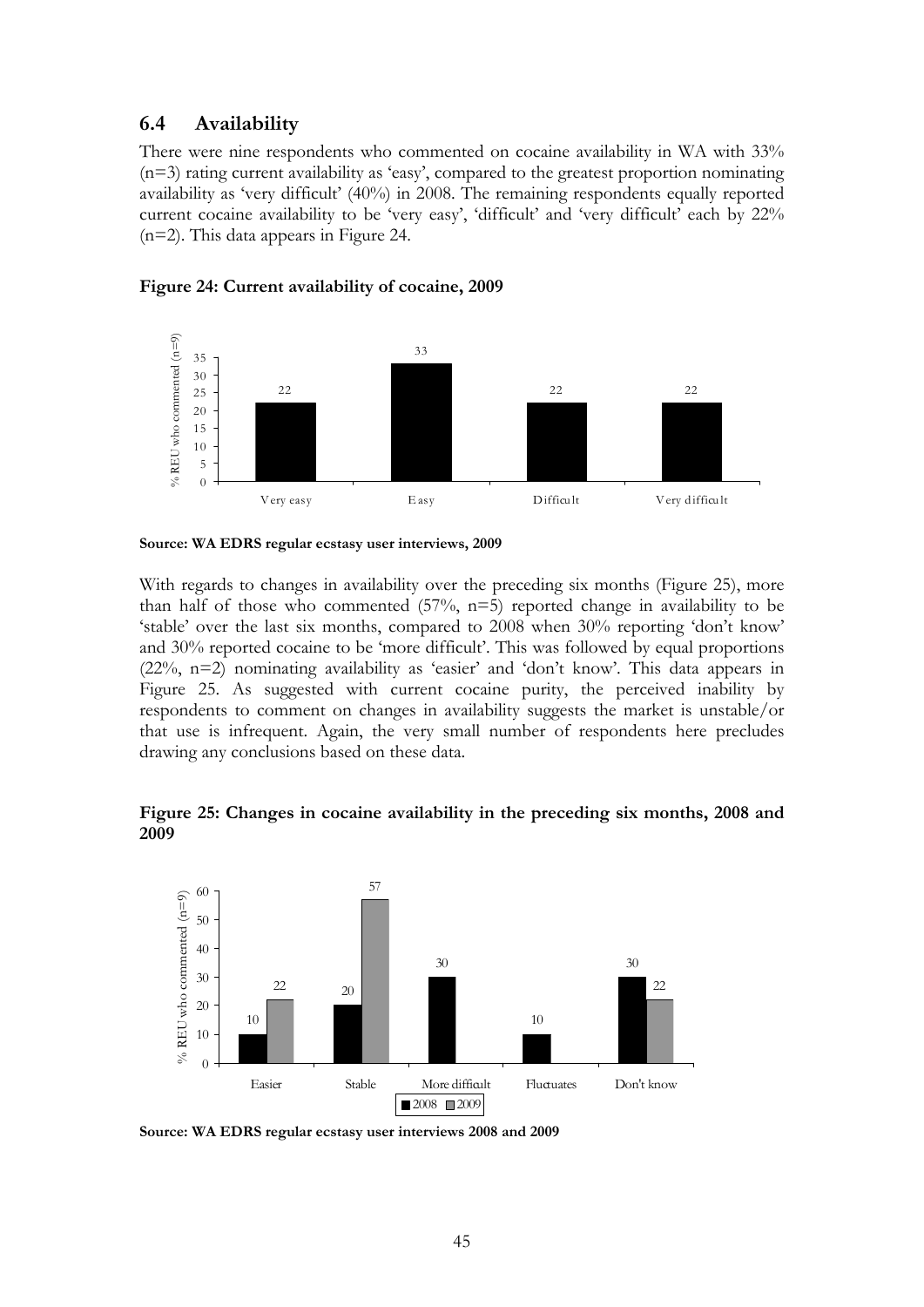Asked to describe the last person who they had purchased cocaine from, 'friends' were reported by the majority  $(67\%, n=6)$  of those who responded as the most common last person from whom cocaine was purchased. This compared to 40% equally nominating 'friends' and 'used not scored' in 2008. Nearly a quarter  $(22\%, n=2)$  of current respondents nominated 'acquaintances' and 11% (n=1) nominated a 'known dealer'. These findings are portrayed in Figure 26. Again, the very small number of respondents here precludes drawing any conclusions based on these data.



**Figure 26: Last person from whom cocaine had been purchased, 2009\*** 

 **Source: WA EDRS regular ecstasy user interviews 2009** 

Figure 27 shows usual locations of purchase, with 'friends' homes' nominated by the greatest proportion of respondents  $(44\%, n=4)$ , compared to 2008 when the greatest proportion equally nominated 'friends' homes' and 'own home' (30%). This was followed by nominating 'own home'  $(33\%, n=3)$  and then by equal proportions nominating 'nightclubs' or 'acquaintances' homes' (11%, n=1). Again, the very small number of respondents here precludes drawing any conclusions based on these data.

### **Figure 27: Locations where cocaine had been purchased in the preceding six months, 2009**



**Source: WA EDRS regular ecstasy user interviews 2009** 

\* Figures reported are percentages of those REU who commented, excluding cases that hadn't used last 6 months

<sup>\*</sup> Figures reported are percentages of those REU who commented, excluding cases that hadn't used last 6 months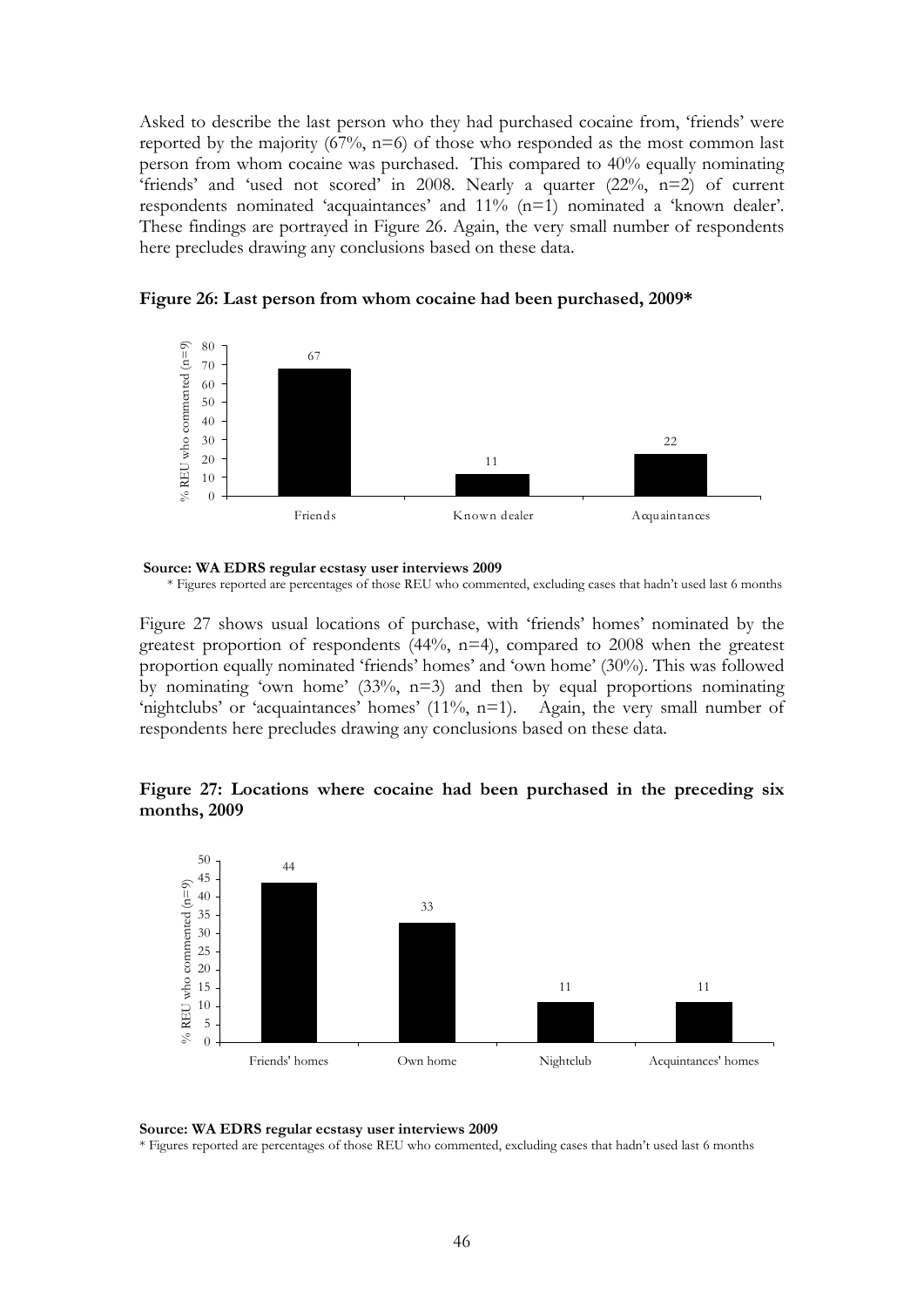### **Key expert comments**

It was noted by a few KE that cocaine is somewhat rare in Perth and, of the cocaine that does exist, this is usually heavily cut and of low purity. One KE from the health sector reported that, of the cocaine presentations in a hospital, most of them are actually a cleaner form of methamphetamine, which can be determined by its longer half-life. This KE reported that 'in the 10 years the drug and alcohol service has been running, 20,500 patients have been seen. Only 25 of these people were [due to] genuine cocaine use'.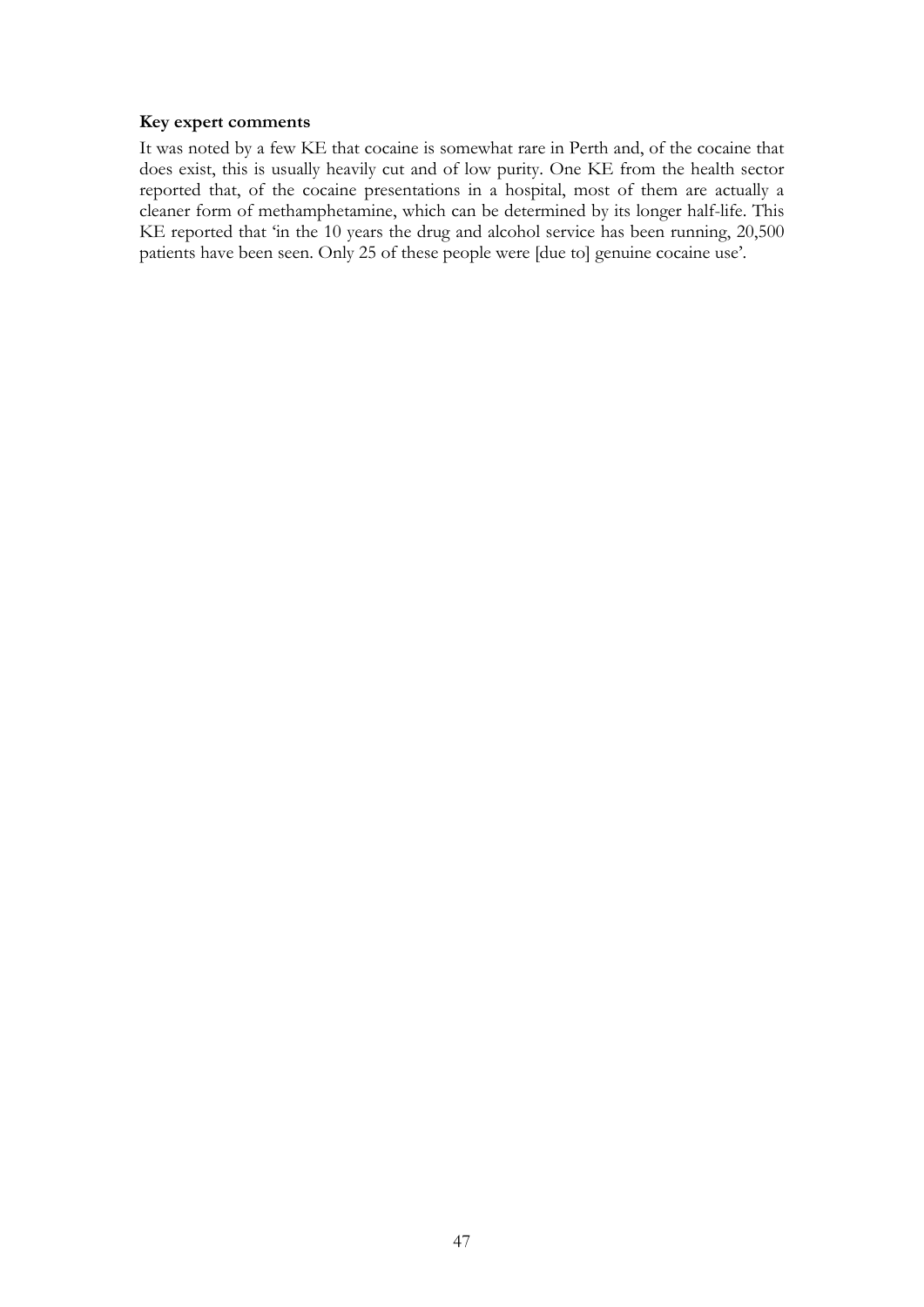# **6.5 Summary of cocaine trends**

- Lifetime use of cocaine did not significantly change in comparison to last year; from 66% in 2008 to 52% in 2009. Recent use rates significantly decreased from 40% in the 2008 sample to 24% in 2009.
- Cocaine was used a median of two days in the previous six months, which was comparable to three days found last year.
- The amount of cocaine used in both a typical and a heavy session was 0.5 grams, which was the same amount reported in last year's sample.
- 'Nightclubs' and 'private parties' were the most common last locations of cocaine use, reported by 33% each.

The number of EDRS respondents who had recently used cocaine and considered themselves able to report on cocaine market trends was extremely small (n=9). As such, we recommend extreme caution in interpreting the data presented here:

- The median price of a gram of cocaine was \$375, which increased from \$325 last year.
- Change in price over the last six months was rated as 'stable' by over half the proportion of the sample (56%).
- Current purity was rated as 'low' by 44% of respondents, whereas in 2008 the greatest proportion rated purity as 'medium'. This suggests some decrease in perceived purity from last year's modal ratings of 'medium'. However, in regards to changes in availability in the last six months, the greatest proportion of 33% nominated 'don't know'.
- Current availability was rated by 33% as 'easy' compared to the greatest proportion of 40% who nominated availability as 'very difficult' in 2008. These changes in availability in the last six months were nominated as 'stable' by the greatest proportion of the sample.
- 'Friends' were the most common person from whom cocaine was purchased, reported by 67% compared to 40% last year. 'Friends' homes' were also the most common location where cocaine was purchased by 44% of the sample.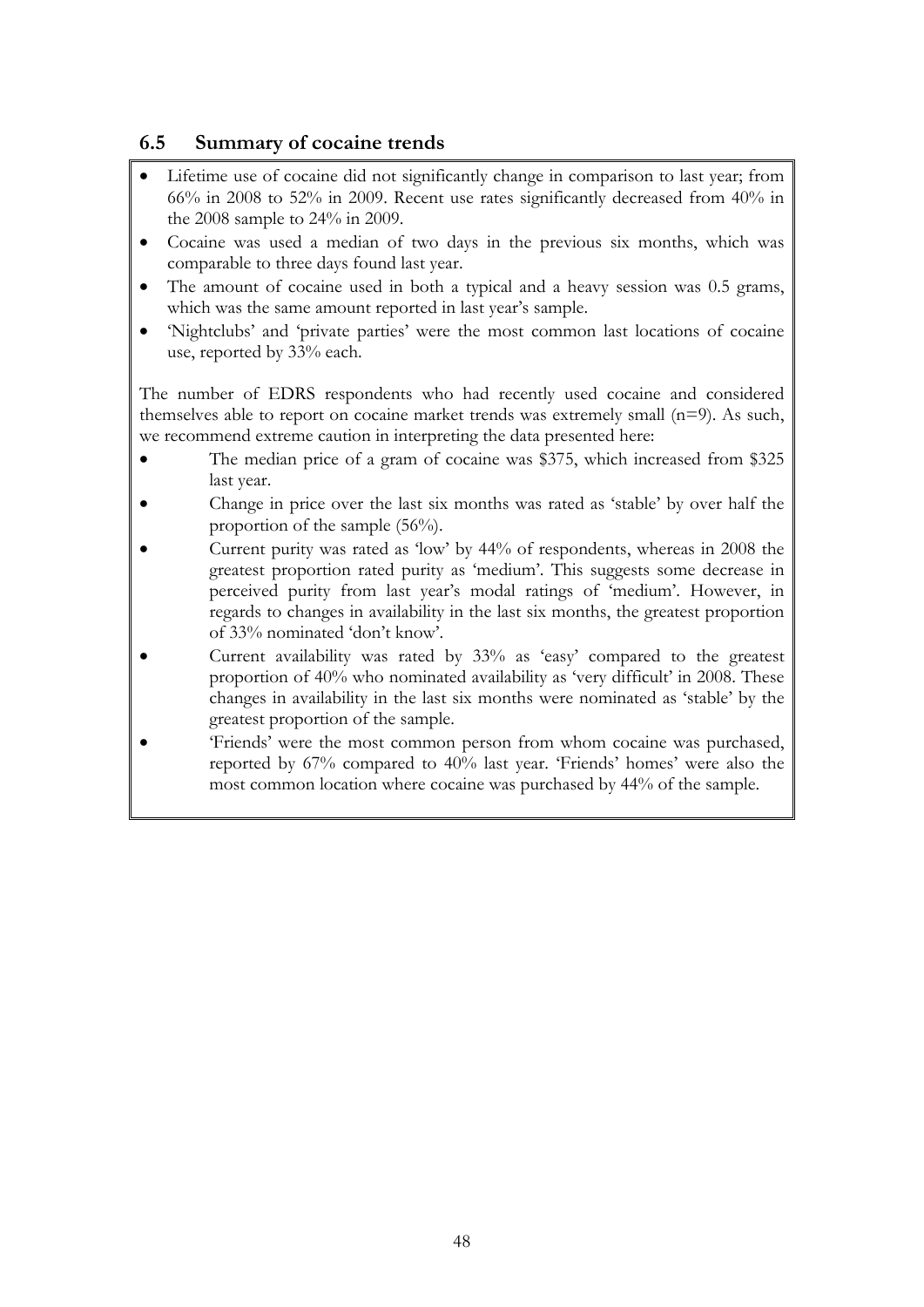# **7 KETAMINE**

Ketamine is a rapid acting, dissociative anaesthetic that is used in veterinary surgery and less commonly in human surgery. Ketamine produces a dissociative state in the user, commonly eliciting an out-of-body experience. Ketamine is also known as 'k', 'special k' or 'vitamin k'.

## **7.1 Ketamine use among regular ecstasy users**

Presented in Table 14 are patterns of ketamine use among REU for the period 2003- 2009. Lifetime and recent use of ketamine remained consistent with 2008 data, with lifetime use in 2008 reported by 21% compared to 18% in 2009. Recent use of ketamine was also comparable to the previous year, with three percent in 2008 compared with six percent in 2009. Other data pertaining to ketamine use needs to be considered in the light of the very small number of respondents able to provide information. Of the six respondents who used ketamine in this period, the average number of days of use significantly decreased from approximately three in 2008 to approximately one in 2009. Five respondents reported on amounts of ketamine used; of these, two reported in 'bumps', with a median of 3 'bumps' used for both a typical session and a heavy session. Two respondents reported in pills/tabs, with the median amount of 1.5 pills/tabs used in both a typical and heavy session. The remaining one respondent reported using ketamine in lines, with four lines being used in both a typical and heavy session. Of those respondents who had used ketamine in the last six months, two reported swallowing and five reported snorting as routes of administration. No respondents commented on price or purity, and availability of ketamine in the last six months.

| Ketamine        | 2003       | 2004        | 2005      | 2006           | 2007           | 2008     | 2009      | Statistical      |
|-----------------|------------|-------------|-----------|----------------|----------------|----------|-----------|------------------|
|                 | $(n=100)$  | $(n=100)$   | $(n=100)$ | $(n=100)$      | $(n=100)$      | $(n=58)$ | $(n=100)$ | tests of         |
|                 |            |             |           |                |                |          |           | significance     |
|                 |            |             |           |                |                |          |           | 08-09            |
| Ever used $(\%$ | 25         | 21          | 25        | 14             | 22             | 21       | 18        | $\chi$ 2 = .077, |
|                 |            |             |           |                |                |          |           | $df=1$ ,         |
|                 |            |             |           |                |                |          |           | $p = .781$       |
| Used last six   | 12         | 10          | 11        | $\overline{4}$ | $\overline{2}$ | 3        | 6         |                  |
| months $(\%)$   |            |             |           |                |                |          |           |                  |
| Of those who    |            |             |           |                |                |          |           |                  |
| had used in the |            |             |           |                |                |          |           |                  |
| preceding 6     |            |             |           |                |                |          |           | $t = -8.000$     |
| months          |            |             |           |                |                |          |           | $df=5$ ,         |
| Mean days used  | 4.1        | 1.4         | 3.0       | 2.5            | 2.5            | 2.5#     | 1.2       | $p = 0.004$      |
| last 6 months   |            |             |           |                |                |          |           |                  |
| Median          |            |             |           |                |                |          |           |                  |
| quantities used |            |             |           |                |                |          |           |                  |
| (bumps)         |            |             |           |                |                |          |           |                  |
| Typical (range) | $1.5(1-4)$ | $1(.5-1.5)$ | $2(1-6)$  | 4#             | 1#             | 0.5#     | $3(1-5)$  |                  |
|                 |            |             |           |                |                |          |           |                  |
| Heavy (range)   | $1.5(1-4)$ | $1(1-5)$    | $2(1-12)$ | 4#             | 1#             | 0.5#     | $3(1-5)$  |                  |
|                 |            |             |           |                |                |          |           |                  |

**Table 14: Patterns of ketamine use of REU, 2003-2009** 

**Source: WA PDI/EDRS regular ecstasy user interviews 2003-2009** 

\* Significant at alpha level 0.05

# Based on two respondents

- Frequencies too small to run chi squared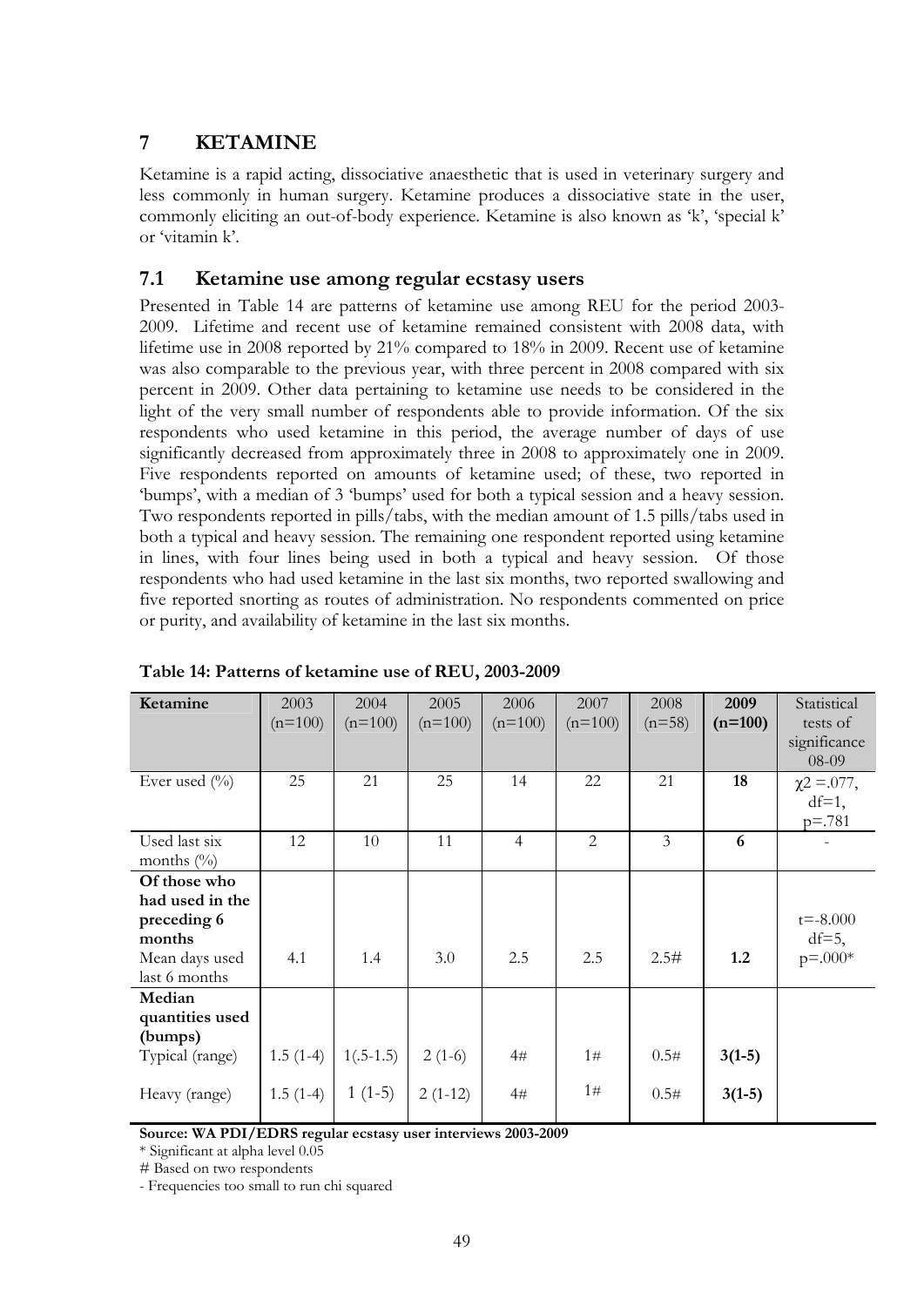#### **Key expert comments**

No KE commented on ketamine in 2009.

### **7.2 Summary of ketamine trends**

- Lifetime use of ketamine remained consistent with findings found in previous years' samples.
- Prevalence of recent ketamine use remained low with frenquencies too small to run significance testing.
- In 2009, 18% reported ever using ketamine and six percent reported using ketamine in the previous 6 months.
- The number of EDRS respondents who had recently used ketamine and considered themselves able to report on cocaine market trends was extremely small  $(n=6)$ . As such, we recommend extreme caution in interpreting the data presented here.
- Days used in the last six months significantly decreased from 2008, with an average of approximately one day in 2009 compared to approximately three in 2008.
- No respondents reported on price, purity, availability, locations of use and purchasing.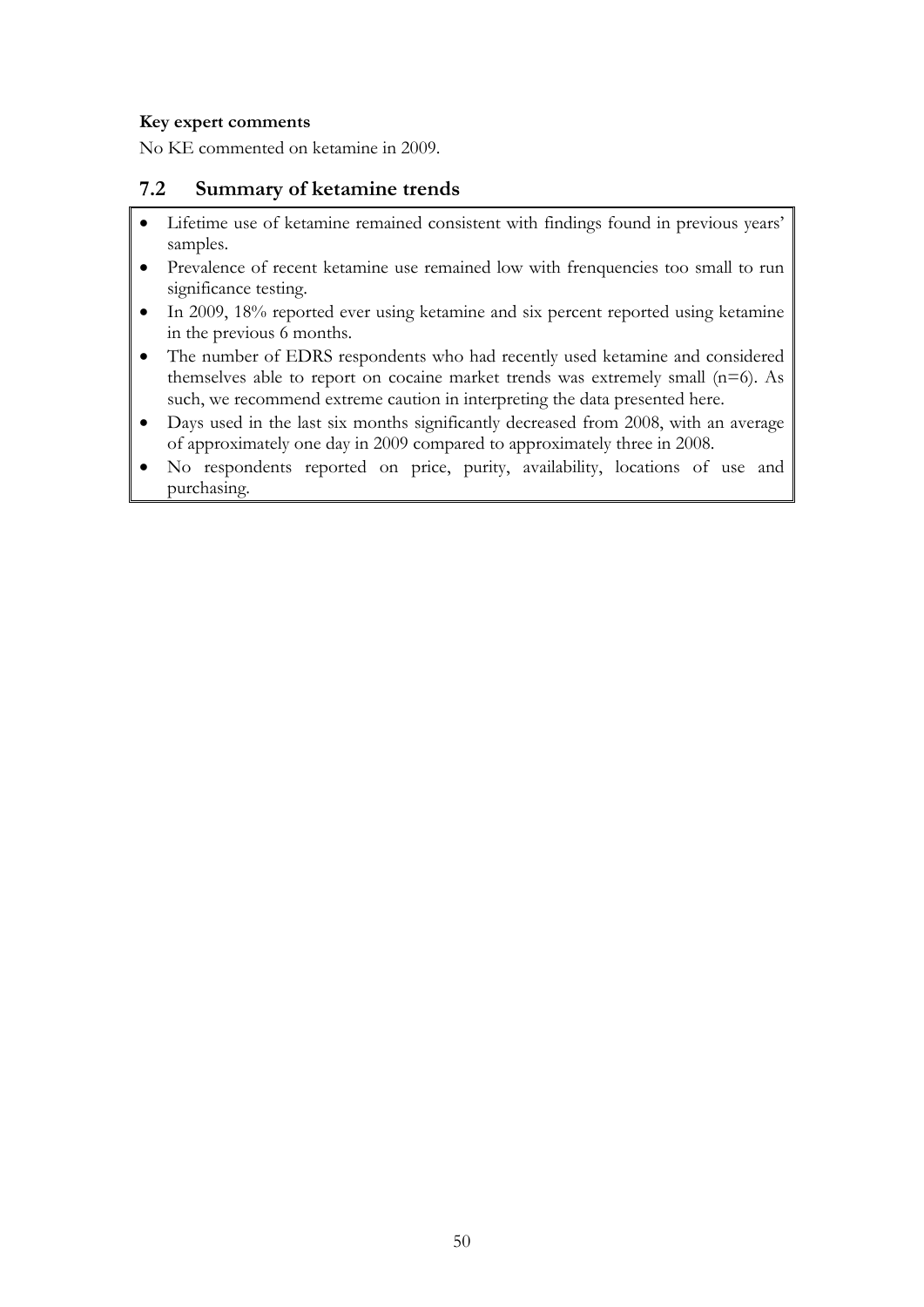# **8 LSD**

Lysergic acid diethylamide is commonly known as LSD, 'trips' or 'acid', and became popular in the 1960s. It is a powerful hallucinogen which can produce significant changes in perception, mood and thought. LSD is usually sold in perforated sheet form (Australian Crime Commission, 2007). Small paper squares ('tabs') are detached from these sheets and usually decorated with designs which can often be culturally specific to the user group. However, the 2009 sample showed an increased number of participants reporting purchasing LSD in a liquid form on sugar cubes.

## **8.1 LSD use among regular ecstasy users**

As evident from Table 15, lifetime use of LSD was reported by 55% of the 2009 sample compared with 47% in 2008; however, this was not a significant change. A significant increase in recent use of LSD occurred from 21% in 2008 to 31% in 2009 ( $\chi$ 2=6.028,  $df=1$ ,  $p=.014$ ). In contrast, however, the average number of days LSD was used during this period decreased significantly from approximately eight days in 2008 to six days in 2009 ( $t = -2.156$ ,  $df = 30$ ,  $p = .039$ ). The median number of days LSD was used in the preceding six months almost halved from five days in 2008 to three days in 2009 (range one to 24 in 2009).

The median amount of LSD used in a typical session was one tab, which was unchanged from last year. The median amount used in a heavy session significantly increased from one tab in 2008 to approximately two tabs in 2009 ( $t=3.285$ ,  $df=19$ ,  $p=.004$ ). The highest proportion of REU who had used LSD in the last six months nominated swallowing  $(83\%, n=10)$ , followed by  $17\%$   $(n=2)$  reporting snorting and one respondent (8%) reporting smoking. Interestingly, three respondents from the 2009 sample reported using LSD in the form of liquid on sugar cubes as apposed to the more familiar paper tab form.

| <b>LSD</b>                      | 2003              | 2004           | 2005      | 2006           | 2007      | 2008     | 2009      | Statistical       |
|---------------------------------|-------------------|----------------|-----------|----------------|-----------|----------|-----------|-------------------|
|                                 | $(n=10)$          | $(n=100)$      | $(n=100)$ | $(n=100)$      | $(n=100)$ | $(n=58)$ | $(n=100)$ | tests of          |
|                                 | $\left( 0\right)$ |                |           |                |           |          |           | significance      |
| Ever used $(\%$                 | 62                | 50             | 71        | 67             | 49        | 47       | 55        | $\chi$ 2 = 2.569, |
|                                 |                   |                |           |                |           |          |           | $df=1$ ,          |
|                                 |                   |                |           |                |           |          |           | $p = 0.109$       |
| Used last six                   | 22                | 11             | 35        | 25             | 23        | 21       | 31        | $\chi$ 2=6.028,   |
| months $(\%)$                   |                   |                |           |                |           |          |           | $df=1$ ,          |
|                                 |                   |                |           |                |           |          |           | $p = 0.014*$      |
| Of those who<br>had used in the |                   |                |           |                |           |          |           |                   |
| preceding 6                     |                   |                |           |                |           |          |           |                   |
| months                          | $\overline{3}$    |                |           |                |           | 8        |           | $t = -2.156$ ,    |
| Mean days<br>used last 6        |                   | $\mathfrak{Z}$ | 5         | $\mathfrak{Z}$ | 5         |          | 6         | $df=30$ ,         |
| months                          |                   |                |           |                |           |          |           | $p = 0.039*$      |

**Table 15: Patterns of LSD use of REU, 2003-2008**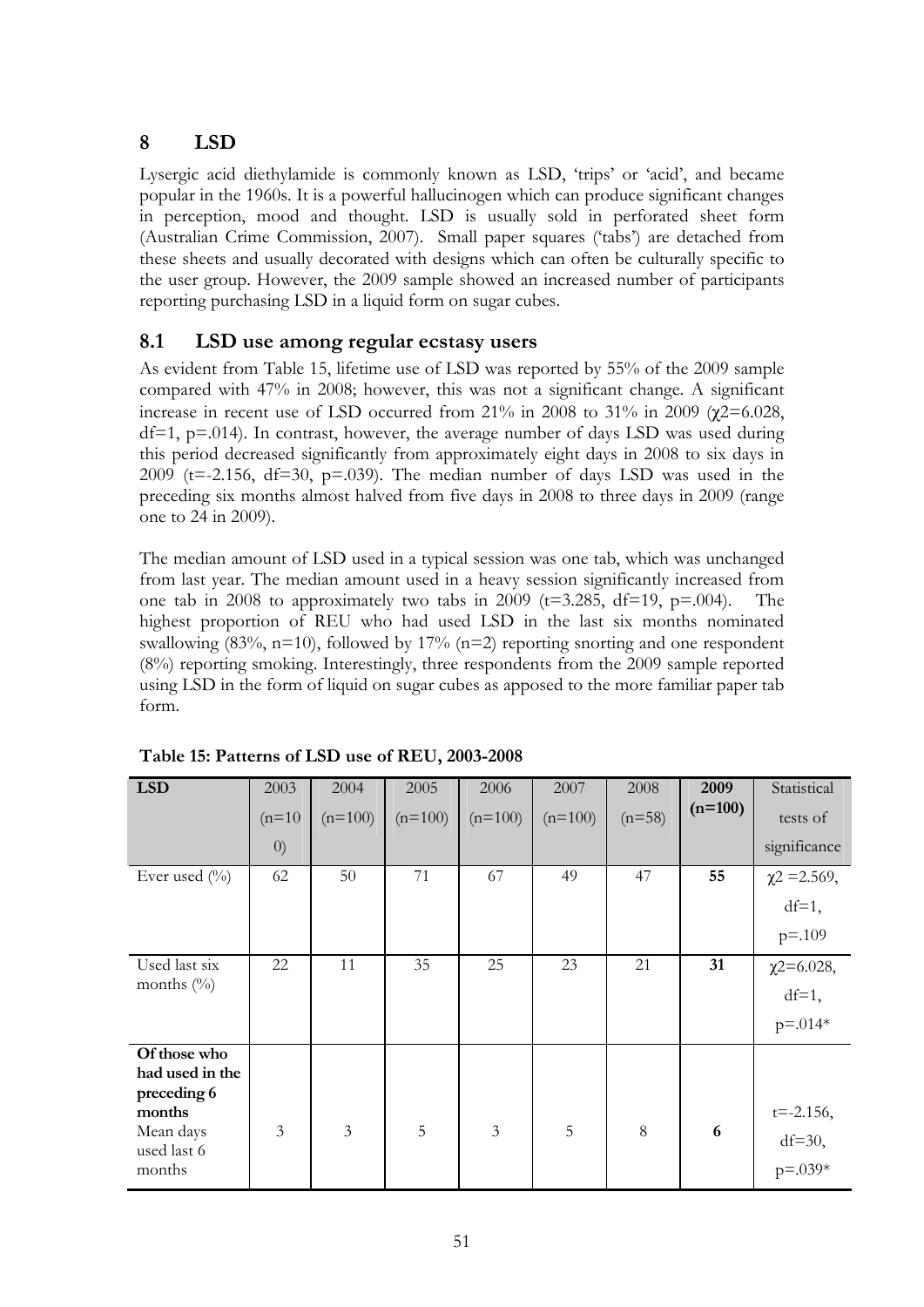| Median<br>quantities<br>used (tabs)<br>Typical (range)<br>Heavy (range) | $(.5-3)$  | $(.33-3)$<br>1.5 | 1.3<br>$(0.5-3)$<br>2.1 | $(.25-2)$ | $(.25-4)$ | $(.50-2)$ | $(1-2.5)$<br>1.75 |  |
|-------------------------------------------------------------------------|-----------|------------------|-------------------------|-----------|-----------|-----------|-------------------|--|
|                                                                         | $(.25-7)$ | $(.33-8)$        | $(0.5-9)$               | $(.25-3)$ | $(.25-5)$ | $(.50-2)$ | $(1-7)$           |  |

**Source: WA PDI/EDRS regular ecstasy user interviews 2003-2008** 

\* Significant at alpha level 0.05

## **8.2 Price**

As shown in Table 16, the median price for a tab of LSD was \$25, which was consistent with the previous year's findings, although a shift in price range was evident from 2008 figures of \$20-\$45 to \$5-\$40 in 2009. Of those current REU that responded,  $56\%$  (n=14) reported the price of LSD as 'stable' during the previous six months. The next greatest proportion of those who commented on price change in the last six months reported 'don't know'  $(24\%, n=6)$ .

| <b>LSD</b>                       | 2003<br>$(n=28)$  | 2004<br>$(n=12)$ | 2005<br>$(n=35)$  | 2006<br>$(n=20)$  | 2007<br>$(n=16)$  | 2008<br>$(n=9)$   | 2009<br>$(n=25)$        |
|----------------------------------|-------------------|------------------|-------------------|-------------------|-------------------|-------------------|-------------------------|
| Median price (\$)<br>tab (range) | \$20<br>$(15-40)$ | \$25<br>$(7-40)$ | \$25<br>$(15-40)$ | \$20<br>$(10-50)$ | \$25<br>$(10-30)$ | \$25<br>$(20-45)$ | 25<br>$(5-40)$          |
| Price change:                    | $(n=41)$          | $(n=20)$         | $(n=35)$          | $(n=20)$          | $(n=16)$          | $(n=9)$           | $(n=25)$                |
| Increased $(\%$                  | 22                | 35               | 31                | 10                | $\Omega$          | 22                | 16                      |
| Stable $(\% )$                   | 39                | 25               | 29                | 45                | 56                | 44                | 56                      |
| Decreased $(\%$                  | 5                 | 5                | 14                | 5                 | 6                 | 11                | $\overline{\mathbf{4}}$ |
| Fluctuated $(\%$                 | 7                 | 20               | 9                 | 5                 | $\theta$          | $\Omega$          | $\bf{0}$                |
| Don't know $(\%)$                | 27                | 15               | 17                | 35                | 38                | 22                | 24                      |

**Table 16: Price of LSD purchased by REU, 2003-2009** 

**Source: WA PDI/EDRS regular ecstasy user interviews 2003-2009** 

## **8.3 Purity**

There were twenty-five respondents in the current REU who commented on the purity of LSD. Ratings of current purity were comparable to last year with the greatest proportion rating it as 'high' by 52% (n=11) in 2009 compared to 45% in 2008; this was followed by nominating 'medium' by  $24\%$  (n=5), compared to  $33\%$  in 2007. This data is shown in Figure 28.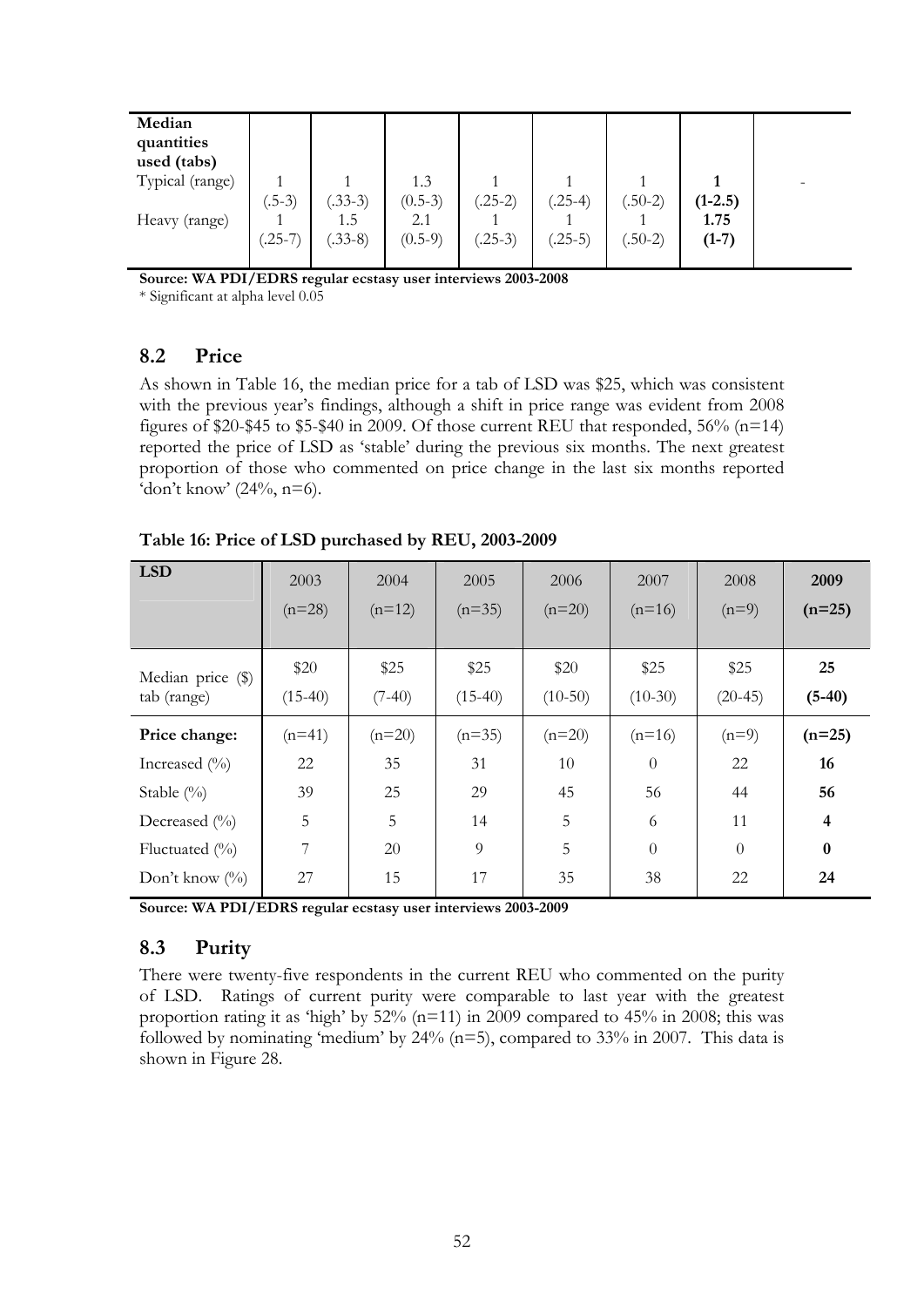



**Source: WA EDRS regular ecstasy user interviews 2009** 

Of those who responded (n=25), LSD purity over the previous six months was rated by the greatest number of respondents as 'increasing' by  $41\%$  (n=7), compared to 2008 when the greatest proportion reported 'stable' (45%), suggesting a perception of increased LSD purity over the six months preceding interview. The next greatest proportion of those that commented on changes in purity reported 'stable' (29%, n=5), followed by 'fluctuating'  $(24\%, n=4)$  then 'decreasing'  $(6\%, n=1)$ . This data is displayed in Figure 29.





**Source: WA EDRS regular ecstasy user interviews 2009** 

### **8.4 Availability**

Figure 30 shows the reported current availability of LSD, with the greatest proportion equally nominating current availability as 'easy' or 'difficult'  $(36\%, n=9)$ , followed by nominating current availability as 'very easy' (24%, n=6) then 'very difficult' (4%, n=1). Figure 30 shows that 36% (n=9) of those who responded rated current availability of LSD as 'difficult' compared to only 22% in 2008. While 44% of last year's sample rated current availability as 'easy', 36% (n=9) of the current respondents nominated this rating. These findings suggest an increased perception that availability of LSD has become more 'difficult' since last year's survey.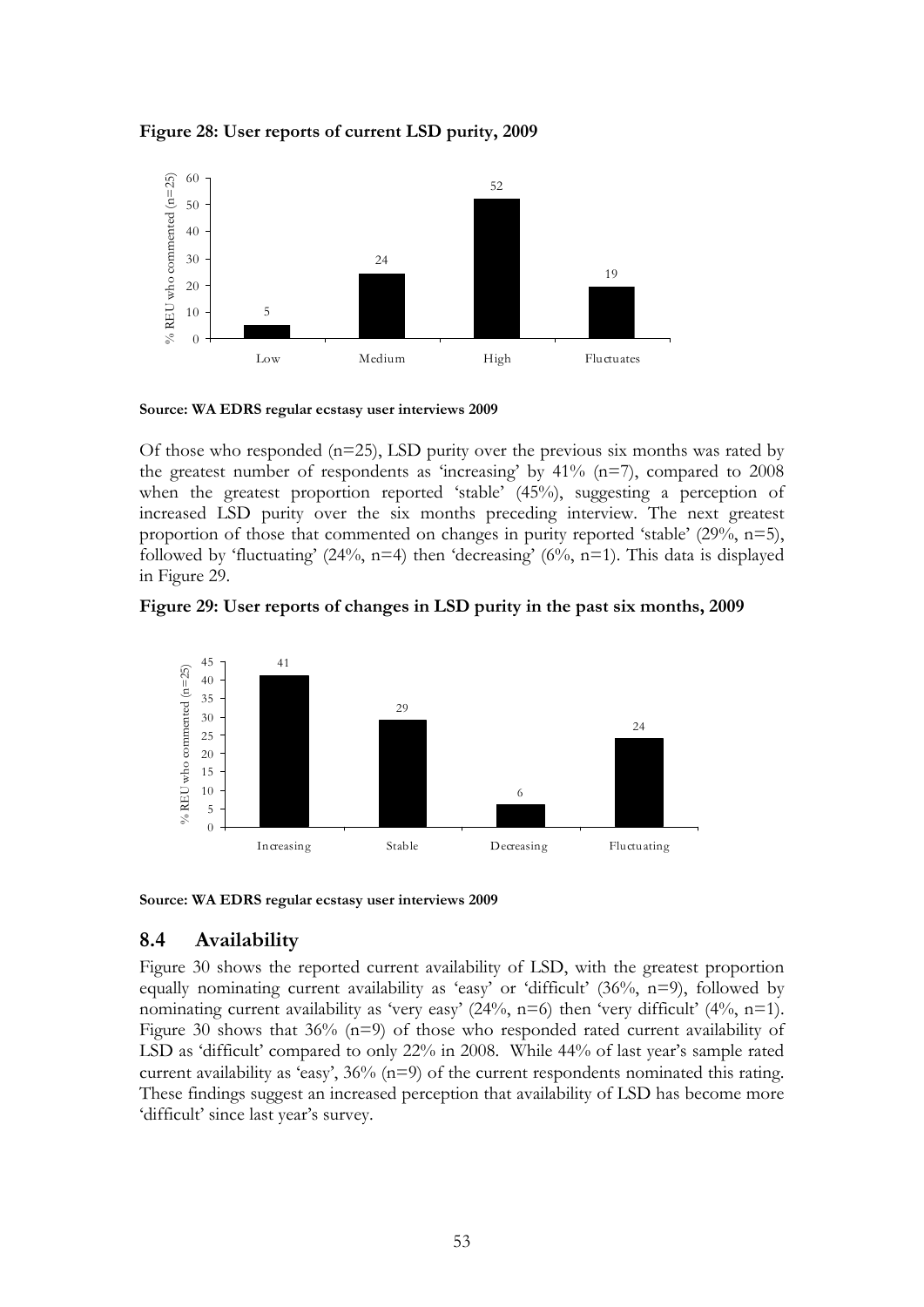**Figure 30: Current availability of LSD, 2009** 



**Source: WA EDRS regular ecstasy user interviews 2009** 

In regards to recent changes in availability (see Figure 31), most of the current REU who commented equally reported availability as 'more difficult' and 'stable' (33%, n=7), compared to the greatest proportion reporting availability as 'easier' (67%) in 2008. In 2009, just under a third reported 'easier'  $(29\%, n=6)$  followed by 'fluctuates'  $(5\%, n=1)$ . These findings also suggest an increased perception of LSD availability being 'more difficult' to obtain, compared to only 11% reporting in 2008.

**Figure 31: Changes in availability of LSD during the past six months, 2009** 



**Source: WA EDRS regular ecstasy user interviews 2009** 

From the current sample, 24 respondents commented on questions relating to the last location where most time was spent under the influence of LSD. As shown in Figure 32, 'own home' was the most commonly reported last location spent under the influence by respondents (30%, n=7), which was comparable with the 2008 sample. Of the current sample,  $22\%$  ( $n=5$ ) equally reported usually using LSD 'outdoors', followed by equal proportions of 17% (n=4) who reported usual use at 'friends' homes' and 'raves'.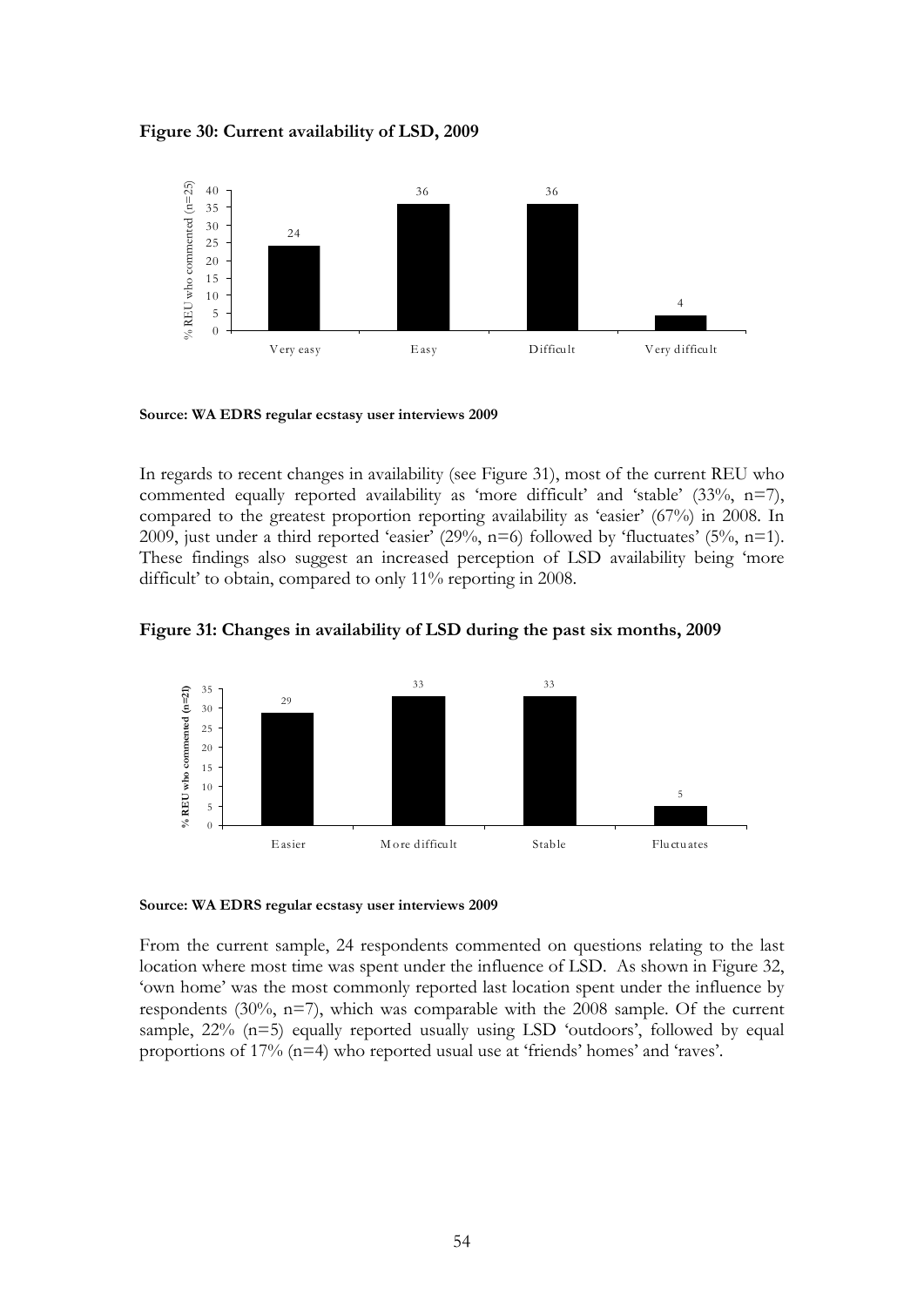

**Figure 32: Last location where most time was spent under the influence of LSD,**  

**Source: WA EDRS regular ecstasy user interviews 2009**

There were twenty-four respondents who commented on the last person and last locations for purchasing LSD in the previous six months. 'Friends' were the most common source for scoring LSD, reported by 67% (n=16), followed by 'known dealers' reported by 25% (n=6) (Figure 33). Accordingly, the most common locations for scoring were 'friends' homes' reported by 46% (n=10) each (see Figure 34).





**Source: WA EDRS regular ecstasy user interviews 2009**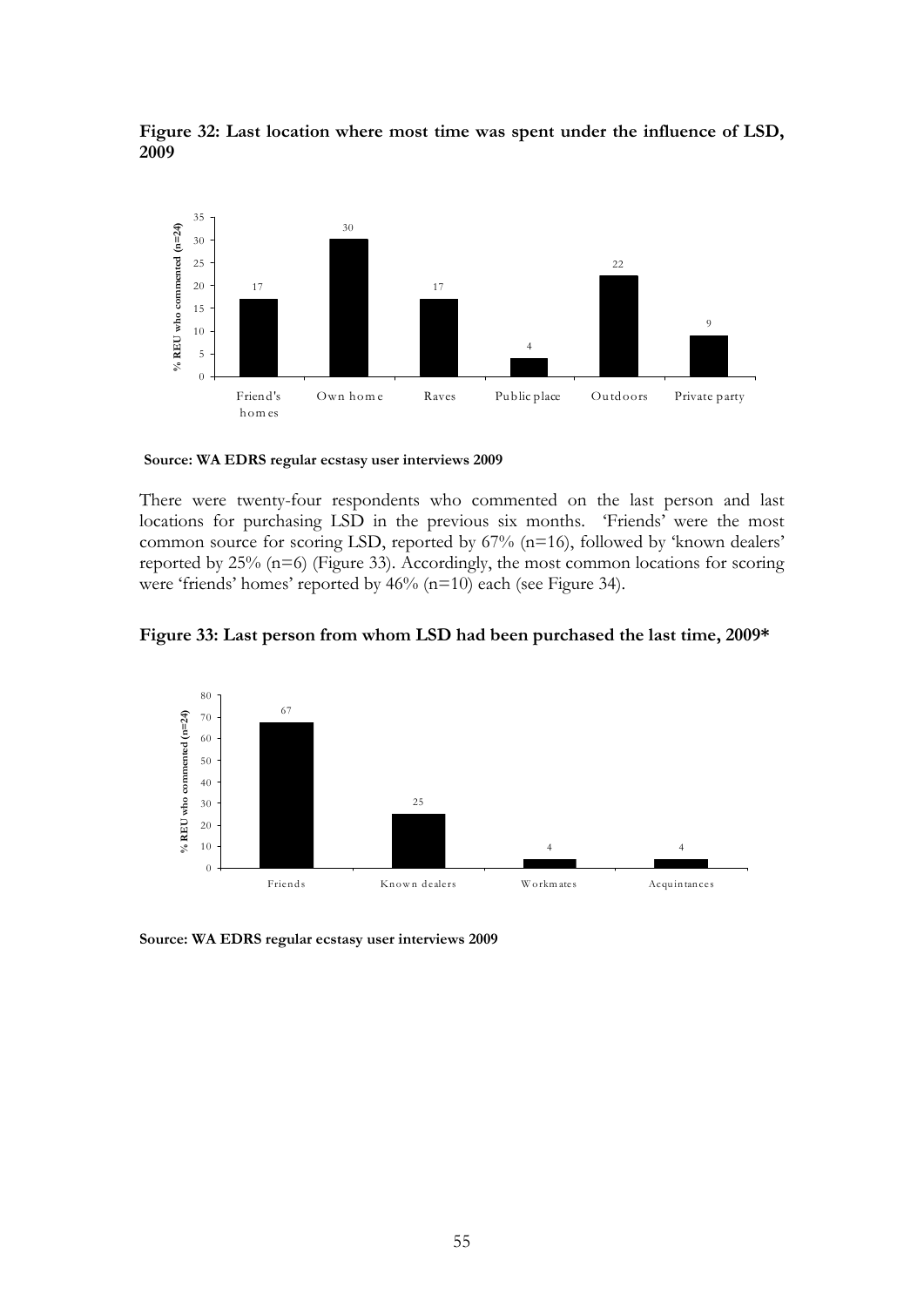**Figure 34: Locations where LSD had been purchased in the preceding six months, 2009** 



#### **Source: WA EDRS regular ecstasy user interviews 2009**

#### **Key expert comments**

Only one KE commented on LSD and reported that, of the one hospital presentation they had seen, this individual had consumed very potent LSD and had a psychotic breakdown.

### **8.5 Summary of LSD trends**

- Lifetime use of LSD was similar to that reported last year, with 55% reporting everused LSD in the current sample compared to 47% in 2008.
- Recent use of LSD significantly increased from 21% in 2008 to 31% in 2009.
- However, the average days used in this period did significantly decrease from eight days in 2008 to six days in 2009.
- The average amount of LSD used during a typical session was one tab, and a heavy session was approximately two tabs.
- 'Own home' was the most commonly reported last location for using LSD.
- The median price was \$25 a tab; as found in previous years' samples.
- Price of LSD during the last six months was rated as 'stable' by 56% of REU who commented.
- More than half of those who commented rated current purity of LSD as 'high' (52%).
- The greatest proportion rated current availability as both 'easy' and 'difficult' (36%) each) compared to 'stable' last year (45%).
- The majority reported 'friends' (67%) as the most common person from whom LSD was obtained and 'friends' homes' (47%) as the most common locations of purchase.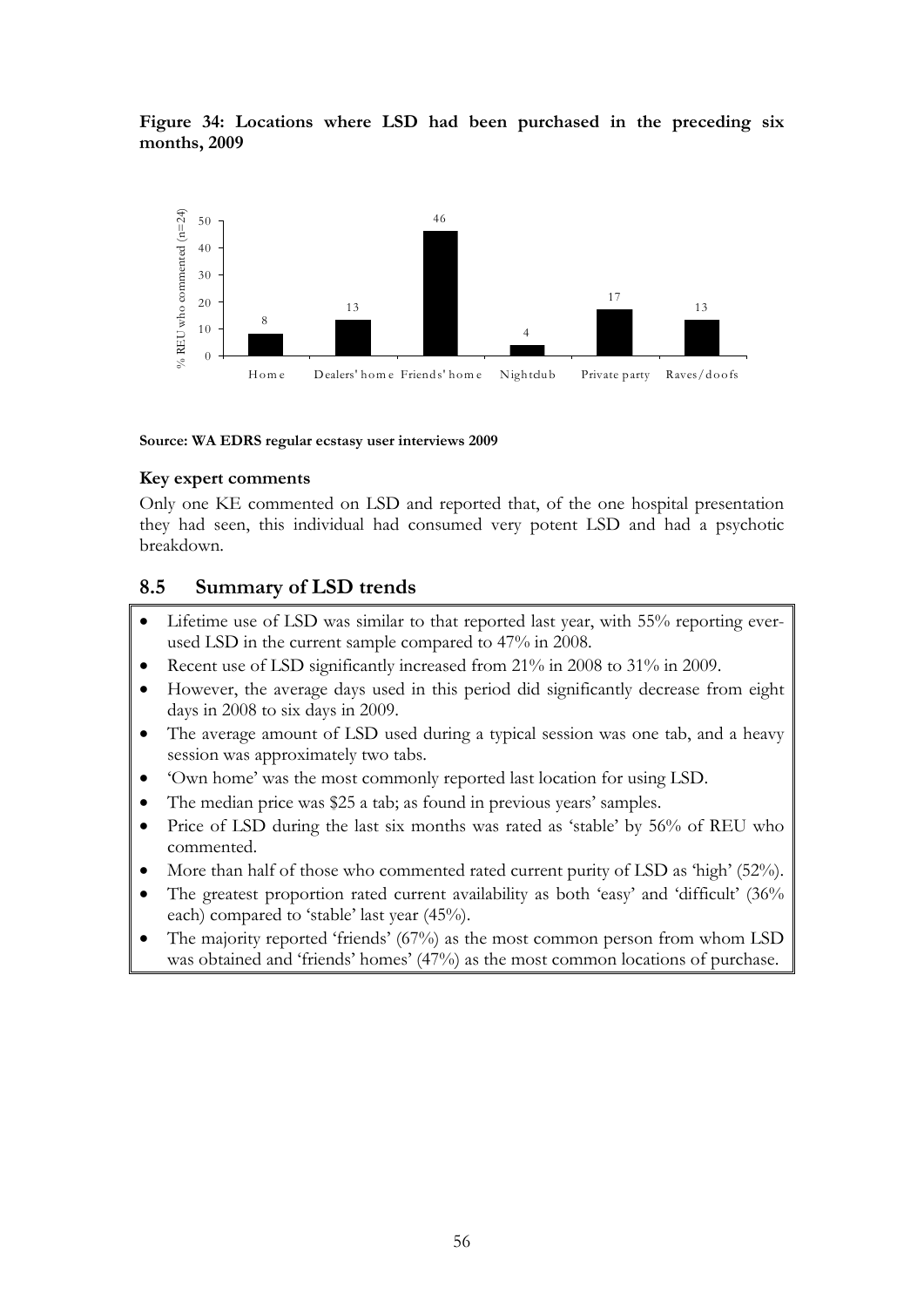# **9 CANNABIS**

### **9.1 Cannabis use among regular ecstasy users**

As shown in Table 17, nearly the entire sample of REU in 2008 reported lifetime use of cannabis and this rate was comparable to that found in previous years. Rates of recent use were also similar across years, with 85% of the current sample reporting use of cannabis in the previous six months, as reported in 2008. The average number of days cannabis was used in this period increased significantly from 49 days in 2008 to 81 days in 2009 ( $t=3.763$ ,  $df=84$ ,  $p=.000$ ). In 2009, 30 respondents reported daily use of cannabis compared to seven respondents in 2008 and 14 respondents in 2007. At present it is unclear whether this represents a change in cannabis use by regular ecstasy users or is due to sampling issues - that is, more regular cannabis users being recruited by the EDRS.

| Cannabis      | 2003      | 2004      | 2005      | 2006      | 2007      | 2008     | 2009      | Statistical   |
|---------------|-----------|-----------|-----------|-----------|-----------|----------|-----------|---------------|
|               | $(n=100)$ | $(n=100)$ | $(n=100)$ | $(n=100)$ | $(n=100)$ | $(n=58)$ | $(n=100)$ | tests of      |
|               |           |           |           |           |           |          |           | significance  |
| Ever used %   | 99        | 97        | 99        | 100       | 96        | 100      | 99        |               |
| Used last six | 91        | 85        | 83        | 86        | 80        | 85       | 85        |               |
| months $\%$   |           |           |           |           |           |          |           |               |
| Of those      |           |           |           |           |           |          |           |               |
| who had       |           |           |           |           |           |          |           |               |
| used in       |           |           |           |           |           |          |           |               |
| preceding 6   |           |           |           |           |           |          |           |               |
| months        |           |           |           |           |           |          |           |               |
| Mean days     | 61        | 69        | 85        | 77        | 75        | 49       | 81        | $t = 3.763$ , |
| used last 6   |           |           |           |           |           |          |           | $df=84$ ,     |
| months        |           |           |           |           |           |          |           | $p = 0.004$   |

**Table 17: Patterns of cannabis use of REU, 2003-2009** 

**Source: WA PDI/EDRS regular ecstasy user interviews 2003-2009** 

Among current REU, the median age of first use for cannabis was 15 years (range 9 to 27). The greatest proportion of those who had used cannabis in the last six months reported smoking  $(85\%, n=85)$  and swallowing was reported by  $30\%$   $(n=30)$ . In 2009, respondents were asked how much cannabis they consumed during their last session. Of those who reported on 'cones'  $(n=53)$ , the median was four cones (range 0.5-25) which was double the median number of cones in 2008 ( $t=3.888$ ,  $df=52$ ,  $p=.000$ ), and, of those who reported on 'joints'  $(n=25)$ , the median was one joint (range 0.25-5) which was comparable to 2008.

Unlike last year when none of the current sample nominated cannabis as their drug of choice, in 2009 cannabis was the second most nominated drug of choice following ecstasy by 25% of the current sample. This compares to 14% nominating cannabis as their drug of choice in 2007 and 19% in 2006 (George & Lenton, 2008). Of the 72% of the sample who reported using other drugs with ecstasy, cannabis was reported in this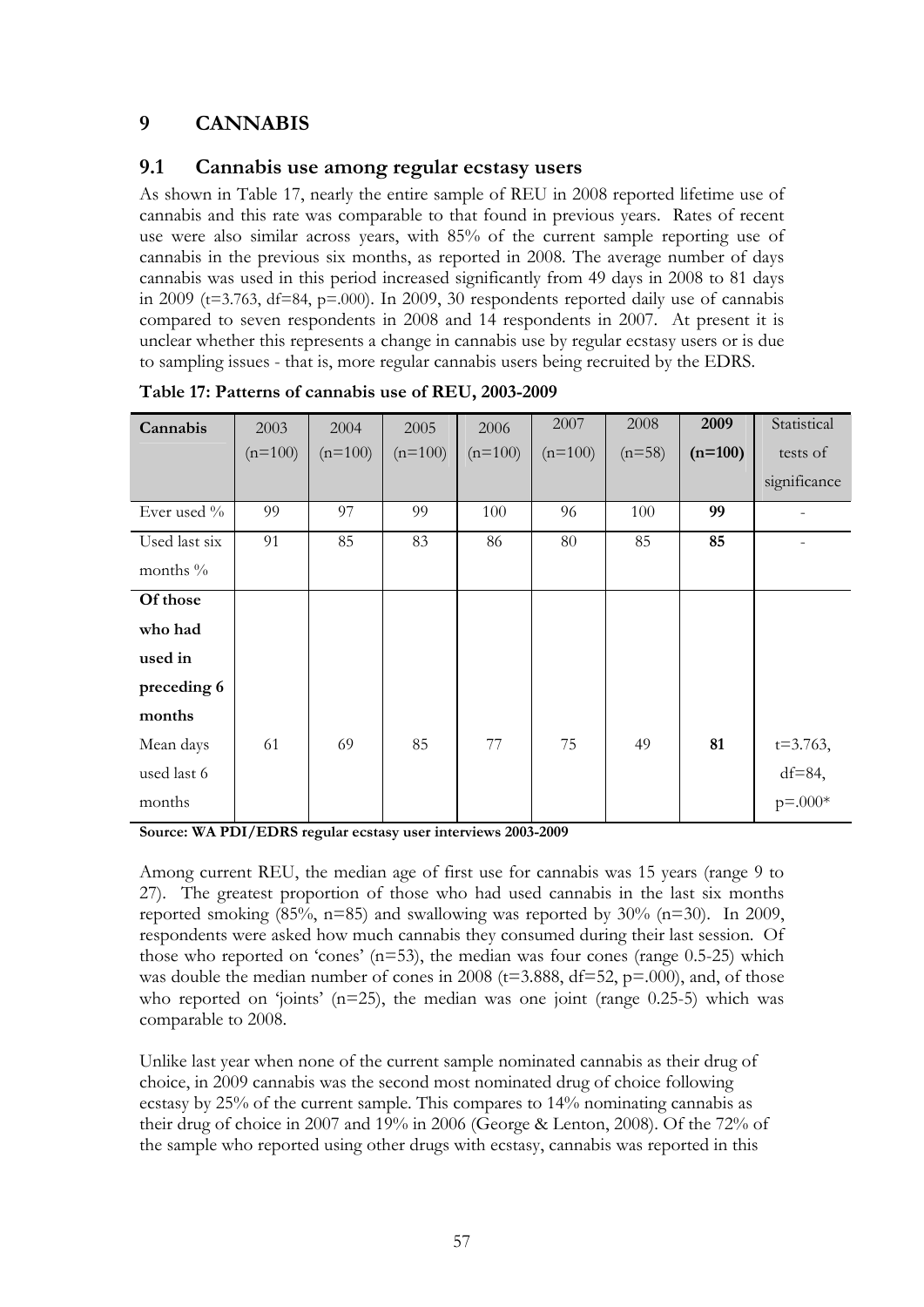context by 30% (n=14). Among those reporting use of other drugs during 'comedown' from ecstasy (52%), 41% (n=19) reported using cannabis in this context.

## **9.2 Price**

Commencing in 2006, data was collected from REU regarding aspects of the cannabis market. Consistent with the IDRS, a distinction was made between indoor cultivated 'hydroponic' cannabis and outdoor cultivated 'bush' cannabis.

Table 18 presents REU reports of the price of one ounce of cannabis. An ounce of hydroponic cannabis cost a median of \$350 in 2009, which was the highest recorded median since data collection began. An ounce of bush cannabis cost a median of \$280, which remained comparable to \$275 in 2008. Responses were also given for a gram and a 'stick'. The median price for both a 'bag' (median 2 grams, range 1.5-5 grams) (n= 27 in 2009) remained at \$25 across years. Unlike in previous years' samples, a similar proportion to hydroponic also reported on bush. Across years, a 'bag' (median 2 grams) of bush also had a median price of \$25 ( $n = 14$  in 2009). In 2009, an increasing number of respondents (n=10) could also comment on the price of hashish, which has a median price of \$30 for a gram (range \$20-\$50), compared to 2008 when only two respondents reported on the price of hashish with a median of \$47.5.

| Form of cannabis | 2006     | 2007     | 2008     | 2009     |
|------------------|----------|----------|----------|----------|
| Hydroponic       | $(n=42)$ | $(n=33)$ | $(n=24)$ | $(n=23)$ |
|                  | \$280    | \$300    | \$305    | \$350    |
| Bush             | $(n=28)$ | $(n=20)$ | $(n=16)$ | $(n=16)$ |
|                  | \$250    | \$250    | \$275    | \$280    |

**Table 18: Median reported price of cannabis ounce, 2006-2009** 

**Source: WA EDRS regular ecstasy user interviews 2006-2009** 

Respondents were also asked to report on perceived changes in the price of cannabis in the previous six months (Figure 35). Of those who commented, the majority reported the price of hydroponic as 'stable'  $(52\%, n=31)$ ,  $29\%$   $(n=17)$  reported it as 'increasing',  $9\%$  (n=5) reported it as 'fluctuating' and  $5\%$  (n=3) equally reported 'decreasing' or 'don't know'. There was not much variation in price reported for bush, with the vast majority of 73% ( $n=33$ ) reporting it as 'stable',  $9\%$  ( $n=4$ ) equally reported 'increasing' or 'don't know',  $7\%$  (n=3) reported 'decreasing' and  $2\%$  (n=1) reported 'fluctuating'. This data is presented in Figure 35.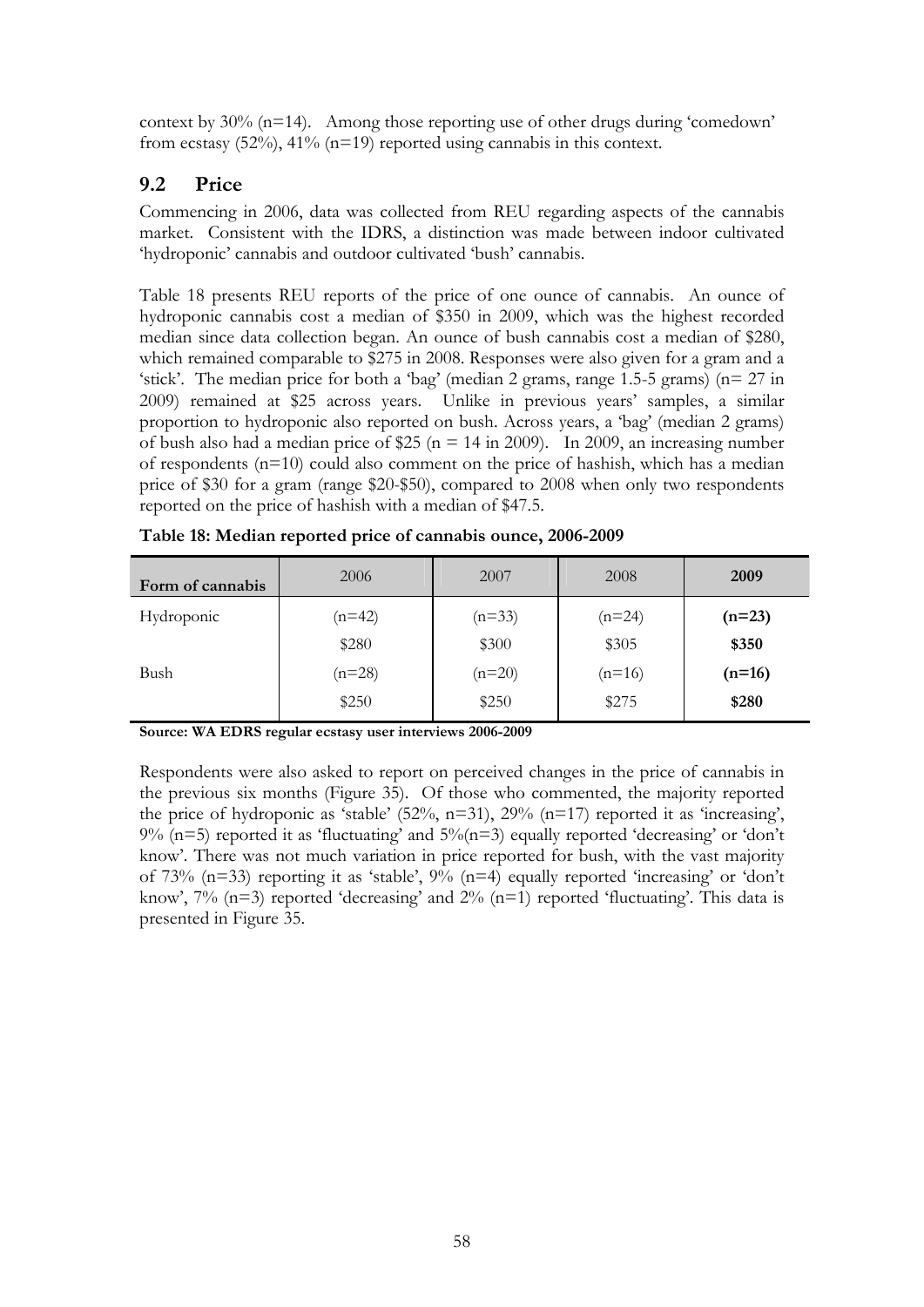**Figure 35: Recent changes in price of cannabis purchased by REU, 2009** 



 **Source: WA EDRS regular ecstasy user interviews 2009**

#### **9.3 Purity**

Respondents also reported on the current purity of cannabis and perceived changes in purity during the previous six months. As shown in Figure 36, over half of those who commented on hydroponic reported current purity as 'high' (59%, n=35), compared to 2008 when the greatest proportion nominating 'medium' (46%). Increased proportions reported purity of bush as 'medium' (60%, n=27) compared to 41% in 2008.

**Figure 36: User reports of current purity of cannabis, 2009** 



**Source: WA EDRS regular ecstasy user interviews 2009** 

Figure 37 presents recent perceived changes to cannabis purity with the majority of respondents for both hydroponic (49%,  $n=29$ ) and bush (56%,  $n=25$ ) reporting purity as 'stable', which was comparable to last year's sample.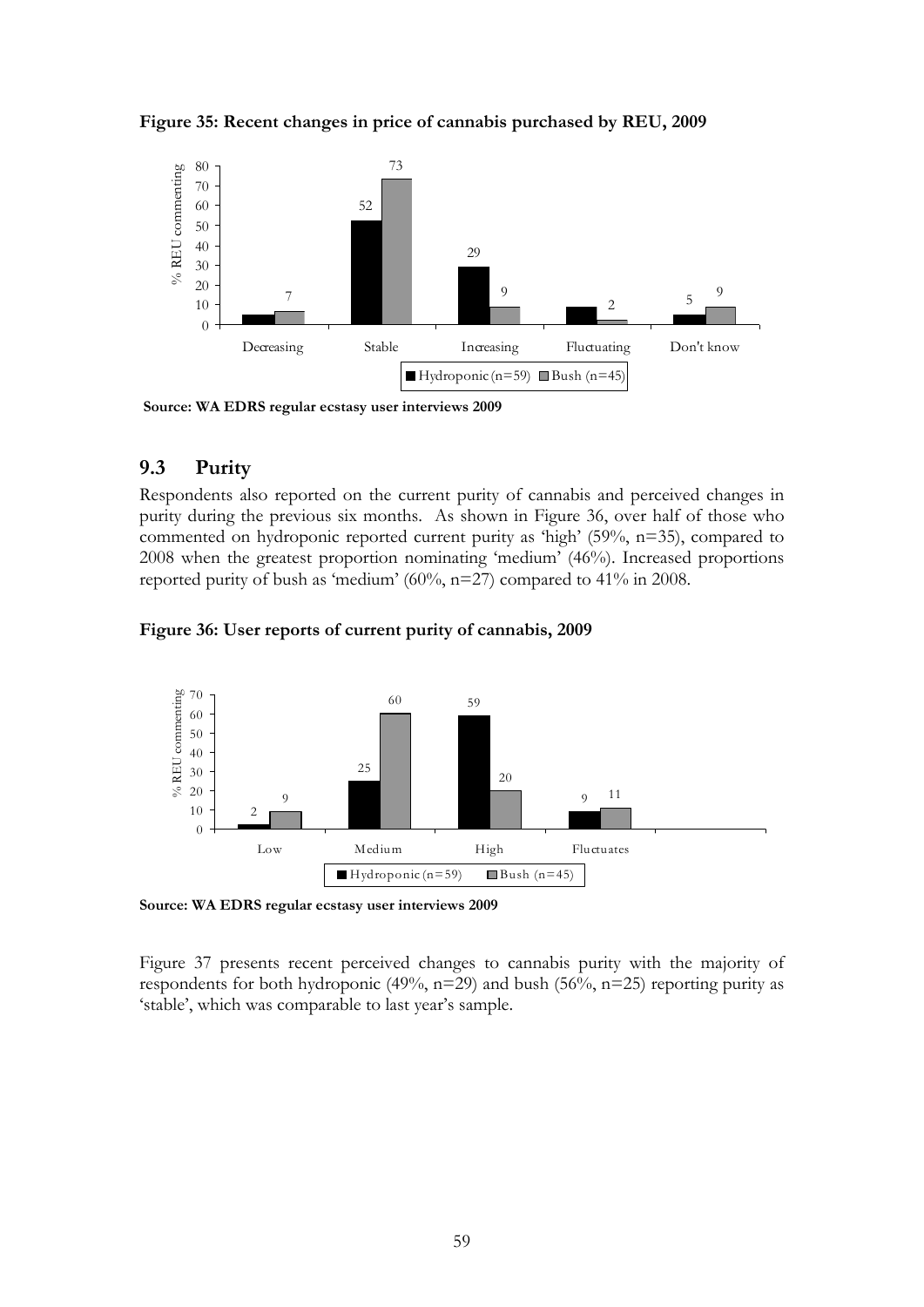



**Source: WA EDRS regular ecstasy user interviews 2009** 

### **9.4 Availability**

Unlike last year's sample, in 2009 there was a greater proportion of the sample nominating current availability of both forms of cannabis as 'very easy' as well as 'easy' (Figure 38). The greatest proportion of the sample nominated hydroponic as 'very easy' by 44% (n=26) compared to the greatest proportion of those commenting nominated it as 'easy' by 39% in 2008. In regards to bush cannabis, the greatest proportion of those who commented nominated 'easy' (38%, n=17) compared to 'difficult' by 44% in 2008, therefore suggesting that current availability of both forms of cannabis has become easier to obtain in comparison to last year's sample.



#### **Figure 38: Current availability of cannabis, 2009**

**Source: WA EDRS regular ecstasy user interviews 2009**

Changes to cannabis availability in the preceding six months was perceived as 'stable' by the greatest proportion of the sample (see Figure 39). With just over half of respondents reporting on both forms of cannabis rated recent availability as 'stable' (51%), compared to last year's sample when the greatest proportion reported changes in cannabis availability as becoming 'more difficult' in the last six months.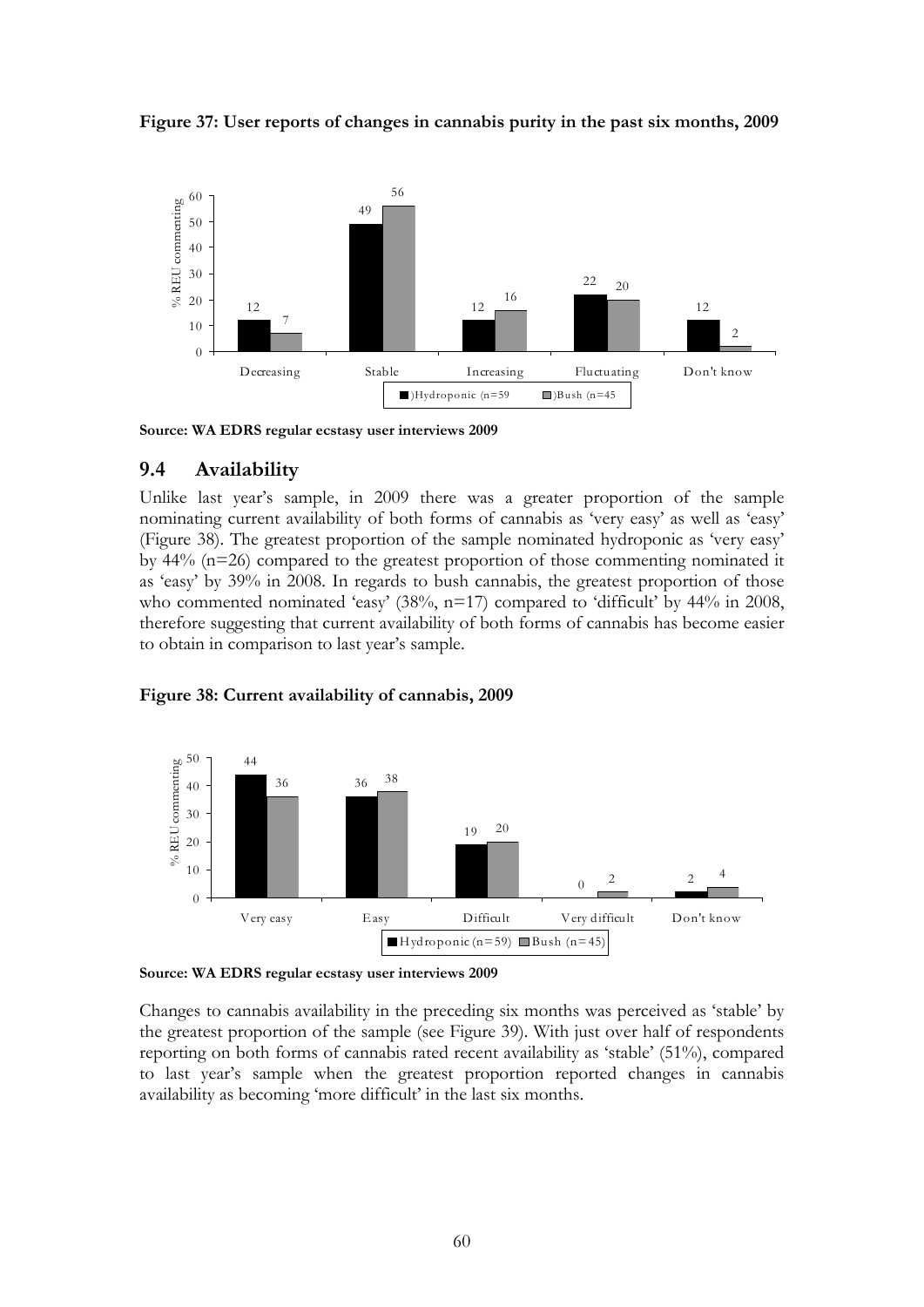



**Source: WA EDRS regular ecstasy user interviews 2009** 

As shown in Figure 40, 'friends' were the most common last source of cannabis for both hydroponic (68%, n=40) and bush (80%, n=36). This was followed by 'known dealers' for both hydroponic (12%,  $n=7$ ) and bush (9%,  $n=4$ ).

#### **Figure 40: Last person from whom cannabis usually purchased in the preceding six months, 2009\***





\* excluding those who hadn't bought in last six months

With regards to last locations for obtaining cannabis, 'friend's home' was the most common location, reported equally by 53% for both forms of cannabis (Figure 41). This was followed by 'home delivery' for hydroponic (15%,  $n=9$ ) and for bush (18%,  $n=8$ ), which was comparable to last year's findings.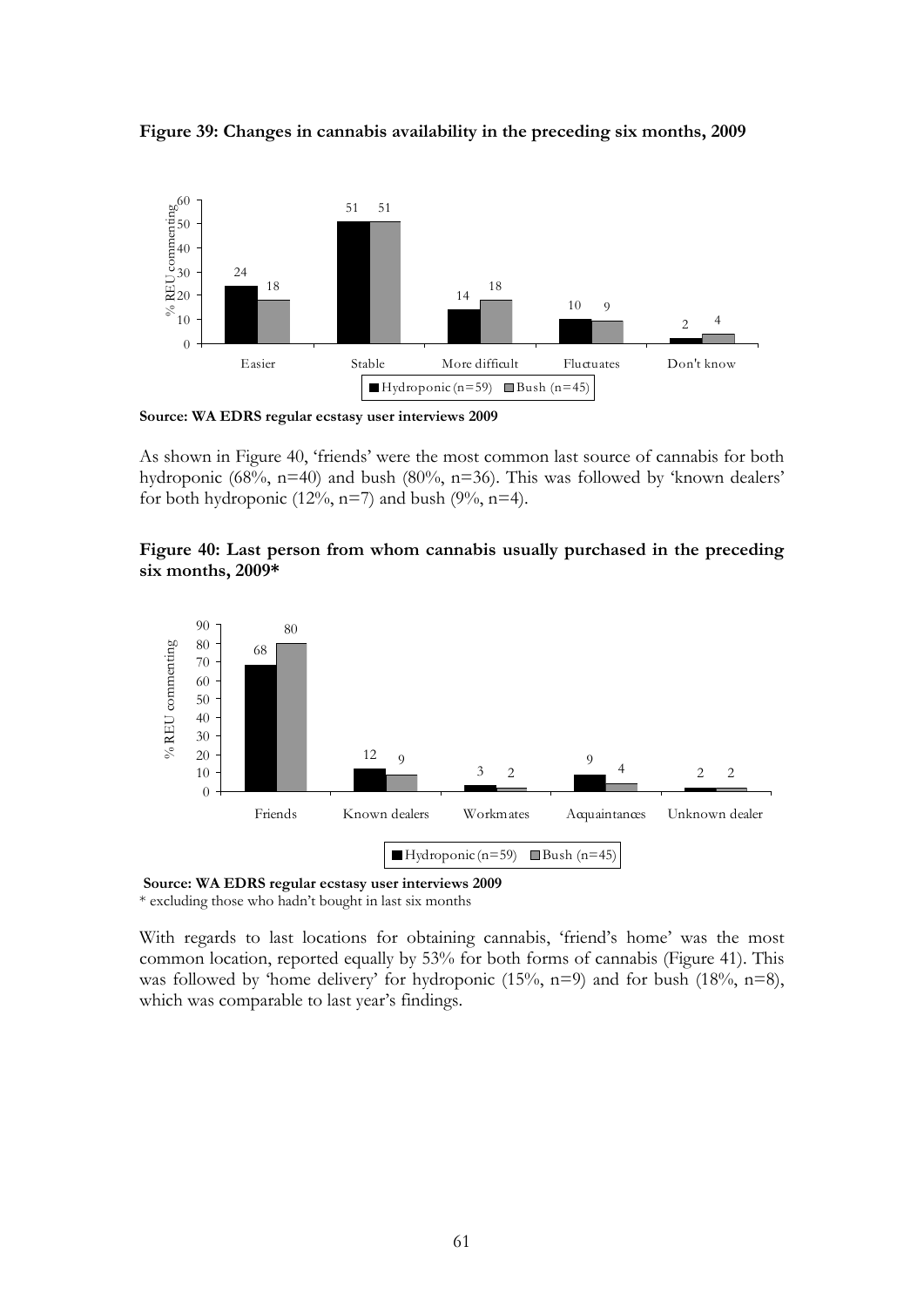

#### **Figure 41: Location where cannabis was last purchased, 2009\***

**Source: WA EDRS regular ecstasy user interviews 2009**  \* excluding those who hadn't bought in last six months

When asked about their last location where most time was spent under the influence of cannabis, the greatest proportion of those who responded reported 'home' for both hydroponic (51%,n=30) and bush (56%, n=25). This data is shown in Figure 42.

#### **Figure 42: Last use venue where most time was spent under the influence of cannabis, 2009**



#### **Key expert comments**

A few KE commented on cannabis. One KE reported a number of psychotic episodes amongst their patients as a result of extensive cannabis use and a predisposition to mental health problems.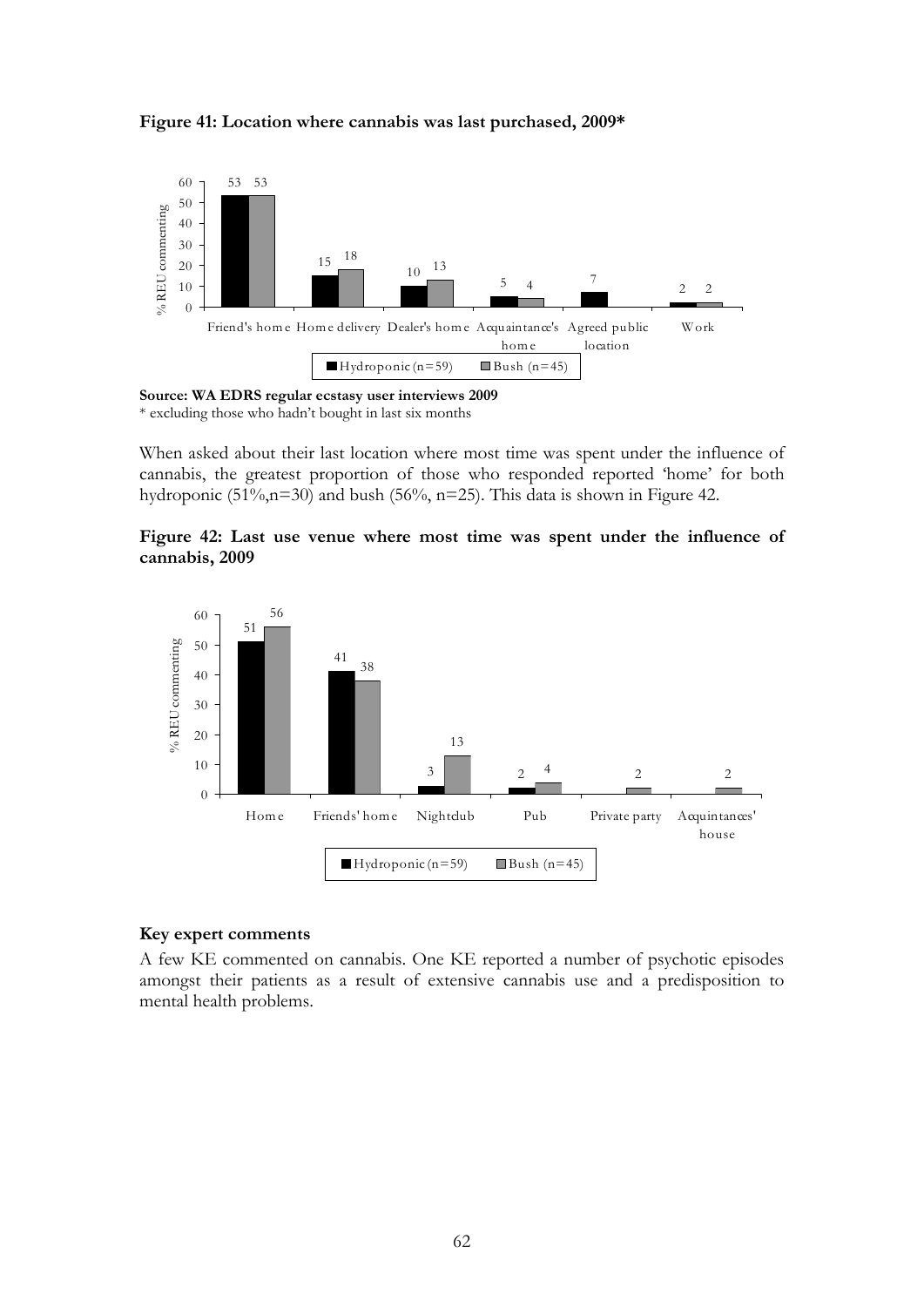# **9.5 Summary of cannabis trends**

- Both lifetime and recent use of cannabis have consistently been high among REU across survey years.
- In 2009, 99% of respondents reported lifetime use of cannabis and 85% reported use in the last six months.
- Cannabis was used an average of 81 days in the previous six months, which increased from 49 days in 2008. In 2009, 30 respondents reported daily use of cannabis, which increased significantly from 7 respondents in 2008 and 14 in 2007
- After ecstasy, cannabis was the second most commonly nominated 'drug of choice' by 25% of the current sample. At present it is unclear whether this represents a change in cannabis use by regular ecstasy users or is due to sampling issues.
- The median price of an ounce of hydroponic was \$350 compared to \$280 for an ounce of 'bush'.
- More than half rated current purity of hydroponic as 'high' (59%). The greatest proportion of those who could answer on bush cannabis reported it to be of 'medium' quality (60%).
- In 2009 the majority of respondents rated current availability of both hydroponic and bush as either 'very easy' or 'easy'. In addition, the greatest proportion for both hydroponic and bush rated availability over the previous six months as 'stable'.
- 'Friends' and 'friend's home' were the last person and last location rated by the majority of respondents as most common sources of purchase for both forms.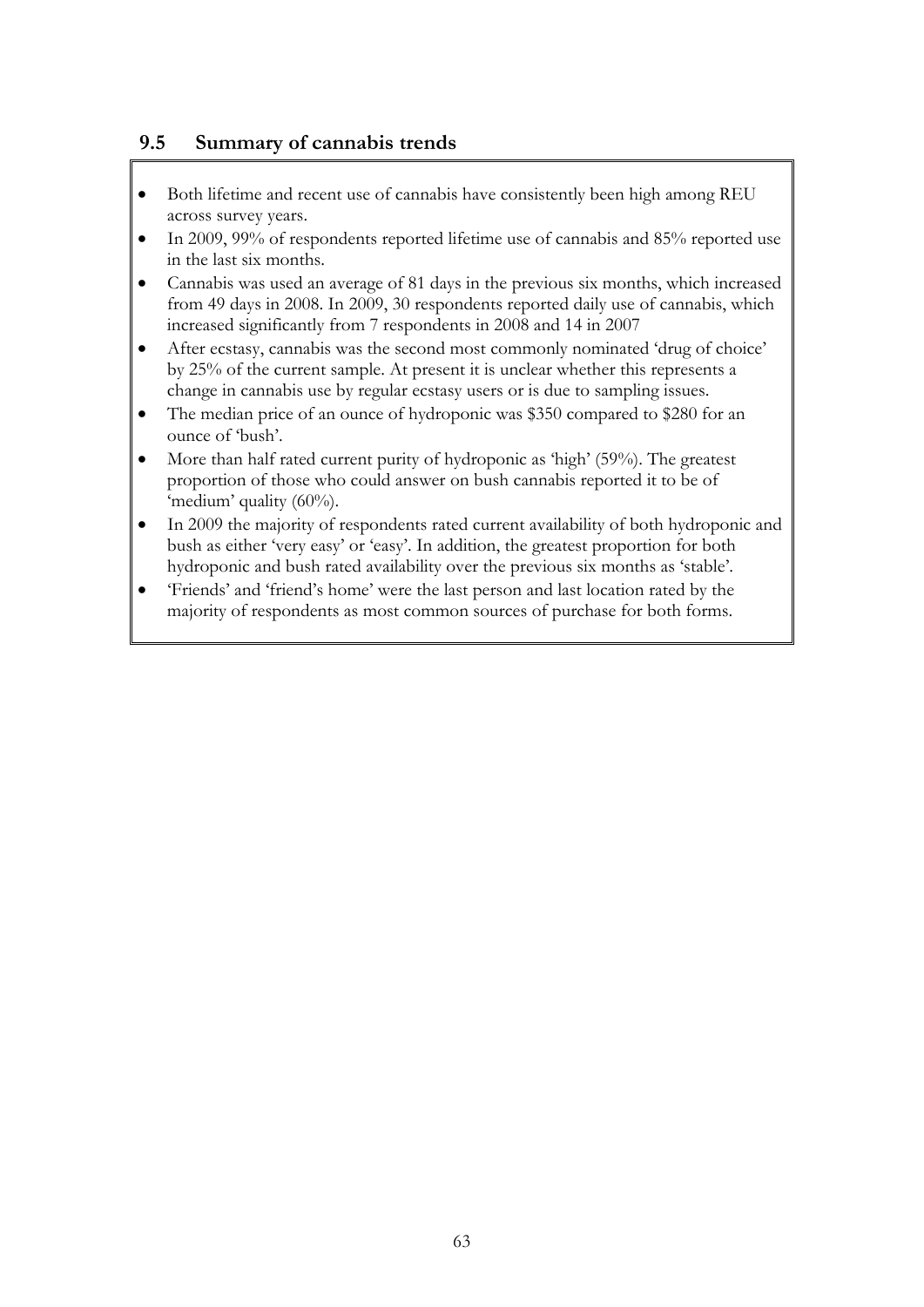# **10 OTHER DRUGS**

# **10.1 Alcohol**

Both lifetime (100%) and recent (99%) use of alcohol were reported by almost the entire REU sample, with similar proportions to previous years (see Table 2). The median age of first use of alcohol was 14 (as found in 2006, 2007 and 2008), with a range from five to 23 years. Of those who used alcohol in the six months preceding interview, use was a median of 48 days (range 1-180), which equates to approximately twice a week. Ten respondents reported drinking alcohol daily.

### **10.1.1 The Alcohol Quantity Frequency and Variability Assessment (AQFV)**

In 2009, a new measure of alcohol consumption was included in the EDRS as a way of more accurately measuring the quantity and frequency of alcohol use while taking into account variability of this over the course of the past year. The Alcohol Quantity Frequency and Variability Assessment (AQFV) is a self-report measure which examines alcohol use over the preceding six months. It has three categories: a) typical drinking; b) regular changes, e.g. weekends; and c) occasional changes, e.g. festivals, parties. Respondents are able to indicate a range for the number of drinks they consume for each section and then indicate on how many days per week, month or year they drink this amount. For example, a participant may report for the 'Typical drinking' section that they consume 'two to three standard drinks, three days per week' or 'five to six standard drinks, two days per month' etc.

Using the information gleaned from the AQFV assessment, the number of days that each participant consumed alcohol over the course of a year and the amount of alcohol consumed on each drinking day was computed. Each drinking day was then defined as either a) low risk (up to six drinks for males or four for females); b) risky (from seven to ten drinks for males or five to six for females); or c) high risk (11 drinks and above for males or seven and above for females) according to NHMRC guidelines (National Health and Medical Research Council, 2001).

Table 19 presents the frequency and quantity of alcohol consumption for male and female REU in WA in 2009. There was no difference in the number of low risk, high risk and risky drinking between males and females. However, men did consume a significantly greater number of drinks per drinking session overall than women did (7 vs. 5) ( $p = .015$ ).

|                                              | Men          | Women       |
|----------------------------------------------|--------------|-------------|
| Median number of drinking days/year (range): |              |             |
| Low Risk                                     | 48 $(0-338)$ | $52(0-260)$ |
| Risky                                        | $10(0-208)$  | $12(0-252)$ |
| High Risk                                    | $30(0-364)$  | $29(0-260)$ |
| Average no. drinks per session               | $7(1.5-33)$  | $5(1-13)$   |

**Source: EDRS interviews 2009**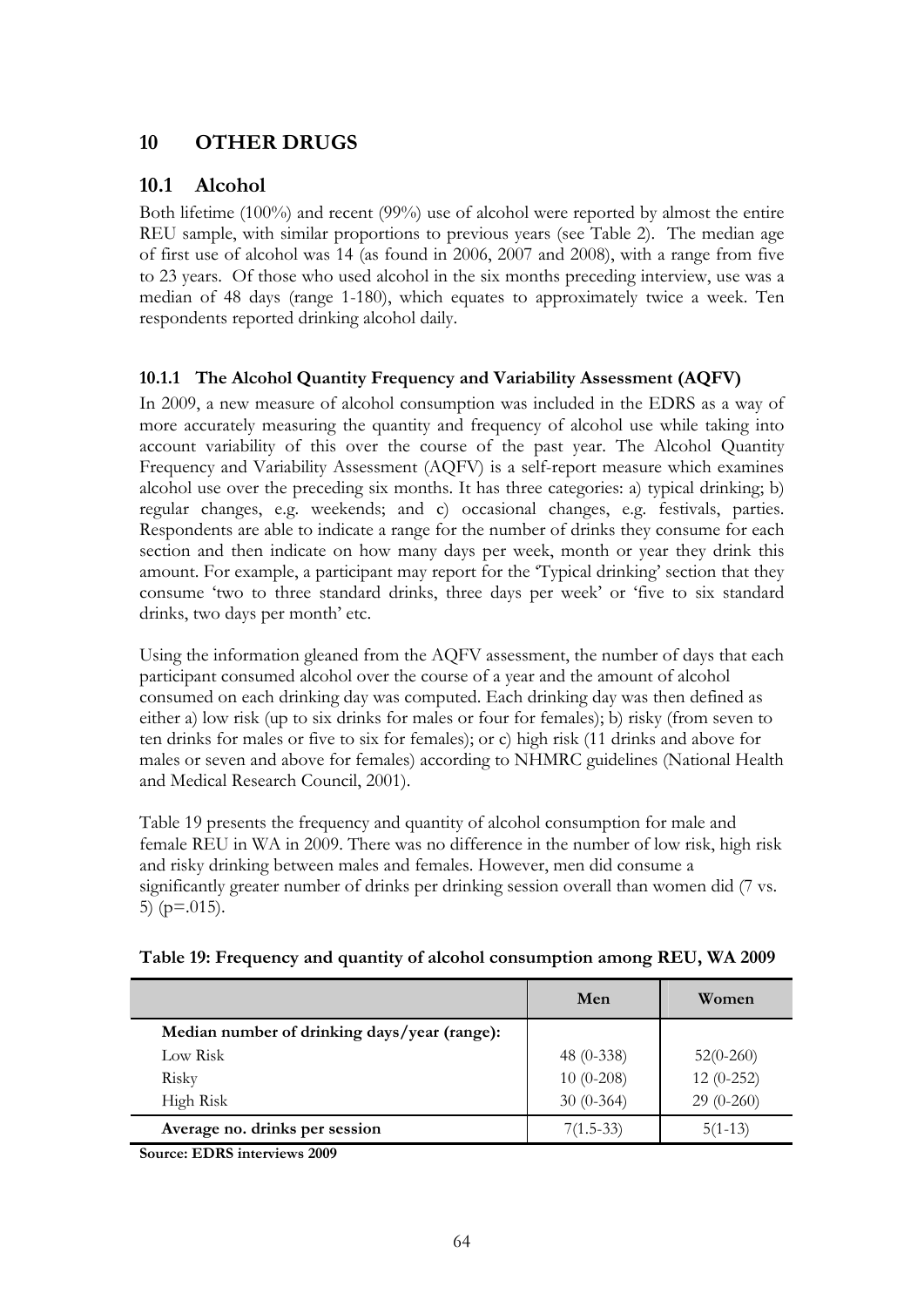#### **Key expert comments**

Several KE commented on alcohol use amongst REU, with one KE reporting 90% of all drug-related accidents/injuries/overdose were related to alcohol. One KE commented on a perceived increase in polydrug use amongst REU, in particular alcohol, methamphetamines and ecstasy. Several KE made the comment on the increased use of alcohol with ecstasy which can have health implications such as dehydration. Another KE commented on the perceived increase in alcohol use amongst young people, particularly young girls, many of whom are admitted to hospital for alcohol poisoning. A couple of KE made the comment that alcohol use is often not perceived as problematic, with drinking alcohol and 'being drunk' viewed as a social norm.

# **10.2 Energy drinks**

In 2009, REU were asked to report about their consumption of 'energy drinks' both unadulterated and when mixed with alcohol (Table 20). 'Energy drinks' are soft drinks advertised as providing more energy, alertness and enhanced performance than a typical drink. Common ingredients include guarana, which has a high caffeine content, and taurine, plus various forms of ginseng, maltodextirn, carbonated water, inositol, carnitine, creatine, glucuronolactone and ginkgo balboa. Just under three-quarters (72%) of the 2009 sample reported consuming energy drinks with alcohol in the last six months. The average number of energy drinks with alcohol consumed on the last occasion of use was three (range 1-15). Respondents were also asked to report whether they had consumed energy drinks in the same episode as taking ecstasy, and whether this was before, with, or after consuming ecstasy in the last six months. Use of energy drinks with ecstasy was reported by 70% of the sample and, of these respondents, 47% (n=33) had used energy drinks an average of 30 minutes prior to ecstasy use,  $67%$   $(n=47)$  reported using energy drinks with ecstasy and 39% (n=27) reported using energy drinks an average of 30 minutes after taking ecstasy. From these respondents, 71% (n=50) reported that alcohol and ecstasy were also consumed in combination with energy drinks.

| <b>Energy Drinks</b>                                                                  | 2009                |
|---------------------------------------------------------------------------------------|---------------------|
|                                                                                       | $N=100$             |
| Proportion of REU who had consumed energy drinks with alcohol<br>in the last 6 months | 72%                 |
| Mean number of energy drinks with alcohol used last time                              | 3<br>$(range 1-15)$ |
| Consumed energy drinks with ecstasy in the last six months                            | $N=70$              |
| Consumed <b>before</b> ecstasy                                                        | $47\%$ (n=33)       |
| Median amount of minutes before ecstasy                                               | 30                  |
| Consumed <b>with</b> ecstasy                                                          |                     |
|                                                                                       | $67\%$ (n=47)       |
| Consumed <b>after</b> ecstasy                                                         | $39\% (n=27)$       |
| Median amount of minutes <i>after</i> ecstasy                                         | 30                  |
| Consumed energy drinks with ecstasy and alcohol                                       | $71\% (n=50)$       |
|                                                                                       |                     |

|  | Table 20: User report of use of 'energy drinks' in the last six months, 2009 |  |  |  |  |  |  |  |
|--|------------------------------------------------------------------------------|--|--|--|--|--|--|--|
|--|------------------------------------------------------------------------------|--|--|--|--|--|--|--|

**Source: EDRS interviews 2009**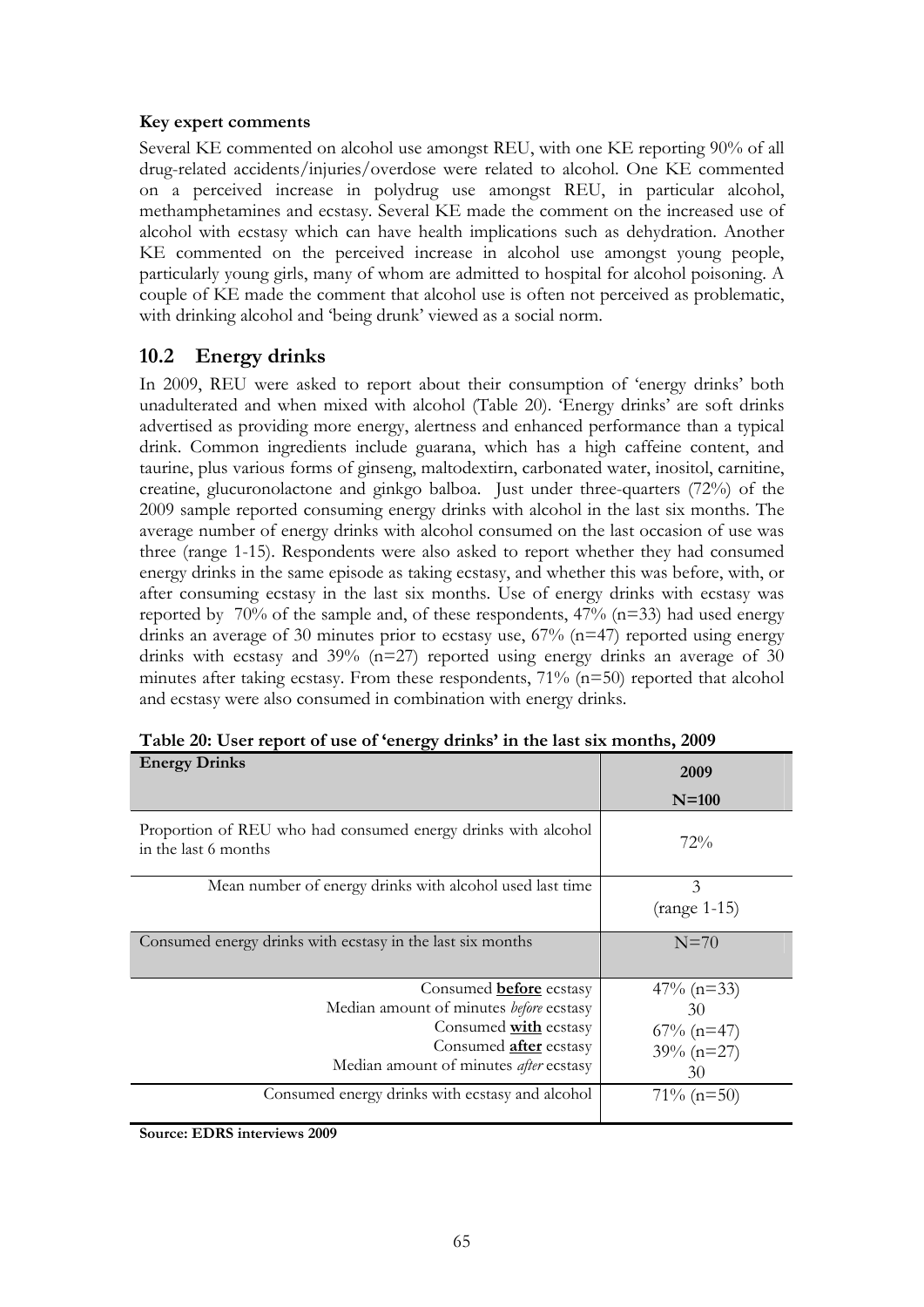# **10.3 Tobacco**

In 2009, both lifetime and recent use of tobacco remained comparable to the 2008 sample. Lifetime use of tobacco was reported by 92% of the current sample, which was comparable to 90% in 2008. Use of tobacco in the previous six months was reported by 76% of the current sample, which was comparable to 69% in 2008. Of those reporting lifetime use of tobacco, the median age of first use was 15 years (range eight to 28). Among those that used tobacco in the last six months, the median number of days use was 180 (range two to 180) compared to a median number of days of 72 in last year's sample. In 2009,  $54\%$  (n=41) of those that used tobacco in the last six months were daily smokers.

# **10.4 GHB**

In 2009, seven percent of respondents reported lifetime use of GHB and two respondents reported use in the last six months (two percent); these same proportions were found in last year's sample also. These two respondents reported to have used GHB an average of two days in the last six months compared to an average of one day in 2008. Only one respondent commented on median quantities used, with 30 ml being used in both a typical and heavy session. In addition, neither respondent commented on locations of use, or market aspects such as price, purity and availability, or persons and venues for scoring.

# **10.5 MDA**

MDA (3,4-methylenedioxyamphetamine) is part of the phenethylamine family and like ecstasy is classed as a stimulant hallucinogen. There was no significant difference in the prevalence of lifetime use of MDA (nine percent in 2009 versus 16% in 2008). Recent use has also remained comparable to last year's findings (two percent in 2009 versus five percent in 2008). Of the two respondents who had used in the preceding six months, the mean number of days of MDAuse was two days in 2009, compared to three days in 2008. Both respondents reported 'swallowing' as the route of administration, although snorting was also reported as another route of administration by one of the two respondents. Unlike in previous samples, in 2009 respondents were not asked to report on price, purity and availability information on MDA due to consistently low numbers of users in the sample.

## **10.6 Pharmaceutical stimulants**

Pharmaceutical stimulants have been included as a separate drug class since the 2005 survey. This category includes dexamphetamine and methylphenidate drugs, such as Ritalin and Attenta. Since 2007, licit use (i.e. prescribed) has been distinguished from illicit use. In 2009, lifetime use of any pharmaceutical stimulant remained stable from 85% in 2008 to 82% in 2009. Among current REU, lifetime use of illicit pharmaceutical stimulants was reported by  $95\%$  (n=78) and seven percent reported licit use (n=6). The median age for first illicit use was 17 years and for licit use was 13 years.

Recent use of any pharmaceutical stimulant was reported by similar proportions to last year's sample, with more than half the current sample (60%) reporting recent use compared to 53% in 2008. Among current REU reporting recent use of pharmaceutical stimulants,  $95\%$  reported illicit use ( $n=57$ ) compared to five percent reporting licit use  $(n=3)$ .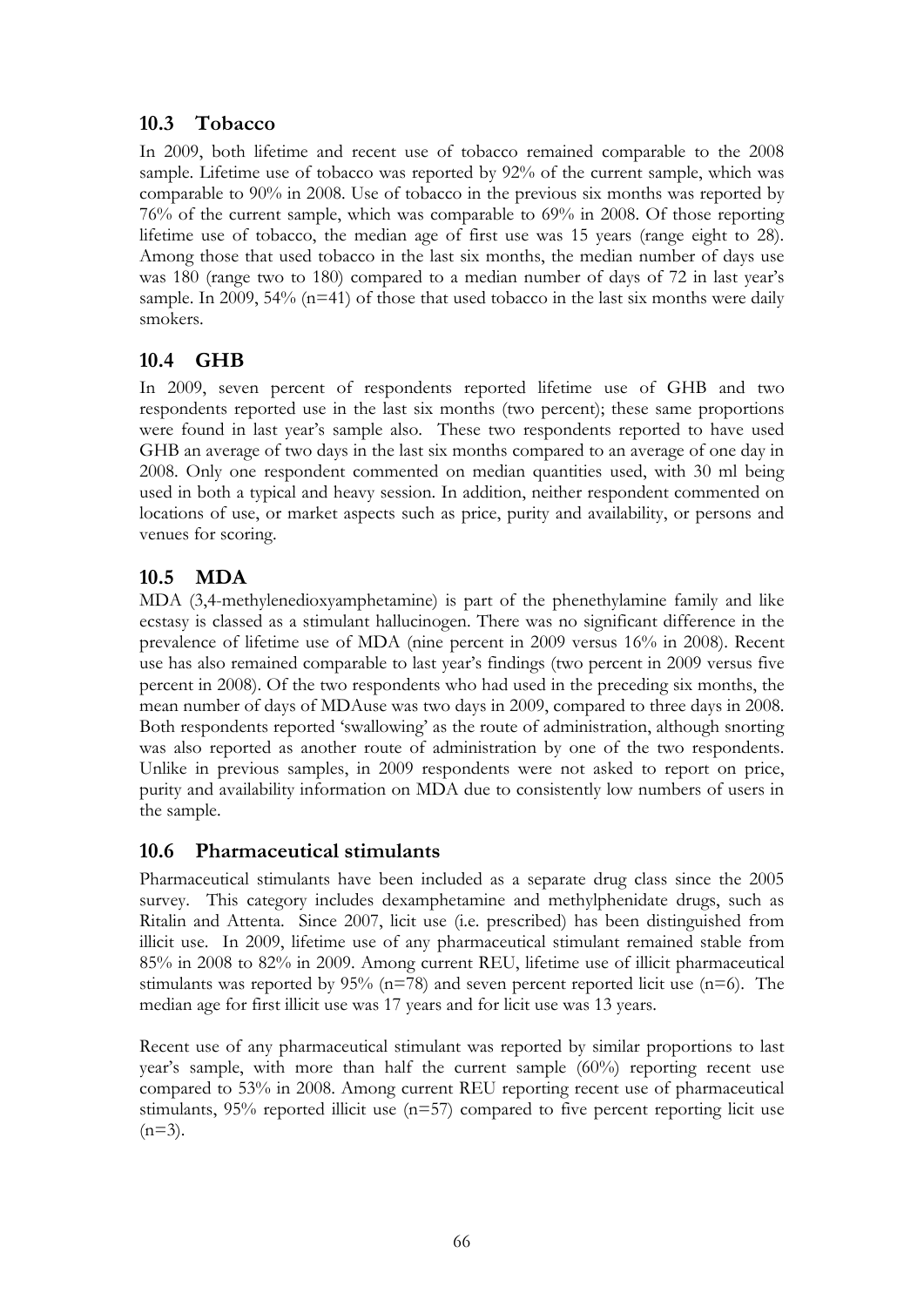Table 21 presents a comparison of those reporting recent illicit versus licit use of pharmaceutical stimulants. Illicit pharmaceutical stimulants were used a median of four days in the last six months, which was comparable to six days in 2008. In regards to illicit use, the median amount used in a typical session was three tabs (range 1-22) and four and a half tabs for a heavy session (range 1-80). For licit use, the median amount used in a typical session was just over two tabs (range 1.5-3) and six tabs for a heavy session (range 2-10), although licit use findings should be interpreted with extreme caution due to the small sample numbers  $(n=3)$ . Swallowing was reported as the usual method of use by all respondents for licit use and the vast majority for illicit use (98%). Approximately onethird (33%) of illicit users also reported snorting and a small proportion of illicit users reporting smoking as a route of administration (two percent) which was seen for the first time in the 2008 sample also. From the current sample, no respondents reported injecting as a method of use, which was comparable to last year's sample.

 **Table 21: Comparison of recent illicit versus licit use of pharmaceutical stimulants reported by REU, 2009** 

| Use of pharmaceutical stimulant     | Illicit  | Licit   |
|-------------------------------------|----------|---------|
|                                     | $(n=57)$ | $(n=3)$ |
| Days used last six months (median)  | 4        | 180     |
| Amount typically used (median tabs) | 3        | 2.25    |
| Amount heavy session (median tabs)  | 4.5      | 6       |
| Route of administration             |          |         |
| Swallowed                           | 98%      | $100\%$ |
| Snorted                             | 33%      | $0\%$   |
| Smoked                              | $2\%$    | $0\%$   |
| Injected                            | $0\%$    | $0\%$   |

**Source: WA EDRS regular ecstasy user interviews 2009** 

#### **10.7 Benzodiazepines**

Use of benzodiazepines was also divided into licit and illicit use in the 2009 EDRS. Taken together (those using any benzodiazepine), there was no significant change in lifetime use from 36% in 2008 to 41% in 2009. Of these respondents,  $83\%$  (n=34) reported lifetime illicit use of benzodiazepines and 27% (n=11) reported lifetime licit use of benzodiazepines. The median age of first licit use was 21 years and illicit use was 20 years.

Proportions using any benzodiazepine in the last six months remained comparable to those found in last year's sample, from 24% in 2008 to 22% in 2009. The median number of days benzodiazepines were used during this period was 30 days for licit use, with an average of 63 (range 1-180 days) and a median of three days, with an average of 11 days (range 1-48 days) for illicit use. Of those using benzodiazepines in the last six months,  $73\%$  (n=16) reported illicit use and  $27\%$  (n=6) reported licit use.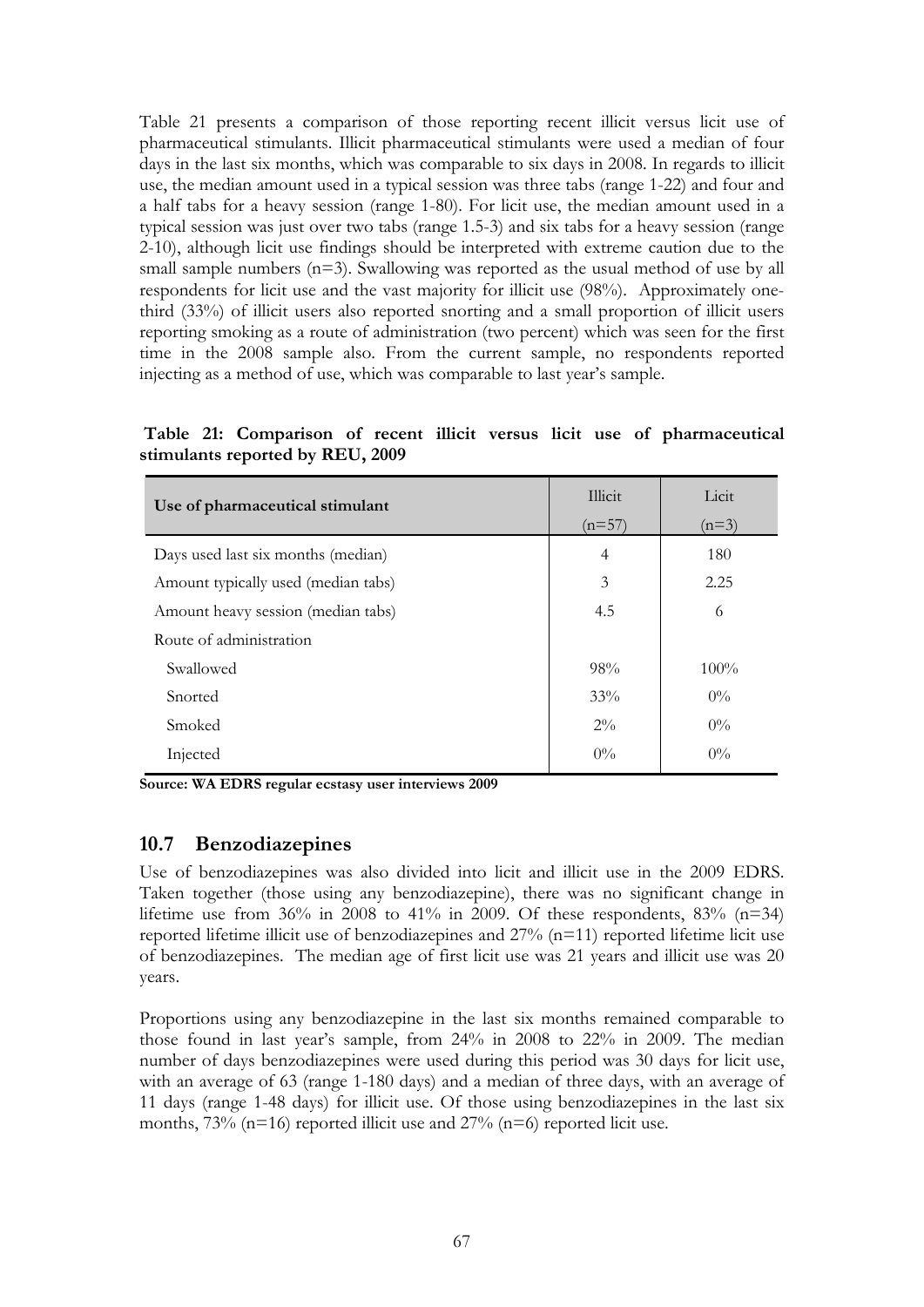## **10.8 Anti-depressants**

Use of anti-depressants was also divided into licit and illicit use in the 2009 EDRS. Lifetime use of any anti-depressant was reported by  $21\%$  (n=21) of the current sample compared to 17% reported last year, although this was not significantly different to last year. Of these current respondents, 71% (n=15) reported lifetime licit use of antidepressants compared to 29% (n=4) reporting lifetime illicit use of anti-depressants. Thus, unlike pharmaceutical stimulants and benzodiazepines that were mostly used illicitly, anti-depressant use was predominantly licit. The median age of first licit use was 22 years (range 15-37) and the median age of first illicit use was 19 years (range 16-30).

Proportions reporting use in the last six months were comparable between survey years, with nine percent in 2008 compared to six percent in 2009. Of the six respondents reporting recent use, no illicit use was reported with only licit anti-depressants being used in the six months preceding interview. Among current respondents, licit anti-depressants were used a median of 165 days during this period (range 6-180), with three respondents reporting daily use. No respondents reported using anti-depressants with ecstasy or during comedown.

### **10.9 Inhalants**

REU reported on use of the inhalants amyl nitrate and nitrous oxide (see Table 2). Lifetime use of amyl nitrate was comparable across years, as reported by 20% of current REU and 21% of REU in 2008. The median age of first use of amyl nitrate among current REU was 20 years (range 14-36 years). Use in the last six months was six percent of the current sample compared with three percent of the previous year's sample. Amyl nitrate was used a median of approximately three days (range one to 12 days) during this period. The amounts used in a typical session were not recorded in this year's REU questionnaire unlike in previous years' studies.

Lifetime use of nitrous oxide was comparable across years, as reported by 39% of current REU and 48% of REU in 2008. The median age of first use was 17 years (range 12-34 years). Prevalence of use in the last six months decreased significantly from 20% in 2008 to 13% in 2009 ( $\chi$ 2=3.858, df=1, p=.05). The median number of days used during this period was two days (range 1-24 days). The median amount used in a typical session was eight bulbs (range 2-60 bulbs) and the median amount used in a heavy session was eight bulbs (range 2-250 bulbs) which was less than half the median heavy amount in 2008 (20 bulbs).

## **10.10 Heroin and other opiates**

#### **10.10.1 Heroin**

Among current REU, six percent (n=6) reported ever using heroin, which was comparable to three percent in 2008. The median age of first use was 23 years (range 16- 24 years), which was comparable to a median age of 20 years last year. Among the six REU who reported lifetime use of heroin, five reported ever injecting, two reported ever snorting and one to smoking the drug.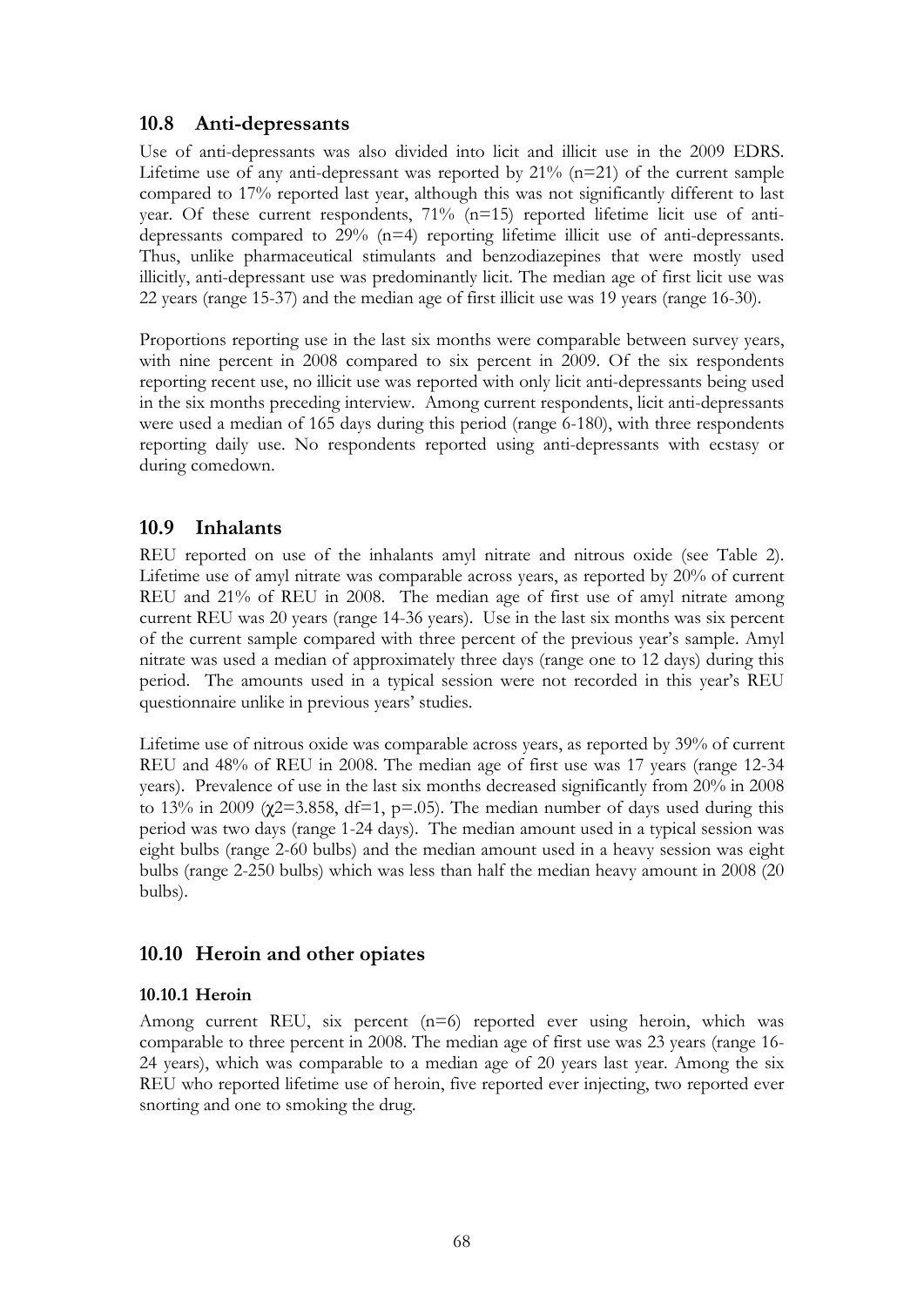In 2009, two respondents reported use of heroin in the last six months, which was comparable to one in 2008. The median number of days heroin was used by these two respondents was 60 days with injecting the only method of use reported.

Several KE commented on heroin, reporting an increase in the number of overdoses occurring, some of these resulting in fatalities.

#### **10.10.2 Methadone and buprenorphine**

There were no significant changes in either lifetime or recent use of methadone and buprenorphine; however, these numbers remained low (See Table 2). In 2009, four percent (n=4) reported lifetime use of methadone, which was comparable to five percent in 2008. The median age of first use of methadone was 25 years (range 18-35 years) compared to 22 years in 2008. Among those reporting ever using methadone, 100% (n=4) reported swallowing and was the only route of administration reported. Of those that had ever used methadone, one respondent had used in the last six months compared to none in 2008 - this participant reported swallowing and had only used methadone one day in the last six months.

In 2009, two percent  $(n=2)$  reported lifetime use of buprenorphine compared to three percent in 2008. The median age of first use of buprenorphine was 29 years (range 25-32 years) compared to 24 years in 2008. Among those reporting ever using buprenorphine, 100% reported injecting the drug. No respondents reported use of buprenorphine in the last six months in 2009 compared to only one (2%) in 2008.

No respondents reported use of methadone or buprenorphine with ecstasy or to 'comedown' from ecstasy.

#### **10.10.3 Other opiates - illicit and licit**

Use of 'other opiates' was divided into illicit and licit use for the first time in the 2009 EDRS. As with methadone and buprenorphine, there were no significant changes in lifetime or recent use of 'other opiates'. This drug class includes morphine, pethidine, oxycodone and various preparations containing codeine. In 2009, 20% of respondents reported lifetime use of 'other opiates' compared to 24% of respondents in 2008. The median age of first use was 24 years (range 16-28 years) for licit use and 19 years for illicit use (range 15-27) compared to 20 years in 2008.

In 2009, 10% (n=10) reported use of 'other opiates' in the last six months compared to 12% in 2008, with 2%  $(n=2)$  reporting licit use and 8%  $(n=8)$  reporting illicit use in the last six months. The median number of days used in the last six months was one day for illicit use (range 1-90) and one and a half days for licit use (range 1-2) compared to five days in 2008. Of the 10 recent opiate users, the most common route of administration was 'swallowed' (70%), followed by 'injected' (30%), then 'snorted' (20%) and then 'smoked' (10%). No respondents reported use of 'other opiates' with ecstasy or to 'comedown' from ecstasy.

Several KE reported a notable increase in opiate use recently, with one KE reporting the 'drug market is awash with opiates on the street'. A number of KE reported an increase in 'drug seeking behaviours' in hospitals. This is problematic because doctors and hospitals are cautious and withholding from giving or prescribing opiates to people with genuine needs.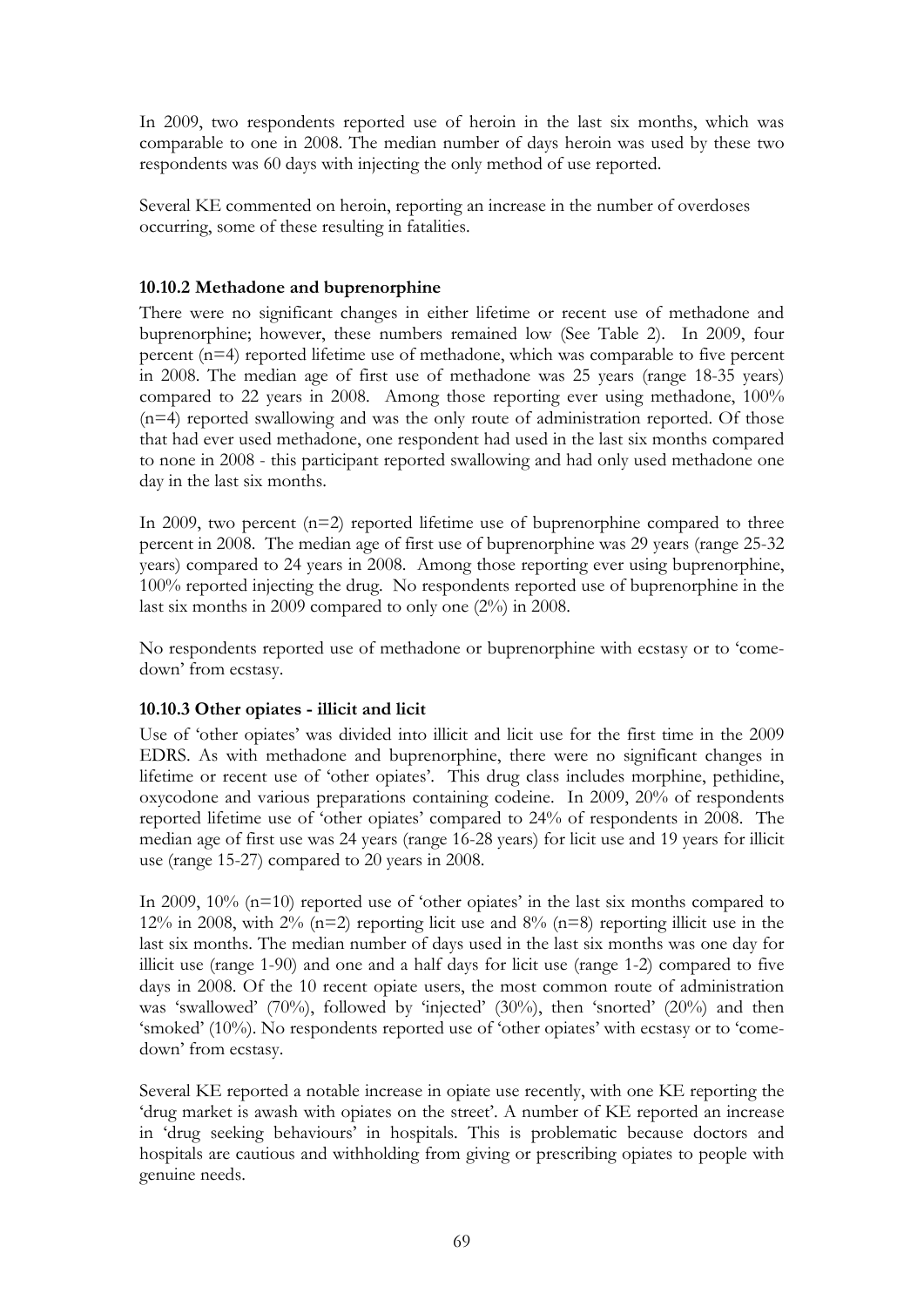# **10.11 Mushrooms**

The proportion of REU reporting lifetime use of mushrooms was not significantly different from the previous year, reported by 50% of current REU in 2009 compared to 44% in 2008. The median age of first use was 18 years (range 13-33 years). Rates of use in the last six months were similar, reported by 15% in 2009 compared to 10% in 2008. For those who reported recent uses in the current sample, mushrooms were used a median of two days (range 1-6 days). The majority of respondents reported swallowing as the route of administration, although two respondents also reported smoking mushrooms. No respondents reported use of mushrooms with ecstasy and no respondents reported use of mushrooms during comedown from ecstasy.

## **10.12 Over the counter stimulants**

For the first time in 2009, REU were questioned about their use of over the counter stimulants for recreational use. This drug class includes cold and flu medications containing pseudoephedrine. Nineteen respondents (19%) reported lifetime use of over the counter stimulants. The median age of first use was 18 years (11-35 years). From the current sample,  $8\%$  (n=8) reported use of 'over the counter stimulants' in the last six months. The median number of days used in the last six months was six days (range 1-12 days). Among the current REU reporting lifetime and recent use, 100% reported swallowing with one participant also reported ever snorting.

# **10.13 Other drugs**

Eight respondents (8%) reported lifetime use of drugs other than those listed in the survey compared to 11% of respondents last year. In 2009, the most common drug reported was 2CB and datura (n=2 each) compared to last year when DMT (dimethyltryptamine) was the most common 'other drug' reported  $(n=2)$ . Several other drugs were reported by individual REU in the current sample including 2CI, butane gas, BZP (benzylpiperazine) and 'Lava' (red coloured crystals most likely methamphetamine based). The four respondents reported use of these other drugs in the last six months which was comparable to six respondents from last year's sample.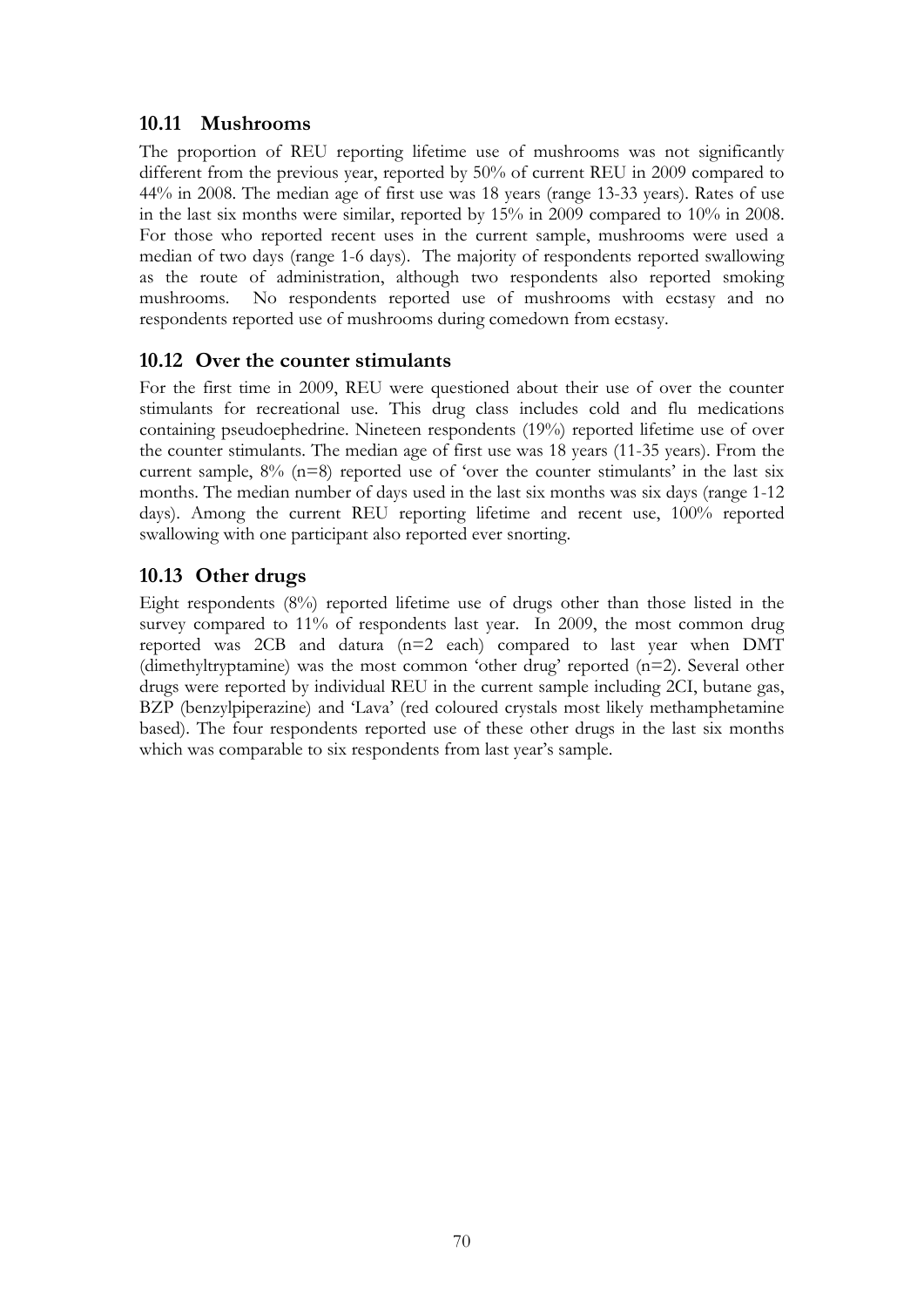# **10.14 Summary of other drug use**

- Almost the entire sample of REU in 2009 reported lifetime use of alcohol (100%) and 99% reported recent use. These rates were consistent with those found in previous survey years.
- In the last six months, alcohol was used a median of 48 days, which equates to twice a week. This finding was comparable to last year.
- In 2009, respondents were asked for the first time about their use of energy drinks with alcohol and ecstasy. Energy drinks with alcohol were consumed by 72% of the sample in the last six months. In addition, 71% of the sample reported consuming energy drinks with alcohol and used ecstasy in the same session.
- Both lifetime and recent use of tobacco remained comparable to last year's sample.
- In 2009, 92% of REU reported lifetime use of tobacco compared to 90% in 2008, while 76% reported use in the last six months compared to 69% in 2008.
- Lifetime use of pharmaceutical stimulants remained comparable to last year, from 82% in 2008 to 85% in 2009, while recent use remained comparable with 60% in 2009 (versus 53% in 2008).
- Among those reporting lifetime use and recent use of pharmaceutical stimulants, 95% used illicitly (i.e. without prescription).
- Overall, lifetime and recent use of benzodiazepines remained comparable to last year, with lifetime use reported by 41% (36% in 2008) and recent use by 22% (28% in 2008).
- Of those reporting lifetime use of benzodiazepines, 83% used illicitly and, of those reporting recent use, 73% used illicitly.
- Lifetime and recent use of anti-depressants remained comparable to last year, with lifetime use reported by 21% and recent use by six percent
- In contrast to pharmaceutical stimulants and benzodiazepines, 29% of lifetime antidepressant users reported illicit use and no recent users reported illicit use.
- $\bullet$  Both lifetime use of amyl nitrate (20% in 2009 versus 21% in 2008) and recent use of amyl nitrate (6% in 2009 versus 3% in 2008) were comparable to last year.
- Lifetime and recent use of nitrous oxide was similar to last year, with 39% in 2009 compared to 48% in 2008 reporting lifetime use, while recent use decreased significantly from 20% in 2008 to 13% in 2009.
- Lifetime and recent use of heroin remained comparable to last year, with lifetime use reported by 6% in 2009 compared to 3% in 2008, while recent use was reported by 2% in both 2008 and 2009.
- Lifetime and recent use of methadone, buprenorphine and other opiates remained very uncommon amongst REU and did not significantly change in comparison to last year.
- Use of mushrooms was comparable to the previous year, with lifetime use reported by 50% in 2009 (44% in 2008) and recent use by 15% (10% in 2008).
- For the first time in 2009, respondents were asked about recreational use of over the counter stimulants. Lifetime use was reported by 19% of the sample and recent use was reported by 8%.
- Eight respondents reported use of drugs other than those listed in the survey compared to 11 respondents in 2008; the most common 'other drugs' mentioned in 2009 were 2CB and datura.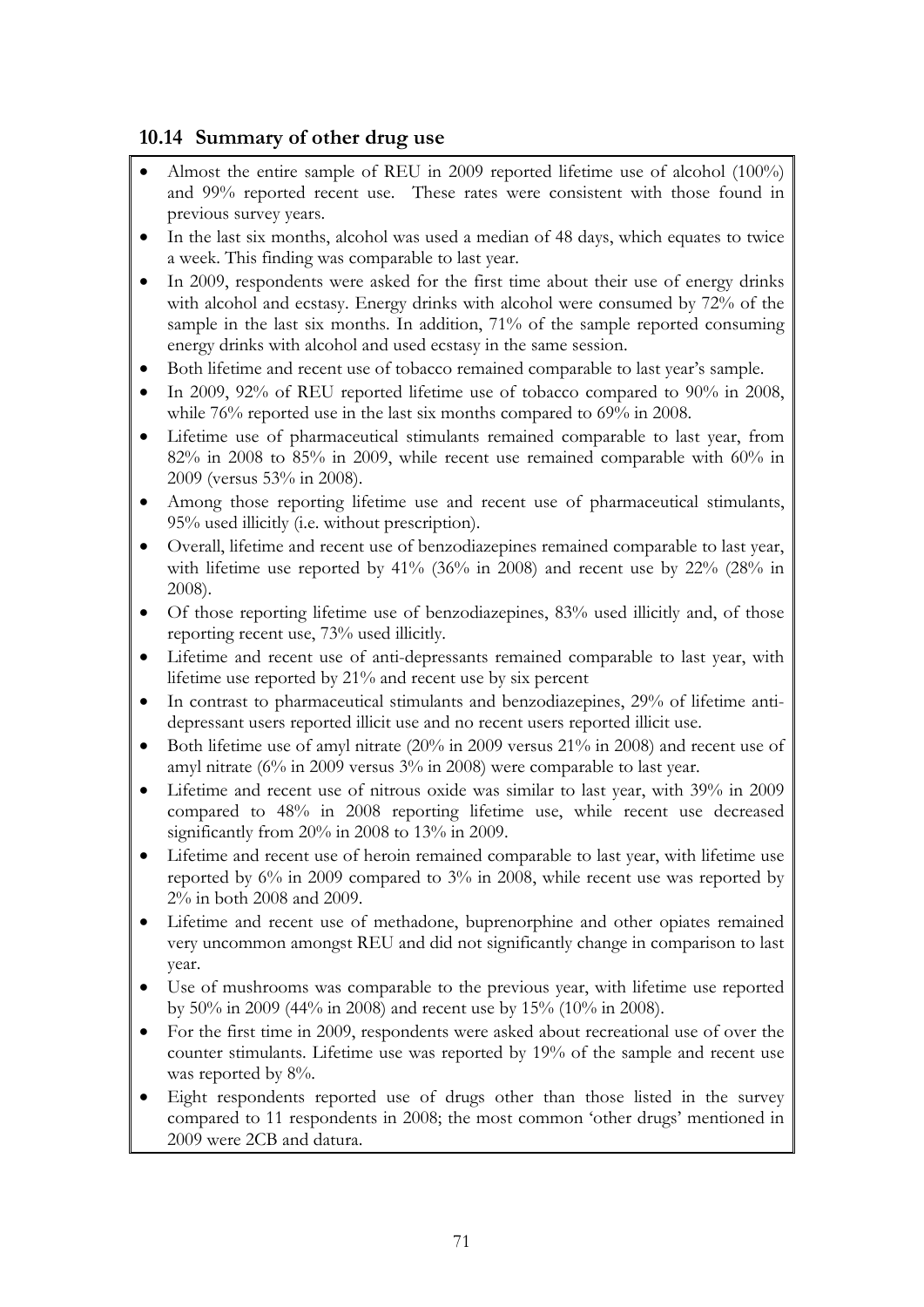# **11 DRUG INFORMATION-SEEKING BEHAVIOUR**

### **11.1 Content and testing of ecstasy**

Beginning in 2005, REU were asked questions concerning the methods used to determine the content and purity of pills obtained as 'ecstasy'. Particular attention was directed toward the use of pill testing kits and the impact results of such tests may have on subsequent drug use. Figure 43 shows the frequency of seeking information regarding the content and purity of ecstasy, as reported by respondents. Just under a quarter of the current sample (23%) reported 'never' seeking information for ecstasy compared to 27% of last year's sample. In 2009, the greatest proportion of this year's sample reported 'always' seeking information for ecstasy (32%) compared to 21% last year. Those respondents who 'most times' sourced information about the content and purity of ecstasy represented 23% of the current sample, compared to 16% in 2008. These findings suggest a shift towards more information-seeking behaviours may be occurring, although this behaviour is still 'never' undertaken by approximately onequarter of the current sample.





**Source: WA EDRS regular ecstasy user interviews 2009**

All participants were asked if they had purchased ecstasy in the last six months that had a different content or purity than expected (see Figure 44). Approximately two-thirds of the sample reported this had happened 'sometimes' (64%), consistent with last year's reports (67%). In 2009, 22% of current REU reported this had 'never' happened compared to 14% in last year's sample.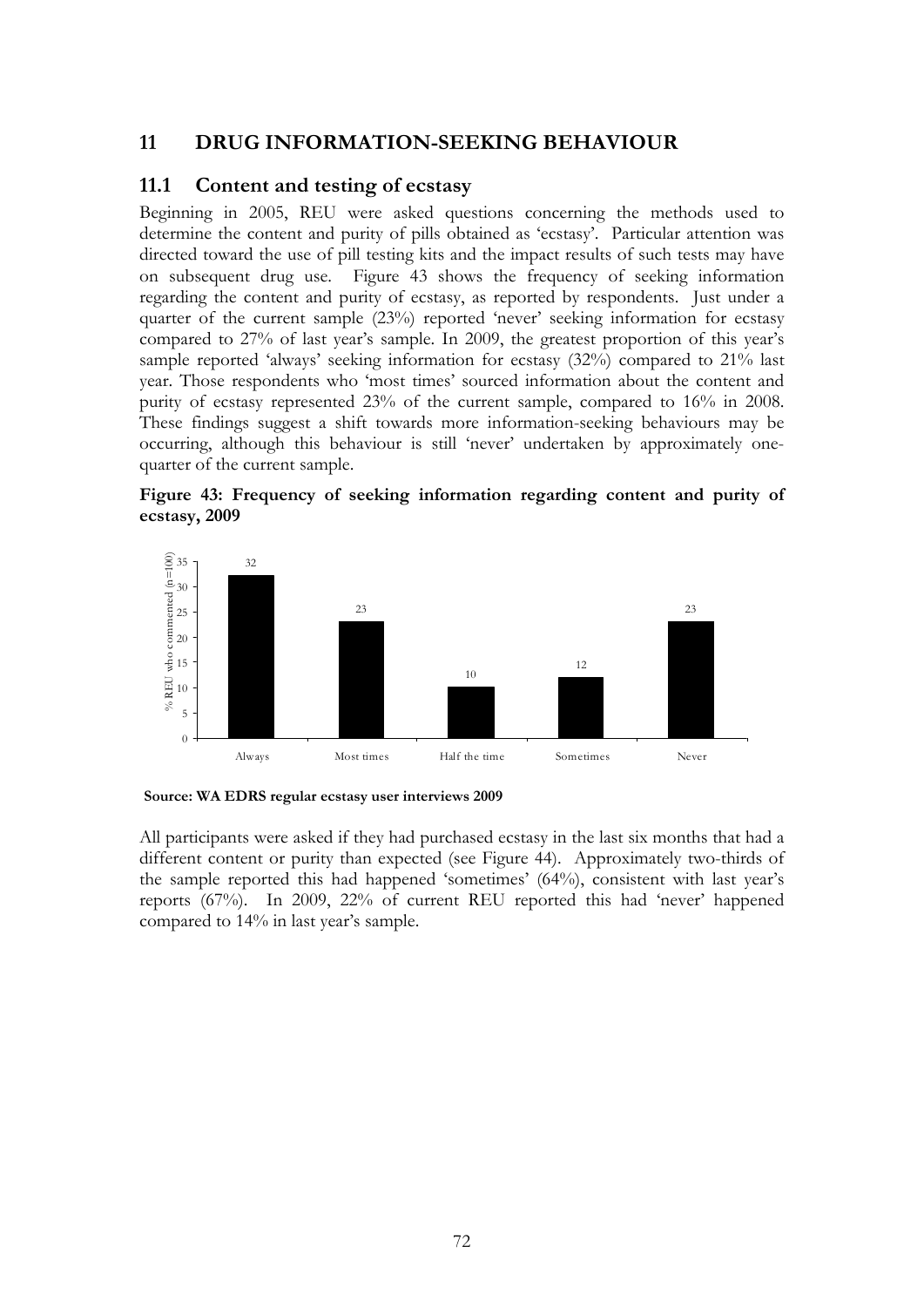

**Figure 44: Bought ecstasy with different content/purity than expected, 2009** 

**Source: WA EDRS regular ecstasy user interviews 2009**

In 2009, respondents were asked if they had suspected that they had taken ecstasy that contained a substance other than MDMA in the last six months (Table 22). From the current sample, 74% had suspected they had taken ecstasy which contained a substance other than MDMA. Of those reporting adulterants, the greatest proportion of the sample (58%) suspected that meth/amphetamine was in the ecstasy they took, followed by ketamine (41%) then an 'other' substance (23%), then MDA (16%), then opiates (12%), then caffeine (10%) and then 2CB/2CI (8%). From those reporting an 'other' substance  $(n=17)$  was suspected in the ecstasy they had taken, the greatest number of respondents reported 'not sure' and LSD (both n=5). In addition, five respondents mentioned they suspected PMA was contained in the ecstasy that they took.

**Table 22: Proportion of REU reporting to have taken a pill they suspected contained a substance other than MDMA (n=74), 2009** 

| Substance        | Suspected substance<br>in pill<br>$(^{0}/_{0})\#$ |
|------------------|---------------------------------------------------|
| Meth/amphetamine | 58                                                |
| Ketamine         | 41                                                |
| Opiates          | 12                                                |
| Caffeine         | 10                                                |
| 2CI/2CB          | 8                                                 |
| <b>PMA</b>       | 7                                                 |
| <b>MDA</b>       | 16                                                |
| Other            | 23                                                |

**Source: WA EDRS regular ecstasy user interviews 2009**

# Respondents could nominate more than one substance resulting in totals exceeding 100%

### **11.2 Information sources used by regular ecstasy users**

All respondents apart from those who 'never' engaged in information-seeking behaviours for ecstasy were asked about information sources (n=42). The majority reported 'friends' as a source of information (80%), which was comparable to 81% nominating this source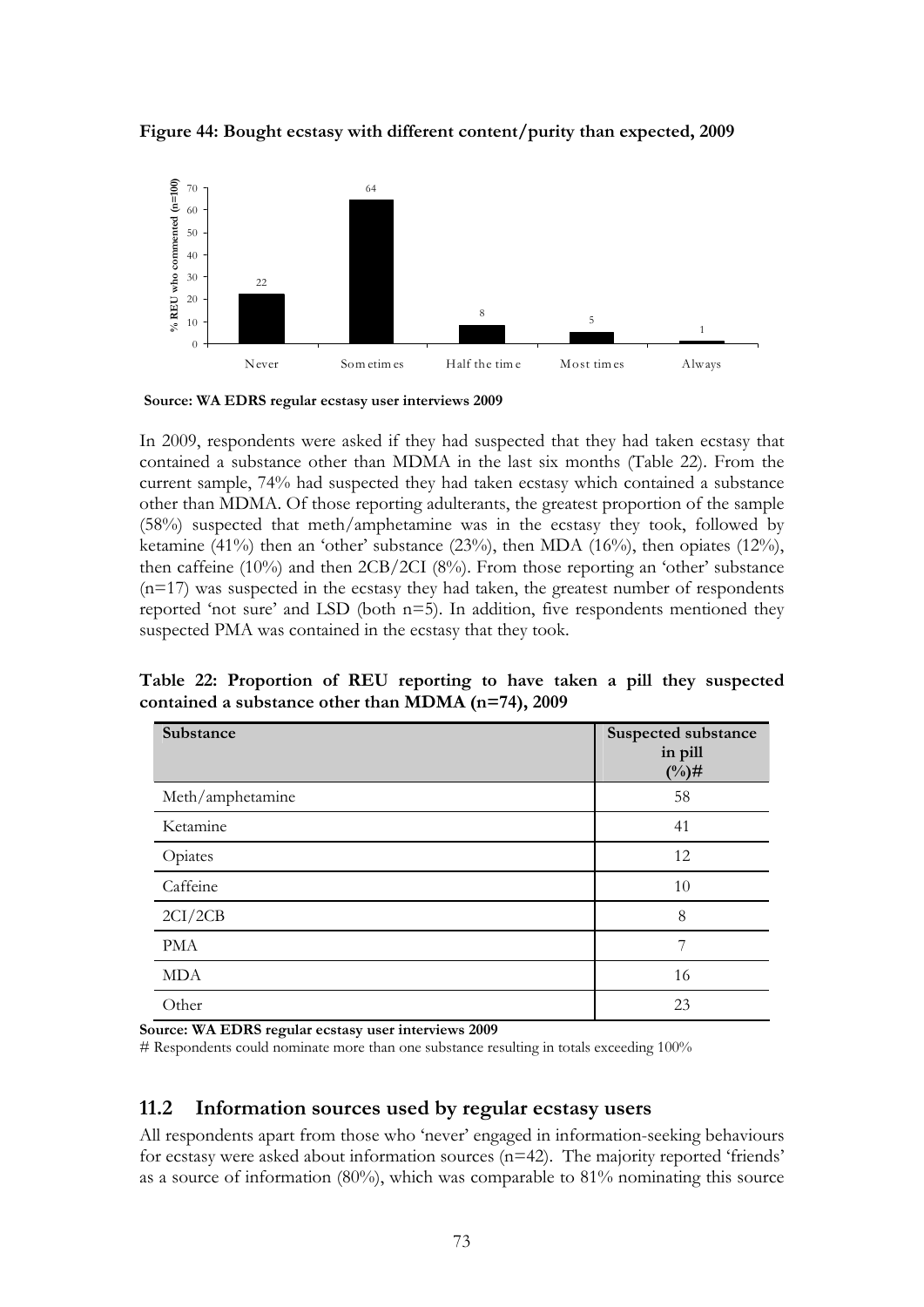last year. In 2009, 68% reported 'websites' which increased from 50% in 2008. The most commonly cited website among current respondents nominating this source was www.pillreports.com (96%, n=47) and also nominated by the greatest proportion of respondents in 2008 (95%). Comparable proportions of the sample nominated 'dealers' from 33% (n=25) in 2009 to 37% in 2008, and 'personal experience' 33% (n=25) in 2009 to 29% in 2008. Similarly, sourcing information from 'other people' was reported by 23% (n=18) of current respondents compared to 36% last year. Comparable proportions of 17% in 2009 and 12% in 2008 reported using testing kits. This data is portrayed in Figure 45.





**Source: WA EDRS regular ecstasy user interviews 2009**

### **11.3 Summary**

- With regards drug information-seeking behaviour, 32% of current REU reported 'always' finding out the content/purity of ecstasy, 23% reported 'most times' and 23% reported 'never' finding out content/purity of ecstasy.
- In 2008, REU were asked to report if they had ever suspected they have taken ecstasy that contained a substance other than MDMA; 74% reported they suspected a substance other than MDMA, and the most commonly suspected substance was meth/amphetamine by 58%. Just under two-thirds of current respondents (64%) reported 'sometimes' purchasing a drug in the last year that had different content/purity to what was expected.
- The most common source of information for ecstasy was 'friends' (80%), followed by websites (68%).
- Use of testing kits was reported by 17% of those who sought information about ecstasy.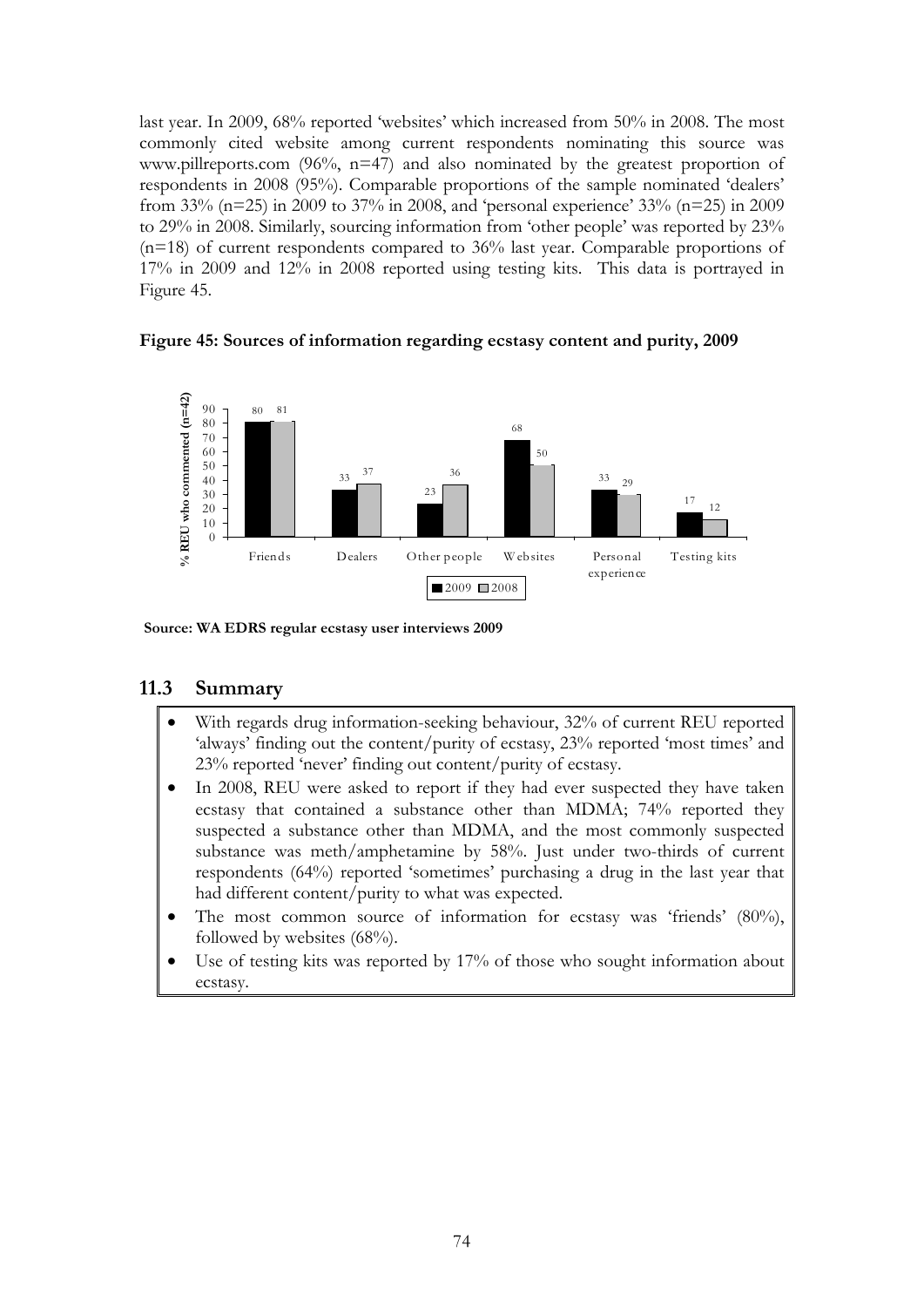# **12 HEALTH-RELATED TRENDS ASSOCIATED WITH ECSTASY AND RELATED DRUG USE**

### **12.1 Overdose and drug-related fatalities**

For the purposes of the EDRS, overdose is defined as 'passed out or fallen into a coma'. Since 2007, respondents were asked separately about overdose on a stimulant drug and on a depressant drug. Of the total current sample, 16% reported overdosing on a stimulant drug in the last 12 months and 15% on a depressant drug (see Table 23). Of those who had overdosed on a stimulant drug in the last 12 months, the median number of times was one (range one to three) and the most recent overdose was a median of 18 months ago (range five months to 228 months). Of those who had overdosed on a depressant drug in the last 12 months, the median number of times was two (range one to 20) and the most recent overdose was a median of 18 months ago (range one week to 228 months). Those respondents who had not had either form of overdose in the last 12 months were excluded from further questioning. The most common location of stimulant overdose was equally reported (25% each) at 'home', 'friend's home', 'outdoors' and 'live music events' and at 'friend's home' for depressant overdose (43%).

| Overdose                             | Stimulant | Depressant |
|--------------------------------------|-----------|------------|
| Ever overdosed                       | 16%       | $15\%$     |
| Of those that had overdosed:         | $(n=16)$  | $(n=15)$   |
| Median number of times (range)       | $1(1-3)$  | $2(1-20)$  |
| Most recent overdose (median months) | 18        | 18         |
| Location of overdose being 'home'    | 25%       | $29\%$     |

**Table 23: Reported overdose on stimulant and depressant drugs in the last 12 months, 2009** 

**Source: WA EDRS regular ecstasy user interviews 2009**

Of the four respondents who commented on stimulant overdose in the last 12 months, the greatest proportion reported 'ecstasy'  $(75\%, n=3)$  as the main drug taken, followed by cocaine (25%, n=1). Only one respondent reported taking another drug (alcohol) in combination with a stimulant when the overdose occurred. Of the seven participants who commented on depressant overdose in the last 12 months, the main drug reported was alcohol (71%,  $n=5$ ), followed by 'other opiates' and ketamine (both 14%,  $n=1$ ). Other drugs taken when depressant overdose occurred were most commonly cannabis and benzodiazepines (both 29%, n=2), alcohol (14%, n=1) and anti-depressants (14%, n=1). It must be emphasised that only a small number of participants are represented in these overdose samples and therefore these samples may not be representative of trends occurring within the general population of party drug users. It may also be important to note that the drugs that influence these overdoses may be more a reflection of the drug preferences of the sample than the various substances' relative potential to result in overdose.

Respondents were also asked what symptoms they experienced when overdosed. For stimulant drugs, half (50%, n=2) reported 'vomiting', 'increased body temperature, 'increased heart rate', 'rapid irregular breathing' and 'dizziness' (50% each). A quarter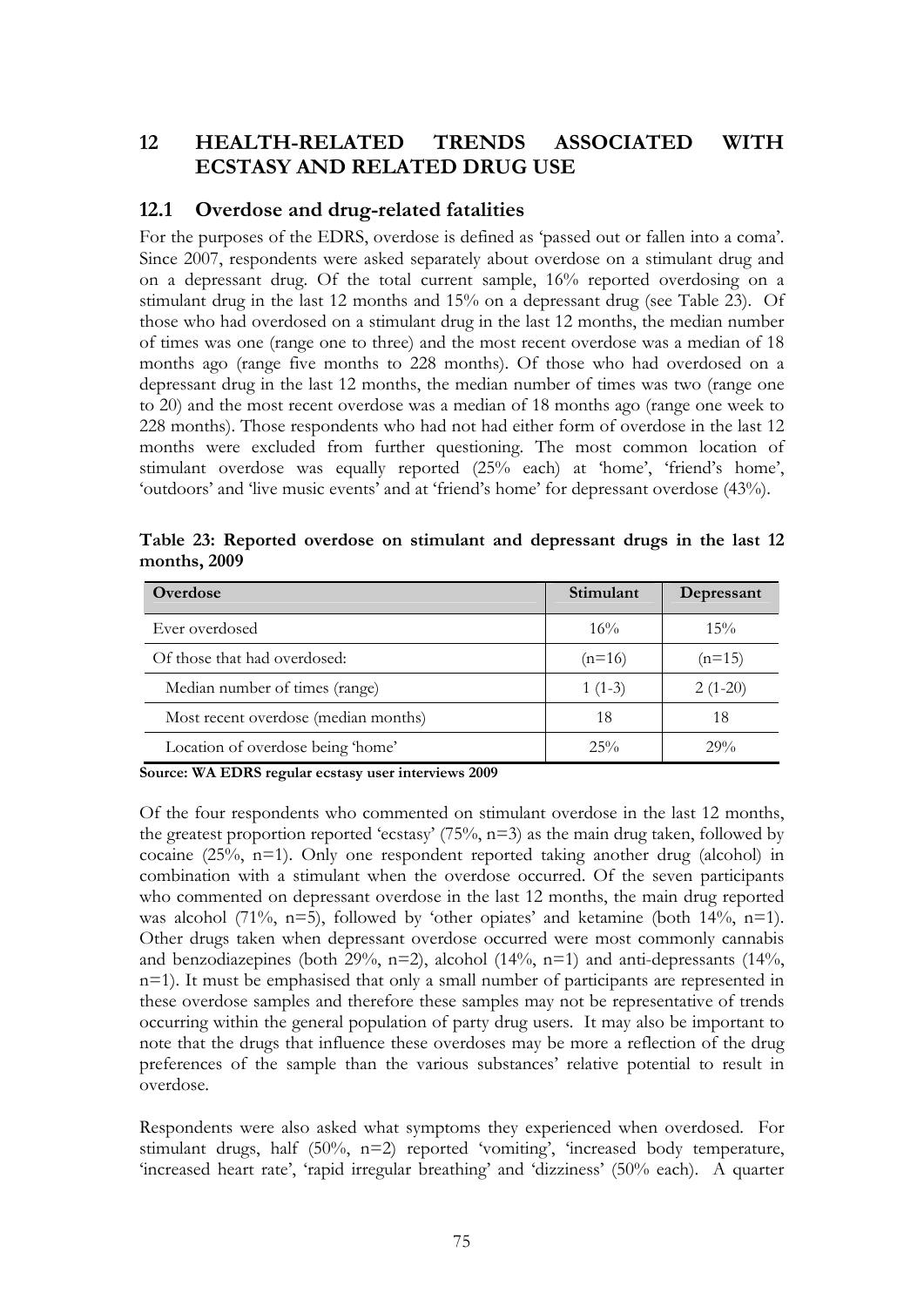(25%, n=1) reported 'nausea', 'agitation', 'passed out' and 'muscle twitches'. In contrast, the most commonly reported symptom for depressant overdose was 'losing consciousness' (86%, n=6). Other symptoms reported were 'collapsing' (71%, n=5), 'vomiting' (71%, n=5) and 'suppressed breathing' (14%, n=1). Treatment response for stimulant overdose was reported as 'none' by 100% of respondents who commented (n=4). Just over a quarter of the depressant overdose sample also nominated 'none' for treatment (29%, n=2) and 'other treatment' being 'monitored/watched by friends' (29%, n=2). One respondent each from the remainder of the depressant overdose sample nominated 'got oxygen', 'ambulance attendance', 'hospital emergency department', and seeing a 'GP' (14%).

### **12.2 Help-seeking behaviour**

Participants were asked if they had accessed any medical or health services in relation to their drug use in the last six months, and this was reported by 20% of current REU. Table 24 presents the proportion of respondents who accessed various health services. The most common services accessed were general practitioners (45%, n=9) and the most nominated issue was 'depression' (33%, n=3), followed by 'information/advice on drug effects' (22%, n=2). The most common drug a general practitioner was seen in relation to was ecstasy  $(63\%, n=5)$ , which is not surprising considering that the recruitment requirement for the EDRS is regular ecstasy use. The most common drugs a counsellor was seen in relation to were cannabis and alcohol (both 33%, n=2) and this was mainly in relation to 'dependence/addiction'  $(50\%, n=3)$ . The main issues for seeing a psychologist was 'anxiety' (33%, n=2), and the main corresponding drugs involved for seeking treatment were ecstasy, speed and alcohol (each 33%). It must be emphasised that of those that did access these services, sample size was extremely small and therefore must be viewed objectively.

| Service                             | 2009     |
|-------------------------------------|----------|
|                                     | $N=100$  |
| Accessed medical/health service (%) | 20       |
| Of those who accessed service       | $(n=20)$ |
| Service $(\%)$                      |          |
| GP                                  | 45       |
| Counsellor                          | 30       |
| Psychologist                        | 30       |
| First aid                           | 10       |
| Ambulance                           | 10       |
| Emergency                           | 10       |
| Hospital                            | 10       |
| Drug/alcohol worker                 | 5        |
| Psychiatrist                        | 5        |

**Table 24: Proportion of REU who accessed health services, 2009** 

**Source: WA EDRS regular ecstasy user interviews 2009**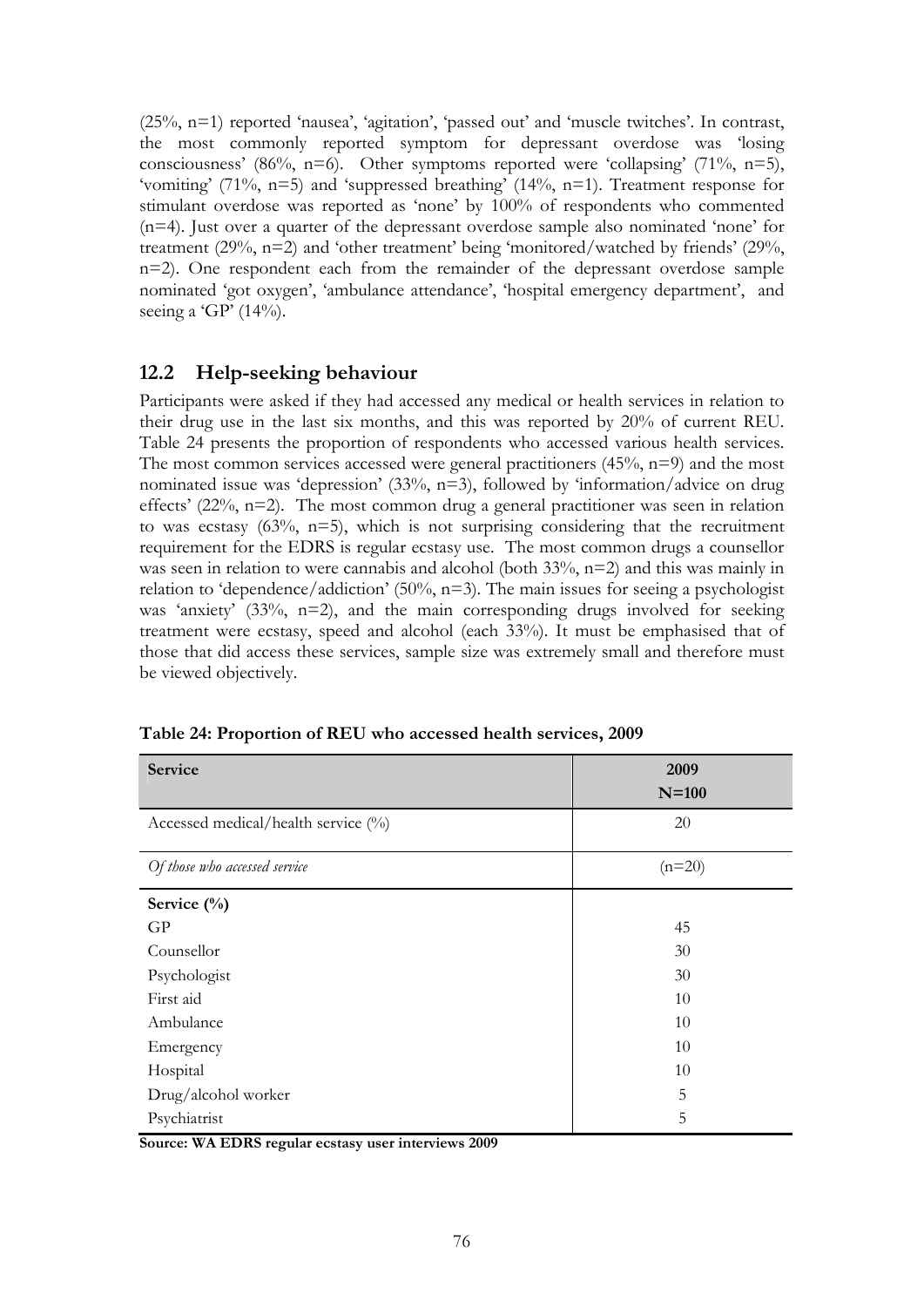The WA Alcohol and Drug Information Service (ADIS) provides a telephone information and referral service in WA. As such, calls to ADIS provide a general indicator of the levels of use and concerns experienced by users of different drugs. Figure 46 presents data on calls where ecstasy was the primary drug of concern.

In the last year, numbers have remained relatively comparable to previous years trends, with a recurring decline in the number of enquiries during the second quarter in 2009  $(n=31)$  as seen in the previous two years. The second quarter in 2009  $(n=31)$  has been the lowest decline since quarter four 2006 (n=23) occurred. Inquiries to ADIS regarding ecstasy use have generally constituted only a small proportion of the total number of inquiries received. For the period January-March 2009 ecstasy-related calls comprised under three percent of total inquiries (n=5470) and for the period April-June 2009 comprised just under two percent of total calls (n=5038).

**Figure 46: Number of inquiries regarding ecstasy to ADIS, WA January 2000-June 2009** 



**Source: WA Alcohol and Drug Information Service** 

Figure 46 presents the number of inquiries to ADIS regarding (meth)amphetamines. This figure shows a significant decrease in calls from the second quarter in 2008 (n=560) to the most recent quarter, quarter two in 2009 (n=297). This recent quarter is the lowest number of inquiries made to ADIS regarding amphetamines since 2000; supporting EDRS findings that amphetamine use may be declining in Perth. In the most recently reported quarters, amphetamine-related calls comprised approximately 18% of calls received in the first two quarters of 2009.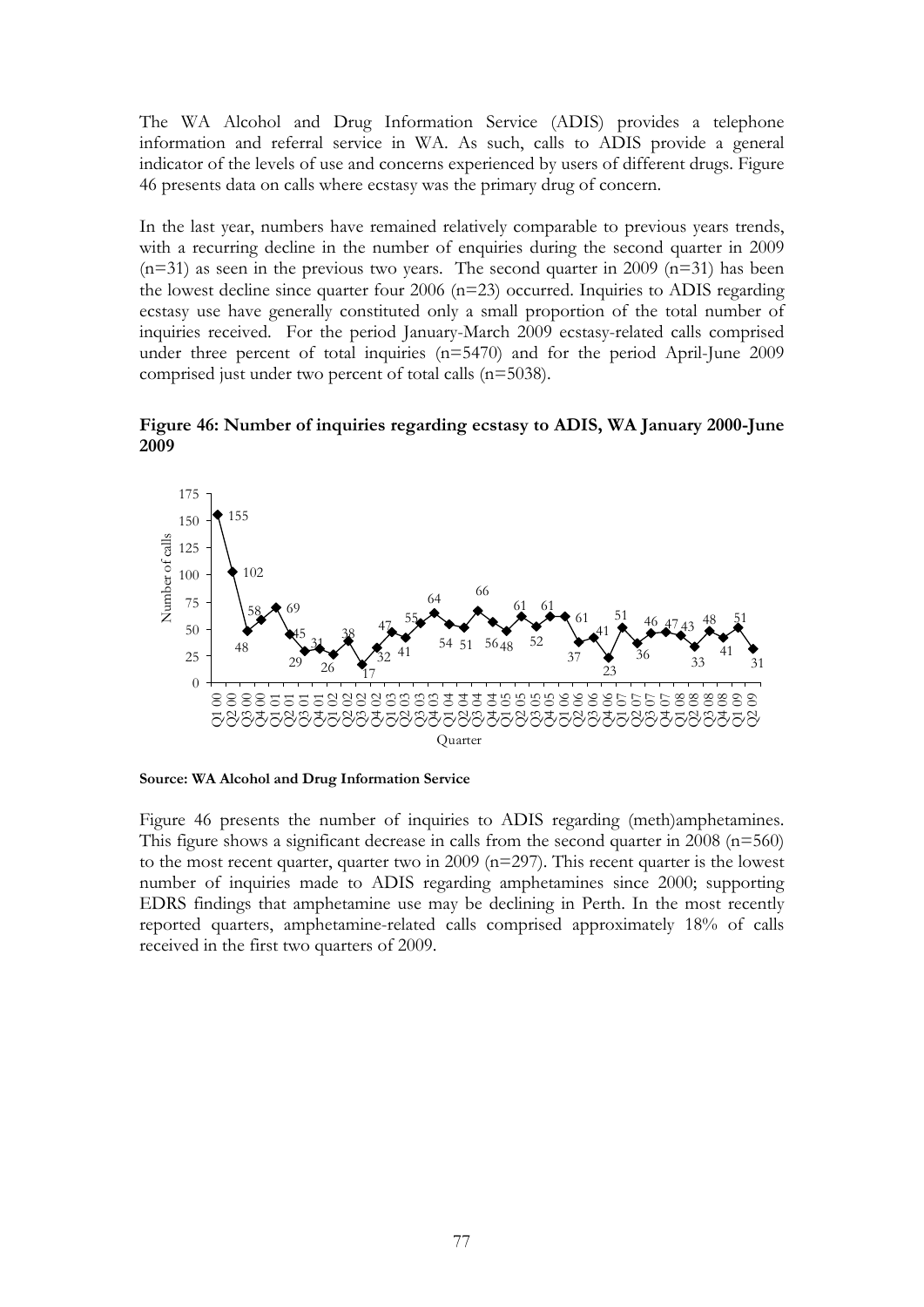**Figure 47: Number of inquiries regarding amphetamines to ADIS, WA January 2000 to June 2009** 



**Source: WA Alcohol and Drug Information Service** 

The number of cocaine-related calls received by ADIS (see Figure 48) has fluctuated but remained low. There was a marked decrease during the first quarter 2009 (n=3) although this stabilised to findings more comparable to previous quarters in the second quarter 2009 (n=12). Calls to ADIS regarding cocaine have consistently represented less than one percent of total calls received in a quarter.

**Figure 48: Number of inquiries regarding cocaine to ADIS, WA January 2000 to June 2009** 



**Source: WA Alcohol and Drug Information Service** 

#### **12.3 Other self-reported problems**

In previous years, EDRS respondents were asked if they perceived their use of ecstasy and related drugs to cause any relationship/social, financial, legal/police and/or work/study problems in the last six months. Since 2007, this has been changed to problems in 'social', 'legal', 'risk' and 'responsibility' categories (see Table 25).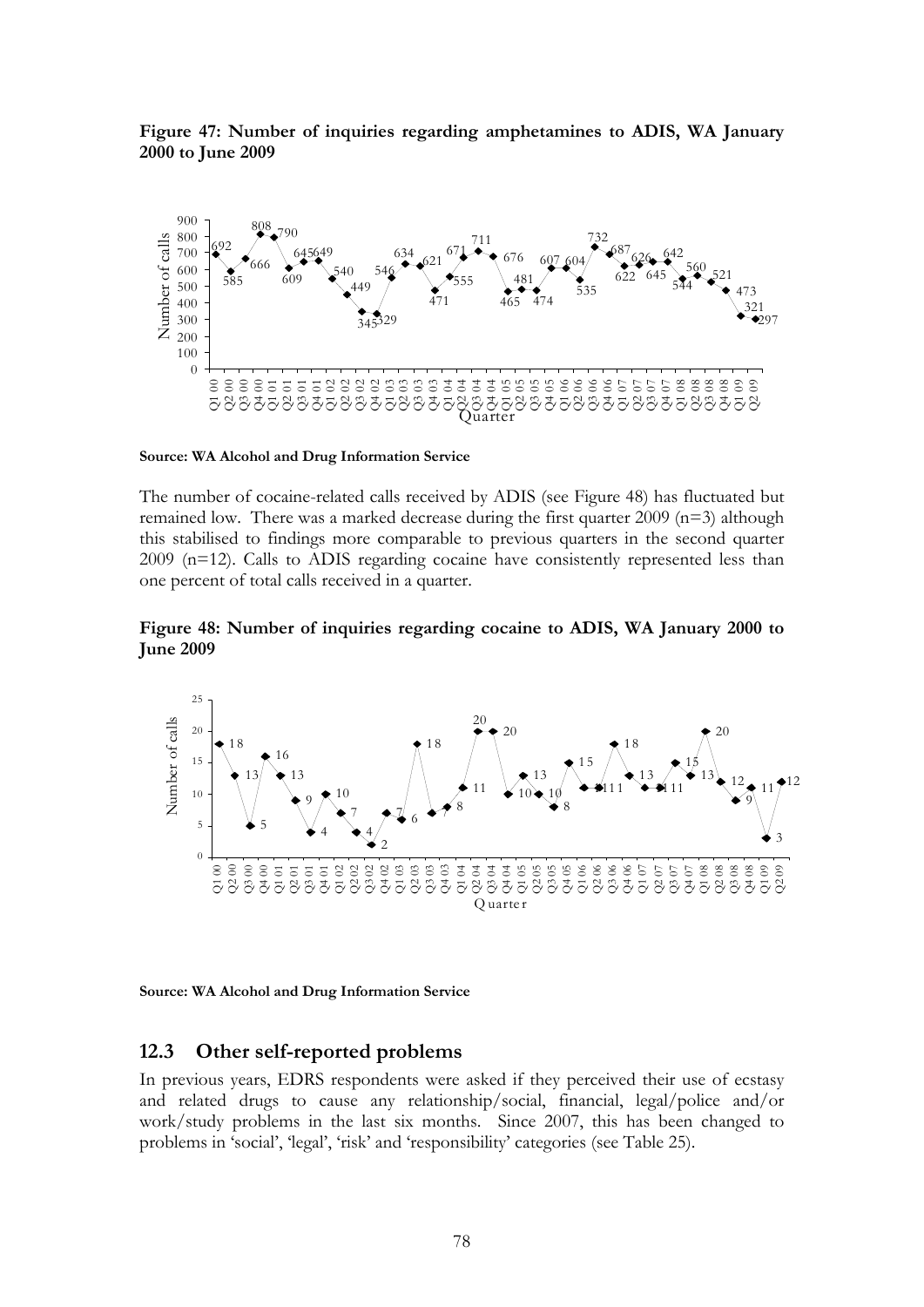The most common problem reported was in the area of 'risk' (51%). This was followed by 42% nominating 'responsibility', 29% nominating 'social', and a small proportion reported 'legal' problems (11%). Of those who reported a 'risk' problem, the greatest proportion of those identifying this problem attributed it to alcohol  $(45\%, n=23)$ , closely followed by ecstasy  $(39\%, n=20)$ . Of those reporting a 'responsibility' problem, the greatest proportion attributed the problem to ecstasy  $(42\%, n=17)$ , followed by cannabis (29%, n=12) then 'alcohol' (15%, n=6). Of those who reported a 'social' problem, just over a quarter attributed the problem to ecstasy and cannabis (both  $28\%$ , n=8) which was closely followed by alcohol  $(24\%, n=7)$ , then crystal  $(14\%, n=4)$  and a small proportion reported speed (3%, n=1). 'Legal' problems were attributed by the greatest proportion to alcohol (40%, n=4) followed by crystal (30%, n=3), cannabis (20%, n=2) then lastly by ecstasy  $(10\%, n=1)$ . It is likely that the apparent frequency with which ecstasy is implicated here has been affected by regular consumption of ecstasy being a prerequisite for participation in the survey.

|                       | Any drug<br>$(n=100)$ # | Ecstasy<br>$(\frac{0}{0})^*$ | Speed<br>$(\%)^*$ | Crystal<br>$(\%)^*$ | Cannabis<br>$(\%)^*$ | Alcohol<br>$(\frac{0}{0})^*$ |
|-----------------------|-------------------------|------------------------------|-------------------|---------------------|----------------------|------------------------------|
| Social $(\% )$        | 29                      | 28                           | 3                 | 14                  | 28                   | 24                           |
| Legal $(\%)$          | 11                      | 10                           |                   | 30                  | 20                   | 40                           |
| Risk $(\%)$           | 51                      | 39                           |                   |                     | 10                   | 45                           |
| Responsibility $(\%)$ | 42                      | 42                           |                   | 5                   | 29                   | 15                           |

**Table 25: Self-reported drug-related problems, 2009**

**Source: WA EDRS regular ecstasy user interviews 2009** 

\* Of those who nominated the problem

# Respondents could select multiple categories of problems allowing percentage totals to exceed 100

#### **12.4 Hospital admissions**

Figure 49 presents the rate of hospital admissions in WA and nationally in which (meth)amphetamines were identified as the primary diagnosis. The AIHW defines primary diagnosis as the diagnosis established (after study) to be chiefly responsible for occasioning the patient's episode of care in hospital. It is evident that rates of admissions per million people for WA continue to remain above the national rates, and although some increase was observed in 2007/2008, rates remain below the WA peak reported in 2001/2002.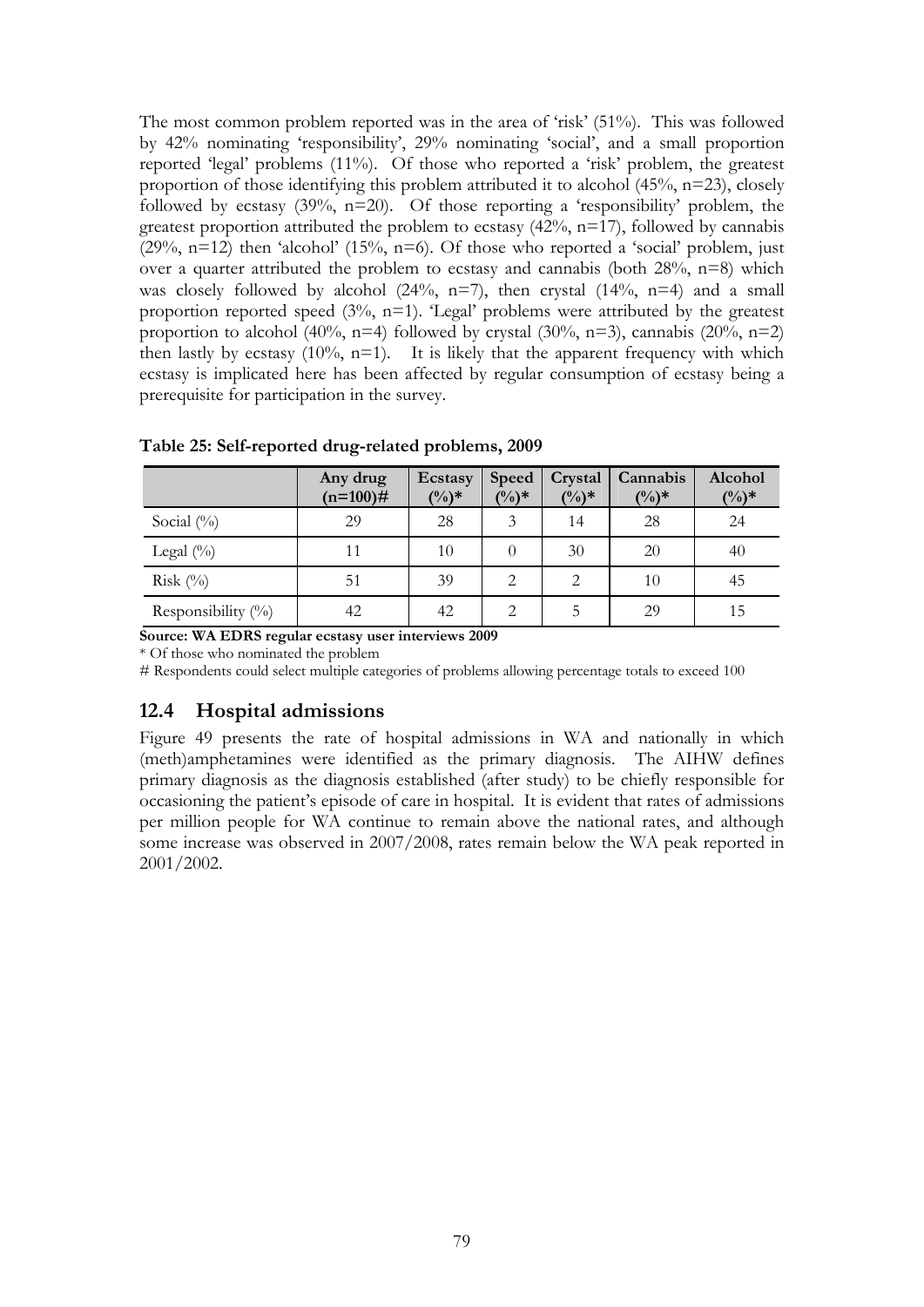**Figure 49: Rate of in-patient hospital admissions where (meth)amphetamines were the primary diagnosis in persons aged 15-54 in WA and nationally, July 1993- June 2008** 



**Source: Australian Institute of Health and Welfare** 

Figure 50 shows that the rate of hospital admissions in WA where cocaine was the primary diagnosis has remained consistently low over the preceding decade except in 1998/99. Since then WA rates of cocaine-related hospital admissions have remained substantially lower than national rates.

**Figure 50: Rate of hospital admissions where cocaine was the primary diagnosis in persons aged 15-54 years, WA and nationally, July 1993-June 2008** 



**Source: Australian Institute Health and Welfare** 

Figure 51 shows rates per million for cannabis-related admissions to hospitals. Not only was a considerable decrease observed in WA admissions during 2007/2008, but the situation where WA rates are substantially less than the national rates remains unchanged since 2000/2001.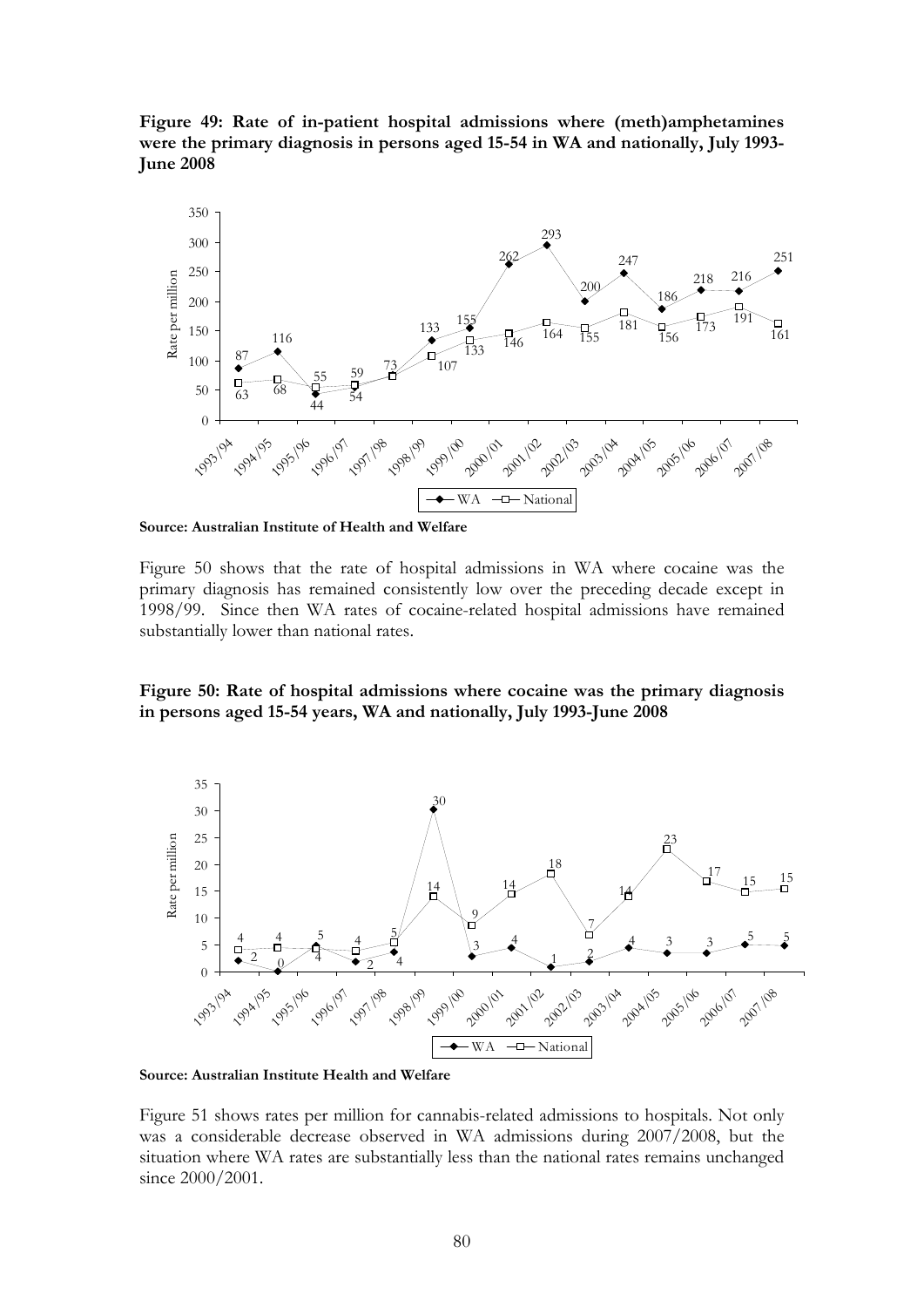**Figure 51: Rate of hospital admissions where cannabis was the primary diagnosis in persons aged 15-54 years, WA and nationally, July 1993-June 2008** 



**Source: Australian Institute Health and Welfare**

All data used to report on rates of hospital admissions can be located in Roxburgh and Burns (in press).

### **12.5 Mental and physical health problems**

#### **12.5.1 Mental health problems and psychological distress (K10)**

The Kessler 10 (K10) was also administered to obtain a measure of psychological distress. It is a 10-item standardised measure that has been found to have good psychometric properties and to identify clinical levels of psychological distress as measured by the Diagnostic and Statistical Manual of Mental Disorders IV (DSM-IV)/the Structured Clinical Interview for DSM disorders (Andrews & Slade, 2001; Furukawa et al., 2003).

The minimum score on the K10 is 10 (indicating no distress) and the maximum is 50 (indicating very high psychological distress). Work conducted at the Clinical Research Unit for Anxiety Disorders (CRUFAD, 2007) found that those scoring 30 or more have 10 times the population risk of meeting criteria for an anxiety or depressive disorder.

The K10 was included in the EDRS for the first time in 2006 and scores are presented by risk category for 2008 and 2009 in Figure 52. Of the 99 respondents that responded, the mean total score in 2009 was 18 (range 10-36) compared to 16 in 2008. In 2009, under half the sample (43%) scored in the 'no or low distress' range (10-15), while 30% scored at 'medium distress' (16-21), 17% at 'high distress' (22-29) and 9% at 'very high distress' (30-50). In comparison to the 2008 sample, there was a significant increase in the proportion in the 'high distress' category, from four percent in 2008 to 17% in 2009  $(\gamma 2=44.010, df=1, p=.000)$ . In addition, there was also a significant decrease in the proportion of the current sample falling into the 'no/low distress' category, from 54% in 2008 to 43% in 2009 ( $\gamma$ 2=5.721, df=1, p=.017).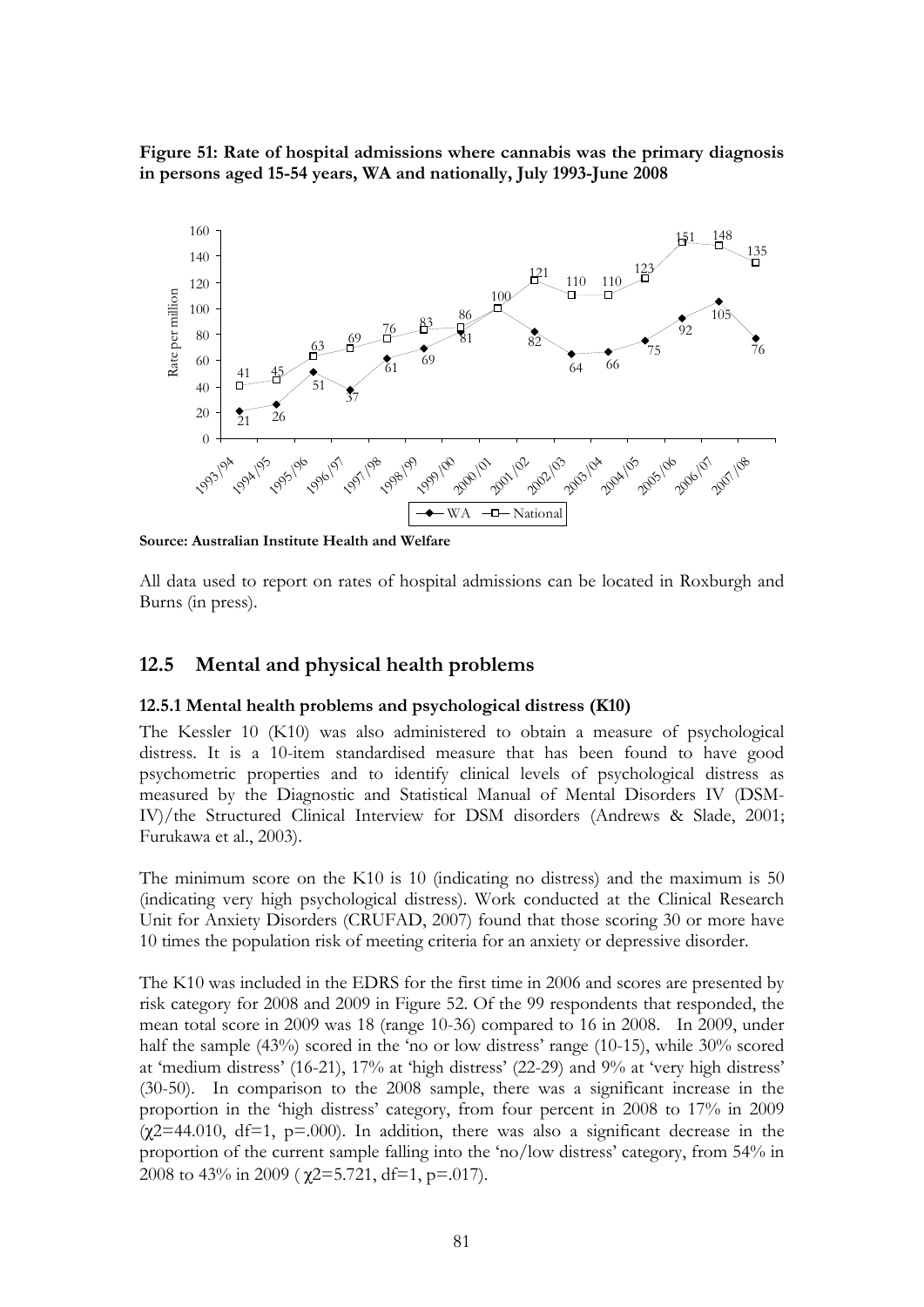

**Figure 52: Total K10 scores by risk category among REU, 2008-2009** 

**Source: WA EDRS regular ecstasy user interviews 2008-2009** 

#### **12.5.2 Self-reported mental problems and medication**

Questions regarding mental health problems were included for the first time in the 2008 EDRS. Participants were asked whether they had had any self-reported mental health problems in the last six months, including those issues that they hadn't spoken to a health professional about. From the current sample of REU, 25% of respondents reported having had mental health problems in the past six months. Of these respondents, the main mental health problem specified in the past six months was 'depression' (68% n=17), and this was followed by 'anxiety' (40% n=10), manicdepression/bipolar disorder (16% n=4), 'paranoia' and 'drug induced psychosis' (both 12% n=3), 'obsessive compulsive disorder' (OCD) (8%, n=2) and 'any personality disorder' and 'panic' (both  $4\%$ , n=1). Of the 25 respondents who identified having a mental health problem in the past six months, 14 (56%) had attended a health professional in the past six months.

Of those respondents who identified having a mental health problem, the most commonly prescribed medications for these mental health problems were antidepressants (25%, n=6), usually Lexapro (33%, n=2), Melipramine, Avanza, Zoloft or Efexor (17% each, n=1).

## **12.6 Personal Wellbeing Index (PWI)**

The Personal Wellbeing Index (PWI) was created from the Comprehensive Quality of Life Scale (ComQol) (Cummins, McCabe, Romeo & Gullone, 1994). It comprises seven questions in an 11-point Likert Scale format relating to satisfaction with life domains, such as 'health' and 'standard of living'. All responses are made on a zero to 10 scale. The satisfaction responses are anchored by zero (completely dissatisfied) and 10 (completely satisfied). The scores are then combined across the seven domains to yield an overall index score, which is adjusted to have a range of 0-100.

Overall there were few significant differences between the 2009 EDRS sample and the 2008 National Health Survey (National Health Survey, 2008). However, the EDRS sample were significantly lower than the national sample in self-reported perceptions of satisfaction with health and personal relationships (see Table 26). Satisfaction with health was significantly lower amongst REU with a mean score of 67 compared to the National Health Survey mean of 74 (t=1.407, df=98, p=.163). Satisfaction with personal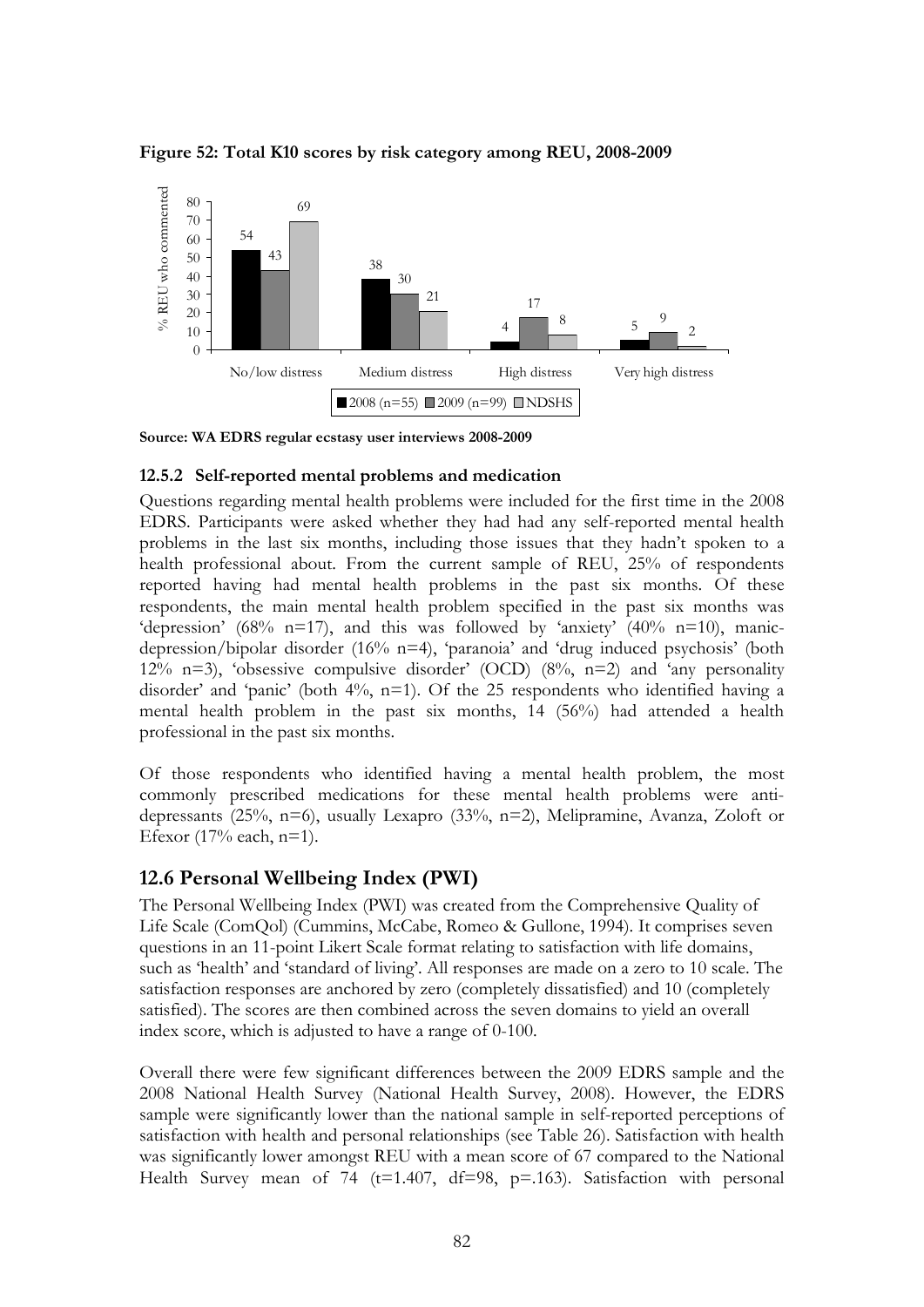relationships were also significantly lower amongst the EDRS sample, with a mean score of 74 compared to the National Health Survey average of 80 (t=-2.208, df=98, p=.030). No other differences were found to be significant.

| <b>Personal Wellbeing</b><br>Index | 2009 EDRS mean<br>$\binom{0}{0}$<br>$N=99$ | 2008 national<br>mean $(\%)$ | <b>Statistical test REU vs.</b><br>Australian norms |
|------------------------------------|--------------------------------------------|------------------------------|-----------------------------------------------------|
| 1. Standard of living              | 75                                         | 77                           | $t = -1.407$ , df=98, p=.163                        |
| 2. Health                          | 67                                         | 74                           | $t = -3.429$ , df=98, p=.001*                       |
| 3. Achieving in life               | 71                                         | 72                           | $t = -1.209$ , df=98, p=.230                        |
| 4. Personal relationships          | 74                                         | 80                           | $t = -2.208$ , df=98, p=.030*                       |
| 5. How safe you feel               | 84                                         | 80                           | $t=1.884$ , df=98, p=.062                           |
| 6. Community connect               | 73                                         | 71                           | $t=1.221$ , df=98, p=.225                           |
| 7. Future security                 | 68                                         | 70                           | $t=-.620$ , df=98, p=.536                           |
| 8. Life as a whole                 | 77                                         | 77                           | $t=.029$ , df=98, p=.977                            |
| <b>TOTAL</b>                       | 73                                         | 75                           | $t=-1.211$ , df=98, p=.229                          |

#### **Table 26: Personal wellbeing amongst REU sample, 2009**

**Source: WA EDRS regular ecstasy user interviews 2009** 

\* Significant at alpha level .05

## **12.7 Chronic conditions**

In 2009 the EDRS included questions addressing the physical health of REU. The questions were based on the Australian National Mental Health and Wellbeing survey. The most commonly reported chronic conditions among REU were 'vision problems' and 'hayfever' reported by 31% of the sample. This was closely followed by 'asthma' (30%), then 'back or neck pain' (27%) and then 'skin problems' (25%). The median age of those first diagnosed with 'vision problems' was 15 years and 64% of those diagnosed had received treatment in the last 12 months. The median age first diagnosed with 'hayfever' was 13 years with 41% of those diagnosed receiving some sort of treatment in the last 12 months. Participants with asthma when first diagnosed were at a median of seven years of age, and 27%(n=8) of those respondents diagnosed had received treatment in the last 12 months. Back and neck pain first was diagnosed at a median of 16 years of age with 58% (n=11) of those diagnosed still receiving treatment in the last 12 months.

When comparing REU physical health problems with the 2007-08 National Health Survey findings, the proportion of the REU sample with asthma was significantly greater than the national sample. While REU respondents diagnosed with circulatory problems (stroke and other heart conditions), high blood pressure and skeletal problems were significantly lower than the national sample, the increased proportion of the national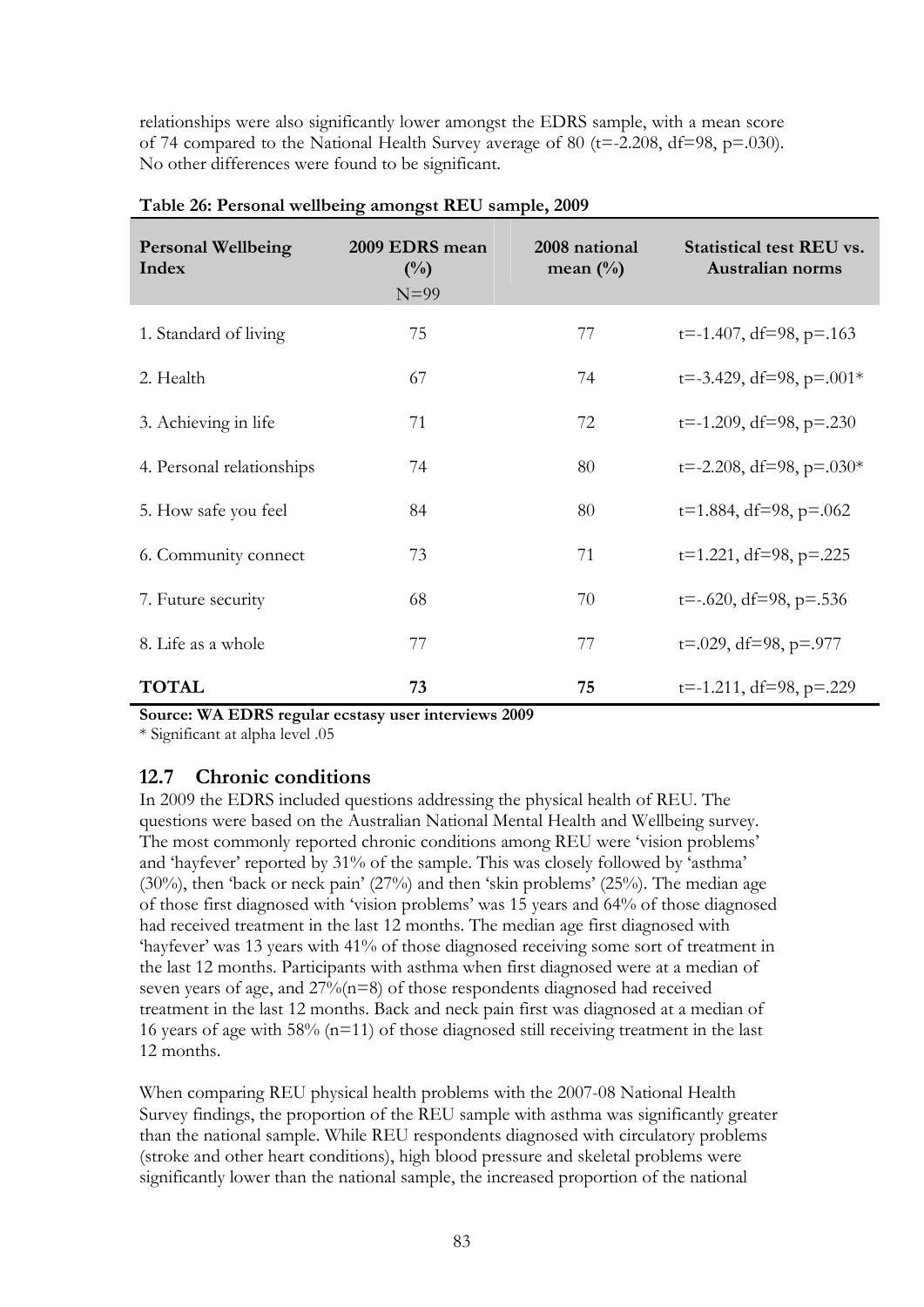sample with these conditions may be explained by the more diverse age range of the NHS, as older people are more predisposed to such conditions, whereas the REU sample is typically younger (mean age 23 years) and generally healthier. Comparisons between the proportion of respondents diagnosed with cancer did not significantly differ across EDRS and national samples. This data is shown in Table 27 below.

| Condition                                  | $\frac{0}{0}$<br>Participants<br>ever<br>diagnosed | Median age<br>(years) first<br>diagnosed* | $\frac{0}{0}$<br>Participants<br>receiving<br>treatment<br>in past 12<br>months* | $%$ NHS<br>Participants<br>ever<br>diagnosed<br>$(N=$<br>Approx.<br>20,800) | Comparisons<br>of % diagnosed<br>in EDRS and<br><b>NHS</b> |
|--------------------------------------------|----------------------------------------------------|-------------------------------------------|----------------------------------------------------------------------------------|-----------------------------------------------------------------------------|------------------------------------------------------------|
| Asthma                                     | 30                                                 | 6.5                                       | 27                                                                               | 10                                                                          | $\chi$ 2=45.343,<br>df=1, $p = .000**$                     |
| Cancer                                     | $\mathbf{1}$                                       | 35                                        | 100                                                                              | $\overline{2}$                                                              | $\chi$ 2=.377, df=1,<br>$p = 0.539$                        |
| Stroke                                     | $\overline{2}$                                     | 27                                        | $\boldsymbol{0}$                                                                 |                                                                             | $\chi$ 2= 10.926,                                          |
| Other heart or<br>circulatory<br>condition | $\mathbf{1}$                                       | 23                                        | $\boldsymbol{0}$                                                                 | 16                                                                          | df=1, $p=.001**$                                           |
| Gout,<br>rheumatism, or<br>arthritis       | $\mathbf{1}$                                       | 27                                        | 100                                                                              |                                                                             |                                                            |
| Diabestes or<br>high blood<br>sugar levels | $\mathbf{1}$                                       | 21                                        | 100                                                                              |                                                                             |                                                            |
| Epilepsy                                   | $\overline{3}$                                     | 20                                        | 50                                                                               | $\equiv$                                                                    |                                                            |
| Skin problems                              | 25                                                 | 15                                        | 47                                                                               |                                                                             |                                                            |
| Vision<br>problems                         | 31                                                 | 14.5                                      | 64                                                                               |                                                                             |                                                            |
| Hearing<br>problems                        | 7                                                  | 10                                        | 20                                                                               |                                                                             |                                                            |
| Diabetes                                   | $\overline{0}$                                     | $\overline{0}$                            | $\boldsymbol{0}$                                                                 | $\overline{4}$                                                              |                                                            |
| High blood<br>pressure                     | $\mathbf{1}$                                       | 17                                        | $\boldsymbol{0}$                                                                 | 9                                                                           | $\chi$ 2=4.996, df=1,<br>$p = 0.025**$                     |
| Liver disease                              | $\overline{4}$                                     | 26                                        | 67                                                                               |                                                                             |                                                            |
| Respiratory<br>disease                     | $\mathbf{1}$                                       | 15                                        | $\theta$                                                                         |                                                                             |                                                            |
| Joint/muscular<br>/skeletal                | 7                                                  | 21                                        | 60                                                                               | 15- Arthritis<br>$3-$<br>Oesteoporosis                                      | $\chi$ 2=5.776, df=1,<br>$p = 0.016**$                     |
| Human<br>papilloma virus                   | $\overline{4}$                                     | 19                                        | $\theta$                                                                         |                                                                             |                                                            |
| Septacemia                                 | $\mathbf{1}$                                       | 14                                        | $\theta$                                                                         | $\overline{\phantom{a}}$                                                    |                                                            |
| Cellulitis                                 | $\mathbf{1}$                                       | 5                                         | $\overline{0}$                                                                   |                                                                             |                                                            |
| Hay fever                                  | 31                                                 | 12.5                                      | 41                                                                               |                                                                             |                                                            |

**Table 27: Chronic conditions amongst REU sample, 2009**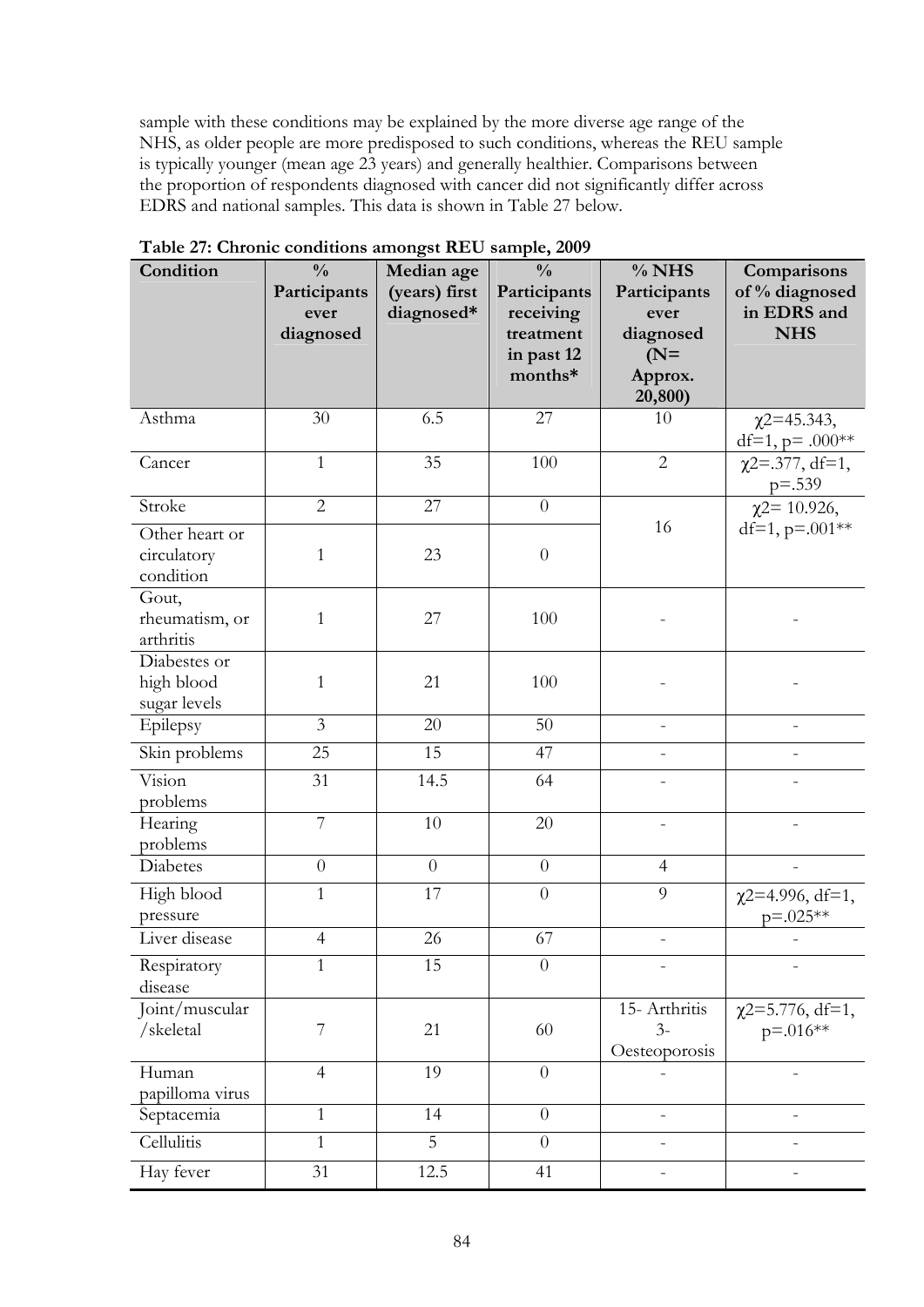| Sinus or sinus                                         | $10\,$           | 12       | 43             |                          |  |
|--------------------------------------------------------|------------------|----------|----------------|--------------------------|--|
| allergy                                                |                  |          |                |                          |  |
| Emphysema                                              | $\mathbf{1}$     | 31       | $100\,$        |                          |  |
| <b>Bronchitis</b>                                      | 13               | 15       | 44             |                          |  |
| Anaemia                                                | $10\,$           | 17       | 43             |                          |  |
| Fluid<br>problems/fluid<br>retention<br>/oedema        | $\boldsymbol{0}$ | $\theta$ | $\theta$       |                          |  |
| Hernias                                                | 3                | 21.50    | $\theta$       | $\overline{\phantom{a}}$ |  |
| Kidney<br>problems                                     | $\overline{4}$   | $20\,$   | 33             |                          |  |
| Psoriasis                                              | $\mathbf{1}$     | 15       | $\theta$       | $\equiv$                 |  |
| Stomach ulcer<br>or other<br>gastrointestinal<br>ulcer | 6                | 25.5     | $50\,$         |                          |  |
| Thyroid<br>trouble/goiter                              | $\mathbf{1}$     | 23       | 100            |                          |  |
| Tuberculosis                                           | $\overline{0}$   | $\theta$ | $\overline{0}$ | $\overline{\phantom{a}}$ |  |
| Back or neck<br>pain or back or<br>neck problems       | 27               | 16       | 58             |                          |  |
| Migraine                                               | 9                | 17       | 33             |                          |  |

**Source: WA EDRS REU Participants 2009**

\* Of those diagnosed with that particular condition

\*\* Significant at alpha level .05 - this was not surveyed by NHS

**Key expert comments** 

A few KE reported that sometimes instability in mood is seen amongst REU, this mainly occurs amongst those that are coming down from ecstasy. A few KE reported that ecstasy was relatively unproblematic in this regard in comparison to alcohol and methamphetamine use in the community. A key expert from a health care background commented that most ecstasy-related hospital presentations are the result of a preexisting health condition and not directly related to ecstasy.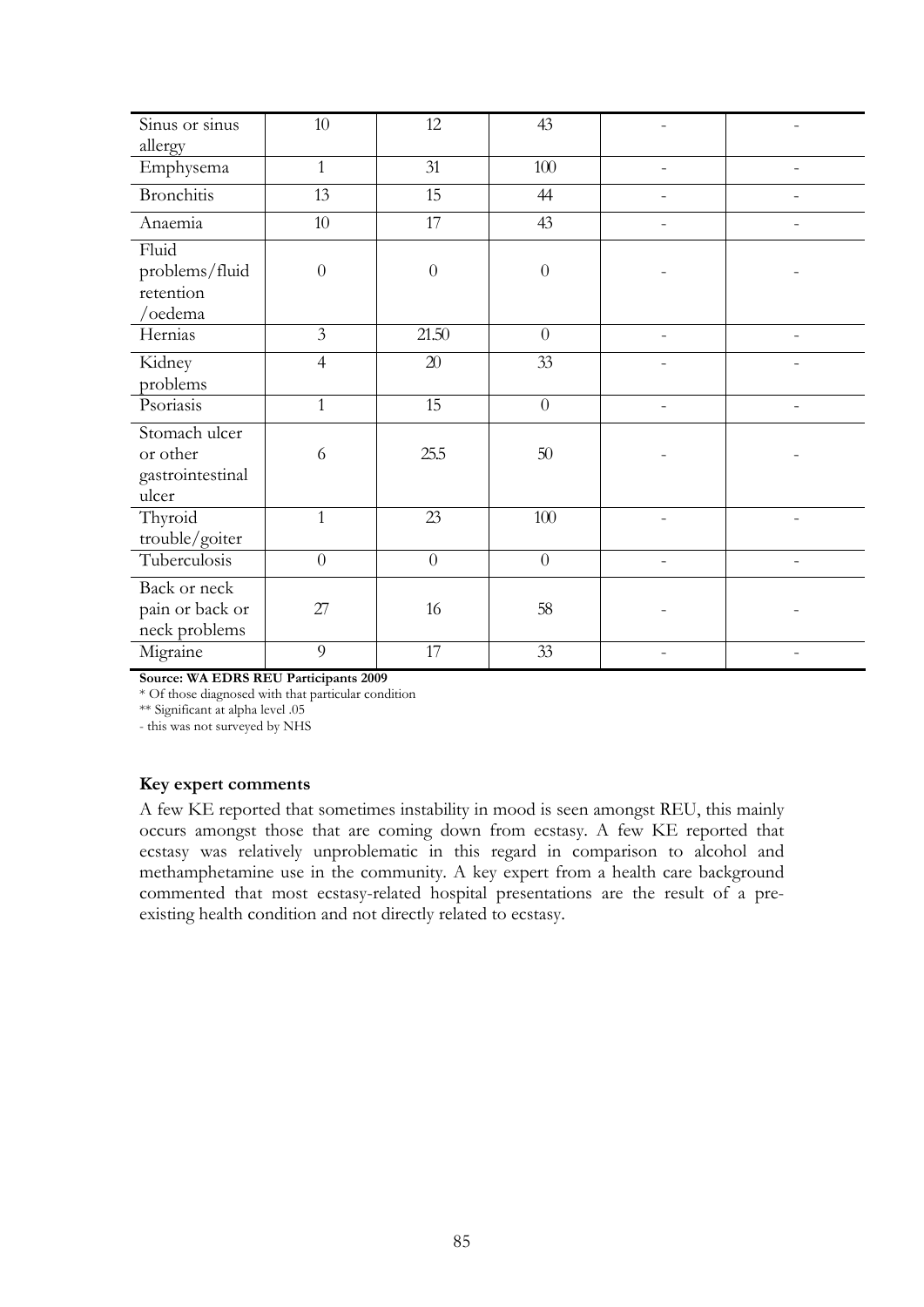## **12.8 Summary of health-related trends**

- Sixteen respondents reported overdosing on a stimulant and fifteen respondents on a depressant drug in their lifetime.
- In screening for depression and anxiety, the greatest proportion of the sample was at 'no/low risk' (43%), while 30% were at 'medium risk' and 17% were at 'high risk'.
- Twenty-five respondents (25%) reported either being diagnosed or self diagnosed with a mental health problem in the past six months. Of these respondents, the main mental health problem identified was depression reported by 68% followed by anxiety by 40%.
- The most commonly reported problems were in the area of 'risk' (51%), followed by 'responsibility' problems (42%), then 'social' problems (29%) and last 'legal' problems (11%).
- One-fifth of current REU (20%) reported accessing medical or health services in relation to their ecstasy and related drug use in the last 6 months.
- In 2009, the Personal Wellbeing Index was used for the first time in the EDRS. Overall the REU scores on most scales were not significantly lower than the general population assessed in the 2008 National Health Survey. However, self reported perceptions of satisfaction with health and personal relationships of the 2009 EDRS sample were significantly lower than those in the National Health Survey.
- In comparison to National Health Survey findings, the REU sample had a significantly greater proportion of respondents diagnosed with asthma, although it should be noted that the average diagnosis was 7 years of age suggesting that for the majority the diagnoses pre-dated drug use.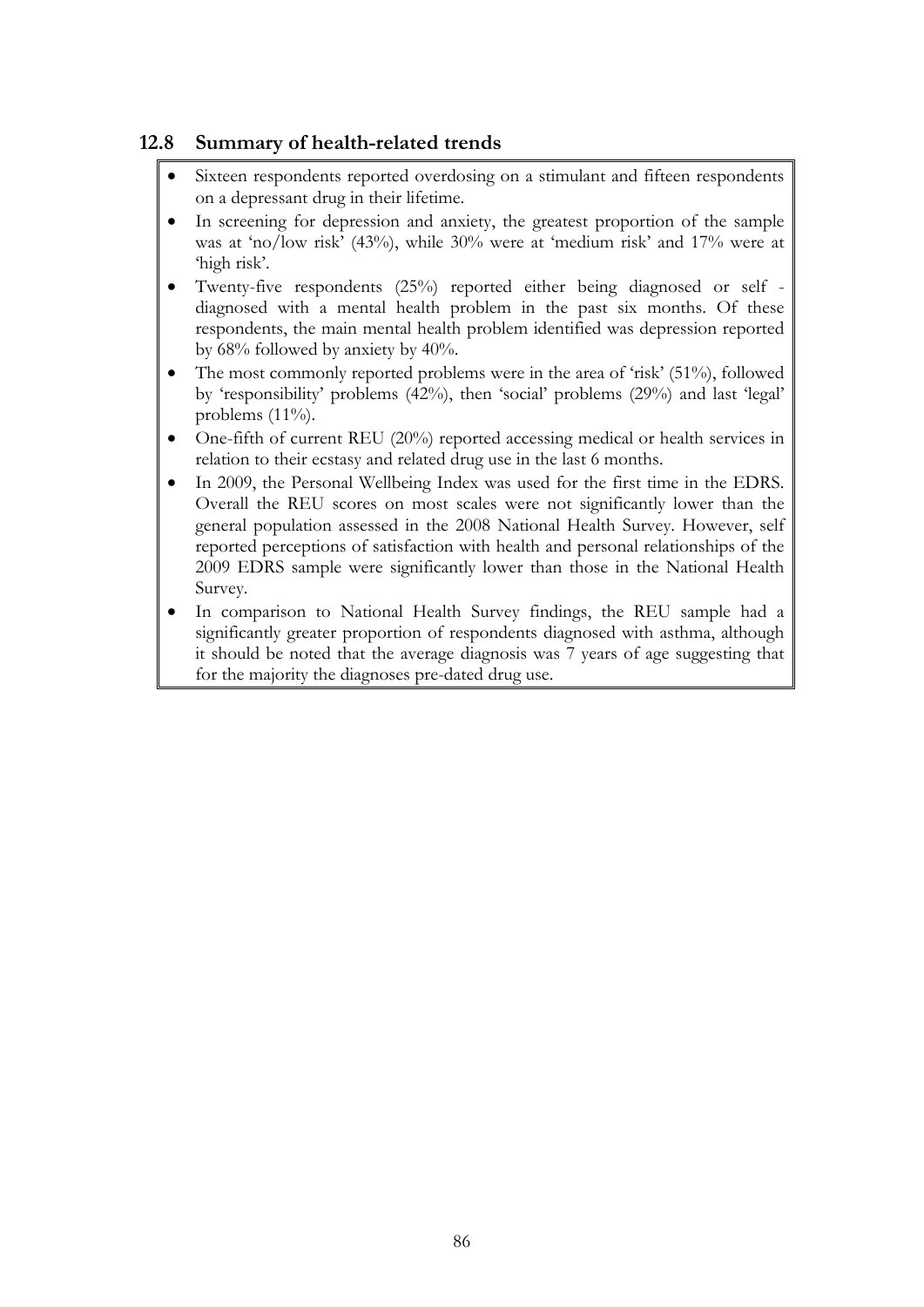# **13 RISK BEHAVIOURS**

### **13.1 Injecting risk behaviour**

Table 28 presents responses pertaining to injecting practices among the current REU sample. In 2009, 11% of respondents reported injecting a drug in their lifetime which was unchanged from findings in 2008. There was no significant change among those who had ever injected, with five respondents in 2009 (46%) reporting injecting in the last six months compared to two in 2008 (33%).

### **Table 28: Injecting risk behaviour among REU, 2009**

|                         | 2009       |
|-------------------------|------------|
|                         | $(n=98)$   |
| Ever injected $(\%)$    | $11(n=11)$ |
| Injected last 6 months* | 46 $(n=5)$ |

**Source: WA EDRS regular ecstasy user interviews 2009**  \* Of those who had ever injected

### **13.1.1 Lifetime injectors**

### *Context of initiation to injecting*

Just over half of those who had injected in their lifetime were female (55%, n=6), compared to 2008 when  $67\%$  (n=4) were male. The mean age of these lifetime injectors was 31 years (range 22-40).

### *Patterns of injecting drug use*

Table 29 presents figures for the types of drugs injected among those in the current sample who reported lifetime and recent injection. Lifetime injectors (n=11) had injected a range of drugs, with the most common drug ever injected being speed with 82% (n=9) compared to 100% in 2008, followed by crystal reported by 64% (n=7) of lifetime injectors compared to 50% in 2008. Ever injected base was reported by 46% (n=5) in 2009 compared to 33% in 2008. Lifetime injecting of ecstasy pills was reported by  $36\%$  (n=4) in 2009 compared to  $17\%$  in 2008. Lifetime injecting of heroin was reported by 46% (n=5) of respondents in 2009 compared to 33% in 2008. Respondents in 2009 also reported lifetime injecting of cocaine (27%), buprenorphine (18%), other opiates (18%) and benzodiazepines (18%).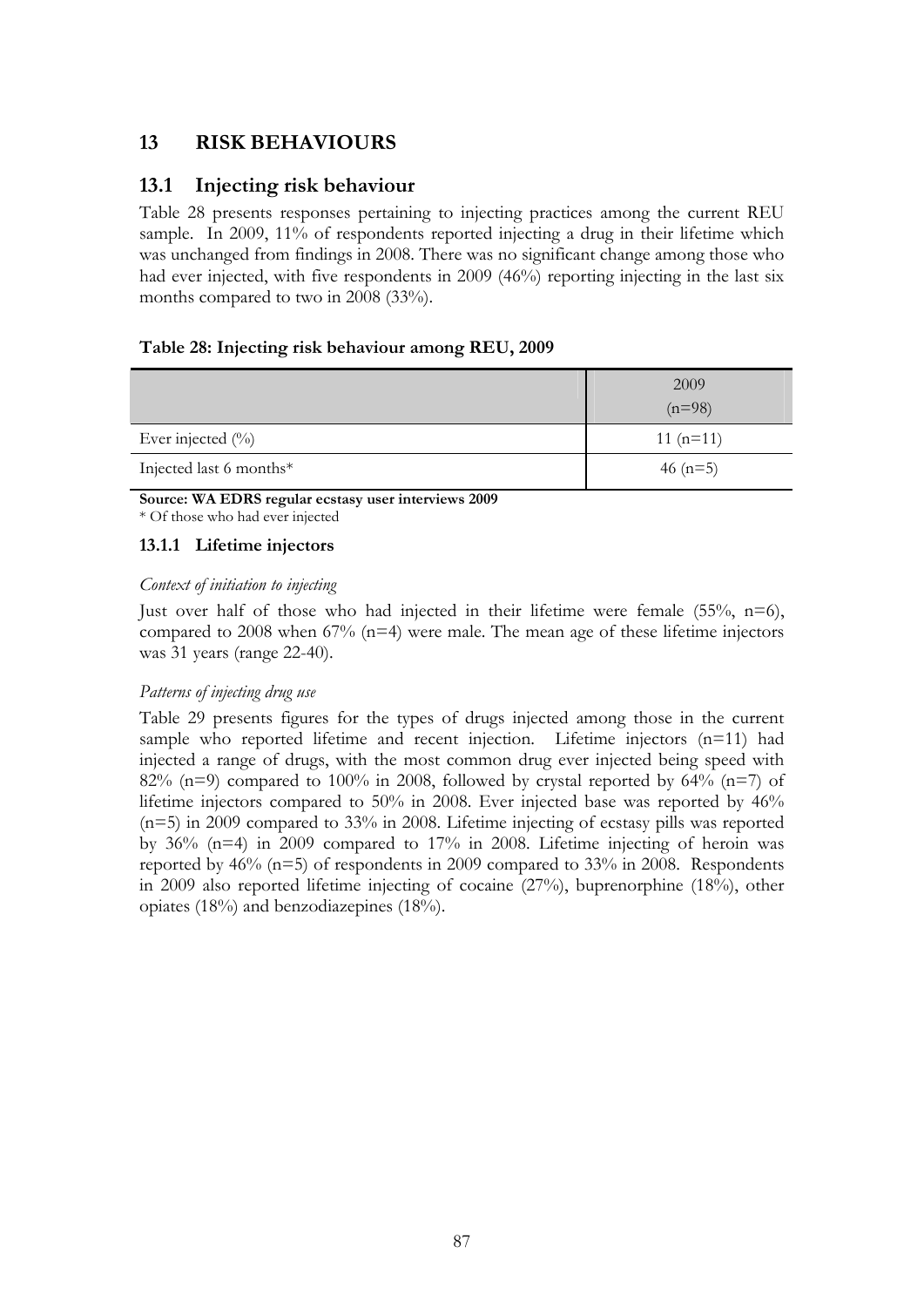| Drug            | Ever injected $(\%)$ | Recently injected $(\%)$ |
|-----------------|----------------------|--------------------------|
|                 | $n=11$               | $n=5$                    |
| Speed           | 82                   | 80                       |
| Crystal         | 64                   | 80                       |
| Base            | 46                   | 40                       |
| Ecstasy pills   | 36                   | 40                       |
| Heroin          | 46                   | 40                       |
| Cocaine         | 27                   |                          |
| Buprenorphine   | 18                   |                          |
| Benzodiazepines | O                    |                          |
| Other opiates   | 17                   | 40                       |

**Table 29: Injecting drug use history among REU injectors, 2009** 

**Source: WA EDRS regular ecstasy user interviews 2009** 

### **13.1.2 Recent injectors**

#### *Patterns of injecting drug use*

Of the five respondents who reported injecting in the last 6 months, three were male and two were female, and their average age was 36 years (range 29 to 40). Four out of the five (80%) recent injectors reported injecting speed and crystal in the last six months. Ecstasy pills, heroin and other opiates were reported as injected by  $40\%$  (n=2) of recent injectors in the last six months. Of these respondents, two reported last injecting crystal, two reported last using other opiates and one reported last injecting speed. All but one (n=4) reported last injecting at their 'own home' and the remaining respondent reported 'friend's home'.

### *Injecting risk behaviour*

None of the recent injectors reported using a needle after or before someone else in the last six months. In addition, no respondents reported to have shared injecting equipment either.

### *Context of injecting*

One recent injector reported usually injecting by themselves, two respondents reported usually injecting with a 'regular sex partner', and one reported usually injecting with 'acquaintances'. The remaining one respondent choose not to disclose such information. The median number of times both recent injectors had injected a drug in the last 6 months was 32 (range 5 to 90 times), which has significantly decreased since 2008 when the median number of times was 90. This equates to injecting approximately every fifth to sixth day compared to 2008 when it equated to every second day. There were four out of five recent injecting respondents who reported to have injected while either under the influence of/or coming down from drugs compared to two respondents (100%) in 2008. This occurred at a median of two times (range 1 to 90 times) in the last six months. Due to the extremely small sample of five recent injectors, interpretation of this data should be done with caution.

### *Obtaining needles*

The greatest proportion of the recent injecting respondents reported obtaining needles from a 'chemist' (80%,  $n=4$ ), followed by from a 'needle and syringe program' (40%, n=2) (compared to 50% last year, n=2). However, these findings should be interpreted with caution due to only a small number of respondents.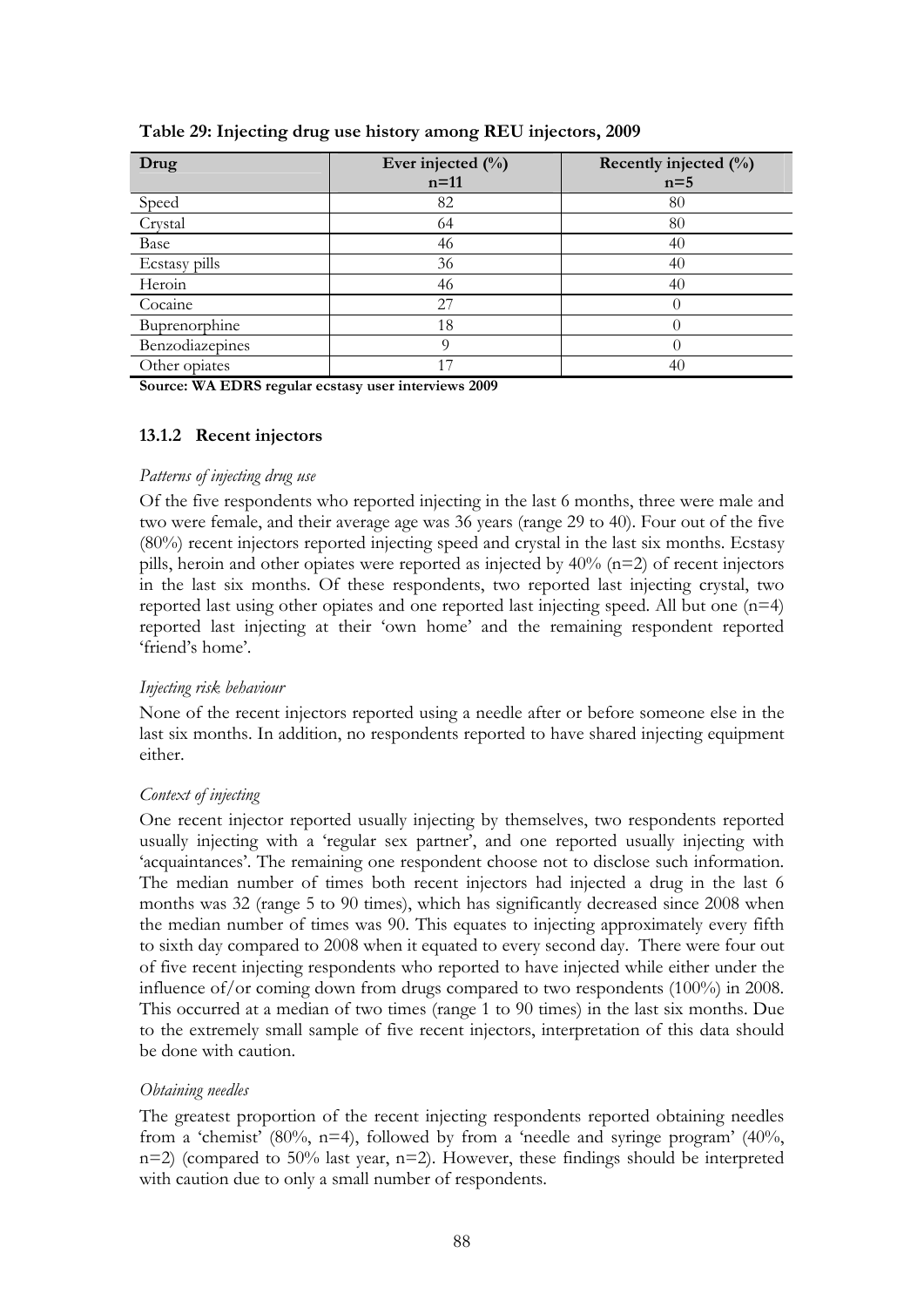### **13.2 Sexual risk behaviour**

Penetrative sex was defined as 'penetration of penis or hand of the vagina or anus'. Given the sensitive nature of these questions, participants were given the option of selfcompleting this section of the questionnaire.

### *Recent sexual activity*

Unlike in previous years' samples when participants were asked how many people they had had penetrative sex with in the last six months, in 2009 participants were only asked to report on how often barriers were used with regular and/or casual partners either under the influence of alcohol and drugs, or not under the influence in the last six months. 'Casual partner' is defined as referring to anyone participants had penetrative sex with who is not a regular partner. As presented in Table 30, more than half the current sample (57%) had engaged in penetrative sex with a regular partner in the last six months, with the same proportion reporting engaging in penetrative sex with a casual partner in the last six months. In regards to those respondents that had penetrative sex with a casual partner in the last six months, the greatest proportion reported three to five casual partners in the past six months  $(22\%, n=22)$ , followed closely by participants nominating two casual partners (20%, n=20). Protective barriers were defined as 'condoms, dams or gloves' and use differed according to partner type. The greatest proportion reported 'never' using a protective barrier with a *regular* partner both not under the influence of alcohol and other drugs (30%, n=30) or under the influence of alcohol and drugs (54%, n=30). The greatest proportion of those who had had penetrative sex with casual partners reported using a protective barrier 'every time' (32%, n=18) whilst not under the influence of alcohol and other drugs (see Table 30), and 'often' by 30% (n=14) whilst under the influence of alcohol and other drugs (see Table 30).

|                                                     | 2009      |
|-----------------------------------------------------|-----------|
|                                                     | $(N=100)$ |
| With a regular partner $\frac{0}{0}$ not UI# of AOD | $(n=57)$  |
| Use a protective barrier every time                 | x         |
| Use a protective barrier often                      | 10        |
| Use a protective barrier sometimes                  | 5         |
| Use a protective barrier rarely                     | 4         |
| Never use a protective barrier use                  | 30        |
| With a regular partner $(\%)$ UI# of AOD            | $(n=56)$  |
| Use a protective barrier every time                 | 16        |
| Use a protective barrier often                      | 9         |
| Use a protective barrier sometimes                  | 9         |
| Use a protective barrier rarely                     | 13        |
| Never use a protective barrier use                  | 54        |
| Had casual sex in the last six months               | $n = 57$  |
| No. of casual sexual partners $(\%)$                | $(n=98)$  |
| None                                                | 42        |
| One person                                          | 10        |
| Two people                                          | 20        |
| 3-5 people                                          | 22        |

**Table 30: Prevalence of sexual activity and number of sexual partners in the preceding six months, 2009**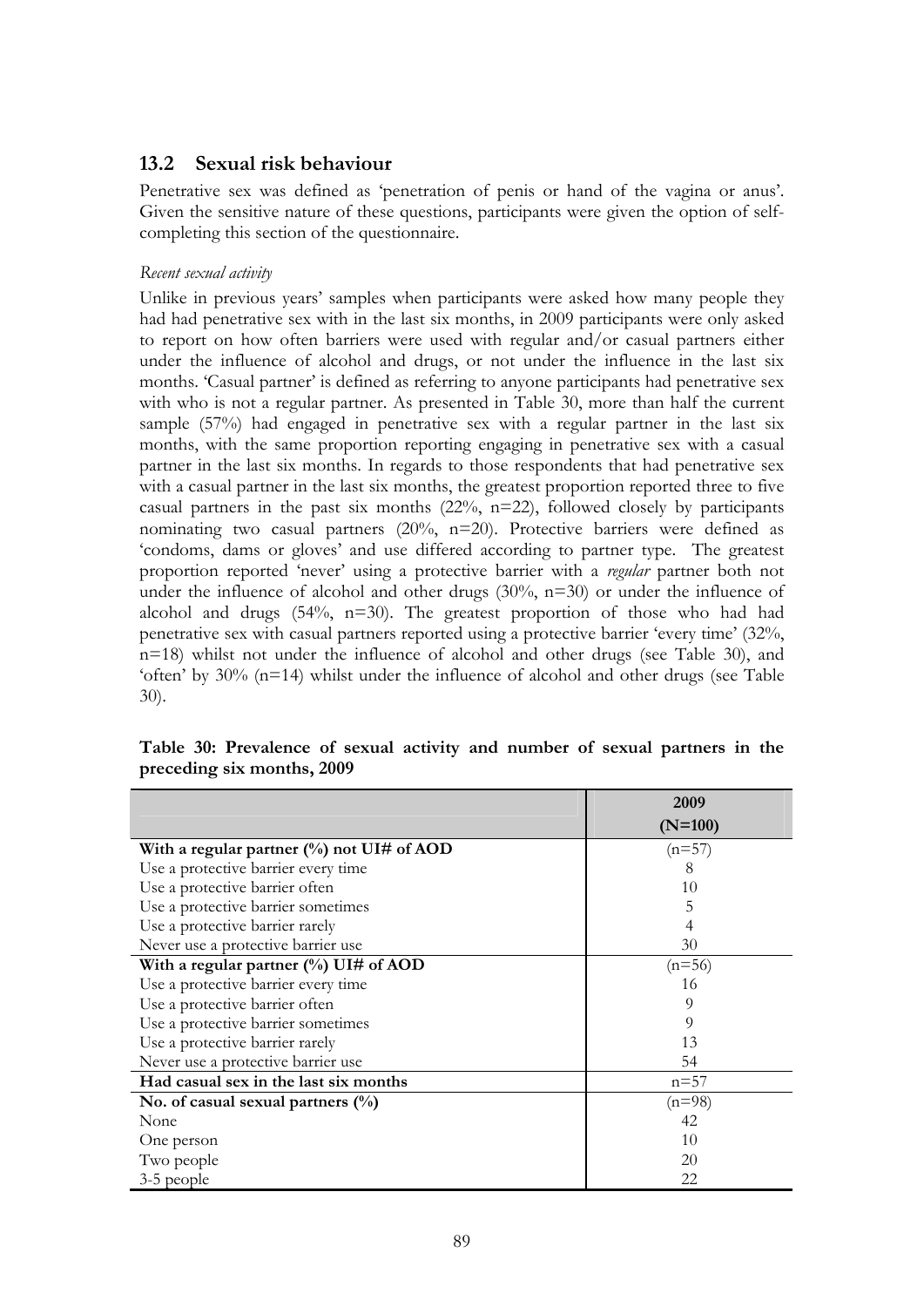|                                     | 2009      |
|-------------------------------------|-----------|
|                                     | $(N=100)$ |
| $6-10$ people                       |           |
| With a casual partner $(\%) +$      | $(n=57)$  |
| Use a protective barrier every time | 32        |
| Use a protective barrier often      | 21        |
| Use a protective barrier sometimes  | 18        |
| Use a protective barrier rarely     |           |
| Never use a protective barrier use  |           |

**Source: WA EDRS regular ecstasy user interviews 2009** 

\* Of those who had penetrative sex in the last 6 months

+ Of those who had a casual partner

# Under the influence

#### *Drug use during sex*

Presented in Table 31 are findings related to sexual behaviour and drug use. Of those who had engaged in penetrative casual sex in the last six months ( $n=57$ ),  $81\%$  ( $n=46$ ) had done so under the influence of drugs. Of these respondents,  $28\%$  (n=13) reported doing so three to five times in the last six months. The most common responses were under the influence of alcohol, which remained comparable from  $75\%$  in 2008 to  $72\%$  (n=33) in 2009. The second most commonly reported drug for both 2008 and 2009 was ecstasy, with 71% (n=32) reporting use with a casual partner in 2009 compared to 64% in 2008, and this was followed by  $52\%$  (n=24) reporting being under the influence of cannabis whilst having penetrative sex with a casual partner in 2009. Less than a quarter (22%, n=11) of those with a casual sex partner reported using protective barriers 'every time' they had penetrative sex while on drugs; this was significantly lower that last year's proportions (36%) ( $\gamma$ 2=29.340, df=1, p=.000), suggesting that more needs to be done to reduce the amount of unprotected sexual practices that occur under the influence of alcohol and other drugs.

|                                                                         | 2009     |
|-------------------------------------------------------------------------|----------|
|                                                                         | $(n=57)$ |
| Penetrative casual sex while on drugs* $(\%)$                           | 81       |
| Of those who had penetrative casual sex under the influence of<br>drugs | $n = 46$ |
| Number of times $(\%)$                                                  |          |
| Once                                                                    | 7        |
| Twice                                                                   | 24       |
| 3-5 times                                                               | 28       |
| $6-10$ times                                                            | 17       |
| $Ten +$                                                                 | 24       |
| Drug used $(\%$                                                         | $(n=46)$ |
| Ecstasy                                                                 | 71       |
| Cannabis                                                                | 52       |
| Alcohol                                                                 | 72       |
| Speed                                                                   | 13       |

|  |  | Table 31: Drug use during casual sex in the preceding six months, 2009 |
|--|--|------------------------------------------------------------------------|
|  |  |                                                                        |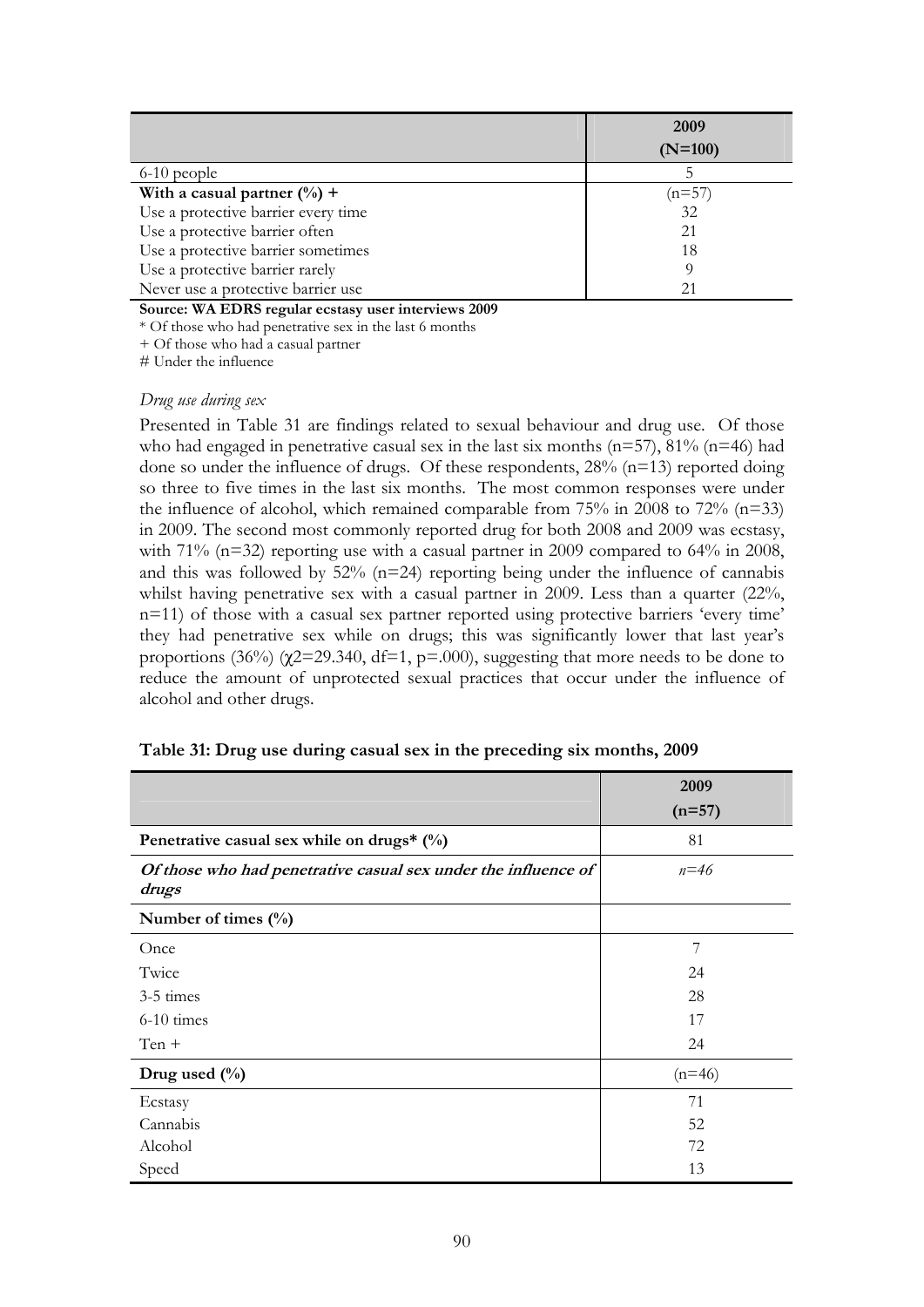|                                                          | 2009     |
|----------------------------------------------------------|----------|
|                                                          | $(n=57)$ |
| Ice/crystal                                              |          |
| Cocaine                                                  | Q        |
| LSD                                                      |          |
| With a casual partner while using drugs $(\frac{0}{0})+$ | (n=46    |
| Use a protective barrier every time                      | 22       |
| Use a protective barrier often                           | 30       |
| Use a protective barrier sometimes                       | 13       |
| Use a protective barrier rarely                          | 9        |
| Never use a protective barrier use                       | 26       |

**Source: WA EDRS regular ecstasy user interviews 2008** 

\* Of those who had penetrative sex in the last 6 months

+ Of those who had used drugs with a casual partner

### **13.3 Driving risk behaviour**

Unlike in previous samples when nearly all respondents had reported driving a car in the last six months, in 2009 80% reported driving a car in that time, as shown in Table 32. Of these, 69% (n=55) reported having driven under the influence of alcohol in the last six months with the majority  $(75\%, n=45)$  reporting to have driven over the legal alcohol limit. This was similar to 2008 results.

The median number of times respondents had driven over the alcohol limit was four (equating to once every one and a half months) (range one to 48 times) compared to the 2008 findings (median of three times, or once every two months). Of all those who had driven a car in the last six months,  $48\%$  (n=38) reported having been breathalysed in the last six months; of these, seven respondents (18%) reported being over the legal blood alcohol limit when tested, which increased significantly from one respondent in the 2008 sample ( $\chi$ 2=20.580, df=1, p=.000).

Similarly prevalent was the rate of driving within one hour of taking a drug, reported by 75% (n=60) of those who had driven a car in the last six months which remained unchanged from 2008. The median number of times reported was six (range one to 180). The most commonly reported drugs used prior to driving were ecstasy (72%, n=43) and cannabis (63%, n=38) which was comparable to the previous year's findings. Reports of driving after using crystal decreased significantly from 32% last year to 12% (n=7) this year ( $\chi$ 2=11.40, df=1, p=.001) and rates of driving after consuming speed remained consistent with 12% in 2009 compared to 14% last year. The median number of hours after which respondents reported driving was two (range 0-50).

Respondents who reported driving after drug use were asked about their perceived level of impairment and the risk of accident. Of these,  $28\%$  (n=17) reported their drug use had 'no impact' on their driving which was comparable to 26% last year. Nearly half of those who reported driving after drug use reported their driving was 'slightly impaired' (45%, n=27) which was also comparable to last year (50%), while 13% (n=8) stated that their driving was 'quite impaired' followed by 'slightly improved'  $(10\%, n=6)$  and 'quite improved'  $(3\%, n=2)$ .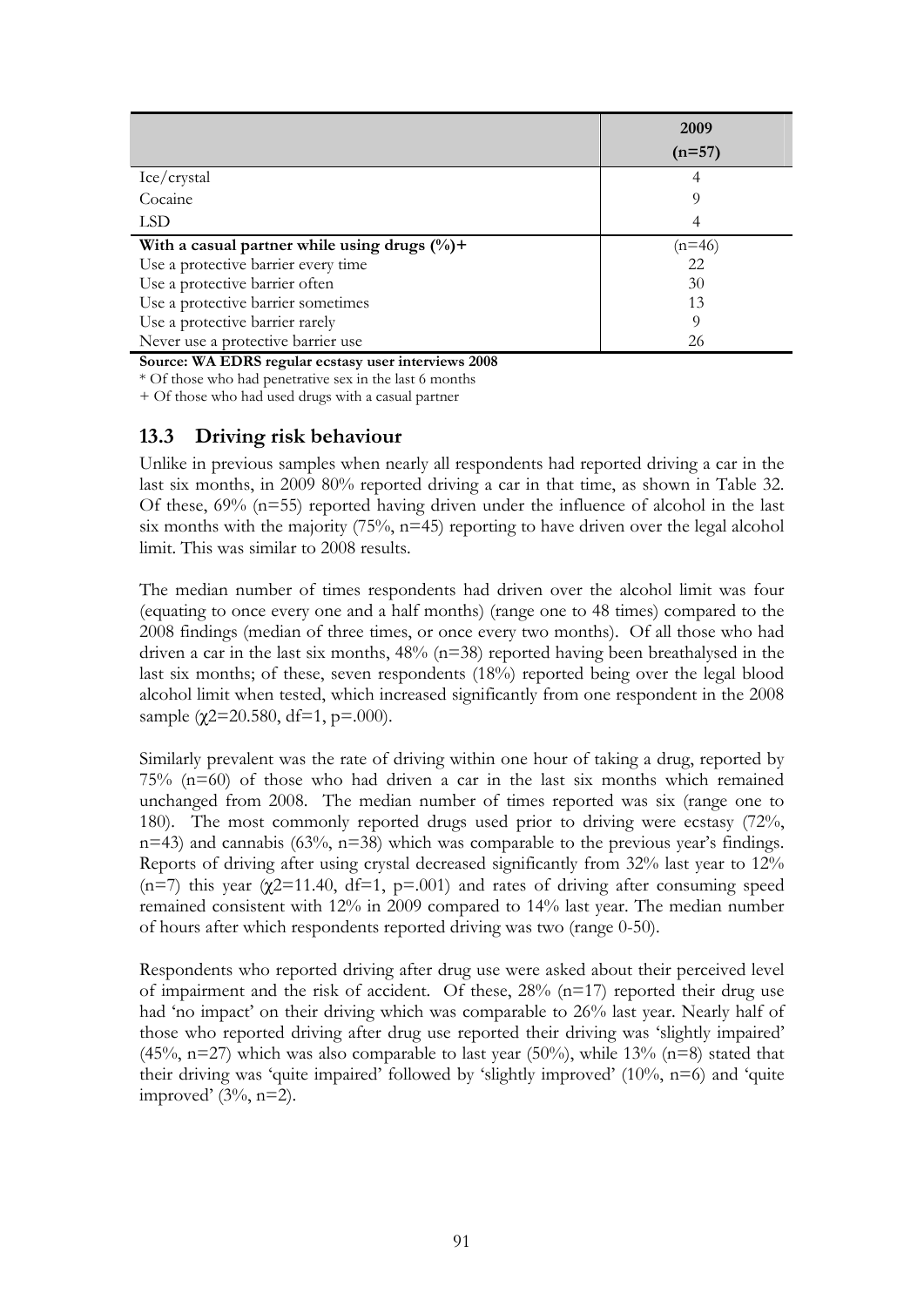|                                           | 2008<br>$N=58$ | 2009<br>$N=100$ |
|-------------------------------------------|----------------|-----------------|
| Driven a car in last 6 months $(\%)$      | 95             | 80              |
| Driven under influence of alcohol# $(\%)$ | 74             | 69              |
| Driven soon after* taking a drug# (%)     | 70             | 75              |
| Of those who'd driven soon after          | $(n=38)$       | $(n=60)$        |
| Drug $(\%)$                               |                |                 |
| Ecstasy                                   | 76             | 72              |
| Cannabis                                  | 58             | 63              |
| Speed                                     | 14             | 12              |
| Crystal                                   | 32             | 12              |
| <b>LSD</b>                                | 5              | 10              |
| Pharmaceutical stimulants                 | 11             | 7               |
| Cocaine                                   | 8              | 7               |
| Benzodiazepines                           | $\Omega$       | 3               |
| Mushrooms                                 | 3              | 2               |
| Nitrous oxide                             | 3              | 2               |
| Heroin                                    | $\Omega$       | $\Omega$        |
| Base                                      | 3              | $\theta$        |

### **Table 32: Drug driving in the last six months among REU, 2009**

**Source: WA EDRS regular ecstasy user interviews 2009** 

\*within one hour of taking

# of those who had driven a car in the last 6 months

Drug driving testing was introduced in WA in October 2007 to allow police to randomly stop motorists and motorcyclists and test them for illicit drugs. Since the 2008 EDRS, REU have been asked if they had ever been tested for drug driving by the police roadside drug testing, and from the current sample five respondents (six percent) reported to have been tested for drug driving in the last six months compared to 4% in 2008 (n=2), of which all reported a negative result.

## **13.4 Bingeing behaviour**

A significant increase was observed in 'bingeing' behaviour; that is, use of substances for more than 48 hours without sleep. From the current 2009 sample, 40% reported bingeing on ecstasy and related drugs in the last six months compared to 22% from the 2008 sample ( $\chi$ 2=11.955, df=1, p=.001). Those reporting bingeing on any stimulant or party drug in the 2009 sample reported an average of approximately six occasions (range one to 48) during this six-month period, and this was comparable to an average of four occasions in 2008.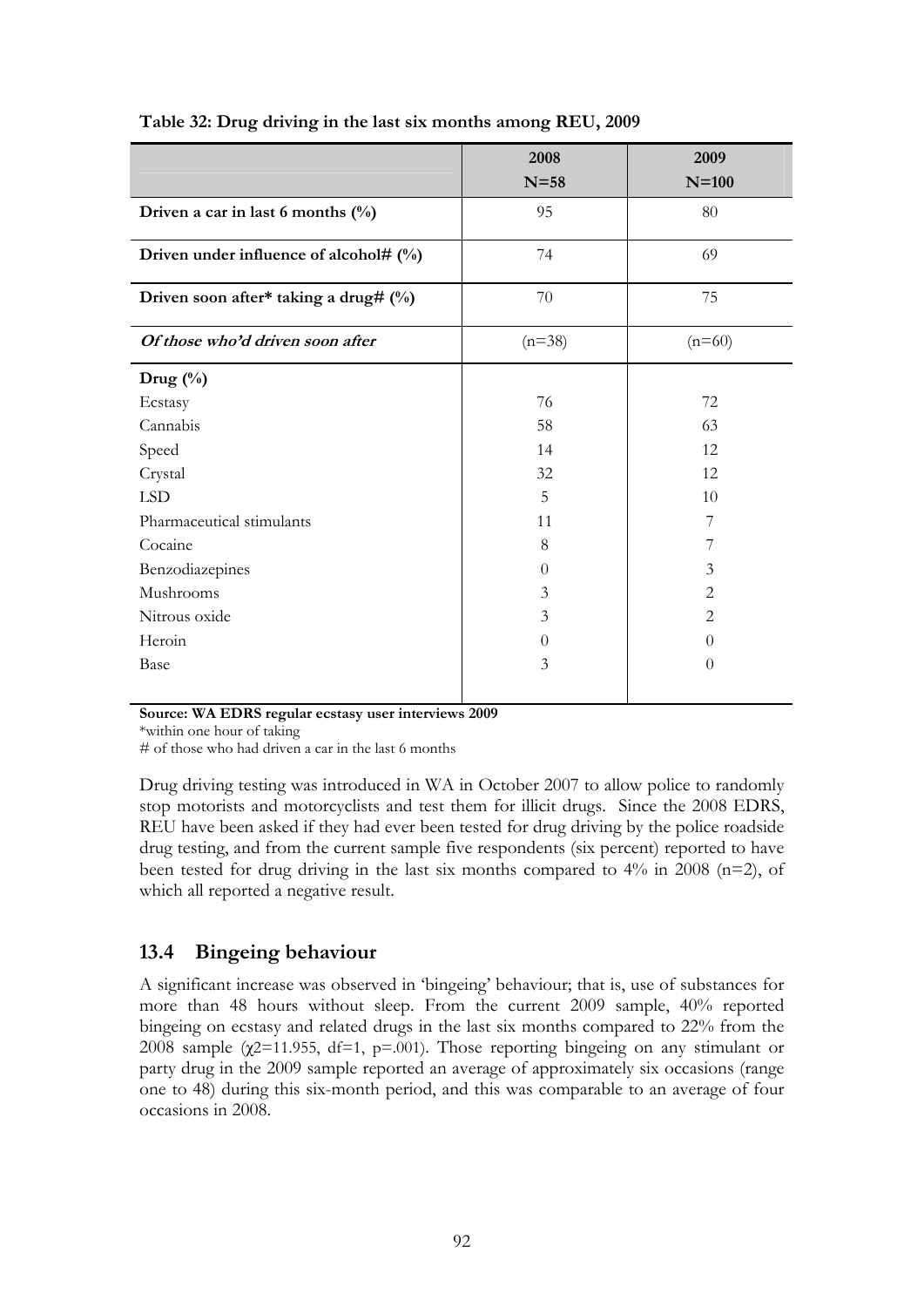## **13.5 Aggression**

In 2009 the EDRS included a new module investigating the presence of trait aggression among REU. This was in response to the increased government and media attention surrounding antisocial behaviour in and around 'party precincts'. Ecstasy has long been known to impact on the serotonergic system in the brain and there is a growing body of evidence that serotonin is implicated in the modulation of aggression in humans (Bond, 2005; Hoshi, Cohen et al., 2007). In addition, there are multiple other factors which may contribute toward an increased involvement in aggressive situations by REU. These include currently experiencing symptoms of depression and/or anxiety, being young, being male, the use of other illicit substances such as cocaine and other stimulants, the high prevalence of cannabis use and the involvement in obtaining/using drugs and associated social contexts (Murray et al., 2008).

Thus, the 2009 EDRS included the Buss-Perry Aggression Questionnaire (Short Form) (BPAQ-SF). This self-report measure addresses three major components of aggression: the motor components (physical and verbal aggression), the emotional component (anger) and the cognitive component (hostility). This questionnaire provides a valid and reliable measure of 'dispositional aggression' which correlates well with the original 29 item Buss-Perry Aggression Questionnaire (Bryant & Smith 2001).

In 2009, participants were administered the Buss-Perry Aggression Questionnaire-Short Form. The measure consists of four domains: physical aggression, verbal aggression, anger and hostility. REU were asked to report on a Likert scale from one (very characteristic of me) to six (very un-characteristic of me). Each domain consists of three questions used to measure the specific domain of aggression. [Figure](#page-117-0) 53 shows the proportion of participants who answered each of the three questions related to a domain as characteristic of them. The greatest proportion reported verbal aggression with 16% (n=15) of REU in the WA sample. Physical aggression was the second most reported aggression domain (7%) followed by anger (4%) and hostility (4%).

<span id="page-117-0"></span>





Respondents were also asked to report on whether they would have answered the Buss Perry Aggression questionnaire any differently if they were under the influence of any drugs (Table 33). Of the WA EDRS sample 45% believed they would have answered differently if under the influence of any drugs, with ecstasy the most common drug reported to alter aggression responses  $(63\%, n=27)$ . The same proportion of those who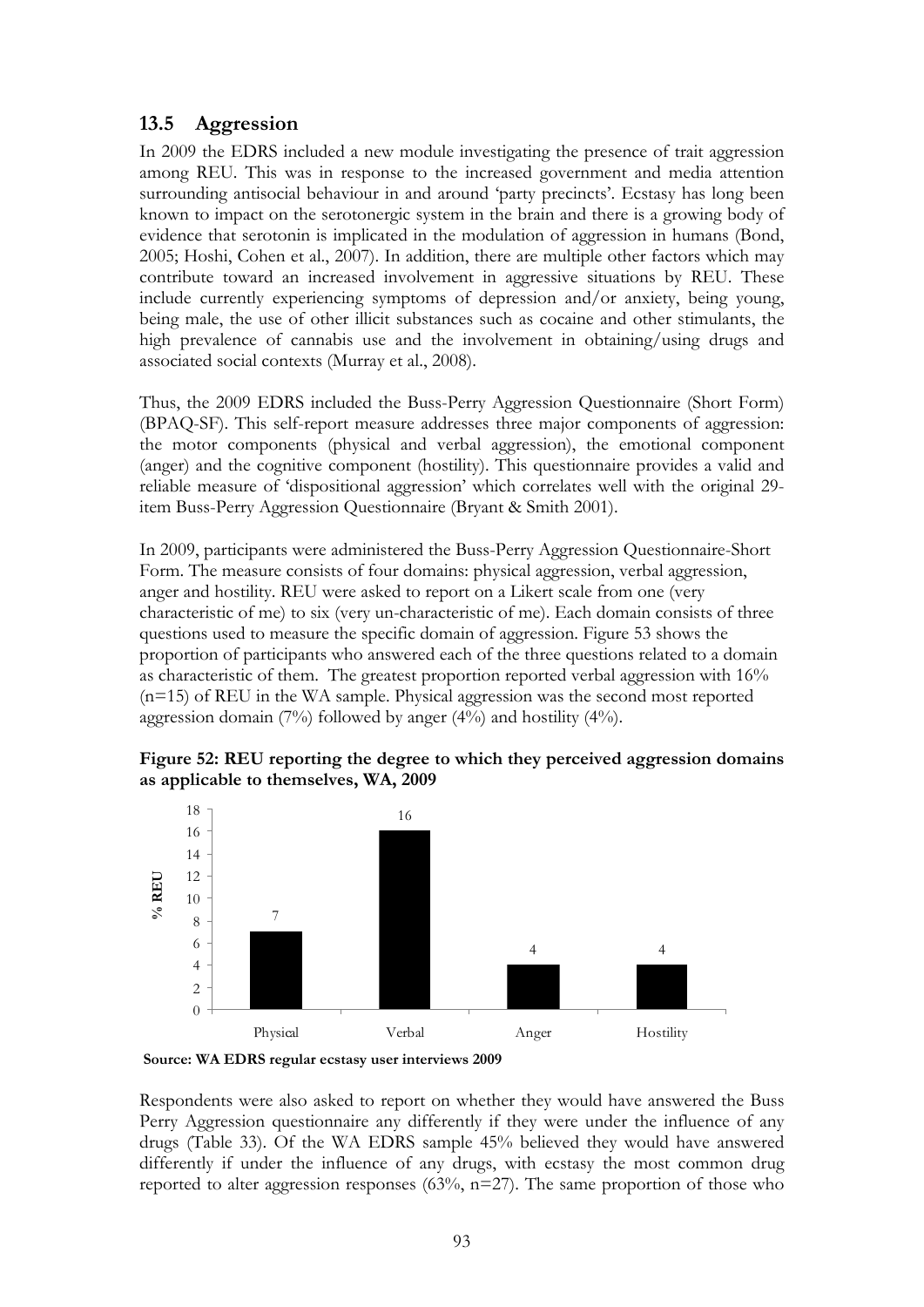felt their responses would have changed if under the influence of any drugs believed their level of aggression would have been lower (63%, n=27). It is important to note, however, that results from this question can be misleading and may produce bias conclusions in relation to levels of aggression whilst under the influence of drugs and alcohol. As a result, these questions will not be included in the 2010 EDRS questionnaire.

| Aggression                                                             | 2009           |
|------------------------------------------------------------------------|----------------|
|                                                                        | $(n=95)$       |
| Under the influence of drugs would have answered differently?          | 45             |
| Under the influence of which drugs would have answered<br>differently? | $n = 43$       |
| Ecstasy $(\%)$                                                         | 63             |
| Alcohol $(\%)$                                                         | 21             |
| Cannabis $(\% )$                                                       | 9              |
| Speed $(\%)$                                                           | 5              |
| Ice/crystal $(\%)$                                                     | $\overline{2}$ |
| Aggression level if under the influence of any drug                    | $n = 43$       |
| Lower $(\%)$                                                           | 63             |
| The same $(\%)$                                                        | $\mathbf{0}$   |
| Higher $(\%)$                                                          | 37             |

**Table 33: Aggression under the influence of other drugs, WA, 2009**

**Source: WA EDRS regular ecstasy user interviews 2009** 

## **13.6 Gambling behaviour**

In 2009, WA participants were asked for the first time about their gambling experiences in the month prior to interview (see Table 34). Just under a quarter of participants (24%) had gambled a median of two times (range 1 to 8), in the month prior to interview. Almost half the sample had gambled once in the last month (46%). Of these, 71% had gambled at the casino, 33% among friends, 25% on the horses and 4% on poker machine, which is not surprising as WA does not have poker machines external to the casino like other states.

To further examine this behaviour, participants were asked about their 'last' gambling experience in the month prior to interview (Table 34). The 'last' time participants gambled, the majority reported use of the casino  $(63\%, n=15)$ , with fewer participants gambling amongst friends (13%, n=3), horse/dog racing (8%, n=2), or poker machines  $(4\%$ , n=1). The median amount of money spent the 'last' time participants gambled was \$100 (range \$10 to \$3400).

Less than half  $(46\%, n=11)$  of those participants who had gambled in the month prior to interview reported the last time they had gambled they did so under the influence of alcohol Of these, the majority continued to consume alcohol while gambling (91%,  $n=10$ ). Seventeen percent ( $n=4$ ) of the participants reported being under the influence of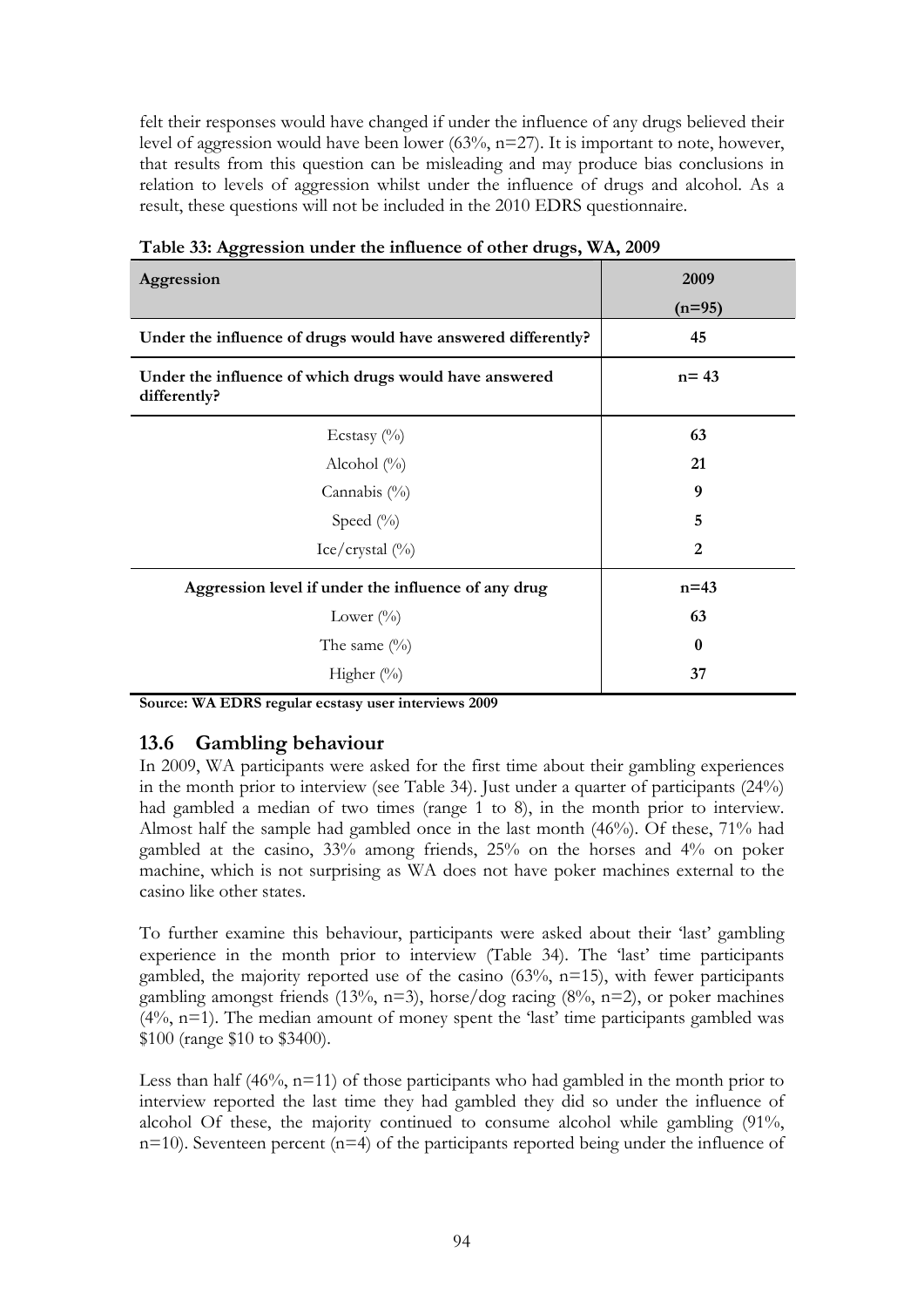illicit drugs the last time they gambled, with  $50\%$  of these ( $n=2$ ) under the influence of cannabis, and lesser numbers reporting use of ecstasy and cocaine (25% each, n=1).

| Gambling                                         | 2009           |
|--------------------------------------------------|----------------|
|                                                  | $(^{0}/_{0})$  |
|                                                  | $N=100$        |
| Gambled in the last 30 days                      | 24             |
|                                                  | $(n=24)$       |
| Usual form of gambling                           |                |
| Casino                                           | 71             |
| Betting amongst friends                          | 33             |
| Horse/dog racing                                 | 25             |
| Poker machines                                   | $\overline{4}$ |
| Last form of gambling                            |                |
| Casino                                           | 63             |
| Betting amongst friends                          | 13             |
| Horse/dog racing                                 | $8\,$          |
| Poker machine                                    | $\overline{4}$ |
| Median number of days gambled in last 30 days    | $\overline{2}$ |
| Is this number;                                  |                |
| Usual<br>More than usual                         | 33<br>54       |
| Less than usual                                  | 13             |
| Under the influence of alcohol last time gambled | 46             |
| Continue drinking while gambling?                | 91             |
| UI* of illicit drugs while gambling              | 17             |
|                                                  |                |
| Ecstasy                                          | 25             |
| Speed                                            | $\theta$       |
| Crystal                                          | $\theta$       |
| Cocaine                                          | 25             |
| Cannabis                                         | 50             |

#### **Table 34: Gambling behaviour amongst REU, 2009**

**Source: WA EDRS regular ecstasy user interviews 2009** 

\* Under the influence

#### **13.6.1 Problem Gambling Severity Index**

If respondents reported gambling more than four days in the last 30 days prior to interview they were asked to complete the Problem Gambling Severity Index (PGSI). The Problem Gambling Severity Index (PGSI) is composed of nine items and focuses on the harms and consequences associated with problem gambling. In 2009, six respondents were eligible to complete the PGSI. Of these six, two respondents were classified as 'recreational gamblers', three were categorised as 'low risk gamblers' and one was put into the category of 'moderate risk gambling'.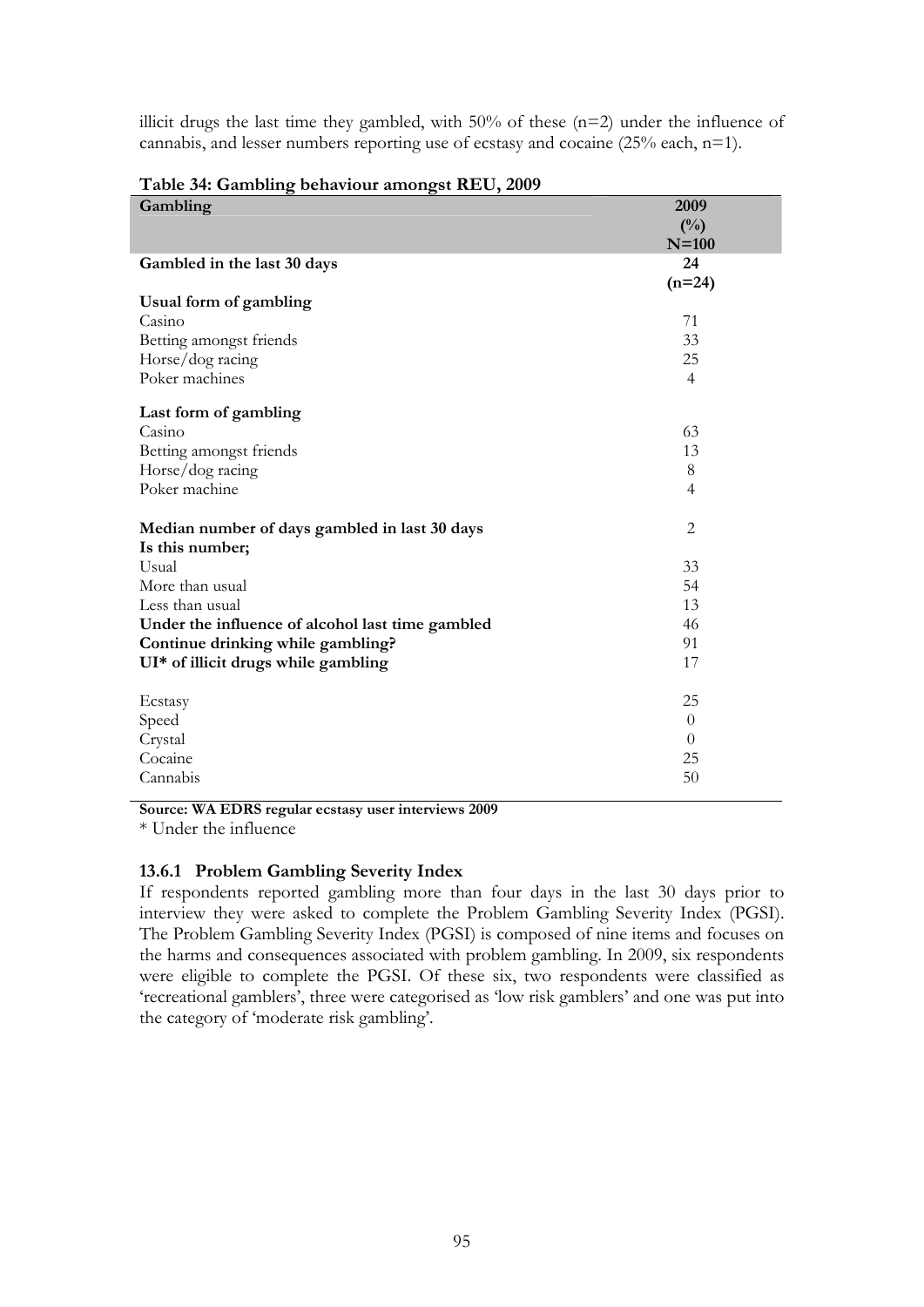# **13.7 Summary of risk behaviour**

- Prevalence of lifetime and recent injection remained comparable to 2008. In 2009, 11% reported ever injecting (10% in 2008) and five percent reported injecting in the last six months (3% in 2008).
- Speed was the most common drug ever injected by 82% of injectors, and the most common drug recently injected by 80% of those who had injected in the last six months. Crystal (80%) was equally the most common drug injected in the last six months, although all recent use findings were based on a very small sample (n=5).
- No recent injectors reported using a needle before or after someone else during the last six months.
- Two recent injectors reported usually injecting with a regular sex partner, one recent injector reported usually self-injecting and one recent injector usually with an acquaintance.
- Over half the sample (57%) had engaged in penetrative sex with a casual partner in the previous 6 months, with the greatest proportion having three to five casual partners (28%).
- Nearly half the sample (46%) had engaged in penetrative sex with a casual partner while using drugs and, of these respondents, the most commonly reported drug was alcohol (72%) closely followed by ecstasy by 71%. Of these respondents, 26% reported 'never' using a protective barrier.
- Of those participants who had driven a car in the last six months, 69% had done so under the influence of alcohol and 75% had done so within an hour of taking a drug. The most common drugs consumed prior to driving were ecstasy (72%) and cannabis (63%).
- 'Binge' ecstasy use also increased significantly from last year's findings of 22% compared to 40% this year.
- Verbal aggression was reported by the greatest proportion (16%), and this was followed by physical aggression  $(7%)$ , then anger and hostility (both 4%). It was reported by 63% that if under the influence of ecstasy their aggression would be 'lower'.
- $\bullet$  Just under a quarter of the REU (24%) reported gambling the month prior to survey with a median of two times. The most common form of gambling was at the casino.
- Whilst gambling, 46% reported being under the influence of alcohol and 17% reported being under the influence of illicit drugs.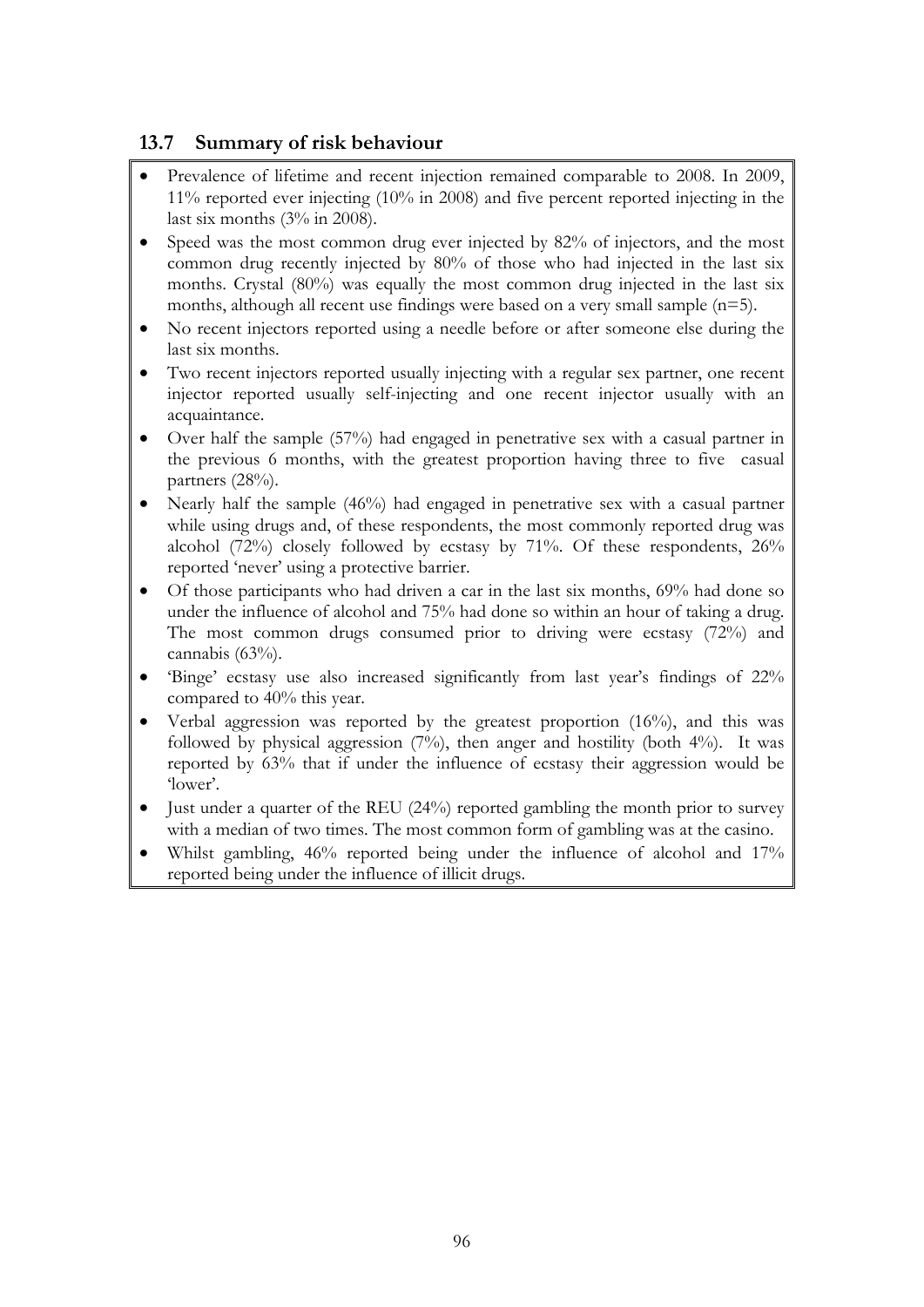## **14 LAW ENFORCEMENT-RELATED TRENDS ASSOCIATED WITH ECSTASY AND RELATED DRUG USE**

## **14.1 Reports of criminal activity among regular ecstasy users**

Table 35 presents the proportion of respondents reporting criminal activity in the month preceding interview across survey years. Rates have remained similar across samples; the proportion reporting criminal activity in 2009 was 38% compared to 31% last year. Furthermore, like in previous years' studies, drug dealing remained the most common crime reported (32%) compared to 24% in 2008. Property crime was reported by six percent in 2009 compared to seven percent in 2008. Of those who reported 'drug dealing',  $58\%$  (n=18) reported doing so less than once a week and  $83\%$  (n=5) of those reporting 'property crime' did so less than once a week. In 2009, 19 respondents had been arrested in the previous year compared to only three respondents in 2008, this was a significant increase ( $\chi$ 2=87.973, df=1, p=.000). The greatest proportion were arrested for offences involving 'property crime' (32%, n=6), followed by 'violent crime' and 'alcohol and driving' (each 21%, n=4), then 'use/possession' (16%, n=3). This was different to last year when arrests were primarily related to drug possession, alcohol and driving and other driving offenses.

| Criminal<br>activity in the<br>last month | 2003<br>$(n=100)$ | 2004<br>$(n=100)$ | 2005<br>$(n=100)$ | 2006<br>$(n=100)$ | 2007<br>$(n=100)$ | 2008<br>$(n=58)$        | 2009<br>$(n=100)$ |
|-------------------------------------------|-------------------|-------------------|-------------------|-------------------|-------------------|-------------------------|-------------------|
| Any crime $(\%)$                          | 38                | 30                | 32                | 26                | 39                | 31                      | 38                |
| Drug dealing $(\%)$                       | 36                | 25                | 24                | 23                | 31                | 24                      | 32                |
| Property crime<br>$(^{0}_{0})$            | 5                 | 10                | 9                 | 9                 | 16                | 7                       | 6                 |
| Fraud $(\%$                               | $\overline{2}$    | $\overline{4}$    | 6                 | $\overline{2}$    | $\overline{4}$    | $\overline{2}$          | $\bf{0}$          |
| Violent crime<br>$(^{0}_{0})$             | $\boldsymbol{0}$  | $\overline{4}$    | $\overline{2}$    | $\mathbf{1}$      | 5                 | $\overline{\mathbf{3}}$ | 3                 |
| <b>Arrested last 12</b><br>months $(\%)$  | 9                 | 13                | 14                | 14                | 12                | 5                       | 19                |

**Table 35: Criminal activity reported by REU, 2003-2009** 

**Source: WA PDI/EDRS regular ecstasy user interviews 2003-2009** 

Figure 54 presents the number of consumer and provider arrests for amphetamine-type stimulants in WA from 2004 to 2008. 'Amphetamine-type stimulants' refers to amphetamine, methylamphetamine, crystalline methylamphetamine, and phenethylamines such as 3,4-methylenedioxymethamphetamine (MDMA), 3,4 methylenedioxyethylamphetamine (MDEA), 3,4-methylenedioxyamphetamine (MDA), dimethoxyamphetamine (DMA) and paramethoxyamphetamine (PMA). It is evident that in WA the number of both consumer and provider arrests are the highest yet, with increases observed in both consumer and provider arrests since 2006-07. In 2007-08, WA had the fourth highest number of consumer arrests following Queensland (3653), NSW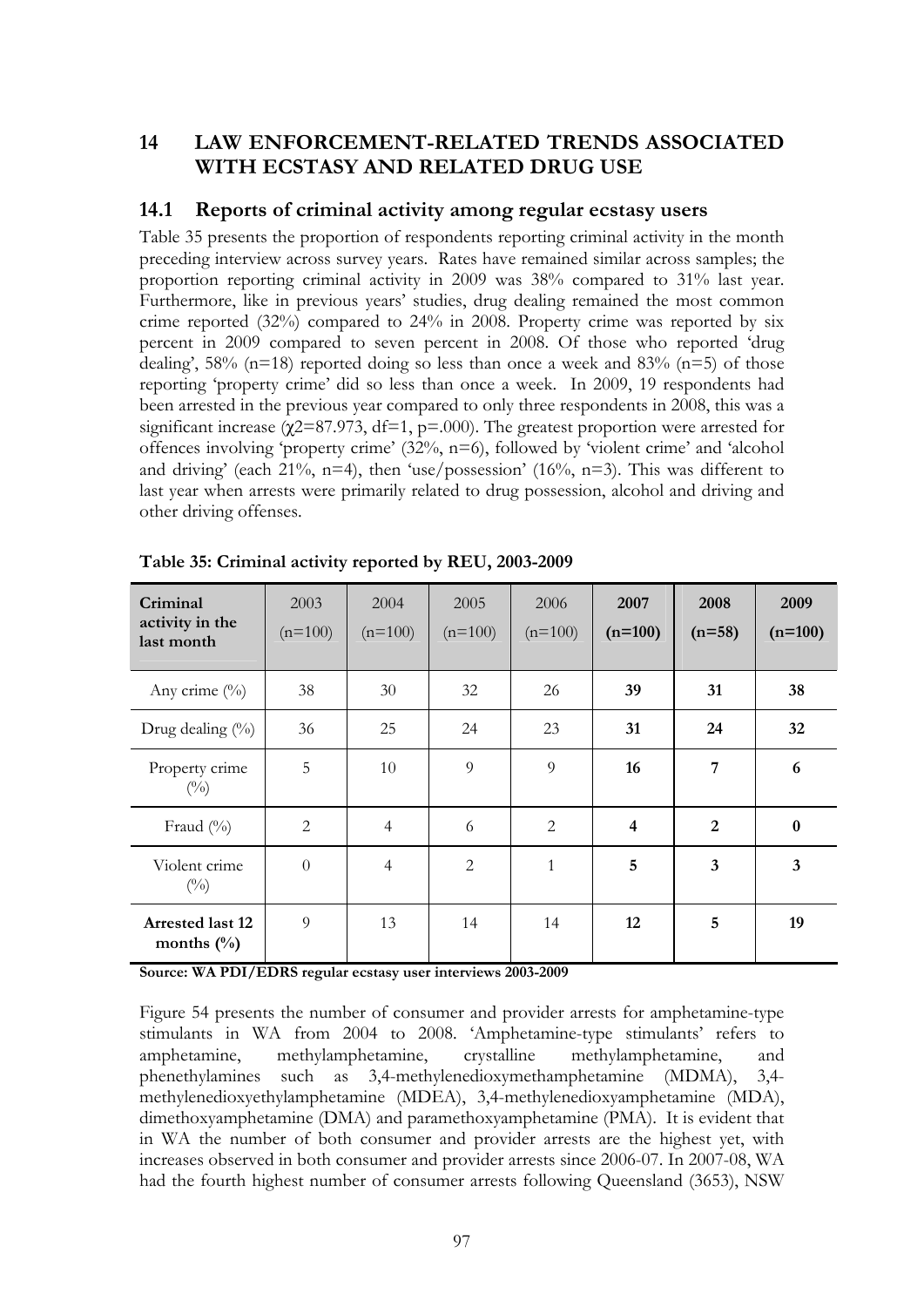(2525) and Victoria (2462). WA also had the third highest number of provider arrests (n=904) following NSW (1168) and Victoria (1137).





**Source: Australian Crime Commission** 

Figure 55 shows that in 2007-08 clandestine meth/amphetamine laboratory detections decreased in comparison to 2006-07. It is suggested that decreasing laboratory detections may in part be due to rescheduling and restrictions placed on the purchase of pseudoephedrine-based pharmaceutical products and further implementation of Project STOP (Illicit Drug Data Report, 2009). This data therefore suggests that over the 2007- 2008 time period, local manufacture of meth/amphetamines in WA may have either decreased and/or has become more difficult to detect during the previous three years. However, according to the reporting of a law enforcement key expert, over the 2008- 2009 time period there has been a record high number of clandestine methamphetamine laboratories detected in WA. As a result, this increase in clandestine laboratory detections will be reported in the 2008/09 WA police service data.





**Source: WA Police Service**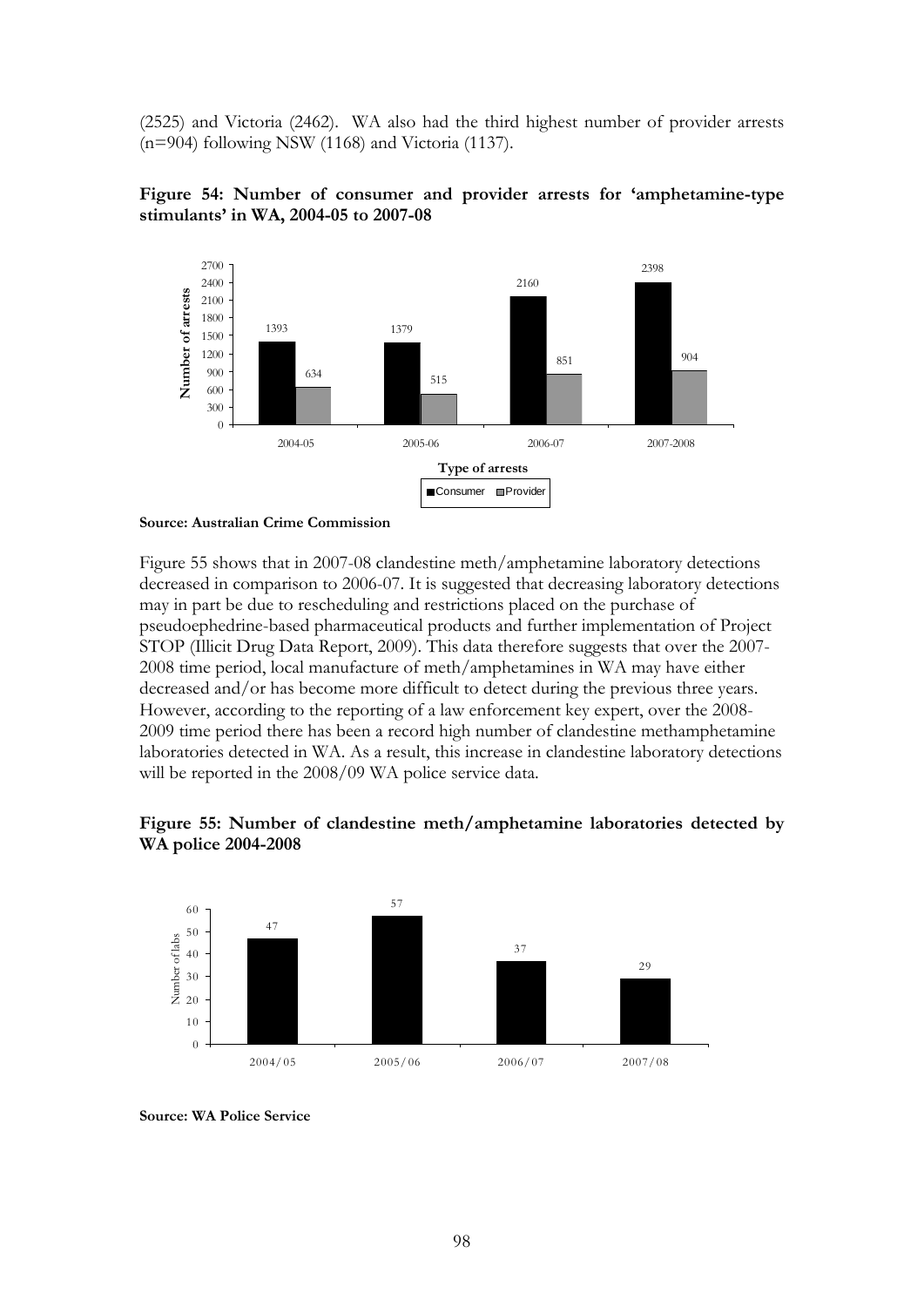#### **Key expert comments**

A few KE commented on persons dealing in ecstasy. One reported that there is an increase in young people and students currently getting involved in drug dealing and that more people are distributing drugs to their friends without necessarily thinking of it as trafficking. This results in people that would never usually have contact with the justice system having to face some serious criminal consequences, including jail time. There were also KE comments on 'buying in bulk' to save money, which often resulted in people being charged with intent to supply due to the high number of pills purchased. One KE from the nightclub industry reported that people can always seek out drugs within a club and, as a result of people having more than one connection, deals are coming down to who has the best price rather than the most trusted source. This KE also mentioned that dealing still appears to be discreet within nightclubs.

## **14.2 Regular ecstasy users' perceptions of police activity**

As shown in Table 36, there was some change in participant perceptions of police activity across survey years, with a larger proportion of the current sample reporting a perceived 'increased' police activity towards REU in the last six months from 26% in 2008 to 42% in 2009, with the greatest proportion of these respondents reporting the greatest change being a greater sniffer dog presence and the establishment of drug bins at festivals. A decreased proportion rated police activity as 'stable', decreasing from 35% in 2008 to 22% in 2009. Over a third (36%) of current respondents were unable to comment ('don't know'). A large majority of REU did not perceive police activity to make scoring drugs more difficult, as reported by 85%, which was similar to 88% in 2008.

| Recent police<br>activity                    | 2003<br>$(n=100)$ | 2004<br>$(n=100)$ | 2005<br>$(n=100)$ | 2006<br>$(n=100)$ | 2007<br>$(n=100)$ | 2008<br>$(n=58)$ | 2009<br>$(n=100)$ |
|----------------------------------------------|-------------------|-------------------|-------------------|-------------------|-------------------|------------------|-------------------|
| Decreased                                    | 6                 | $\overline{4}$    | $\theta$          | $\theta$          | 6                 | $\theta$         | $\boldsymbol{0}$  |
| Stable                                       | 34                | 38                | 36                | 41                | 33                | 35               | 22                |
| Increased                                    | 29                | 29                | 43                | 34                | 24                | 26               | 42                |
| Don't know                                   | 31                | 29                | 21                | 25                | 37                | 39               | 36                |
| Did not make<br>scoring<br>more<br>difficult | 82                | 89                | 80                | 73                | 73                | 88               | 85                |

**Table 36: Perceptions of police activity by REU, 2003-2009** 

**Source: WA PDI/EDRS regular ecstasy user interviews 2003-2009** 

## **14.3 Experiences with drug detection 'sniffer' dogs**

Commencing in 2006, REU were asked questions about the use of sniffer dogs. Almost half the current sample  $(42\%$ , n=42) reported seeing sniffer dogs in the last six months compared to 33% of the 2008 sample. The largest proportion in both years had seen sniffer dogs once during this period (41% in 2009 versus 68% in 2008). Of those who had seen sniffer dogs, 24 respondents (57%) reported being in possession of drugs when they saw sniffer dogs. No respondents reported being searched by the police due to a positive notification from a sniffer dog in the last six months.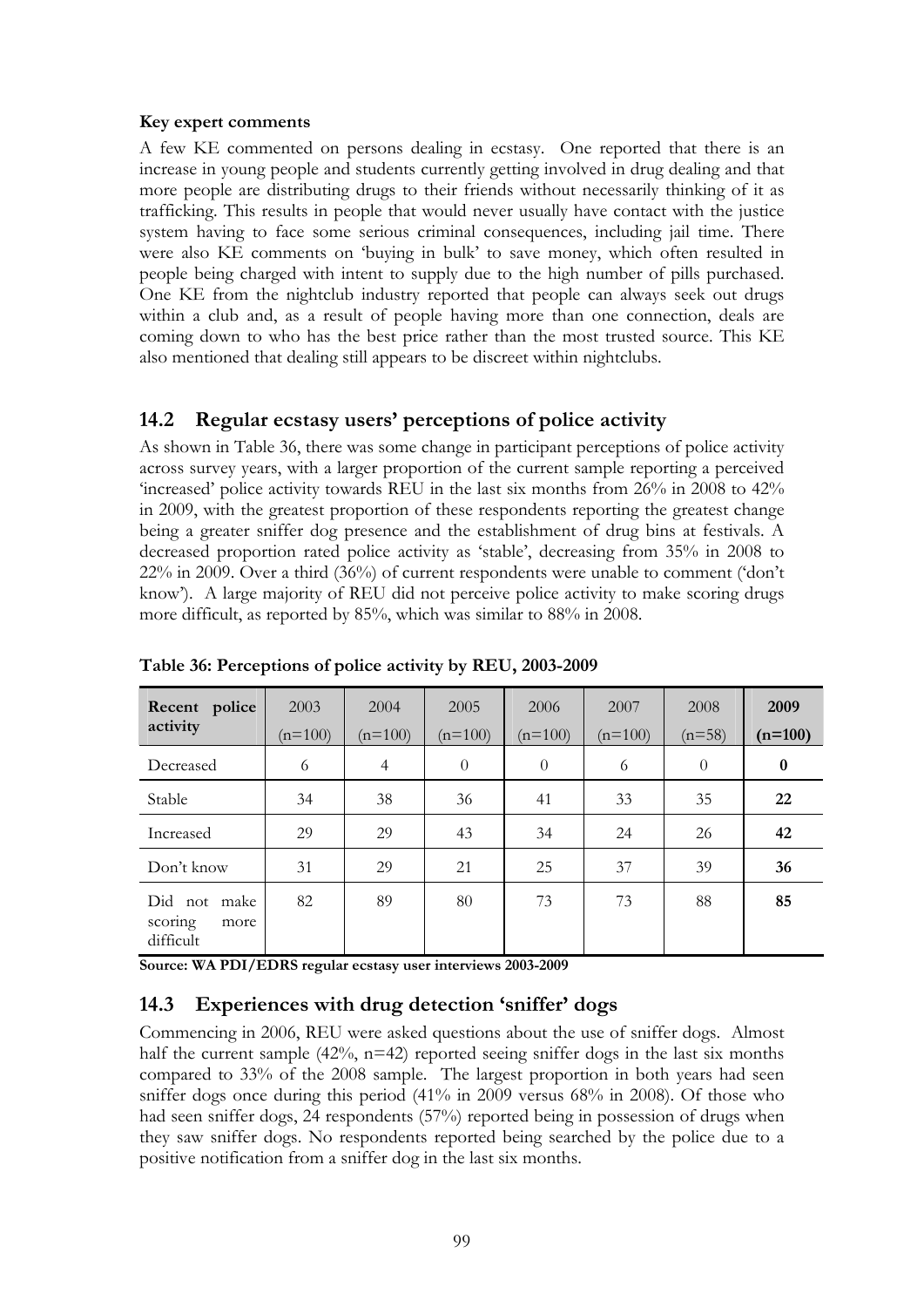## **14.4 Summary of law enforcement-related issues**

- Rates of criminal activity have consistently been low among REU samples recruited in WA.
- There was no significant change in the proportion reporting engagement in criminal activity during the last month from 31% in 2008 to 38% in 2009.
- Of these respondents, drug dealing was the most common activity reported  $(32\%)$ .
- There was a significant increased in the number of respondents who had been arrested during the previous 12 months, from 5% in 2008 to 19% in 2009. The most common offences were property crime, then violent crime and 'alcohol and driving' offenses.
- The greatest proportion of respondents reported an 'increased' perception in police activity toward REU in the last 6 months (42% in 2009 vs. 26% in 2008).
- The greatest proportion of the sample (85%) reported that police activity did not make scoring drugs more difficult.
- 24 respondents reported seeing sniffer dogs during the previous six months compared to 19 respondents in 2008.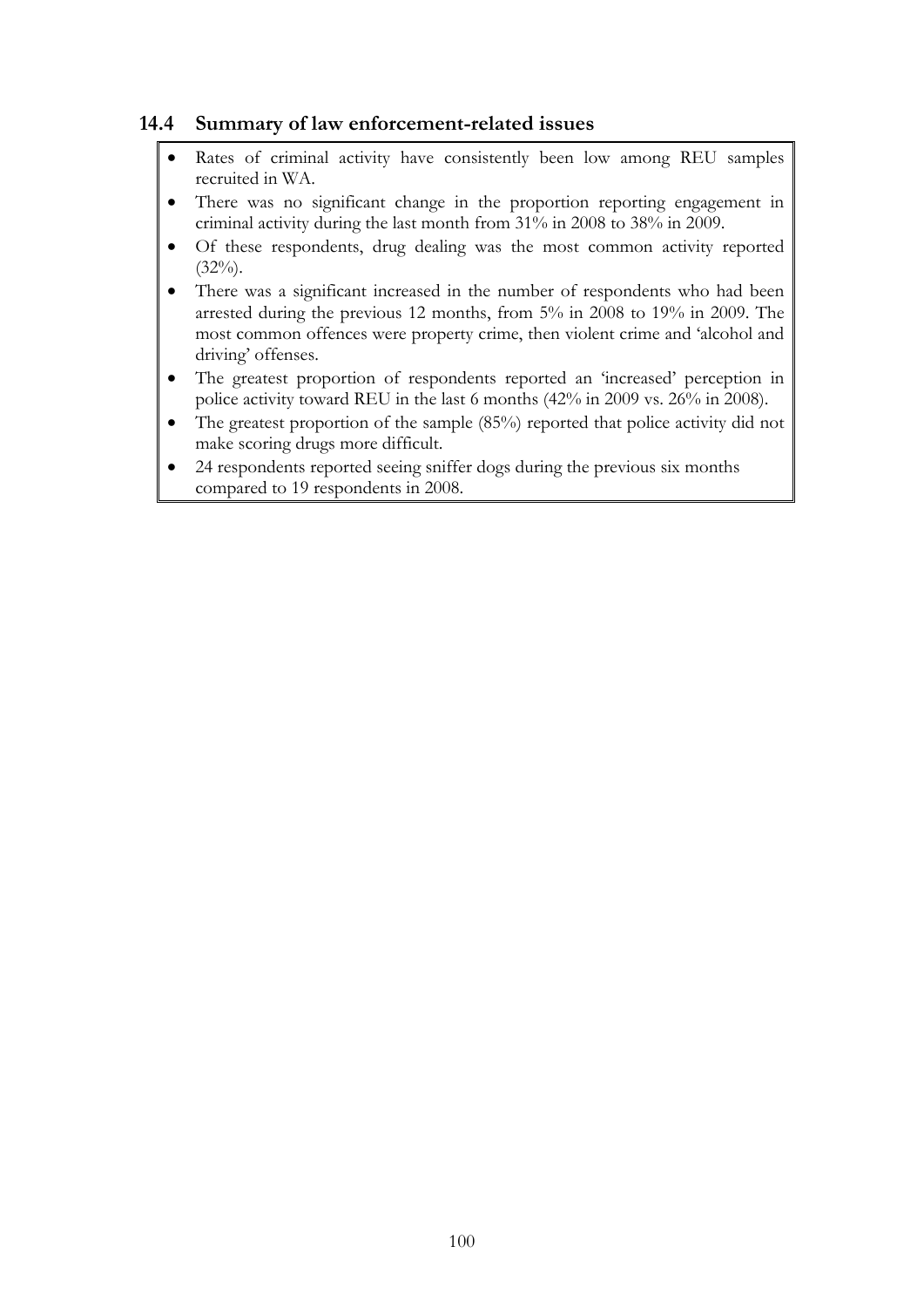#### **REFERENCES**

Andrews, G. (2003). *CRUfAD*. University of New Sound Wales. As cited in <http://www.crufad.unsw.edu.au/K10/k10info.htm>

Australian Bureau of Criminal Intelligence (1999). *Australian Illicit Drug Report 1997-98.*  Canberra: ABCI.

Australian Bureau of Criminal Intelligence (2000). *Australian Illicit Drug Report 1998-99.*  Canberra: ABCI.

Australian Bureau of Criminal Intelligence (2001). *Australian Illicit Drug Report 1999-00.*  Canberra: ABCI.

Australian Crime Commission (2008). *Australian Illicit Drug Report 2006-07.* Canberra: Australian Crime Commission

Australian Crime Commission. (2009). *Illicit Drug Data Report 2007-08.* Canberra: Australian Crime Commission.

Australian Institute of Health and Welfare. (2008). *2007 National Drug Strategy Household Survey: State and Territory Supplement.* Canberra: Australian Institute of Health and Welfare.

Australian Institute of Health and Welfare. (2008). *Alcohol and other drug treatment services in Western Australia: Findings from the National Minimum Data Set (NMDS) 2006-07.* Canberra: Australian Institute of Health and Welfare.

Australian Institute of Health and Welfare. (2008). *2007 National Drug Strategy Household Survey: First results.* Canberra: Australian Institute of Health and Welfare.

Barnard, R.H. (1995). *Research Methods in Social Anthropology: Qualitative and Quantitative approaches* (2nd Edn). London: Altamira Press.

Bogt, T. F. & R. C. Engels (2005). Partying Hard: Party Style, Motives for and Effects of MDMA Use at Rave Parties. *Substance Use & Misuse*. 40(9): 1479-1502.

Bond, A. J. (2005). Antidepressant treatment and human aggression. *European Journal of Pharmacology*, 526: 218-225.

Bryant, F. B. & B. D. Smith (2001). Refining the architecture of aggression: A measurement model for the Buss-Perry Aggression Questionnaire. *Journal of Research in Personality,* 35:138-167.

Furukawa, T.A., Kessler, R.C., Slade, T., Andrews, G. (2003). The performance of the K6 and K10 screening scales for psychological distress in the Australian National Survey of Mental Health and Well-Being. *Psychological Medicine*. 33:357-362.

George, J. & Lenton, S. (2008). *WA ecstasy and related drug trends 2007*. National Drug and Alcohol Research Centre, University of New South Wales, Sydney.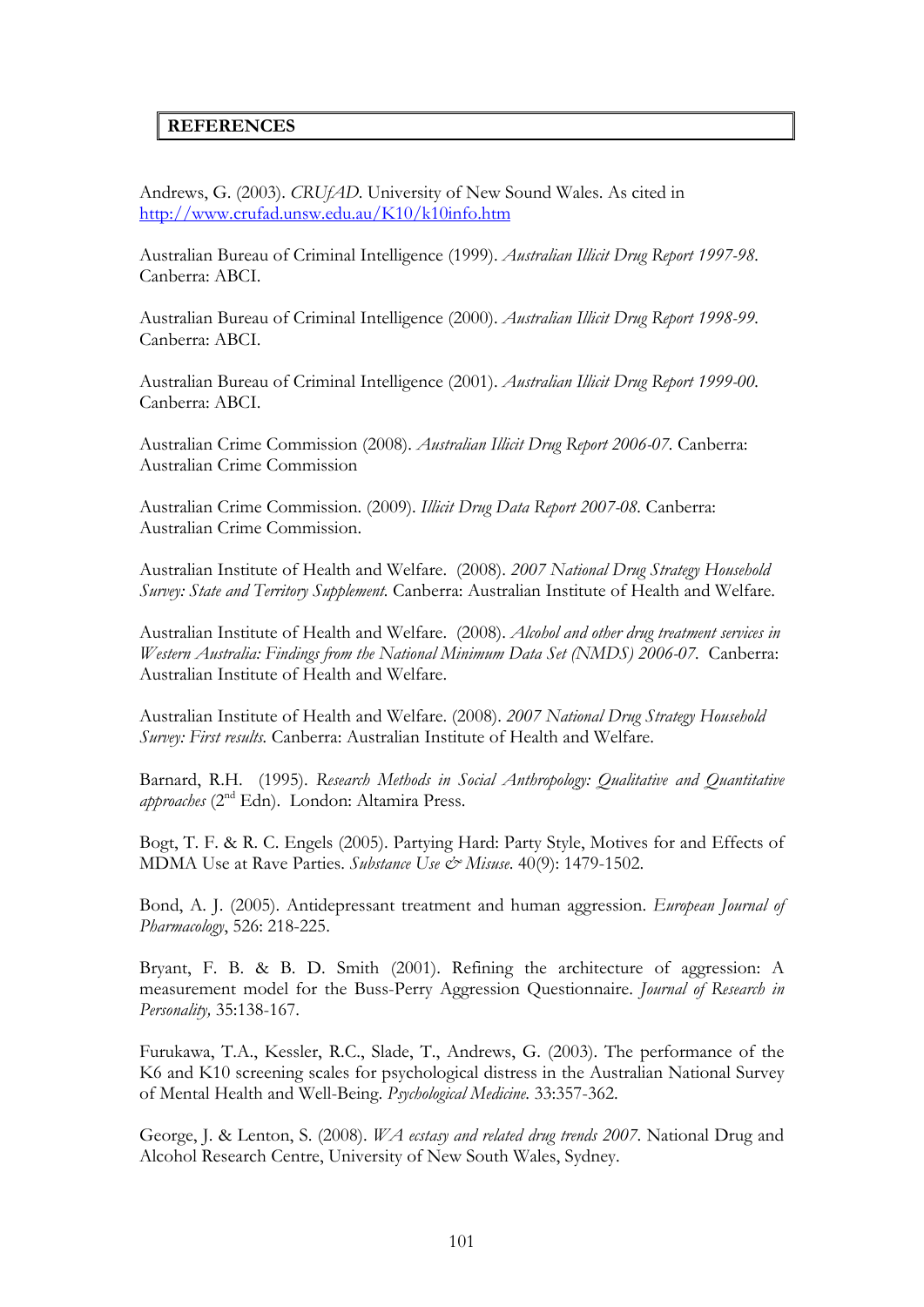Hando, J. & Hall, W. (1993) *Amphetamine use among young adults in Sydney, Australia*. NSW Health Department Drug and Alcohol Directorate Research Grant Report Series, B93/2. Sydney: NSW Health Department.

Hando, J., Topp, L. & Hall, W. (1997) Amphetamine-related harms and treatment preferences of regular amphetamine users in Sydney, *Australia Drug and Alcohol Dependence*, 46, 105-113.

Hoshi, R., L. Cohen, et al. (2007). Ecstasy (MDMA) does not have long-term effects on aggressive interpretative bias: a study comparing current and ex-ecstasy users with polydrug and drug-naïve controls. *Experimental and Clinical Psychopharmacology*, 15(4), 351- 358.

Kam, P. & Yoong, F. (1998). Gamma-hydroxybutyric acid: An emerging recreational drug. *Anaesthesia*, 53, 1195-1198.

Kerlinger, F.N. (1986). *Foundations of Behavioural Research.* Japan: CBS Publishing Limited.

Makkai, T. (1999). Drugs and property crime. *Australian Illicit Drug Report 1997-98* (Chapter 8). Canberra: Australian Bureau of Intelligence.

McCaughan, J. A., R. G. Carlson, et al. (2005). From Candy Kids to Chemi-Kids: A typology of Young Adults Who Attend Raves in the Midwestern United States. *Substance Use & Misuse*, 40(9), 1503-1523.

National Co morbidity survey (2005). Harvard school of medicine. As cited in [http://www.hcp.med.harvard.edu/ncs/k6\\_scales.php](http://www.hcp.med.harvard.edu/ncs/k6_scales.php)

Nicholson, K., & Balster, R. (2001). GHB: A new and novel drug of abuse. *Drug and Alcohol Dependence*, 63, 1-22.

Reed, B. (2009). *Feeling Festive. The medical implications of major dance events.* The 2009 National Drug Trends Conference, Powerhouse Museum, Sydney.

Reinert, D.F., & Allen, J.P. (2002). The Alcohol Use Disorders Identification Test (AUDIT): A review of recent research. *Alcoholism: Clinical and Experimental Research*, 26, 2, 272-279.

Roxburgh, A., & Burns, L. (in press*). Drug-related hospital stays in Australia, 1993-2008.* Sydney: National Drug and Alcohol Research Centre.

Saunders, J.B., Aasland, O.G., Babor, T.F., de la Fuente, J.R. & Grant, M. (1993). Development of the Alcohol Use Disorders Identification Test (AUDIT): WHO collaborative project on early detection of persons with harmful alcohol consumption. *Addiction*, 88, 793-804.

Seiden, L.S, Sobol, K.E., et al. (1993). Amphetamine: effects on catecholamine systems and behaviour. *Annual Review of Pharmacology and Toxicology*, 33*,* 639-674.